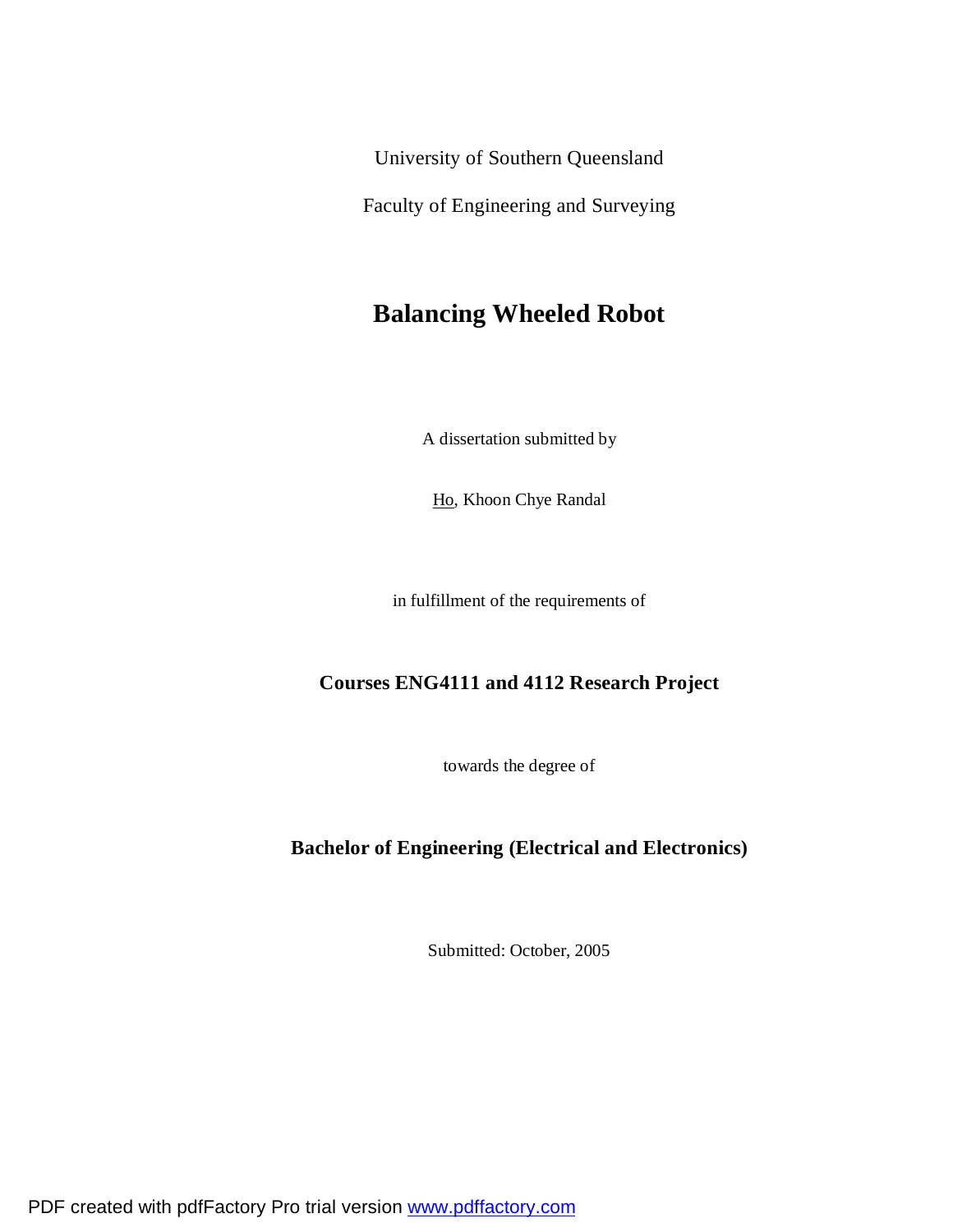# **Certification**

I certify that the ideas, designs and experimental work, results, analyses and conclusions set out in this dissertation are entirely my own effort, except where otherwise indicated and acknowledged.

I further certify that the work is original and has not been previously submitted for assessment in any other course or institution, except where specifically stated.

Ho, Khoon Chye Randal Student Number: 0050027382

\_\_\_\_\_\_\_\_\_\_\_\_\_\_\_\_\_\_\_\_\_\_\_\_\_\_\_\_\_\_\_\_\_\_

**\_\_\_\_\_\_\_\_\_\_\_\_\_\_\_\_\_\_\_\_\_\_\_\_\_\_\_\_\_\_\_\_\_\_** 

 **Signature** 

 **Date**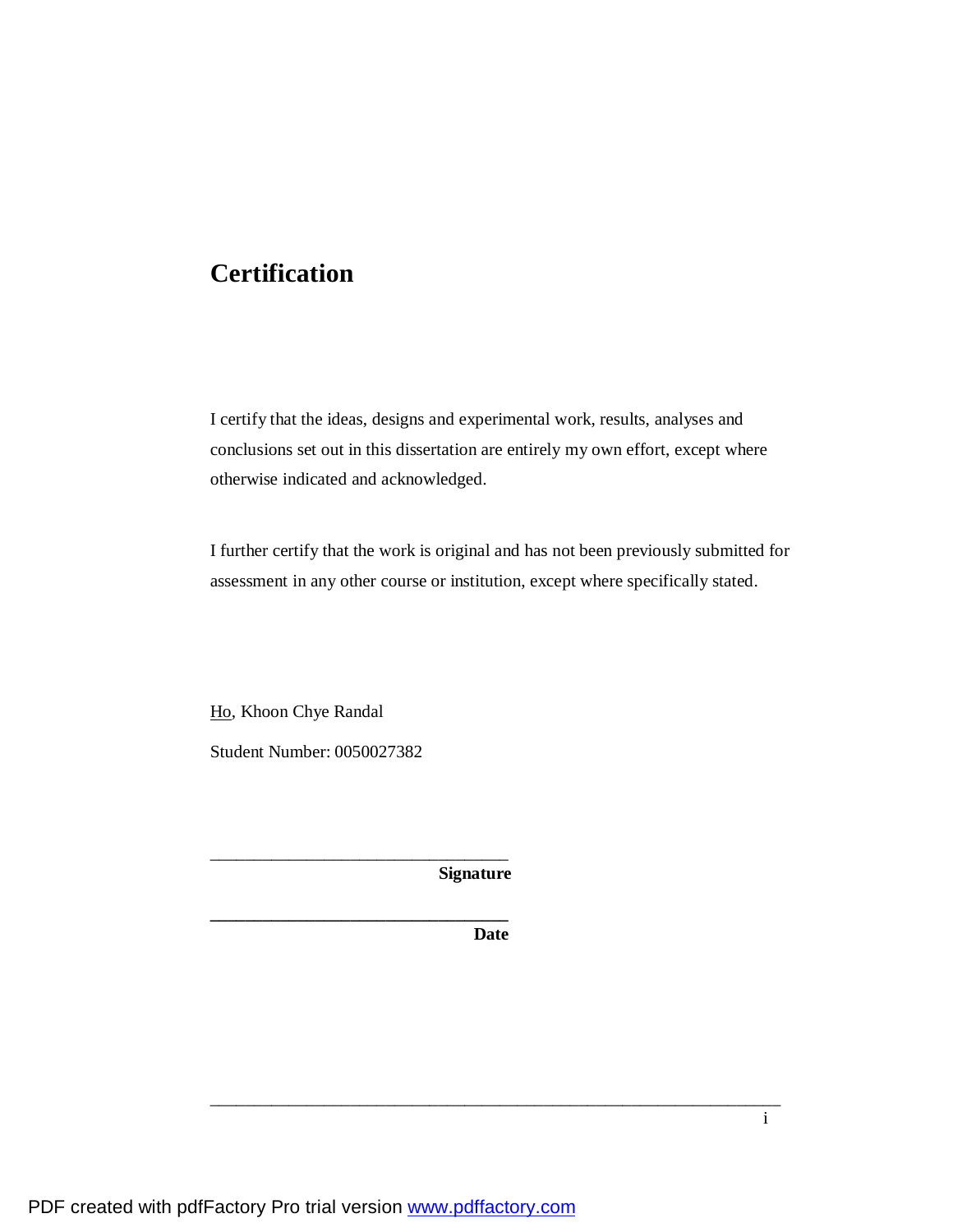University of Southern Queensland

Faculty of Engineering and Surveying

# **ENG4111 & ENG4112 Research Project**

### **Limitations of Use**

The Council of the University of Southern Queensland, its Faculty of Engineering and Surveying, and the staff of the University of Southern Queensland, do not accept any responsibility for the truth, accuracy or completeness of material contained within or associated with this dissertation.

Persons using all or any part of this material do so at their own risk, and not at the risk of the Council of the University of Southern Queensland, its Faculty of Engineering and Surveying or the staff of the University of Southern Queensland.

This dissertation reports an educational exercise and has no purpose or validity beyond this exercise. The sole purpose of the course pair entitled "Research Project" is to contribute to the overall education within the student's chosen degree program. This document, the associated hardware, software, drawings, and other material set out in the associated appendices should not be used for any other purpose: if they are so used, it is entirely at the risk of the user.

\_\_\_\_\_\_\_\_\_\_\_\_\_\_\_\_\_\_\_\_\_\_\_\_\_\_\_\_\_\_\_\_\_\_\_\_\_\_\_\_\_\_\_\_\_\_\_\_\_\_\_\_\_\_\_\_\_\_\_\_\_\_\_\_\_

**Prof G Baker**  Dean Faculty of Engineering and Surveying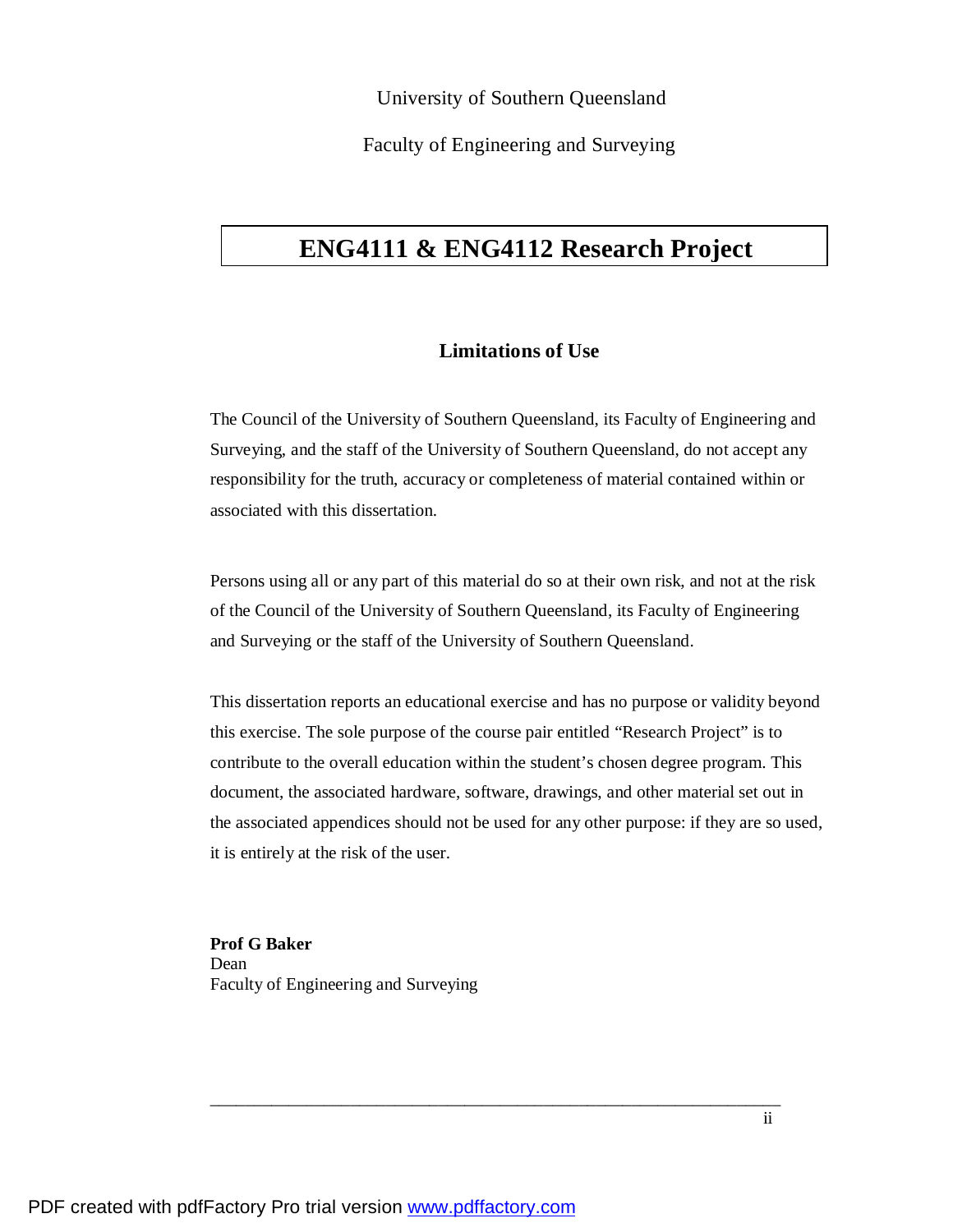# **Acknowledgements**

I would like to express sincere thanks to my USQ project supervisor Mr. Mark Phythian local supervisor for their guidance and support throughout the duration of the balancing wheeled robot project. I have learned a lot under their guidance, be it practically or theoretically.

In addition to that, I would also like to thank lab supervisor Mr. Voon who has help me to arrange the suitable lab hours to use during the course of the project. He is indeed a nice person as no matter how busy he would offer some time to give some invaluable advice on certain issues.

Other than that I am also grateful to my friends who have help and guide me in searching for important notes and books.

Finally, I would like to thank my parents for their moral support as I can count on them whenever I am down and upset.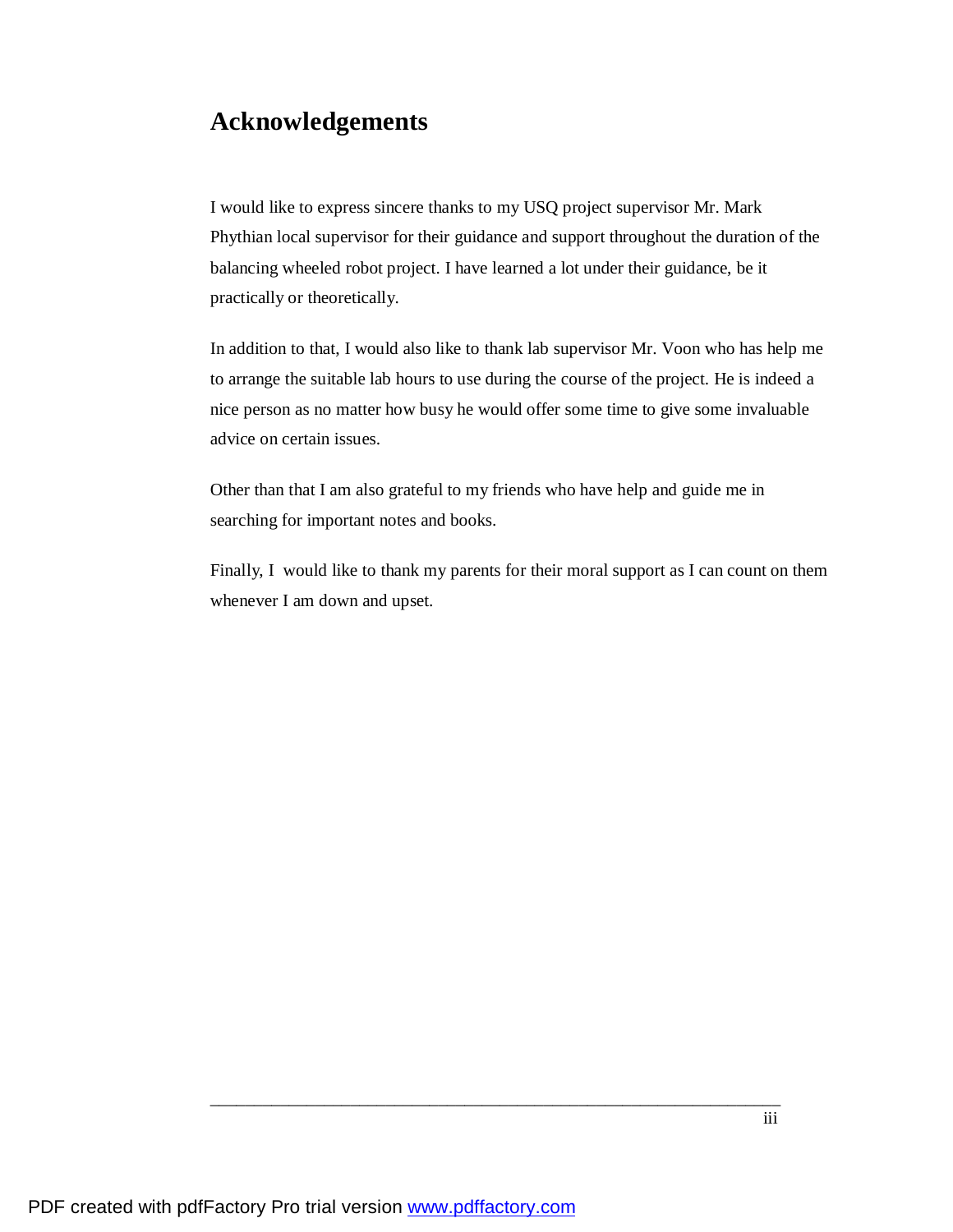## **Abstract**

Inverted pendulum has long been the interest of control engineers. The system is unique in such a way that defies the logic of human brain. Moreover, the system inherited the non-linearity attributes, which is part of every systems on earth.

The concept of two wheeled balancing robot is based on the inverted pendulum theory. A suitable control system is needed to control the system so that it is balanced and stable. The main purpose of this project is to use a good control strategy to keep the body of the robot upright.

This dissertation applies the idea of non-linear control strategy and analyses its effectiveness. The non-linear control strategy requires a good understanding of the inverted pendulum system. The knowledge is then implemented in programming to program the microcontroller. This is particularly important in low-level assembly language, which is used in this project.

Two types of semiconductor sensors to provide tilt information to the robot to balance are applied. The sensors used are gyroscopes and accelerometer. The performance of the sensors is then evaluated based on stability.

In addition to that, it is important to design a reliable motor driver to control the speed and direction of the motors, which is central to the balancing process. The method used is the h-bridge circuit. Since there are two different motors are controlled separately, it is best to control the speed so that the motors work in harmony with each other, thus balancing the robot better.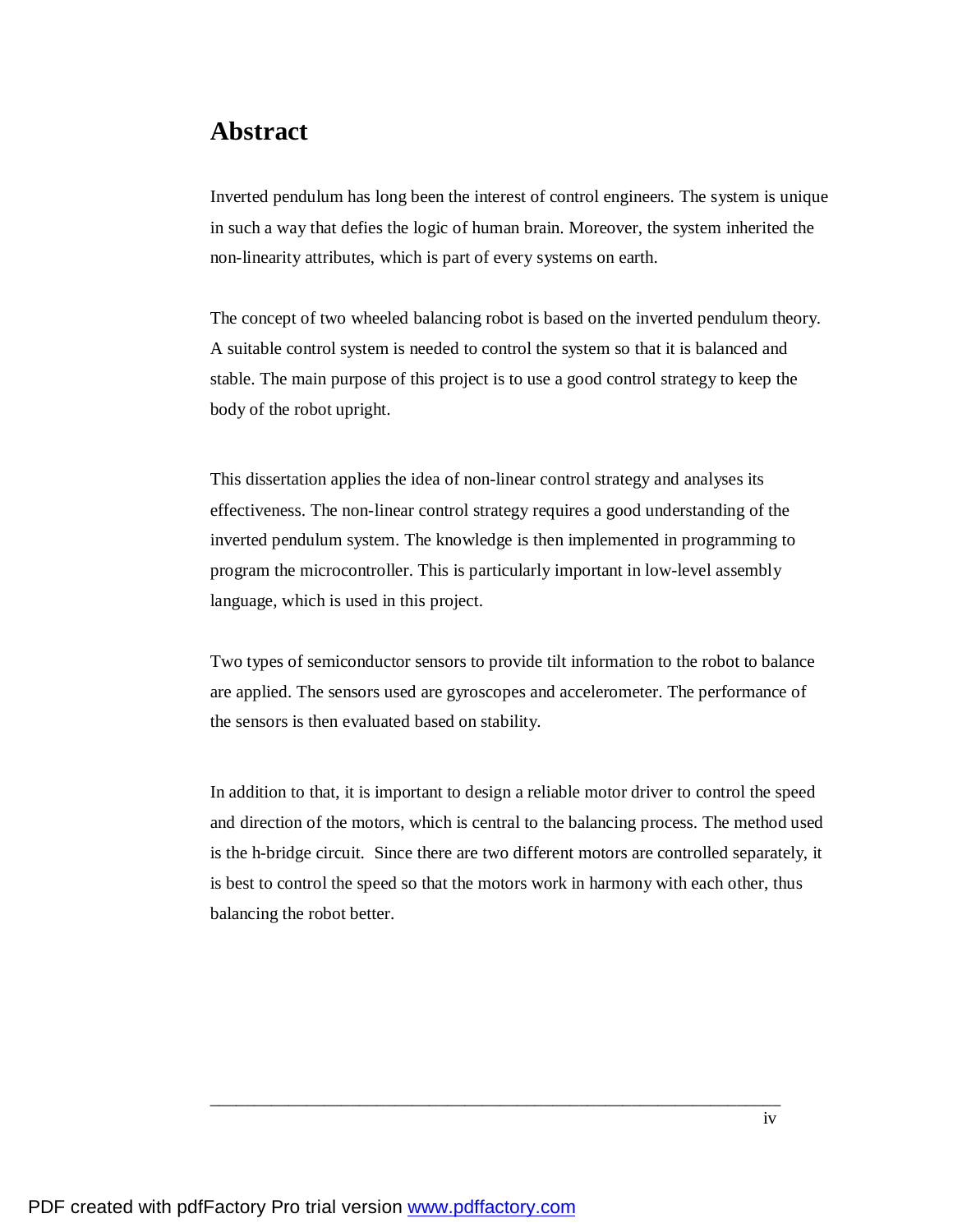# **Nomenclature**

The following are the variables being used in modeling the balancing robot.

- x Linear displacement
- *x*& Linear velocity
- *x* Linear acceleration
- $\theta_{\rm rc}$  Rotation angle of robot chassis
- $\boldsymbol{q}_{\textit{rc}}^{\!\!\leftarrow}$ Angular velocity of the robot chassis
- *q* & *rc* Angular acceleration of robot chassis
- *q* & *wh* Angular velocity of the wheel
- *q* & *wh* Angular acceleration of the wheel
- $C_1$  Applied torque from motor to left wheel
- Cr Applied torque from motor to right wheel
- $P_l$ ,  $P_r$  Reaction forces between the wheel and chassis  $H_l$ , $H_r$
- $H_{fr}$ ,  $H_{lr}$  Friction forces between the wheels and the ground
- g Gravitational acceleration,  $9.81 \text{m s}^{-2}$
- $J_{rc}$  Moment of inertia of robot chassis
- $J_{wh}$  Moment of inertia of wheelw
- $M_{wh}$  Mass of the robot wheels
- $M_{rc}$  Mass of robot chassis
- *l* Distance between the centre of the wheels and robot centre of gravity

\_\_\_\_\_\_\_\_\_\_\_\_\_\_\_\_\_\_\_\_\_\_\_\_\_\_\_\_\_\_\_\_\_\_\_\_\_\_\_\_\_\_\_\_\_\_\_\_\_\_\_\_\_\_\_\_\_\_\_\_\_\_\_\_\_

r Radius of the wheel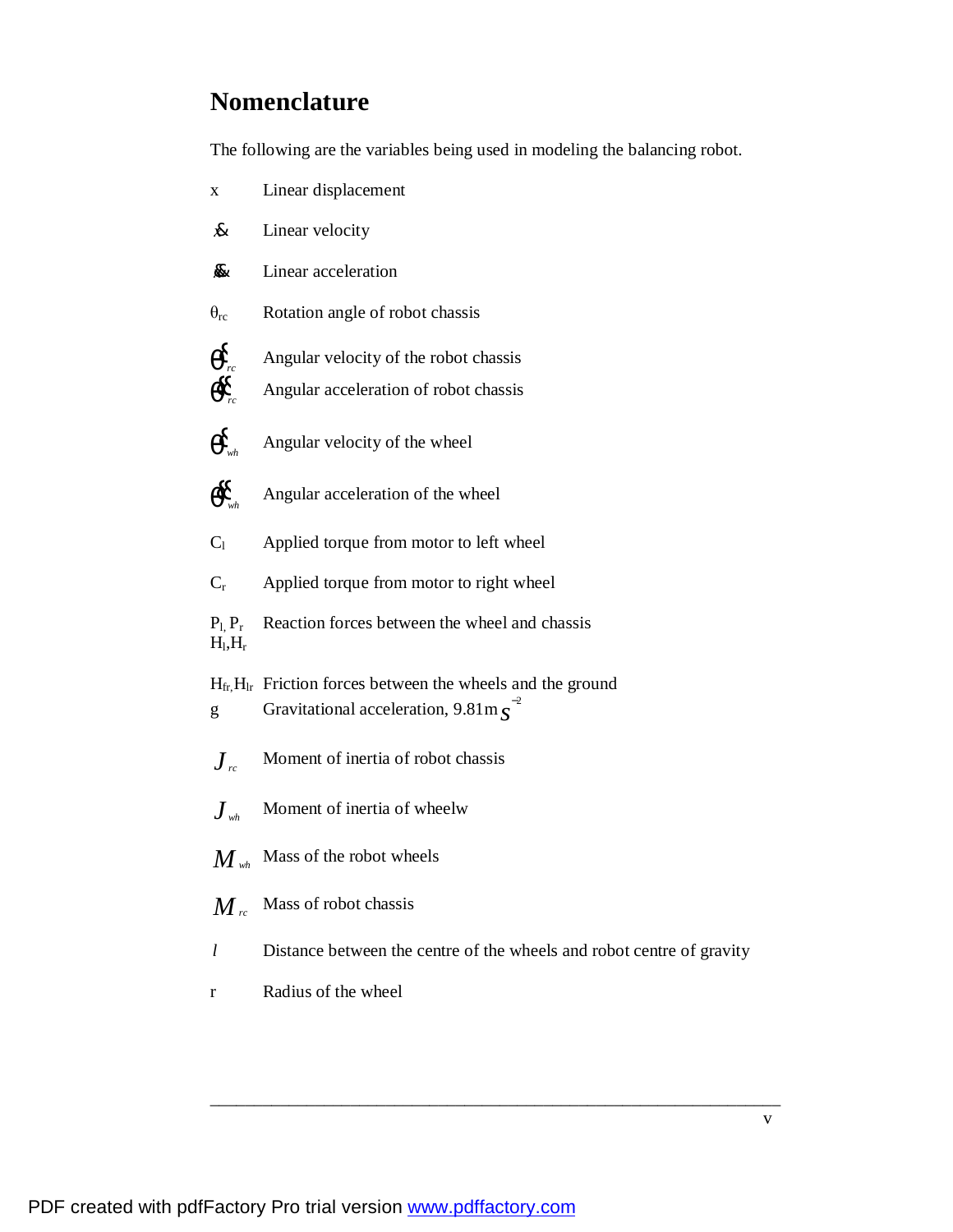# **Table of contents**

|                          |                                        | Page           |
|--------------------------|----------------------------------------|----------------|
| Certification            |                                        | $\mathbf{i}$   |
| <b>Limitation of Use</b> |                                        | ii             |
| Acknowledgements         |                                        | iii            |
| Abstract                 |                                        | iv             |
| Nomenclature             |                                        | V              |
|                          | <b>Chapter 1: Literature review</b>    |                |
| 1.0                      | <b>Balancing Robots</b>                | $\mathbf{1}$   |
| 1.1                      | <b>Control System</b>                  | $2 - 3$        |
| 1.2                      | Data Acquisition                       | $\overline{4}$ |
| 1.3                      | Kalman Filter                          | $\overline{4}$ |
|                          | <b>Chapter 2: Introduction</b>         |                |
| 2.0                      | <b>Balancing Wheeled Robot Concept</b> | 5              |
| 2.1                      | <b>Balancing Process</b>               | $5-6$          |
| 2.2                      | <b>System Modeling</b>                 |                |
|                          | 2.2.1 Wheel Modeling                   | $7-9$          |
|                          | 2.2.2 Chassis Modeling                 | $10-13$        |
| 2.3                      | Approach                               | 14             |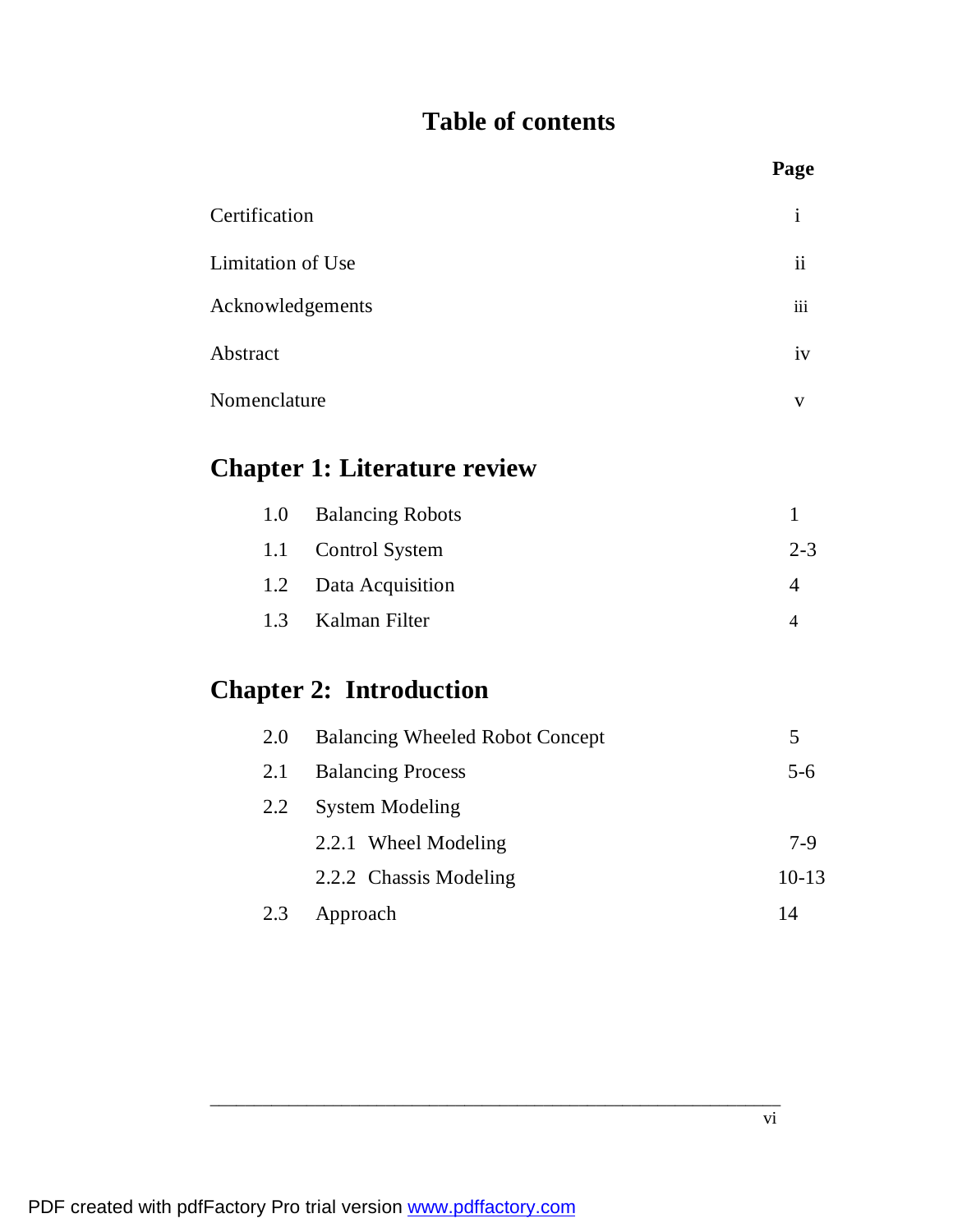# **Chapter 3: Hardware**

| 3.0 | <b>Motor Selection</b>           | 15      |
|-----|----------------------------------|---------|
| 3.1 | <b>Speed Calculation</b>         | $15-16$ |
| 3.2 | <b>Motor Capacity</b>            |         |
|     | 3.2.1 Speed Measurement          | 17      |
|     | 3.2.2 Results                    | 18      |
| 3.4 | <b>Robot Chassis Design</b>      |         |
|     | 3.4.1 Robot Weight               | 19      |
|     | 3.4.2 Materials                  | 19      |
|     | 3.4.3 Robot Response             | 19      |
|     | 3.4.4 Gears Selection            | 20      |
|     | 3.4.5 Motor Mounting             | 20      |
|     | 3.4.6 Aluminum Rod Fabrication   | 21      |
|     | 3.4.7 Rigidity                   | 21      |
|     | 3.4.8 Robot Chassis Construction | 22      |

# **Chapter 4: Sensors**

| 4.1 | ADXRS 300 Gyro                         | 23        |
|-----|----------------------------------------|-----------|
| 4.2 | <b>Coriolis Acceleration</b>           | 24        |
| 4.3 | Coriolis Acceleration on Gyro          | 24-25     |
| 4.4 | <b>Measuring Coriolis Acceleration</b> | $25 - 26$ |
| 4.5 | Advantages                             | 26        |
| 4.6 | <b>Axis Selection</b>                  | 27        |
| 4.7 | Mounting                               | 28        |
| 4.8 | <b>ADXRS</b> Gyro as Tilt Meter        | 29        |
| 4.9 | <b>Measurement Range</b>               | 29        |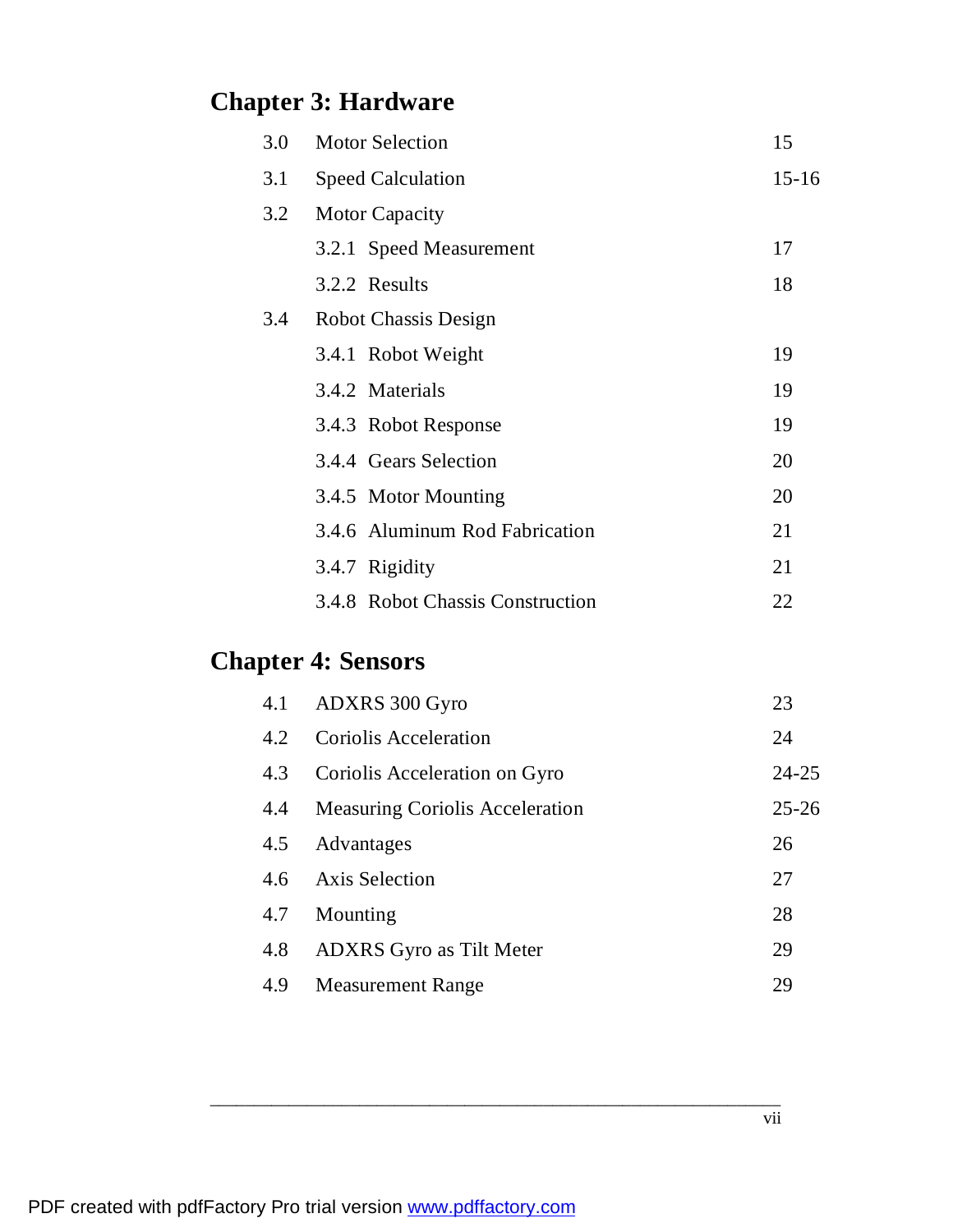| 4.10 | <b>ADXL</b> Accelerometer      |           |
|------|--------------------------------|-----------|
|      | 4.11 Calibration               |           |
|      | 4.11.1 Power Supply Decoupling | 30        |
|      | 4.11.2 Capacitors              | 31        |
|      | 4.11.3 Calculation             | 31        |
|      | 4.11.4 Software Approach       | $32 - 33$ |
|      |                                |           |
|      | 4.12 Overall Balancing Program |           |
|      | 4.12.1 Programming Approach    | 34        |

# **Chapter 5: Stability Analysis**

| 5.1 | Differential Drive Motor Control (While Standstill) | 36    |
|-----|-----------------------------------------------------|-------|
| 5.2 | <b>Sensor Fusion</b>                                | 36-38 |
|     | 5.3 Averaging                                       | 39    |
| 5.4 | Differential Drive Motor Control (While Traveling)  | 39    |

# **Chapter 6: Motor Control**

| 6.1 | <b>Pulse Width Modulation</b> | 40        |
|-----|-------------------------------|-----------|
| 6.2 | H-bridge design               |           |
|     | 6.2.1 Introduction            | $41 - 43$ |
| 6.3 | Design Consideration          | $43 - 44$ |
| 6.4 | Totem-pole Circuit            | $45 - 46$ |
| 6.5 | <b>Unwanted Situation</b>     | 46        |
| 6.6 | Experiment                    | 47        |
| 6.7 | Results                       |           |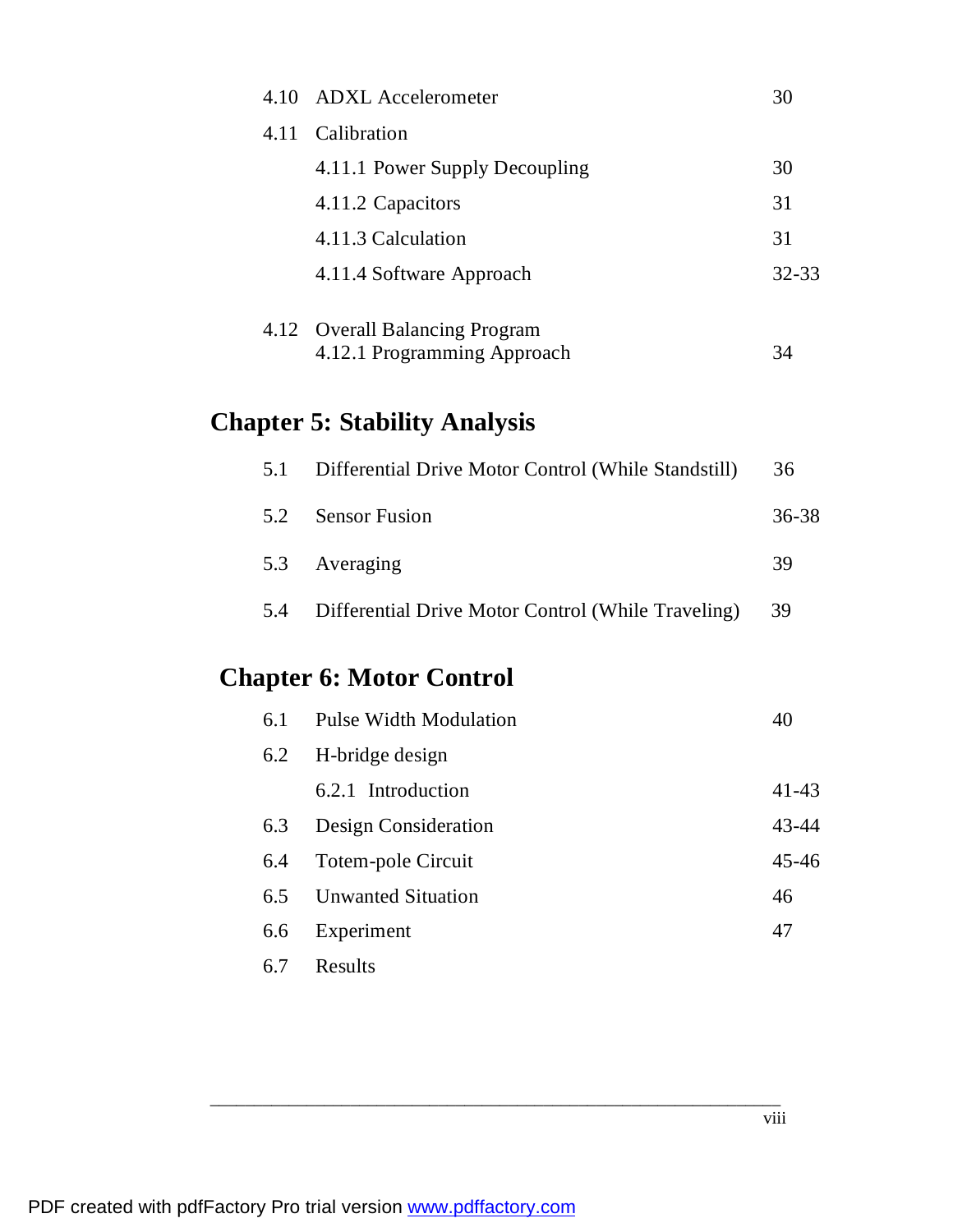| 6.7.1 Pulse Train     | $\Delta$ <sup>'</sup> |
|-----------------------|-----------------------|
| 6.7.2 Current Surge   | 48                    |
| 6.7.3 Noise Isolation |                       |

# **Chapter 7: Microcontroller**

| 7.1 | Reasons                          | $49 - 50$ |
|-----|----------------------------------|-----------|
| 7.2 | Memory                           | 51        |
|     | <b>Time Consideration</b><br>7.3 |           |
|     | 7.3.1 Oscillators                | 52        |
| 7.4 | Software                         | 53        |
| 7.5 | <b>Arithmatic Operation</b>      | 54-55     |
|     | 7.5.1 Trade-off                  | 56        |

# **Chapter 8: PCB Design Consideration** 57

# **Chapter 9: Discussion & Conclusion**

| 9.1 | Result<br>9.1.1 Gyro Mounting                      | 58    |
|-----|----------------------------------------------------|-------|
|     | 9.1.2 Accelerometer                                | 58    |
| 9.2 | Reasons                                            | 58-59 |
| 9.3 | Incomplete tasks<br>9.3.1 Gyro-Accelerometer Combo | 59    |
| 9.4 | Conclusion                                         |       |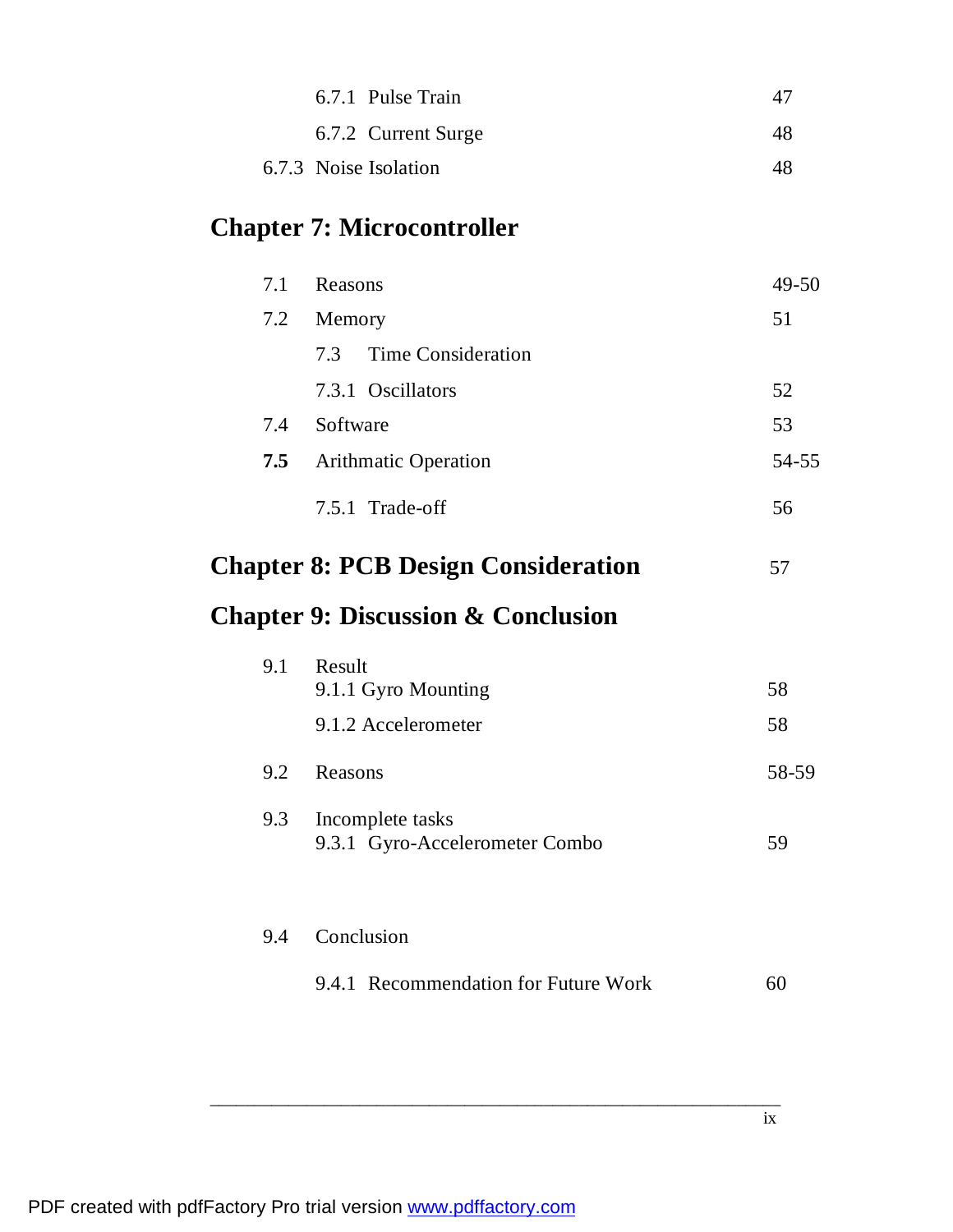| <b>References</b> | 61-63 |
|-------------------|-------|
| Appendix A        | 64-66 |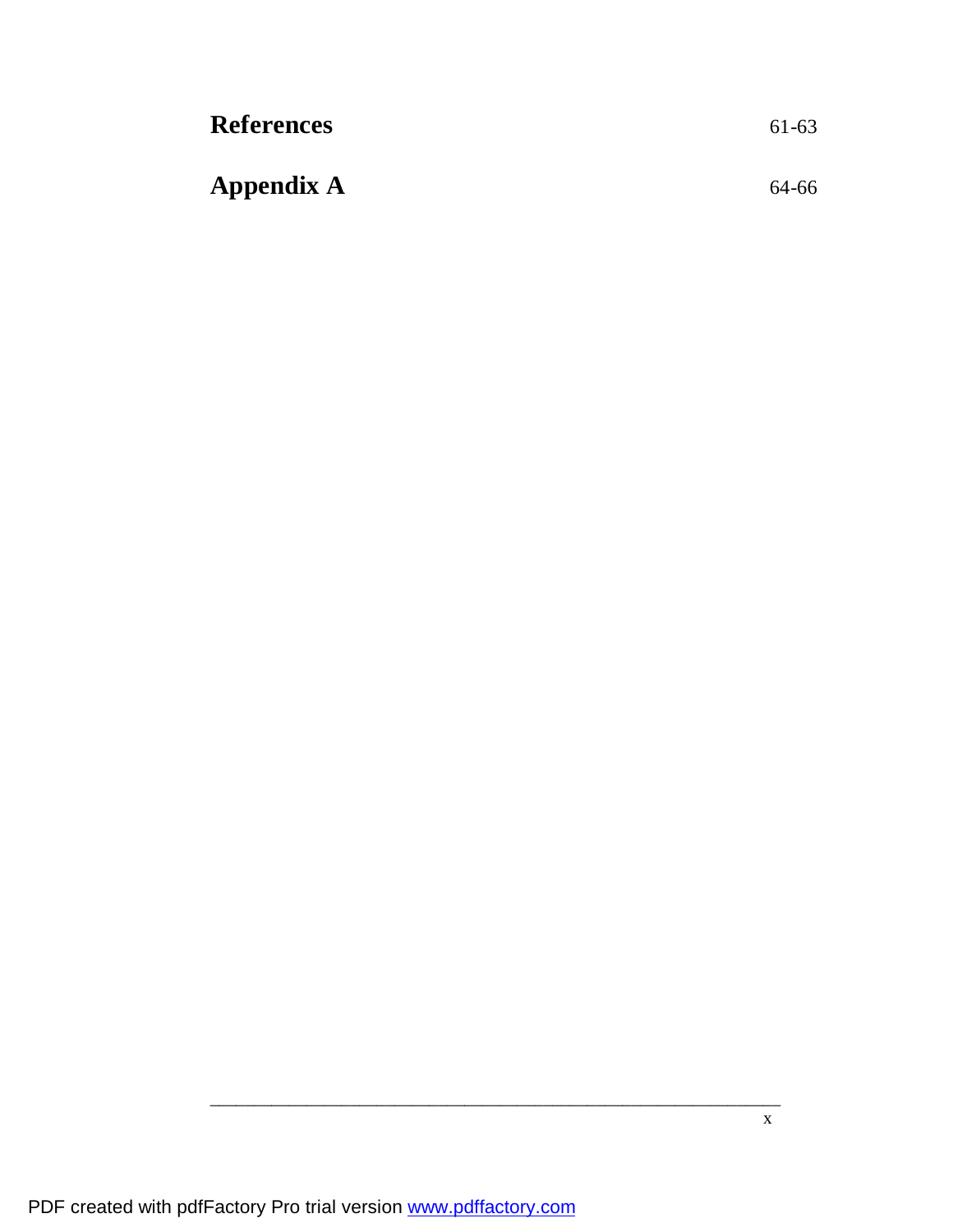# **List of Figures**

|  | Page |
|--|------|

| Figure 1: Difference between linear and non-linear response     | 3  |
|-----------------------------------------------------------------|----|
| Figure 2: Inverted and non-inverted pendulum                    | 5  |
| Figure 3: Equilibrium or Balanced State                         | 6  |
| Figure 4: Tilted or Unbalanced State                            | 6  |
| <b>Figure 5:</b> Free body diagram of the wheel                 | 7  |
| Figure 6: Inverted Pendulum Free body diagram                   | 9  |
| <b>Figure 7:</b> Balancing robot control system                 | 13 |
| <b>Figure 8:</b> Speed measurement using tachometer/stroboscope | 17 |
| Figure 9: Aluminum Gear mounting                                | 20 |
| Figure 10: Motor Mounting                                       | 20 |
| Figure 11: Aluminum rod fabrication and mounting                | 21 |
| Figure 12: Nut tightening                                       | 21 |
| Figure 13: Robot Chassis                                        | 22 |
| <b>Figure 14:</b> Cut away view of robot base mounting          | 22 |
| Figure 15: ADXRS 300 Gyro                                       | 23 |
| Figure 16: Coriolis acceleration on earth                       | 24 |
| Figure 17: Gyro rotation behaviour                              | 25 |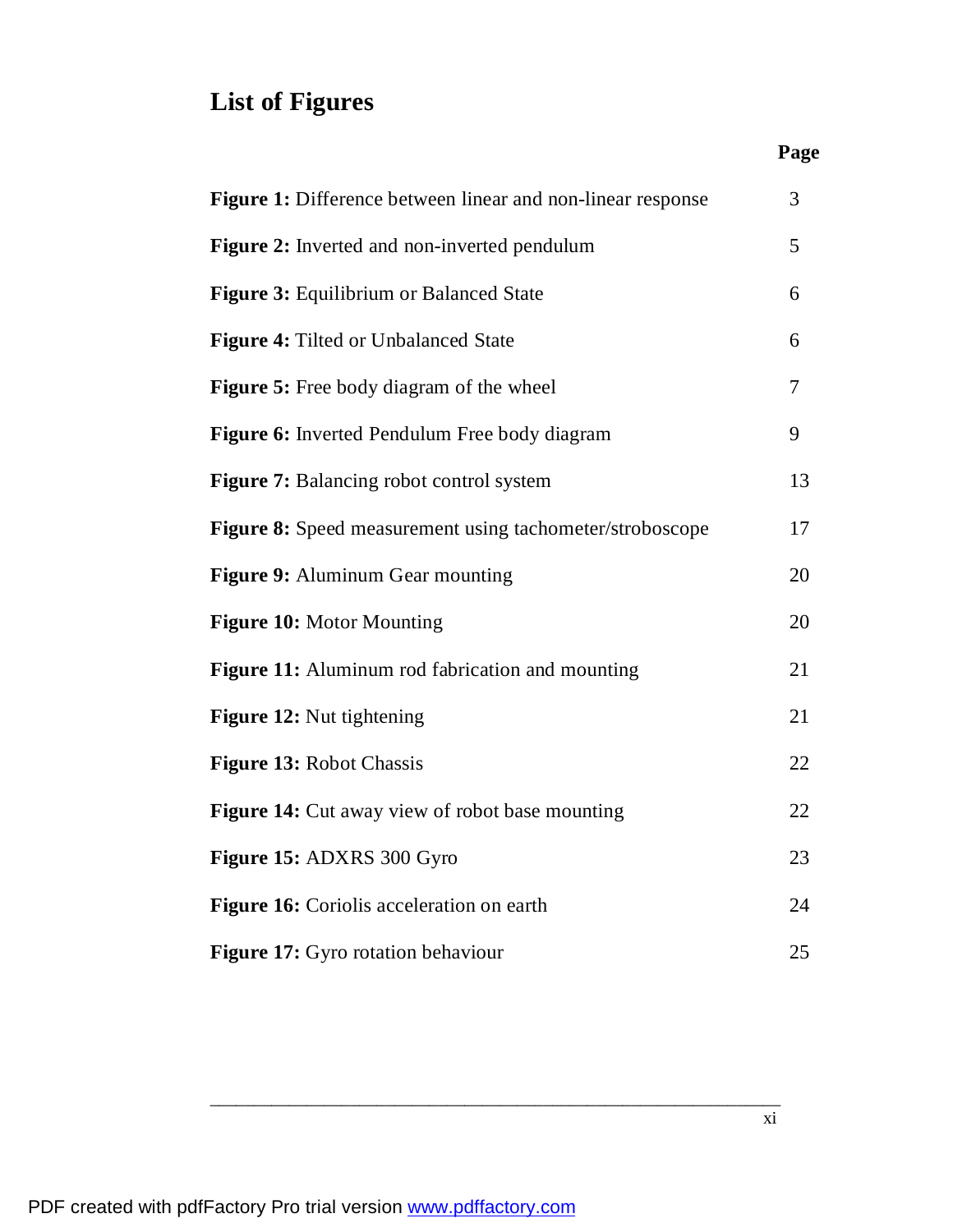| <b>Figure 18:</b> ADXRS inner structure         | 25 |
|-------------------------------------------------|----|
| Figure 19: Complete inner gyro structure        | 26 |
| Figure 20: ADXRS 300 Gyro Axes                  | 27 |
| <b>Figure 21:</b> Gyro mounting                 | 28 |
| <b>Figure 22:</b> Gyro characteristic curve     | 29 |
| <b>Figure 23: PCB</b> power supply coupling     | 30 |
| <b>Figure 24:</b> Duty cycle decoding scheme    | 32 |
| Figure 25: Pulse Width Modulation waveform      | 40 |
| <b>Figure 26:</b> Motor clockwise turn          | 41 |
| Figure 27: CEMF current flow                    | 42 |
| Figure 28: Motor counter clockwise turn         | 43 |
| Figure 29: Totem-pole and P-channel Mosfet      | 45 |
| Figure 30: N-channel MOSFET motor driver        | 47 |
| Figure 31: Pulse train waveform                 | 47 |
| <b>Figure 32:</b> Clean pulse train waveform    | 48 |
| Figure 33: Noise corrupted pulse train waveform | 48 |
| Figure 34: Microcontroller schematic diagram    | 49 |
| <b>Figure 35: Microcontroller memory</b>        | 51 |
| Figure 36: MPLAB interface program              | 53 |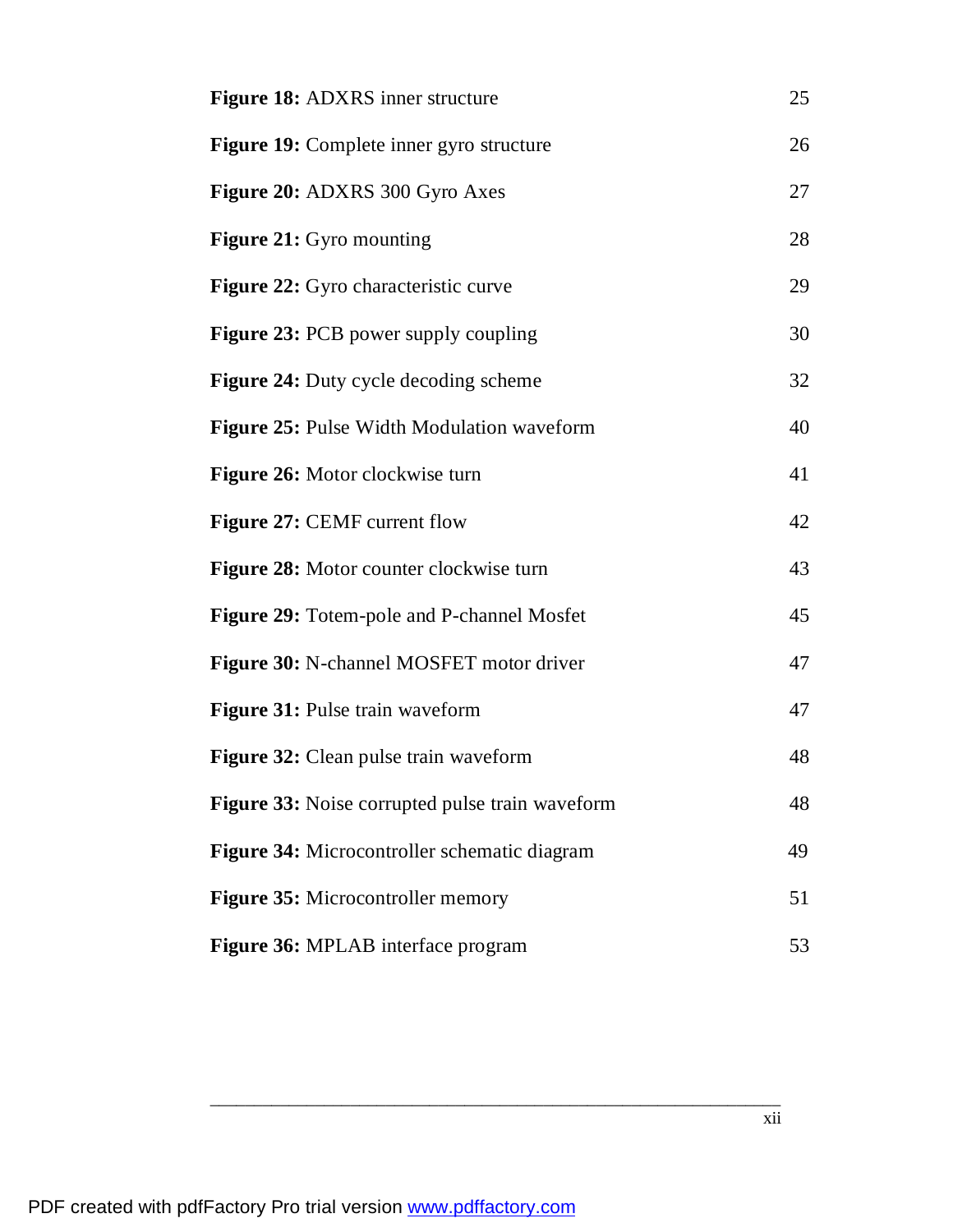# **List of Tables**

| <b>Table 1:</b> Motor O Speed Characteristics         | 18 |
|-------------------------------------------------------|----|
| <b>Table 2:</b> Motor X Speed Characteristics         | 18 |
| <b>Table 3:</b> Analog to digital conversion          | 34 |
| <b>Table 4:</b> H-bridge circuit components operation | 44 |
| <b>Table 5: MOSFET's operation</b>                    | 45 |
| Table 6: Comparison of microcontroller features       | 49 |

 **Page**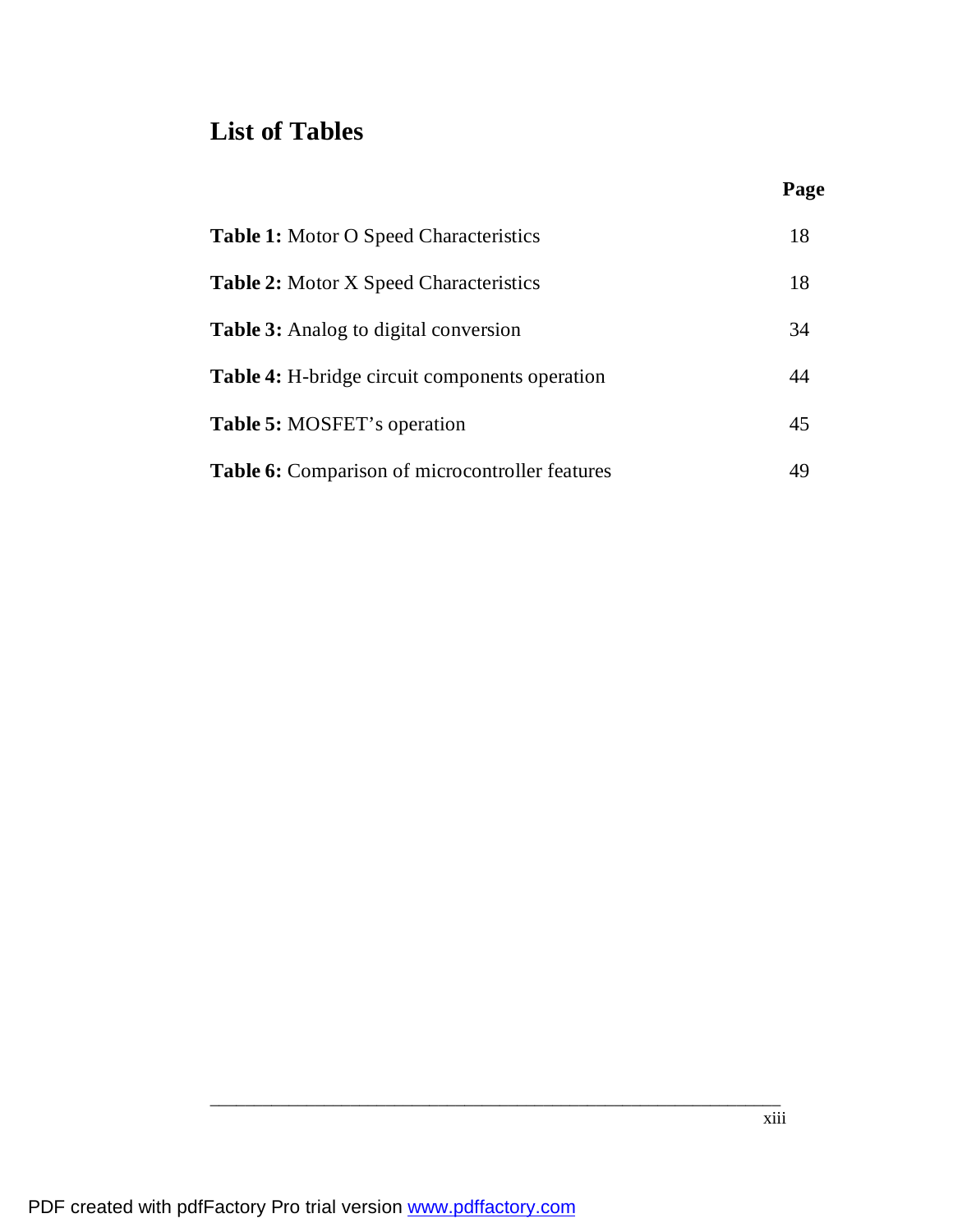## **Chapter 1: Literature Review**

This section provides an insight and literature review to the current technology available to construct a two-wheel self balancing robot. It also highlights various methods used by researches on this topic.

### **1.0 Balancing robots**

The concept of balancing robot is based on the inverted pendulum model. This model has been widely used by researches around the world in controlling a system not only in designing wheeled robot but other types of robot as well such as legged robots.

Researches at the Industrial Electronics Laboratory at the Swiss Federal Institute of Technology have built a prototype two wheel robot in which the control is based on a Digital Signal Processor. A linear state space controller using information from a gyroscope and motor encoder sensors is being implemented to make this system stabilise. (Grasser et al.2002).

Another two wheeled robot called 'SEGWAY HT' is available commercially (Dean Kamen ,2001) . It is invented by Dean Kamen who has design more than 150 systems which includes climate control systems and helicopter design. An extra feature this robot has is that it is able to balance while a user is standing on top of and navigate the terrain with it. However, this uses five gyroscopes and a few other tilt sensors to keep it balanced.

Next is the small scale robot, Nbot which is similar to JOE is built by David. P Anderson. (Anderson, David.P ) This robot uses a commercially available inertial sensor and position information from motor encoder to balance the system. This robot has won the NASA cool robot of the week in the year 2003.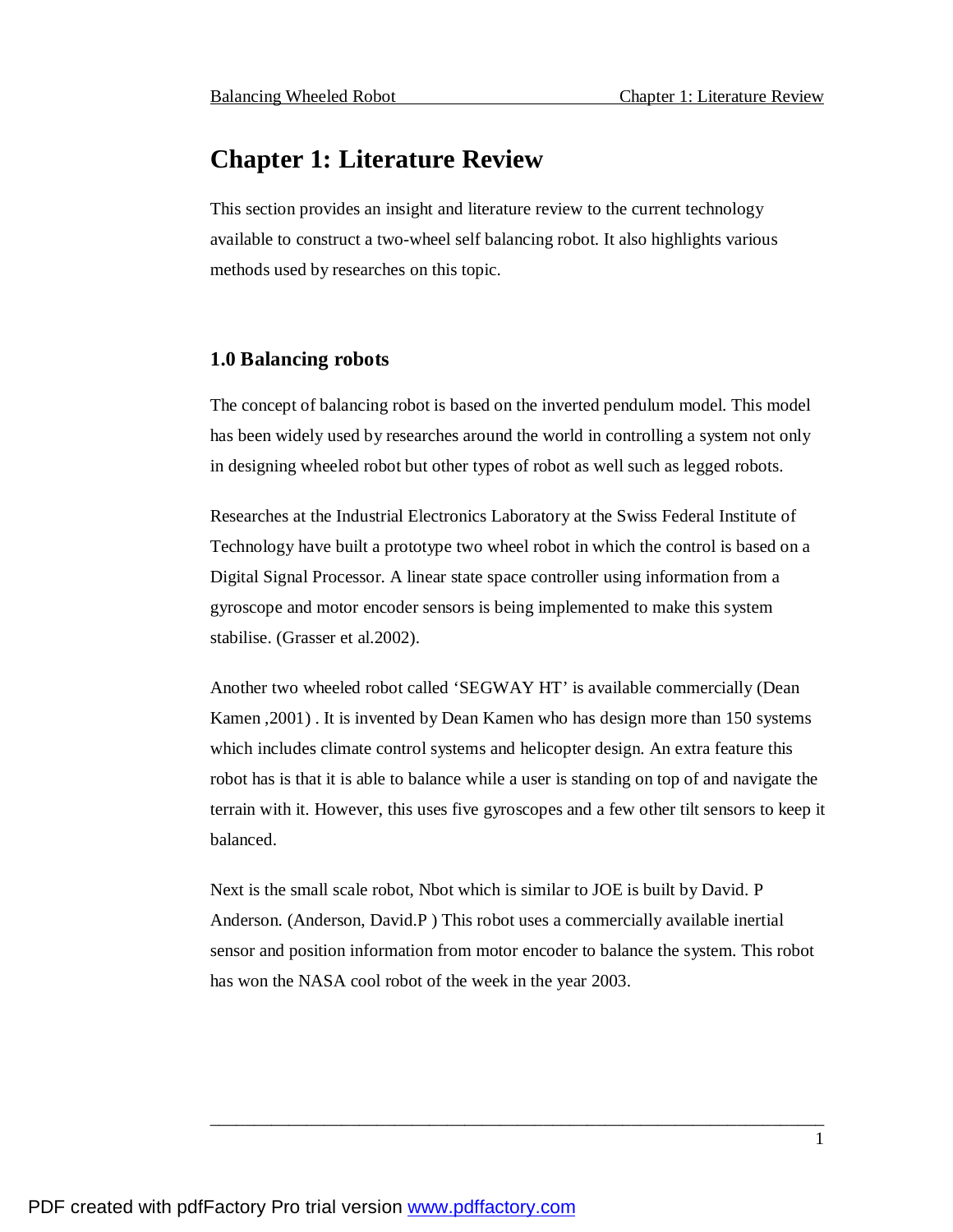Steven Hassenplug used a more innovative approach to construct a balancing robot (Steve Hassenplug, 2002). The chassis of the body is constructed by using the LEGO Mindstorms robotics kit. The balancing method of controlling the system is unique with two Electro-Optical Proximity Detector sensors is used to provide the tilt angle information for the controller. This omits the conventional use of gyroscope that has been used by previous robot researchers.

#### **1.1 Control System**

Over the years there are only two types of control being used by researchers in controlling a system. The types of control is categorised as linear and non-linear control.

In some instances, the linear control is sufficient to control a system. One of the most widely used is the Proportional Derivative Integral controller or better known as the PID controller (Rick Bickle, 2003). The others are linear quadratic controller (LQR), fuzzy logic controller, pole placement controller etc. It is generally accepted that linear control is more popular than non-linear control.

There are two reasons for this. In all cases, the modeling of a system requires a lot of parameters to be considered and applied. Therefore, the system is complex. However, some of the parameters values needed to model the system are small. That is why most researchers would prefer to model their applications in a linear approximation, which is simpler and in some instances effective.

However, in most cases the linear control theory is not suitable for real life implementation, which mostly exhibit non-linear response. For better performance some non-linear approximation can be applied. (J.J. D'Azzo, pg 11)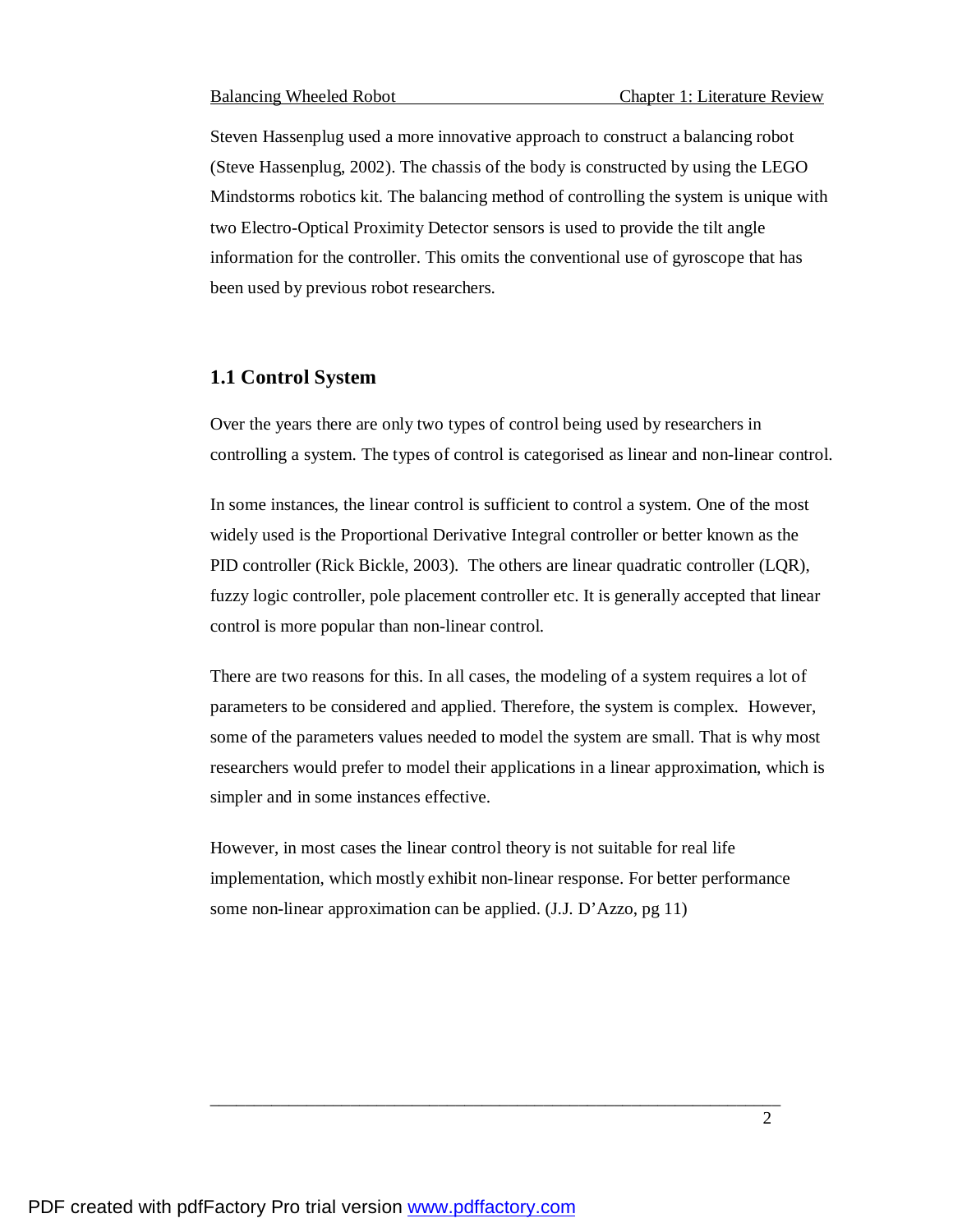Figure below shows how a non-linear response can be approximated to a linear response.



Figure 1: Difference between linear and non-linear response

However, it is better to use the non-linear control theory to control the balancing robot system. This is because the system of the balancing robot, which is based on the inverted pendulum concept, is unique and unbalanced in nature ('Inverted Pendulum', Microrobot NA) . Due to this the response is unpredicted.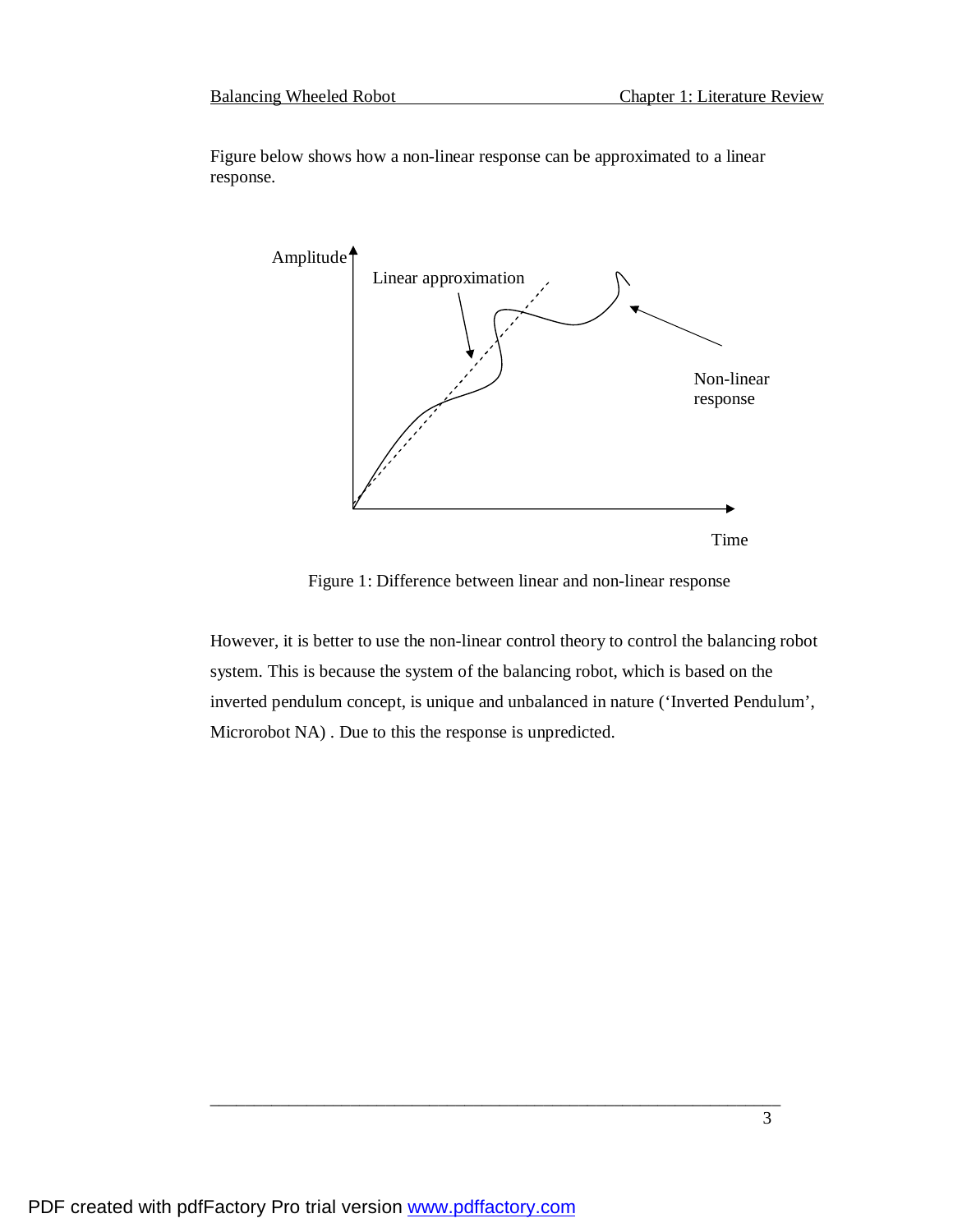### **1.2 Data Acquisition**

In a paper 'Attitude Estimation Using Low Cost Accelerometer and gyroscope' presented by Young Soo Suh, it shows the two different sensors which is the accelerometer and gyroscope that exhibits poor results when use separately to determine the attitude which is referred as the pitch angle or roll angle. The factor that contributes to the deviation of the desired result of the gyroscope is due to the drift term. Since the drift increases with time error in output data will also increase.

One of the disadvantages of using accelerometer individually is that the device is sensitive to vibration since vibration contains lot of acceleration components. One solution that Young suggested is that a low pass filter is required to limit the high frequency.

However, the gyroscope can combine with accelerometer to determine the pitch or roll angle with much better result with the use of Kalman filter.

### **1.3 Kalman Filter**

The purpose of this filter is to solve problems of statistical nature (Kalman, 1960). Kalman filter is applied based on several mathematical equations that provides computational solution by using the least squares method. In other words, in simple explanation the process is done by averaging a sequence of values. This filter is powerful as it can estimate the past, present and future states. This filter is actually applied in state space equation. Since the program to be used is in assembly this method is not to be used. The averaging method is used instead.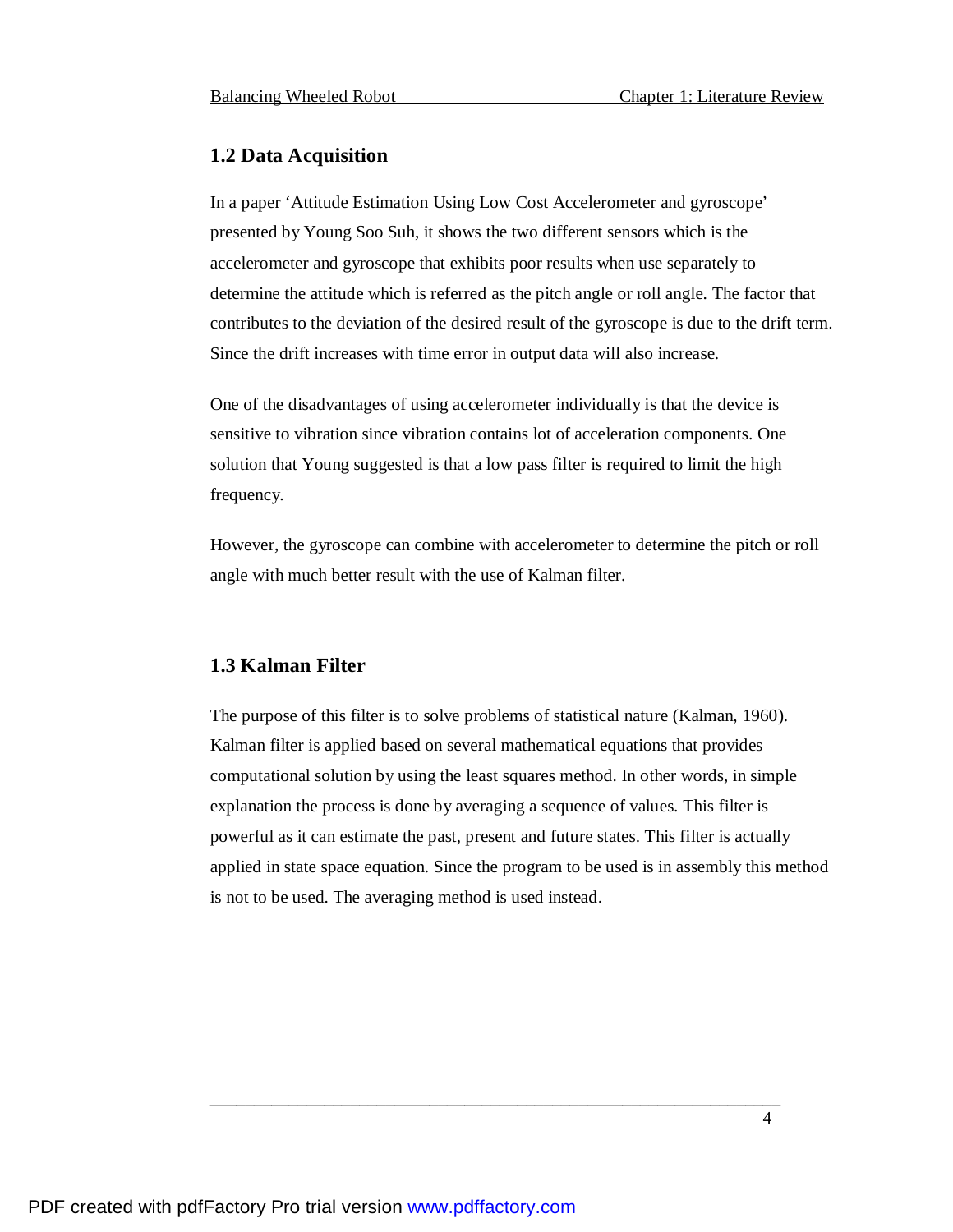## **Chapter 2: Introduction**

### **2.0 Balancing Wheeled Robot Concept**

Imagine a 2D diagram of an inverted pendulum on the wheel cart. If say, the pendulum falls to the left, the cart should move to the left to try and keep it upwards. This is the same explanation if the pendulum falls to the other side.



Figure 2: Inverted and non-inverted pendulum

### **2.1 Balancing Process**

The word balance means the inverted pendulum is in equilibrium state, which its position is like standing upright 90 degrees. However, the system itself is not balance, which means it keeps falling off, away from the vertical axis. Therefore, a gyro chip is needed to provide the angle position of the inverted pendulum or robot base and input into the microcontroller, which the program in itself is a balancing algorithm. The microcontroller will then provide a type of feedback signal through PWM control to the H-bridge circuit to turn the motor clockwise or anticlockwise, thus balancing the robot. This can be further explained in the flow chart.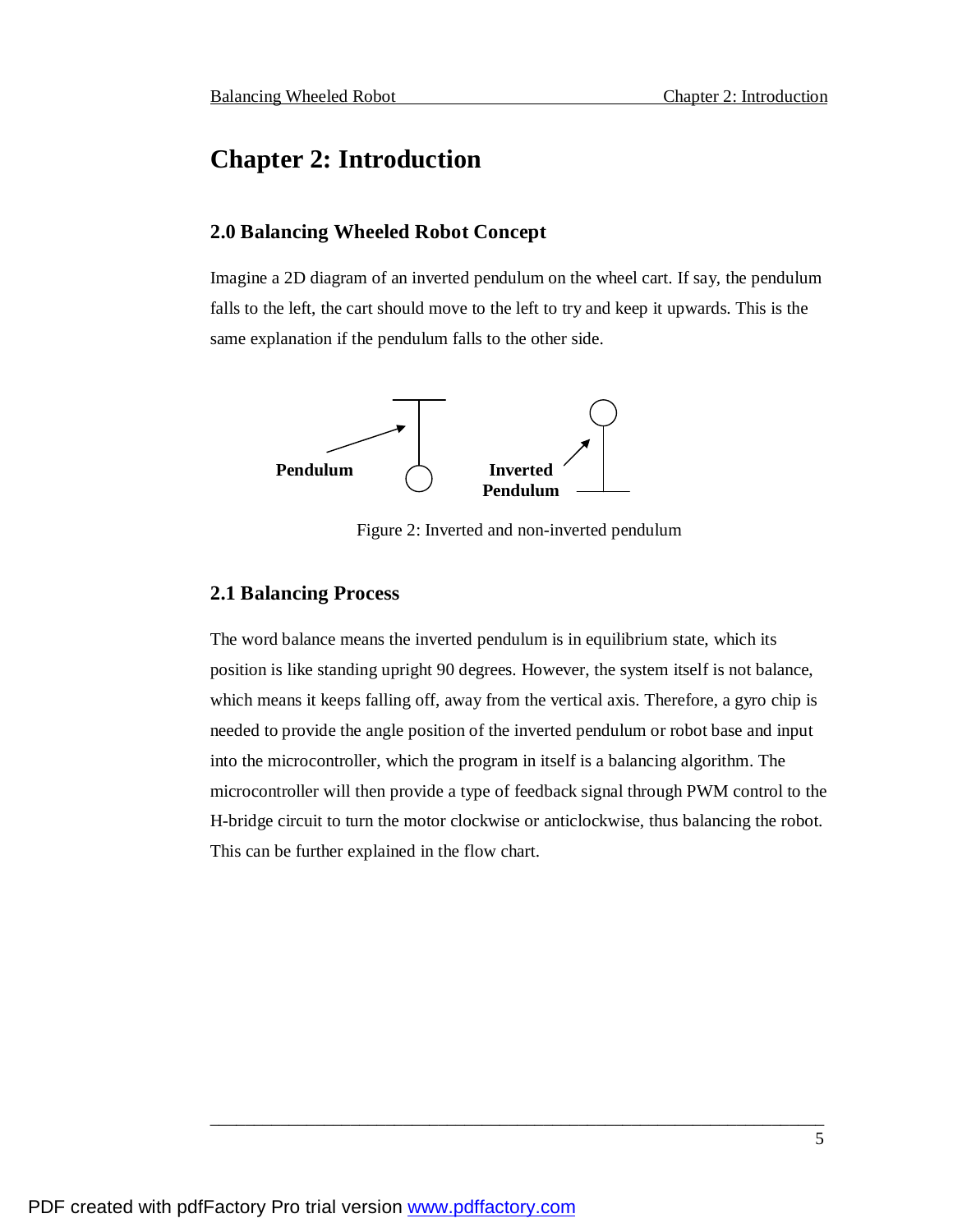The figures below show the various position of the robot could be in.



Figure 3: Equilibrium or Balanced State



Figure 4: Tilted or Unbalanced State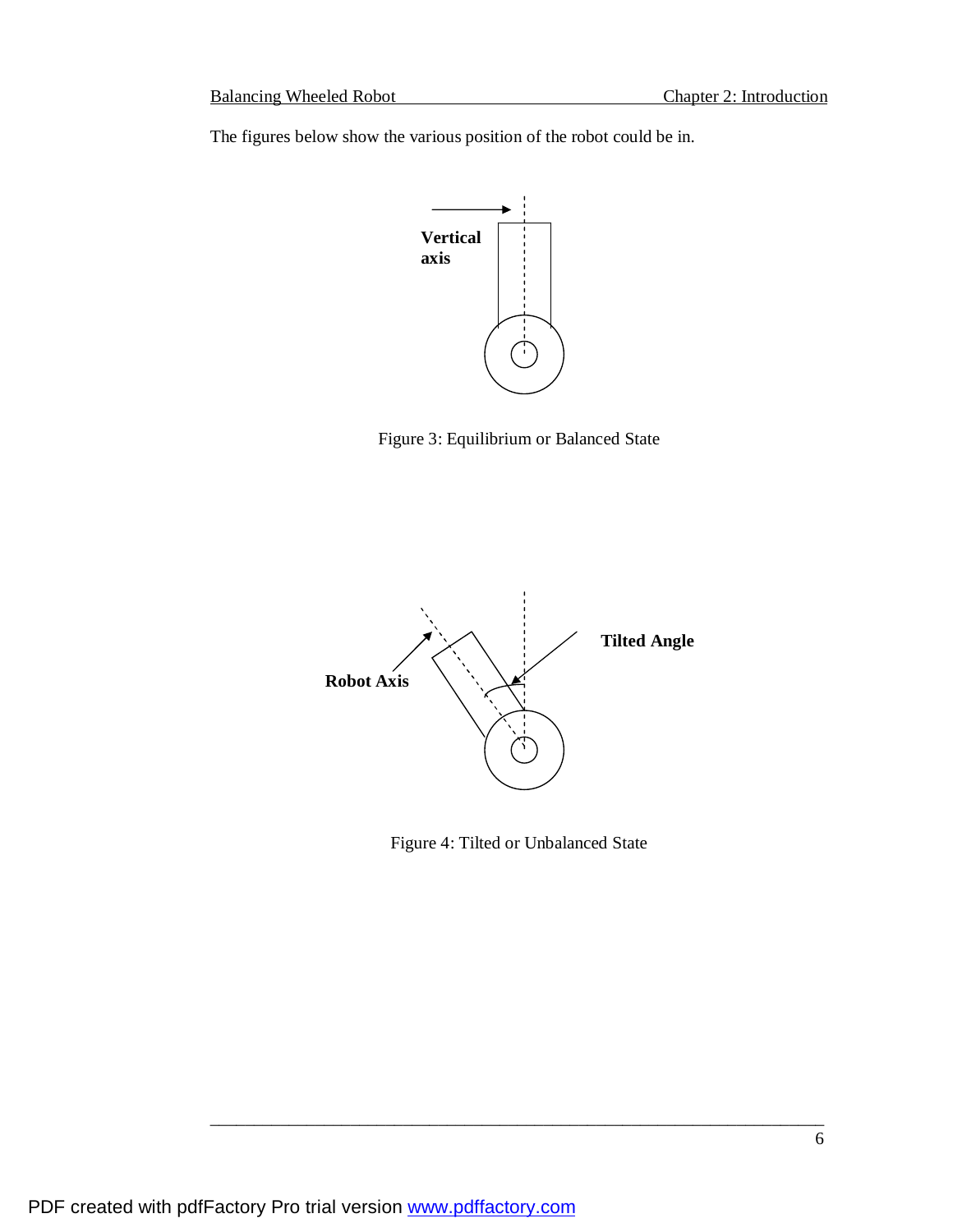#### **2.2 System modeling**

One of the very first steps for a control system engineer to able to control a system successfully is to understand the system first. An engineer can understand the system better through modeling the system in a free body diagram. In this balancing wheeled robot the modeling is divided into two parts. The first is the wheel model and the second is the chassis model.

After modeling the parameters are combined accordingly in the form of equation. With that the model can be represented by a set of equations in a state space form and controlled using control system theory.

#### **2.2.1 Wheel modeling**



Figure 5: Free body diagram of the wheel

Using the Newton's law of motion, sum of the forces on the x-direction,

 $\Sigma F_x = Ma$ 

$$
H_{fr} - H_r = M_{wh} \mathcal{R} \tag{10}
$$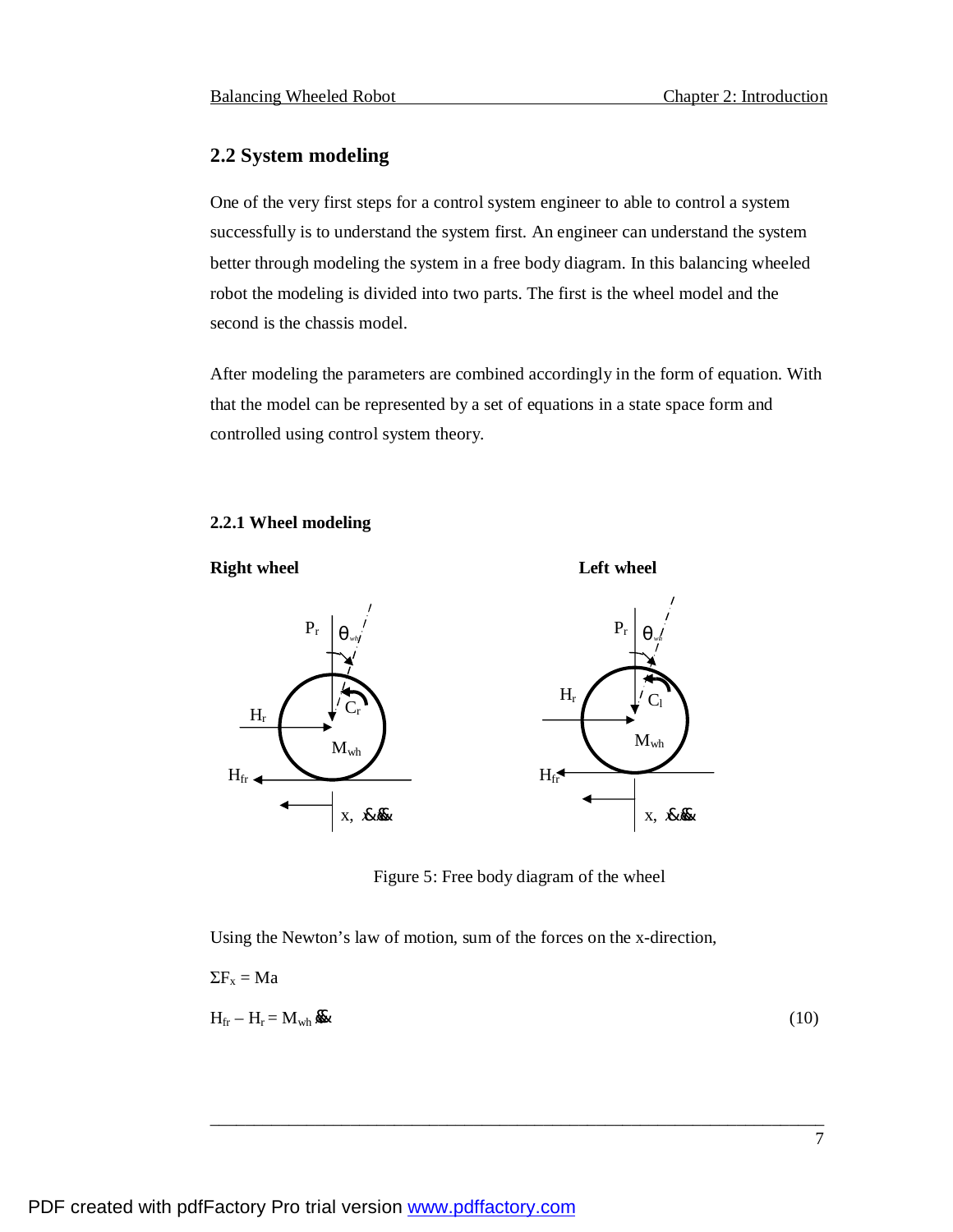Summing up the moment around the centre of the wheel,

$$
\Sigma M = J\alpha
$$
  
\n
$$
C_{r} - H_{fr} * r = J_{wh} \oint_{rwh} \tag{11}
$$

Rearranging equation (11),

$$
H_{fr} = \frac{C_r - J_{wh} \mathbf{Q}_{wh}^2}{r}
$$
 (15)

For the right wheel substitute equation (11) into (10),

$$
M_{wh} \mathbf{R} = \frac{C_r - J_{wh} \mathbf{Q}_{wh}^T}{r} - H_r
$$
 (16)

For the left wheel,

$$
M_{wh} \mathbf{R} = \frac{C_1 - J_{wh} \mathbf{Q}_{wh}^2}{r} - H_1
$$
 (17)

Because the linear motion is acting on the centre of the wheel, angular motion can be transformed into linear motion by simple transformation.

$$
\partial_{v_{wh}}^{\mathcal{S}} \mathbf{r} = \mathbf{R}, \quad \partial_{v_{wh}}^{\mathcal{S}} = \frac{\mathbf{R}}{r}
$$
 (18)

$$
\boldsymbol{q}_{\text{wh}}^{\boldsymbol{\xi}} \mathbf{r} = \boldsymbol{\mathcal{R}}, \ \boldsymbol{q}_{\text{wh}}^{\boldsymbol{\xi}} = \frac{\boldsymbol{\mathcal{R}}}{r}
$$
 (19)

For the right wheel,  $M_{wh}$  *x* $\underset{r}{\mathbf{r}}$  $C_{r}$ <sub>-</sub> *r*  $J_{\frac{wh}{2}}$  $x \rightarrow H_r$  (20)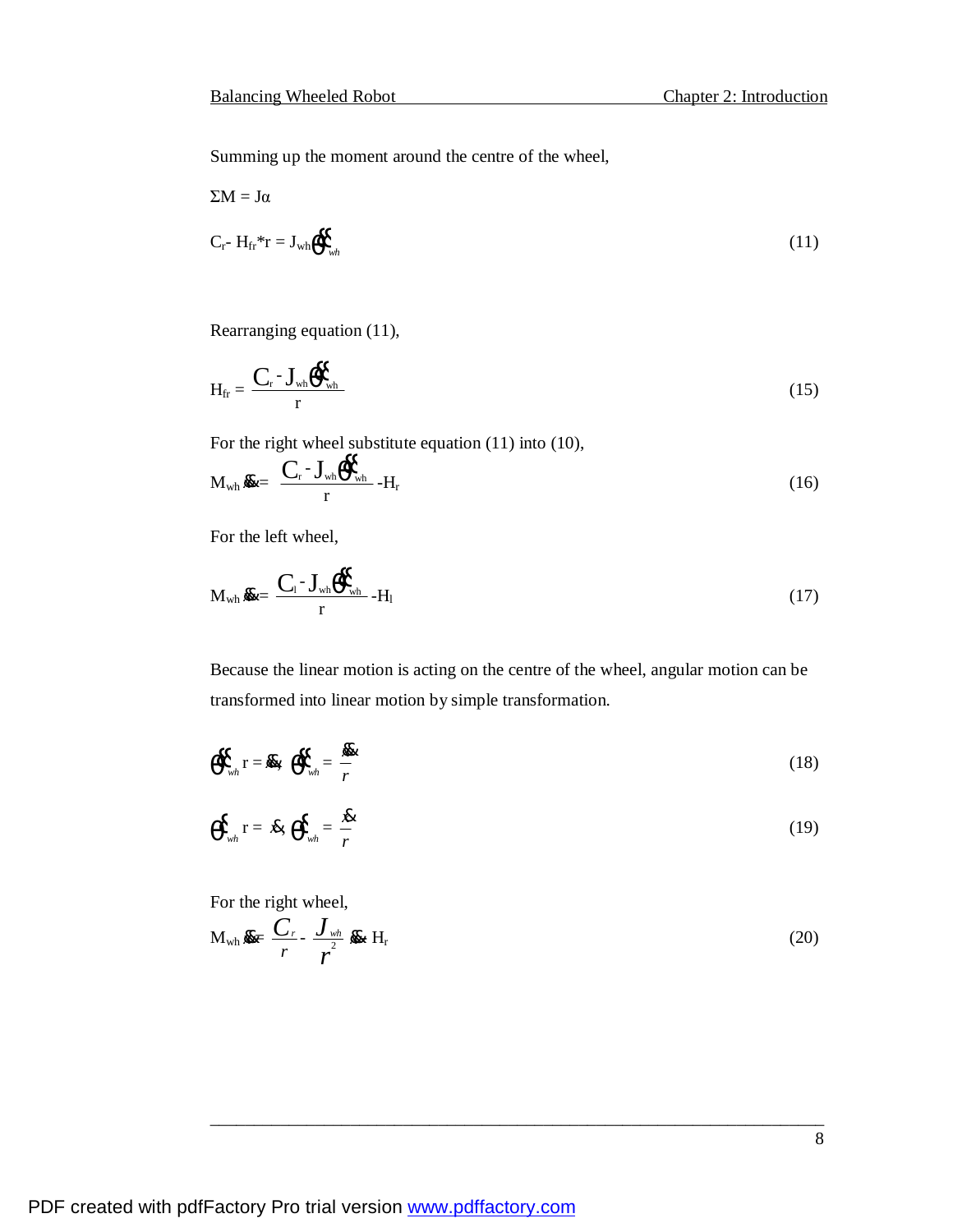For the left wheel,

$$
M_{wh} \mathcal{R} = \frac{C_l}{r} - \frac{J_{wh}}{r} \mathcal{R} \cdot H_l
$$
 (21)

Summing up equation (20) and (21),

$$
2(M_{wh}+\frac{\boldsymbol{J}_{wh}}{r})\boldsymbol{g}_{\boldsymbol{E}}\boldsymbol{L}_{r}+\frac{\boldsymbol{C}_{l}}{r}\boldsymbol{H}_{l}+H_{r})
$$
\n(22)

### **2.2.2 Chassis Modeling**





Sum of forces perpendicular to the chassis or pendulum

$$
\Sigma F_{perpendicular} = M_{rc} \mathbf{R} \cos \theta_{rc}
$$
  
(P<sub>1</sub>+P<sub>r</sub>)sin $\theta_{rc}$  + (H<sub>1</sub>+H<sub>r</sub>)cos $\theta_{rc}$  - M<sub>rc</sub>l  $\mathbf{Q}_{rc}^{\mathbf{Q}} - M_{rc}g \sin \theta_{rc} = M_{rc} \mathbf{R} \cos \theta_{rc}$  (23)

\_\_\_\_\_\_\_\_\_\_\_\_\_\_\_\_\_\_\_\_\_\_\_\_\_\_\_\_\_\_\_\_\_\_\_\_\_\_\_\_\_\_\_\_\_\_\_\_\_\_\_\_\_\_\_\_\_\_\_\_\_\_\_\_\_\_\_\_\_\_

Sum of forces in the horizontal direction

 $\Sigma F_{horizontal} = M_{rc}$  **&**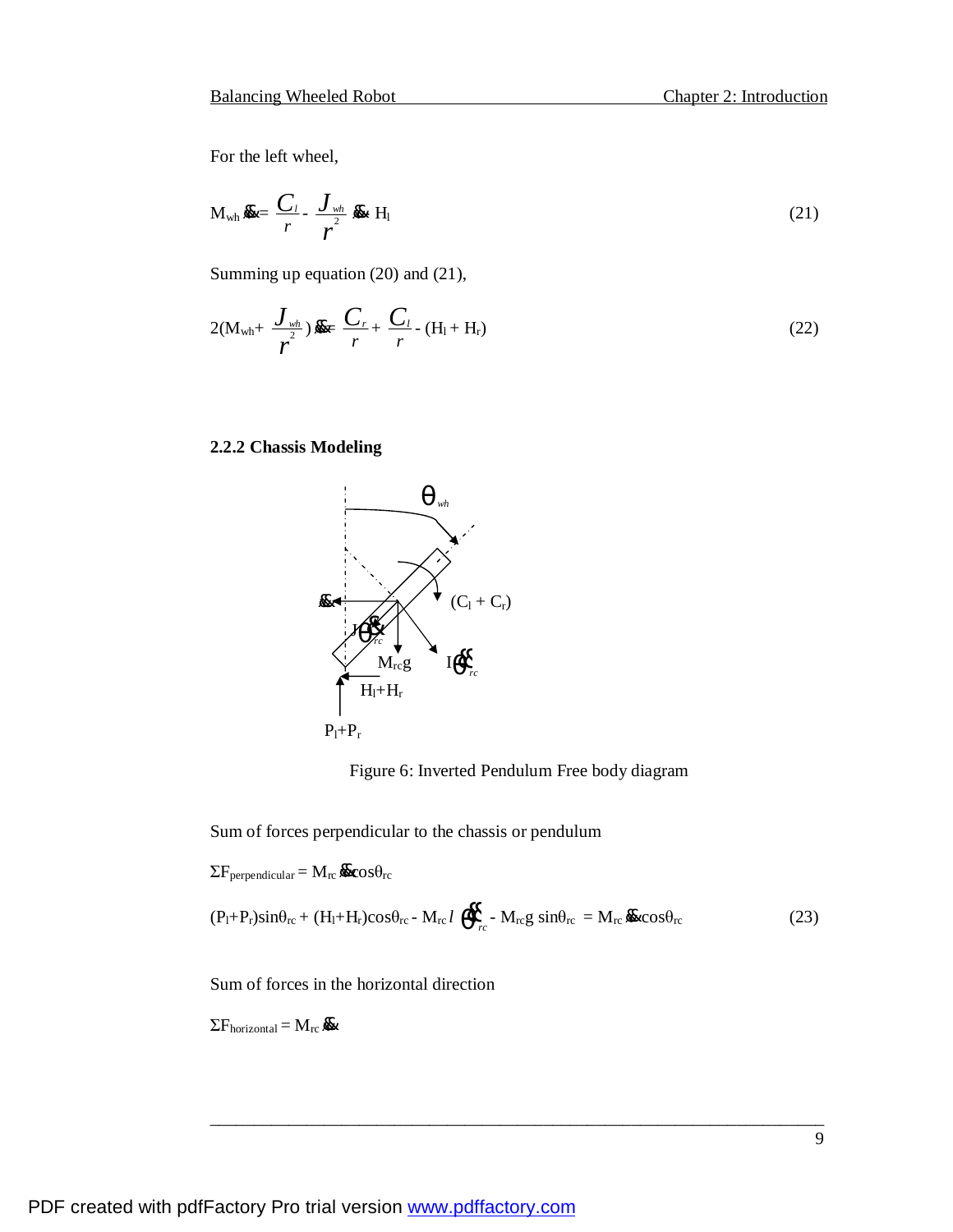$$
(H_l + H_r) + M_{rc} l \oint_{rc} \hat{\mathbf{K}} \sin \theta_{rc} - M_{rc} l \oint_{rc} \cos \theta_{rc} = M_{rc} \hat{\mathbf{K}} \tag{24}
$$

Sum of moments around the centre mass of the pendulum

$$
\sum M = J\alpha \qquad , \text{ where } \alpha = \text{ or } \alpha
$$
  
-(P<sub>1</sub>+P<sub>r</sub>) l sin $\theta_{rc}$  - (H<sub>1</sub>+H<sub>r</sub>) l cos $\theta_{rc}$  - (C<sub>1</sub>+C<sub>r</sub>) = J<sub>rc</sub>  $\oint_{rc}^{T} (25)$ 

Rearranging equation 25,

$$
-(P_1+P_r) l \sin\theta_{rc} - (H_1+H_r) l \cos\theta_{rc} = J_{rc} \partial_{rc}^2 + (C_1+C_r)
$$
\n(27)

Multiplying equation  $(23)$  by – ell,

$$
[-(P_1+P_r)\sin\theta_{rc} - (H_1+H_r)\cos\theta_{rc}] l + M_{rcg} l \sin\theta_{rc} + M_{rc} l^2 \partial_{rc} = -M_{rc} l \&cos\theta_{rc}
$$
 (28)

Substitute equation (27) into equation (28) to eliminate  $(P_1+P_r)$  and  $(H_1+H_r)$  term and rearranging the same terms,

$$
\mathbf{J}_{\rm rc}\boldsymbol{\phi}_{\rm rc}^{\rm sc} + (\mathbf{C}_{\rm l} + \mathbf{C}_{\rm r}) + \mathbf{M}_{\rm rc} \mathbf{g} \, l \, \sin \theta_{\rm rc} + \mathbf{M}_{\rm rc} \, l^2 \, \boldsymbol{\phi}_{\rm rc}^{\rm sc} = -\mathbf{M}_{\rm rc} \, l \, \mathbf{\&} \cos \theta_{\rm rc} \tag{29}
$$

To eliminate  $(H_1 + H_r)$  term for the second equation, equation (24) is inserted into Equation (22) and rearranging the same terms,

$$
(2M_{wh} + \frac{2J_{wh}}{r} + M_{rc}) \mathcal{L} = \frac{C_r}{r} + \frac{C_l}{r} + M_{rc}l \mathcal{L} \mathcal{L} \sin\theta_{rc} - M_{rc}l \mathcal{L} \mathcal{L} \cos\theta_{rc}
$$
(30)

Equation (29) and (30) are non-linear equations, and to get linear equations, some linearising or assumption are taken. Let  $\theta_{rc} = \pi + \delta$ , where  $\delta$  is the small angle from the  $\overline{\cdot}$ <sup>2</sup>

vertical upward direction. Therefore, 
$$
\cos\theta_{rc} = -1
$$
,  $\sin\theta_{rc} = -\delta$  and  $\frac{d^2 \mathbf{q}_{rc}}{dt^2} = 0$ .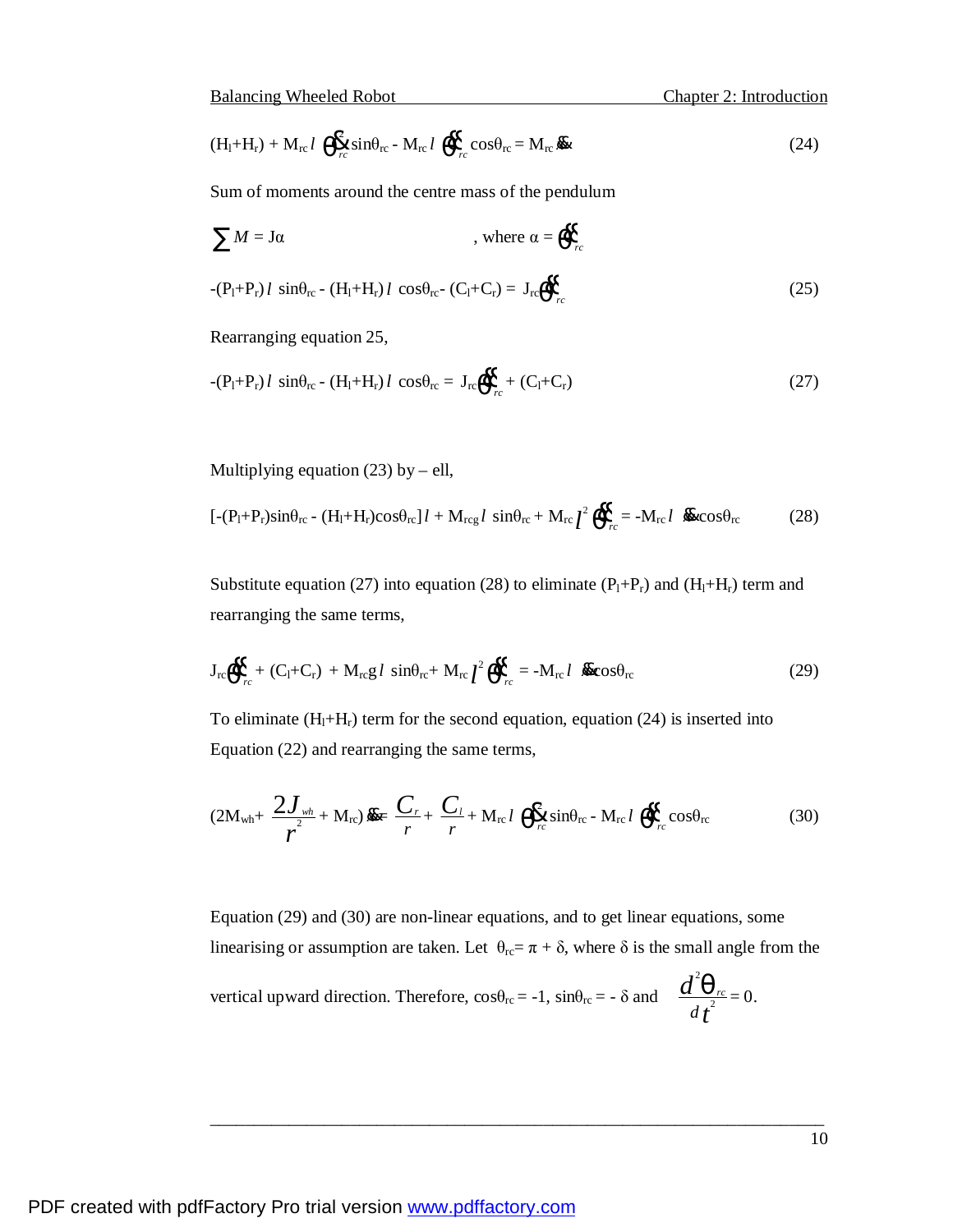The linearised equation representing the whole system is,

$$
J_{rc}\underbrace{\partial \mathcal{L}}_{rc} + (C_l + C_r) - M_{rc}g \, l \, \delta + M_{rc} \, l^2 \underbrace{\partial \mathcal{L}}_{rc} = M_{rc} \, l \, \underbrace{\partial \mathcal{L}}_{nc}
$$
 (31)

$$
(2M_{wh} + \frac{2J_{wh}}{r} + M_{rc})\mathbf{R} = \frac{C_r}{r} + \frac{C_l}{r} + M_{rc}l\mathbf{R}
$$
\n(32)

Rearranging the state space representation,

$$
\mathbf{d}_{rc}^2 = \frac{M_{rc}gl}{J_{rc} + M_{rc}l^2}d + \frac{M_{rc}l}{J_{rc} + M_{rc}l^2} \mathbf{d}^2 - \frac{(C_l + C_r)}{J_{rc} + M_{rc}l^2}
$$
(33)

$$
\mathbf{E} = \frac{M_{rc}l}{\left(2M_{wh} + M_{rc} + \frac{2J_{wh}}{r}\right)} \mathbf{E} + \frac{C_l + C_r}{r \left(2M_{wh} + M_{rc} + \frac{2J_{wh}}{r}\right)}
$$
(34)

The state space equation is obtained as below after substituting equation (33) into (32) and equation (34) into (31) in the form of:

$$
\frac{dz}{dt} = A\overline{z} + Bu
$$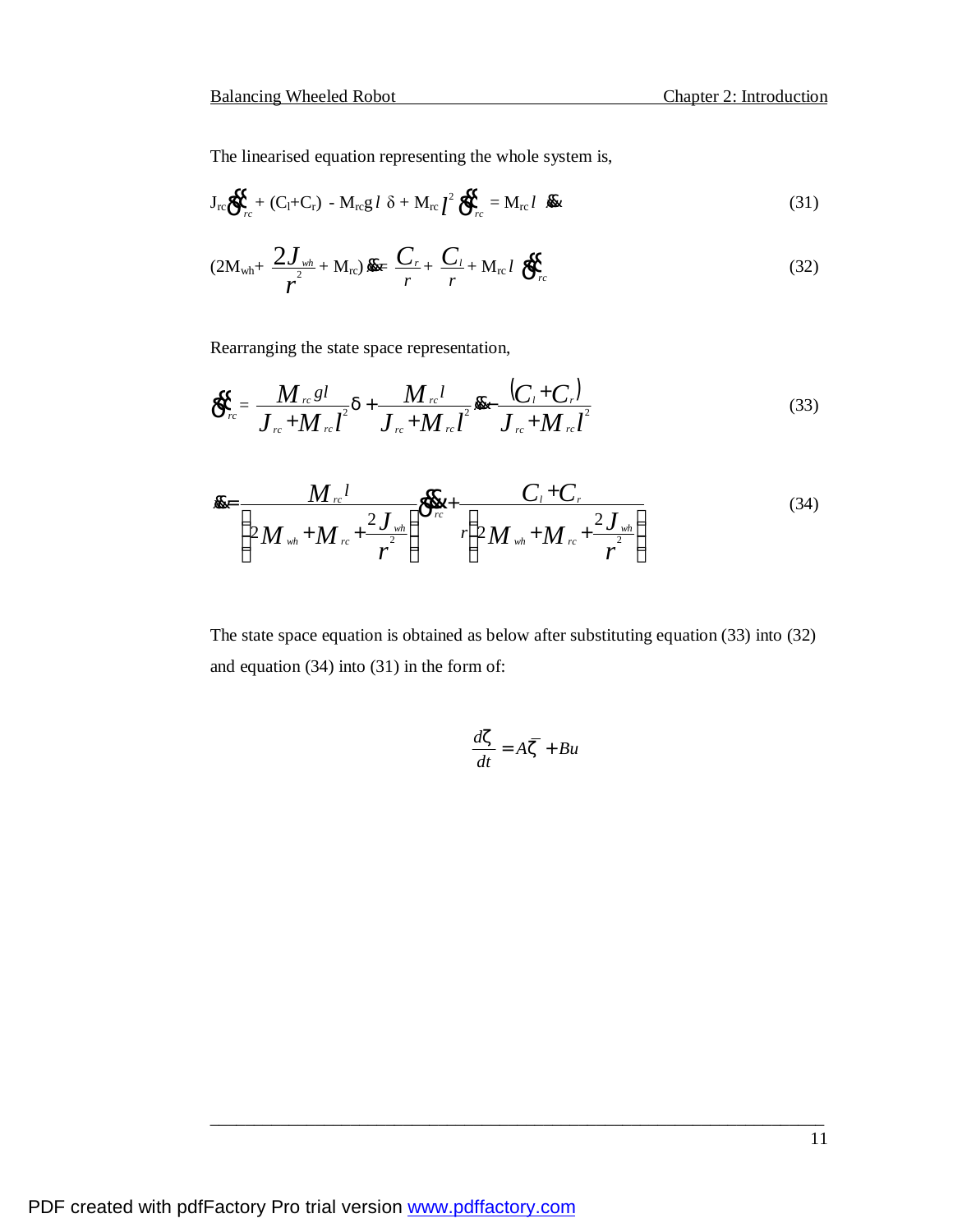$$
\begin{bmatrix}\n\mathbf{R} \\
\mathbf{R} \\
\mathbf{R} \\
\mathbf{R} \\
\mathbf{R} \\
\mathbf{R} \\
\mathbf{R} \\
\mathbf{R} \\
\mathbf{R} \\
\mathbf{R} \\
\mathbf{R} \\
\mathbf{R} \\
\mathbf{R} \\
\mathbf{R} \\
\mathbf{R} \\
\mathbf{R} \\
\mathbf{R} \\
\mathbf{R} \\
\mathbf{R} \\
\mathbf{R} \\
\mathbf{R} \\
\mathbf{R} \\
\mathbf{R} \\
\mathbf{R} \\
\mathbf{R} \\
\mathbf{R} \\
\mathbf{R} \\
\mathbf{R} \\
\mathbf{R} \\
\mathbf{R} \\
\mathbf{R} \\
\mathbf{R} \\
\mathbf{R} \\
\mathbf{R} \\
\mathbf{R} \\
\mathbf{R} \\
\mathbf{R} \\
\mathbf{R} \\
\mathbf{R} \\
\mathbf{R} \\
\mathbf{R} \\
\mathbf{R} \\
\mathbf{R} \\
\mathbf{R} \\
\mathbf{R} \\
\mathbf{R} \\
\mathbf{R} \\
\mathbf{R} \\
\mathbf{R} \\
\mathbf{R} \\
\mathbf{R} \\
\mathbf{R} \\
\mathbf{R} \\
\mathbf{R} \\
\mathbf{R} \\
\mathbf{R} \\
\mathbf{R} \\
\mathbf{R} \\
\mathbf{R} \\
\mathbf{R} \\
\mathbf{R} \\
\mathbf{R} \\
\mathbf{R} \\
\mathbf{R} \\
\mathbf{R} \\
\mathbf{R} \\
\mathbf{R} \\
\mathbf{R} \\
\mathbf{R} \\
\mathbf{R} \\
\mathbf{R} \\
\mathbf{R} \\
\mathbf{R} \\
\mathbf{R} \\
\mathbf{R} \\
\mathbf{R} \\
\mathbf{R} \\
\mathbf{R} \\
\mathbf{R} \\
\mathbf{R} \\
\mathbf{R} \\
\mathbf{R} \\
\mathbf{R} \\
\mathbf{R} \\
\mathbf{R} \\
\mathbf{R} \\
\mathbf{R} \\
\mathbf{R} \\
\mathbf{R} \\
\mathbf{R} \\
\mathbf{R} \\
\mathbf{R} \\
\mathbf{R} \\
\mathbf{R} \\
\mathbf{R} \\
\mathbf{R} \\
\mathbf{R} \\
\mathbf{R} \\
\mathbf{R} \\
\mathbf{R} \\
\mathbf{R} \\
\mathbf{R} \\
\mathbf{R} \\
\mathbf{R} \\
\mathbf{R} \\
\mathbf{R} \\
\mathbf{R} \\
\mathbf{
$$

(35)

where 
$$
j = 2M_{wh} + \frac{2J_{wh}}{r} + M_{rc}
$$

and output of  $y = C\overline{z}$ 

$$
y = \begin{bmatrix} 1 & 0 & 0 & 0 \\ 0 & 0 & 1 & 0 \end{bmatrix} \begin{bmatrix} x \\ x \\ d \\ d \\ d \end{bmatrix} \tag{36}
$$

The C matrix is oriented this way because the position of the wheel base and the robot chassis are interested.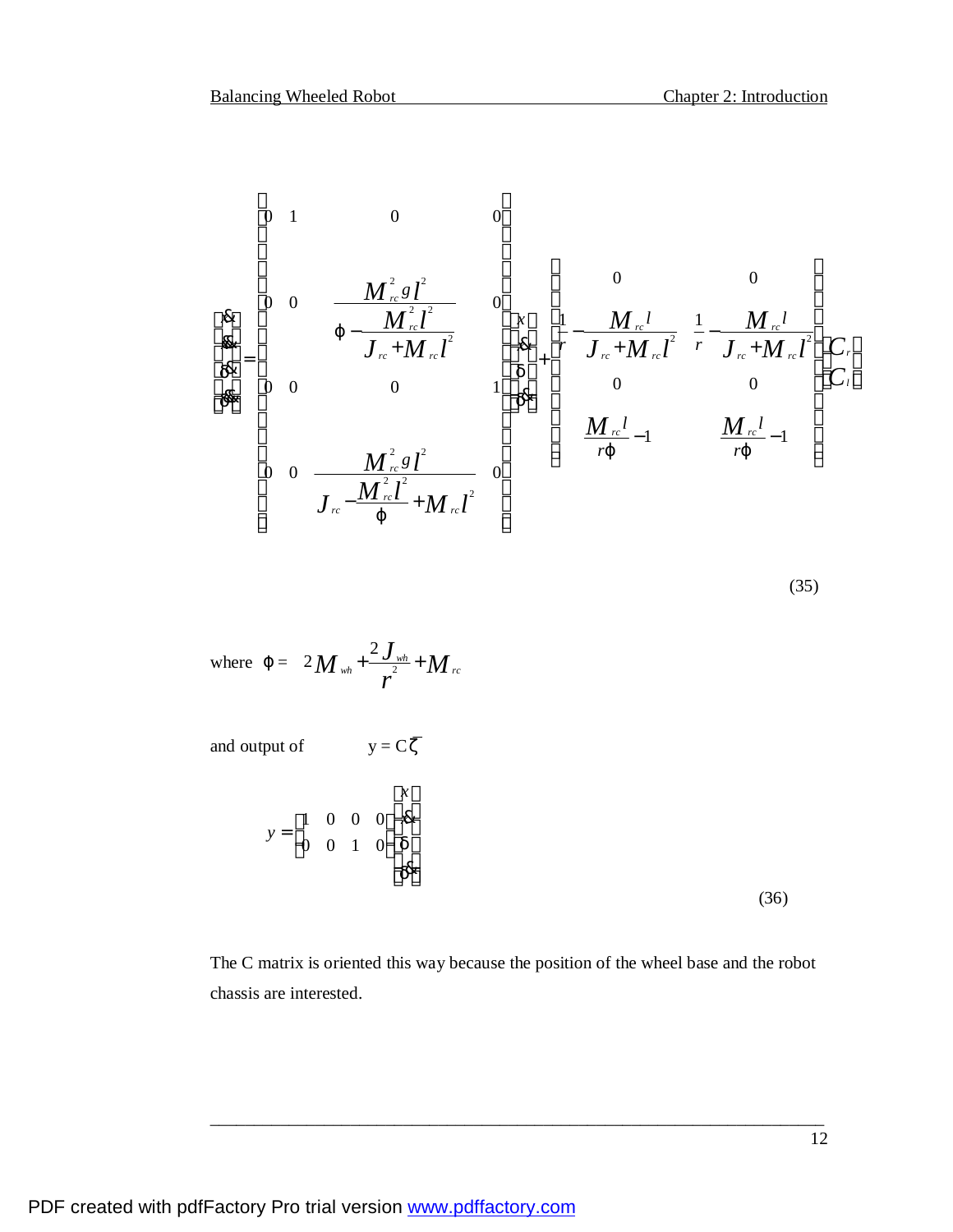Applying the feedback equation:

$$
u = r - [e \quad f \quad g \quad h] \begin{bmatrix} x1 \\ x2 \\ x3 \\ x4 \end{bmatrix}
$$
 (37)

Whereby  $x1$ ,  $x2$ ,  $x3$  and  $x4$  are the states of the state space equation

The feedback equation is the equation that is about to be inserted into the main system, with coefficients e,f,g, and h are the arbitrary chosen values to be experimented (by trial and error) in order to get the robot to balance properly.

Finally the overall balancing robot control system is shown in the figure below.



Figure 7: Balancing robot control system

The term or variable u represents the driving speed of the motor to lift the robot chassis upright. In order to drive the robot chassis upright the motor need to have the required minimum speed to do the task.

The non-linear state space equation is difficult to derive as there are many variables that has to be taken care of. However, the equations (29) and (30) can be represented with the state space equation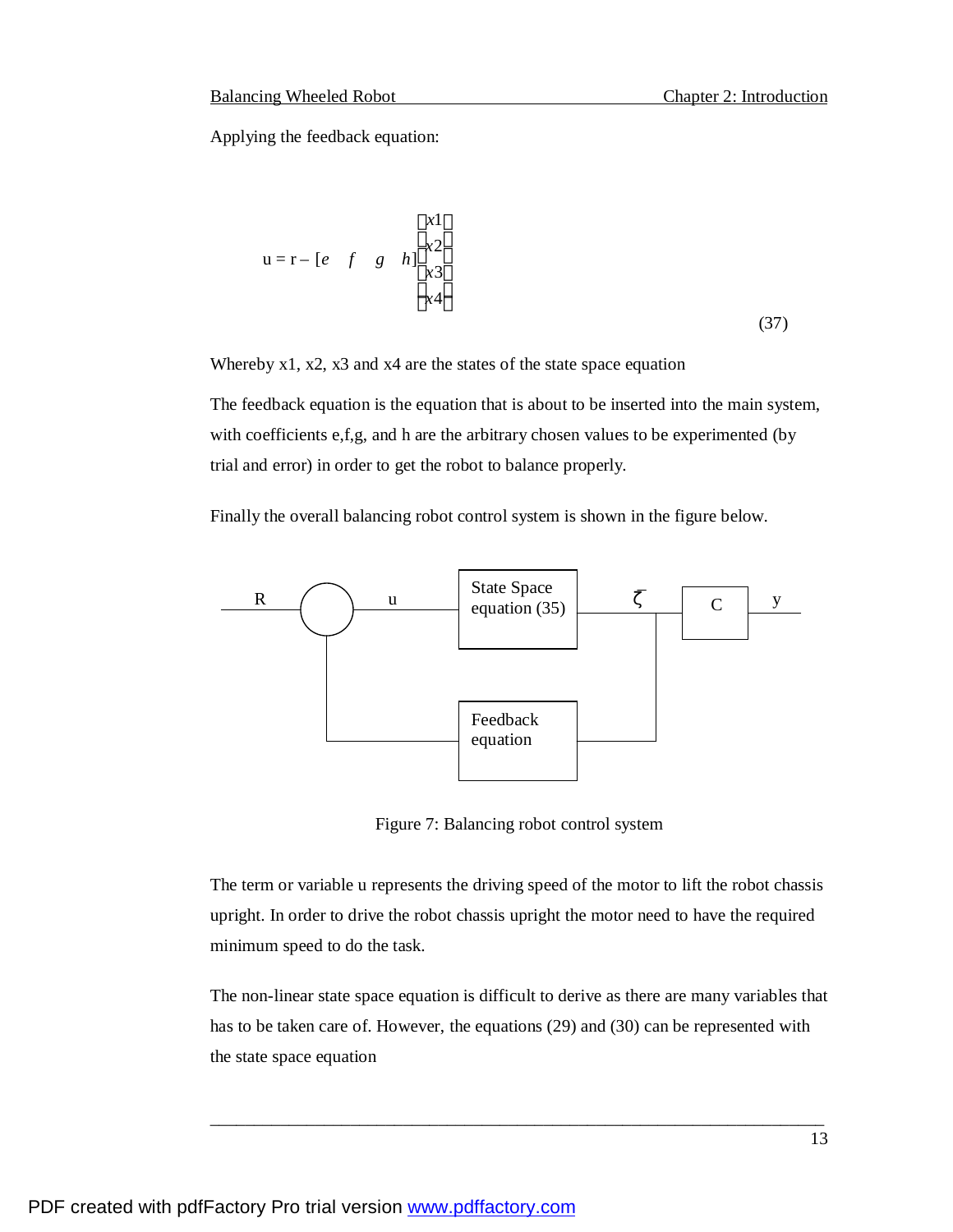### **2.3 Approach**

The balancing robot can be controlled using the state space equation with high level language programming such as C. However, after gaining much understanding of the robot system it is logically possible that the balancing robot can be controlled by using the assembly language programming, even though it is quite simplistic as compared to the state space equation previously derived in the modeling section.

The following strategy is applied in the control of balancing robot.

#### **a) Data acquisition time**

The time the microcontroller takes to collect and execute the data obtained. Theoretically if the microcontroller can acquire data and applying control strategy faster than the response of the robot chassis tilts the robot will appear to be balanced and more stable.

#### **b) The non-linearity control**

Applying a control strategy limits the overshoot. For instance, there is no accurate prediction that the motor would not output more speed when in fact the speed required to control (programmed) is lesser. That is why to be on the safe side a few lines of control to limit that possible non-linearity behavior.

#### **c) Proportional band control**

This is based on the requirement of the robot from the motor to appropriately control the tilt of the robot. For instance, when the robot tilts further the more speed is required to lift the chassis and vice versa.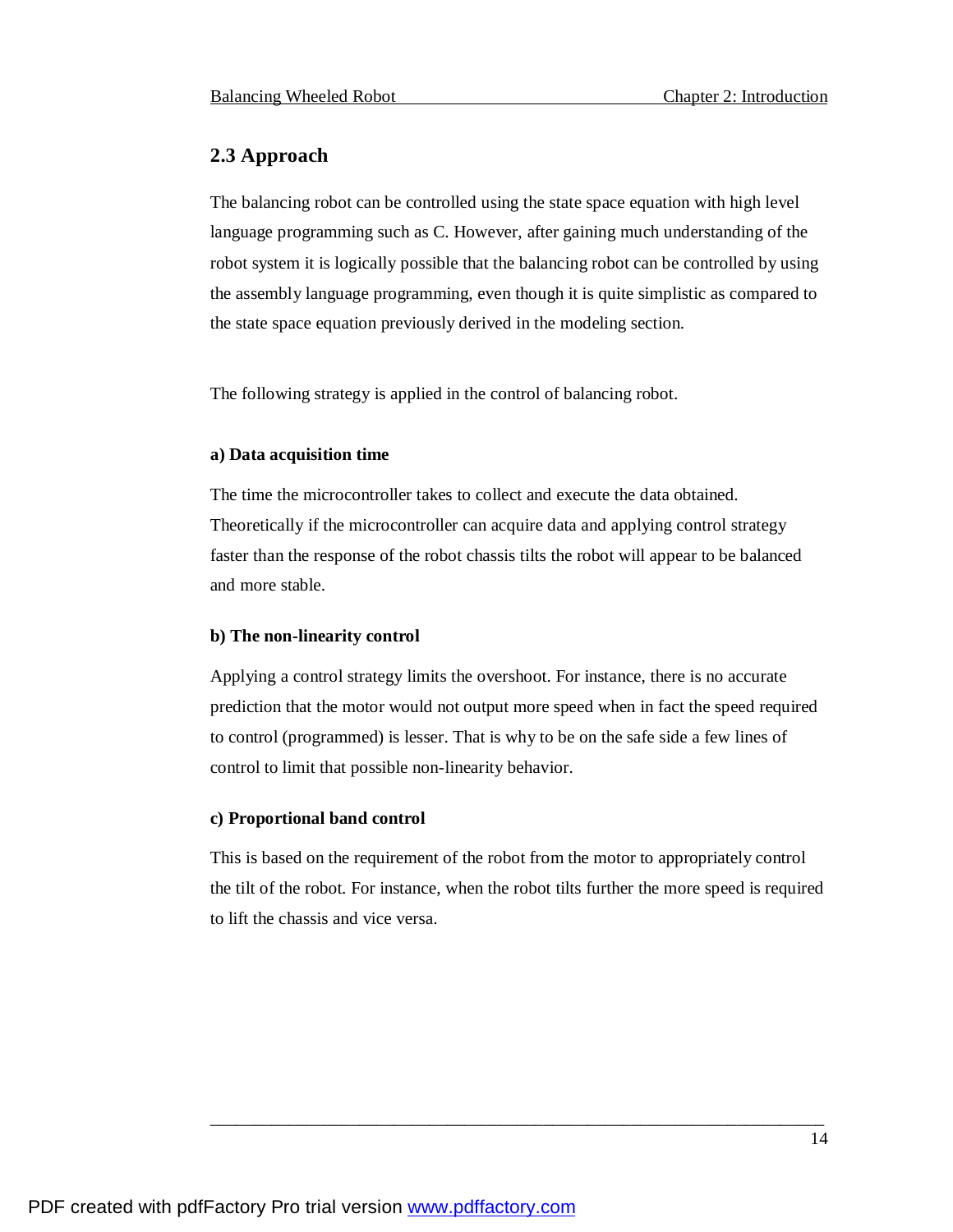### **Chapter 3: Hardware**

### **3.0 Motor Selection**

There are basically two types of motor that are in consideration initially. There are a few reasons why the car wiper motor, which is one of the permanent magnet DC motor, is chosen over stepper motor.

The first is that the stepper motor does not turn on the shaft fast enough. That is the speed of response is slow. This could be detrimental to the balancing robot as the speed that the robot tilts is quite fast and need a motor that could match or have faster response than the robot chassis to lift the chassis to the upright position.

Secondly, the rating speed (in r.p.m) of the stepper motor is not as high as the permanent magnet DC motor. This aspect is also essential in the balancing robot project as heavier robot needs more motor speed from the motor to lift the chassis balanced state.

#### **3.1 Speed Calculation**

This section focuses on the how to calculate the required speed of the motor to lift the chassis of the balancing robot upright. The rated speed of the motor has to be sufficiently high in order to balance the weight of the robot. If the weight of the robot is more than the motor can handle the robot will not be able to standstill.

\_\_\_\_\_\_\_\_\_\_\_\_\_\_\_\_\_\_\_\_\_\_\_\_\_\_\_\_\_\_\_\_\_\_\_\_\_\_\_\_\_\_\_\_\_\_\_\_\_\_\_\_\_\_\_\_\_\_\_\_\_\_\_\_\_

Acceleration needed =  $5 \text{ms}^2$ 

Weight of the wheels and motors  $= 2kg$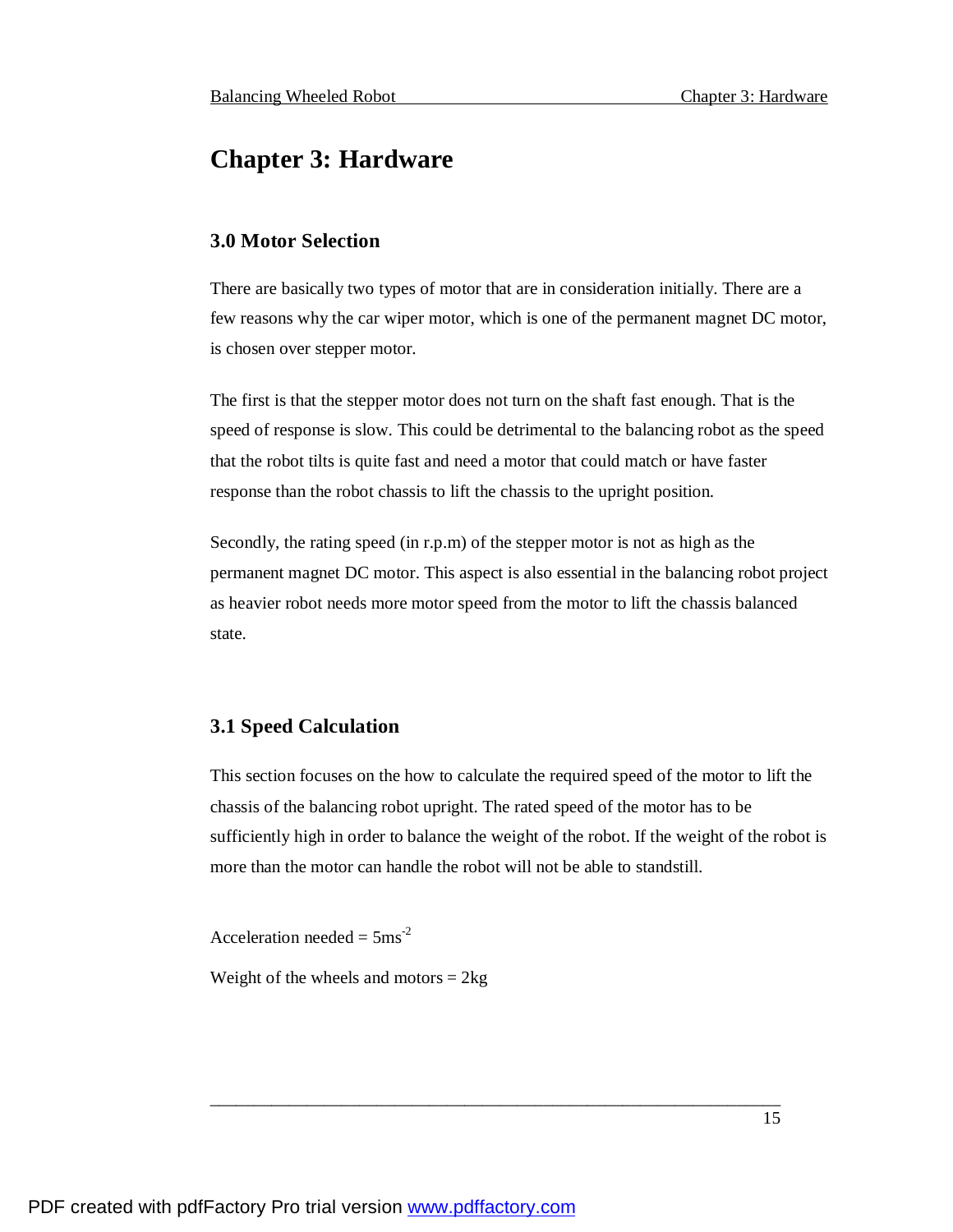Force to accelerate the 2kg is  $F=ma$ ,  $F= 2*5ms^{-1}$  $= 10N$  (5 N per wheel)

Wheel radius  $= 0.045$ m

Power required from motor would be 
$$
P = v * F
$$
  
= 2 \* 10  
= 20W , that is two 20W motors

Assuming the motors will on average operate at ½ their rated voltage, this leads to a factor of 4 reductions in the power output of the motor (from its rated power).

 $P = V^2/R$  $=(1/2V)^{2}/R$  $= 1/4V^2/R$ 

So that is 20W (needed)  $*$  4 = 80W motors.

Given some tolerance of 5% of the required power of the motor; therefore a motor power rating of about 84W is required.

Due to the fact that the angular rate of turn is quite high and in order to make it controllable, the speed should be geared down by a ratio of three 3 (1:3). The speed must not be geared down significantly as it will increase the moment of inertia in the drive mechanism and slows its responsiveness (John Billingsley, 2005).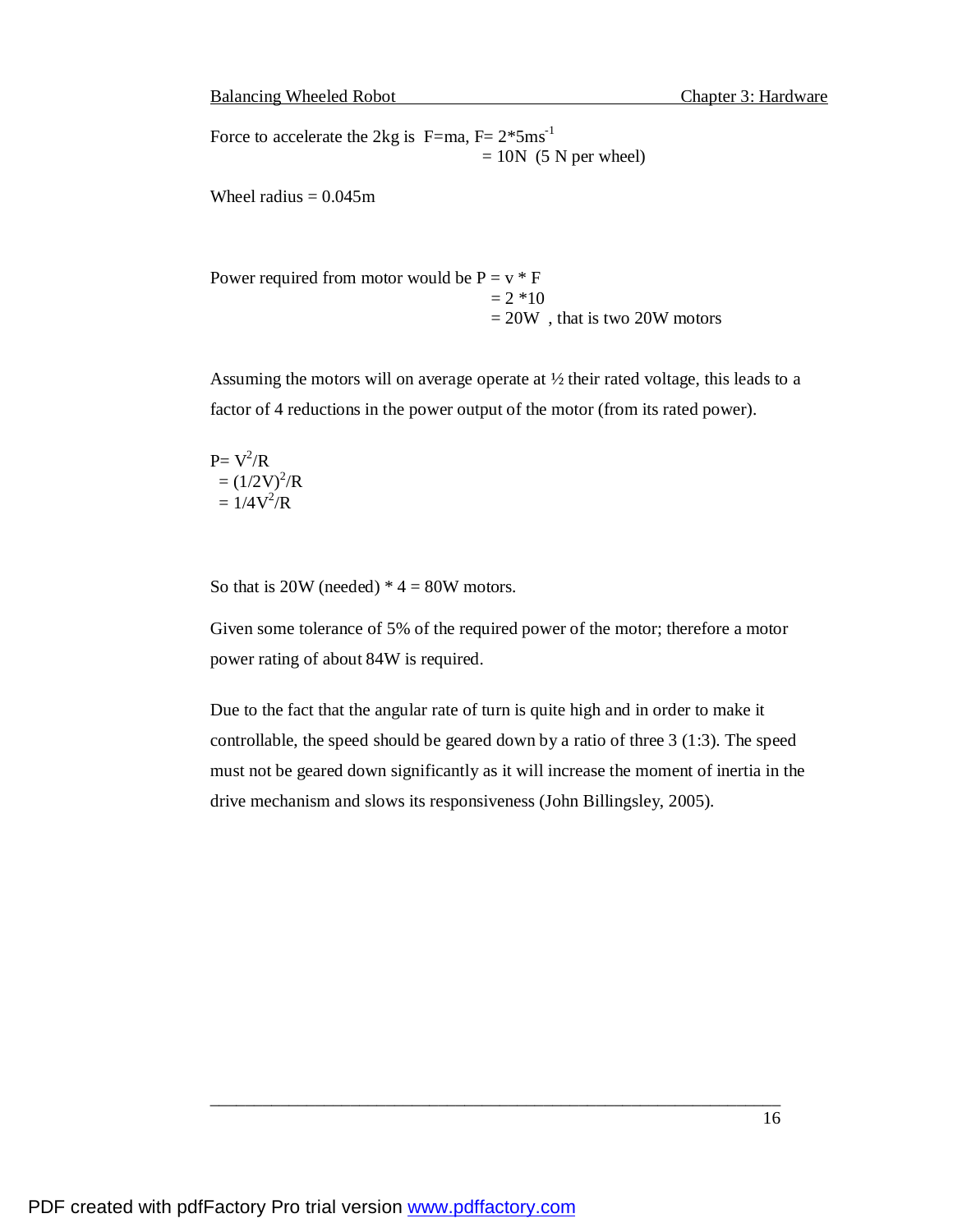### **3.2 Motor capacity**

After finalising the required speed of a motor needed the next step would be confirming the motor capacity of a motor practically. The information can be obtained by reading the angular rate or speed and power from the motor's datasheet. Since the car wiper motors that obtained is from the spare parts shop another method is needed to get the information. This can be by using a stroboscope/tachometer to measure the angular rate.

#### **3.2.1 Speed measurement**



Figure 8: Speed measurement using tachometer/stroboscope

The tachometer is positioned as above and a reflector paper is attached to the motor shaft. As the motor shaft turns the tachometer light output is emitted onto the reflector paper, when then reflect the light back to the tachometer to provide a reading. The reading is the angular rate which is in unit r.p.m.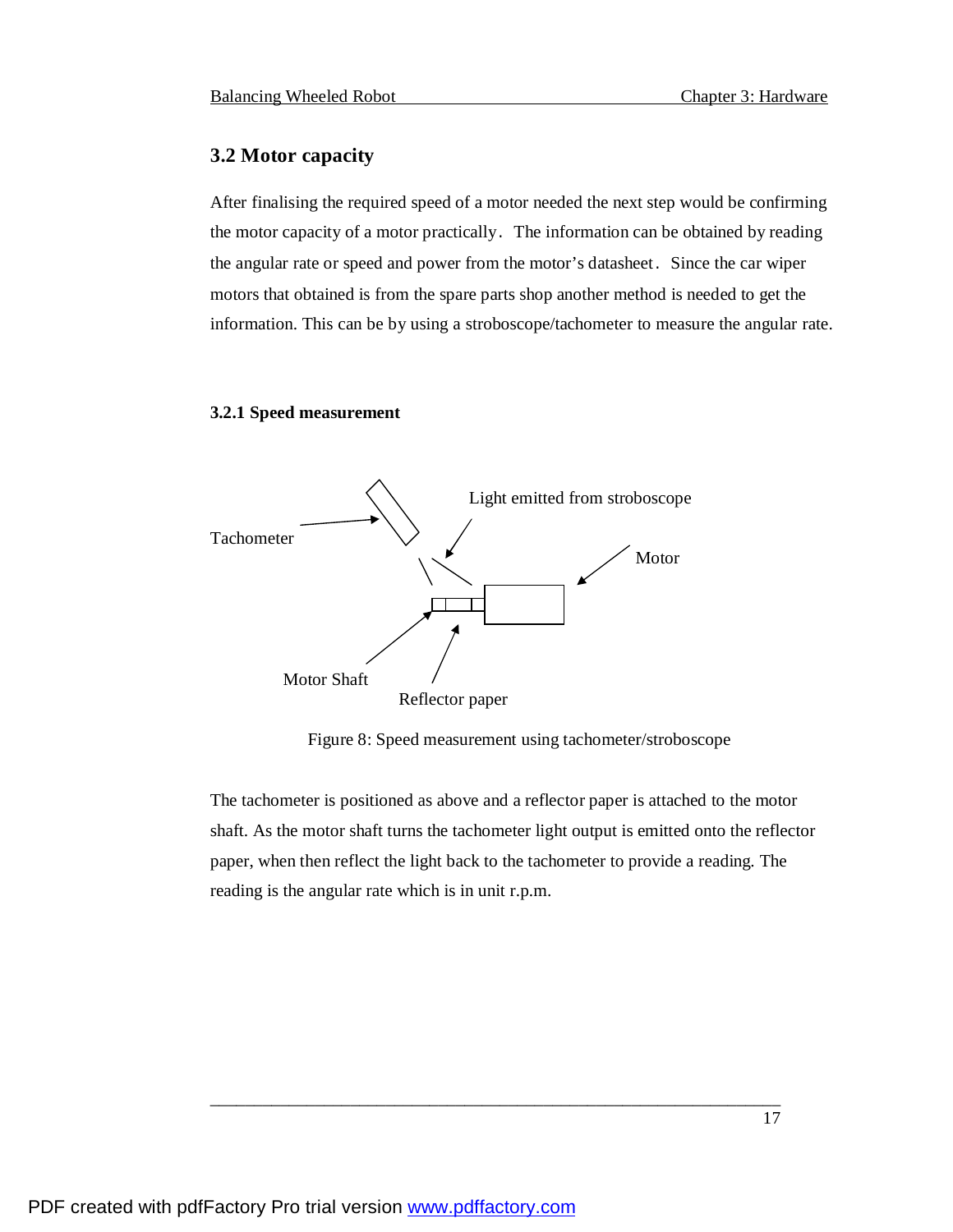#### **3.2.2 Results**

Determining the characteristics of the wiper motor:

Motor O (Side wire)

| Voltage, | Current, A | Angular speed, rpm |
|----------|------------|--------------------|
| 12V      | 1.3A       | $3100$ rpm         |
| 10V      | 1.26A      | $2500$ rpm         |
| 8V       | 1.05A      | 1900 rpm           |

Motor O (Centre wire)

| Voltage, | Current, A | Angular speed, rpm |
|----------|------------|--------------------|
| 12V      | 0.7A       | $2100$ rpm         |
| 10V      | 0.68A      | 1780 rpm           |
| - 8 V    | 0.6A       | 1360 rpm           |

Table 1 : Motor O speed characteristics

Motor X (Side wire)

| Voltage, | Current, A | Angular speed, rpm |
|----------|------------|--------------------|
| 12V      | 1.8A       | $3000$ rpm         |
| 10V      | .7A        | $2300$ rpm         |
| 8V       | .6A        | 770 rpm            |

Motor X (Center wire)

| Voltage, | Current, A | Angular speed, rpm |
|----------|------------|--------------------|
| 12V      | .22A       | $2085$ rpm         |
| 10V      | 1.2A       | 1700 rpm           |
| 8V       |            | $1300$ rpm         |

Table 2 : Motor X speed characteristics

The speed is measured by using stroboscope/ tachometer and as noted from the experiment, the side wire connection makes the motor turn faster. For general information, wiper motor is a two speed motor whereby user can select whether the faster or the slower speed.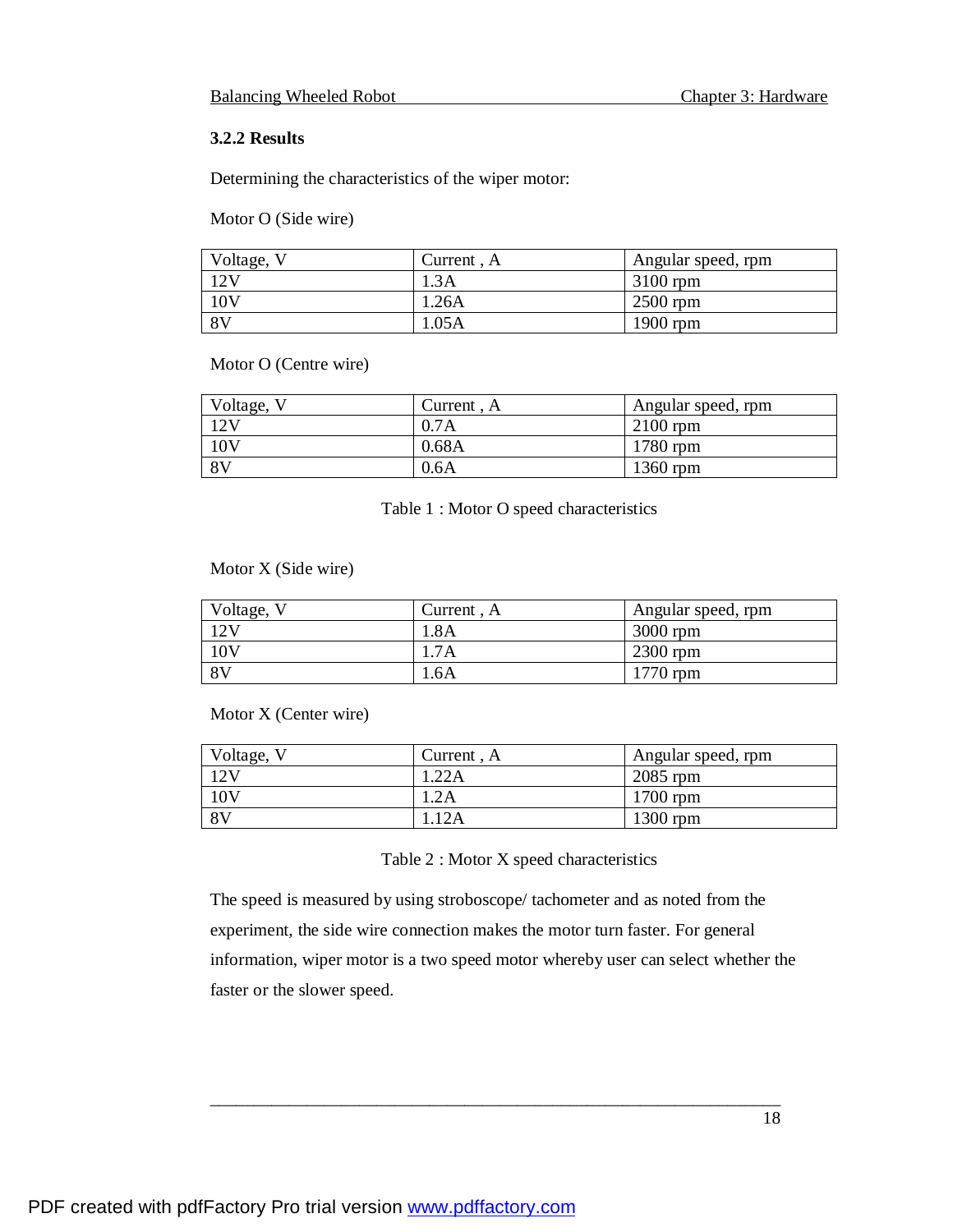### **3.4 Robot Chassis Design**

#### **3.4.1 Robot Weight**

It is important to consider the overall weight of the robot that one is about to build. This would seriously affect the wheel base design of the robot. The base and the wheel might bend outwards if the overall weight of components is too high for the wheel base to handle.

The drop down list of the total weight contributed:

|                               | Quantity | kg/quantity | Total weight (kg) |                   |
|-------------------------------|----------|-------------|-------------------|-------------------|
| Sealed lead acid battery      |          |             |                   |                   |
| Aluminum                      | -        | 0.5         | 0.5               |                   |
| Wiper motors                  |          | 0.5         |                   |                   |
| <b>Printed Circuit Boards</b> |          | 0.02        | 0.08              | Total = $4.58$ kg |

From the total weight anticipated the robot requires a strong wheel base.

#### **3.4.2 Materials**

Since the aluminum is strong, light and affordable it is preferably chosen as the material to build the robot base and chassis.

#### **3.4.3 Robot Response**

The robot falls faster when the robot is shorter. Therefore, a simple experiment can be done by first holding the robot up straight, release and measure the time on how much time it needed to tilt. The taller robot will be easier to control as the responds is slower.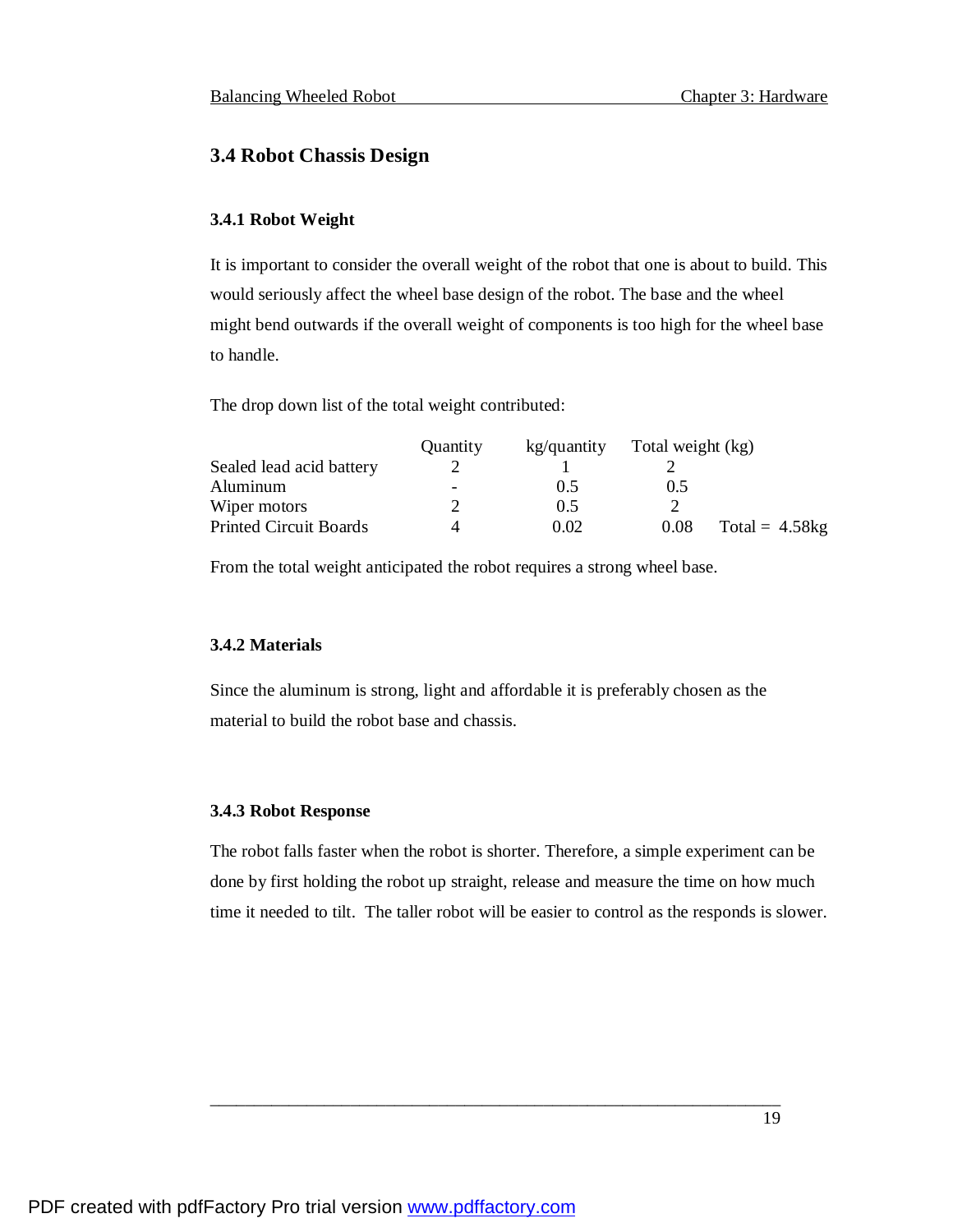#### **3.4.4 Gears Selection**

The tooth gear pulley is chosen ahead of the sprocket type. This is because the tooth gear pulley is more durable and the quietest choice. The tooth belt pulley consists of two aluminum gears and a suitable length of belt. This method is easy to use and do not require special skill to mount on the robot.



Figure 9: Aluminum Gear mounting

### **3.4.5 Motor Mounting**

Since the wiper motor is quite heavy and a tooth gear pulley is required, it is best that the motor is mounted on top of the robot wheel base. In addition to that ball bearing is embedded into the aluminum side plate in an axis parallel to the motor shaft. This is to reduce the amount of friction imposed on the shaft and this enable the shaft to turn smoothly.



Figure 10: Motor Mounting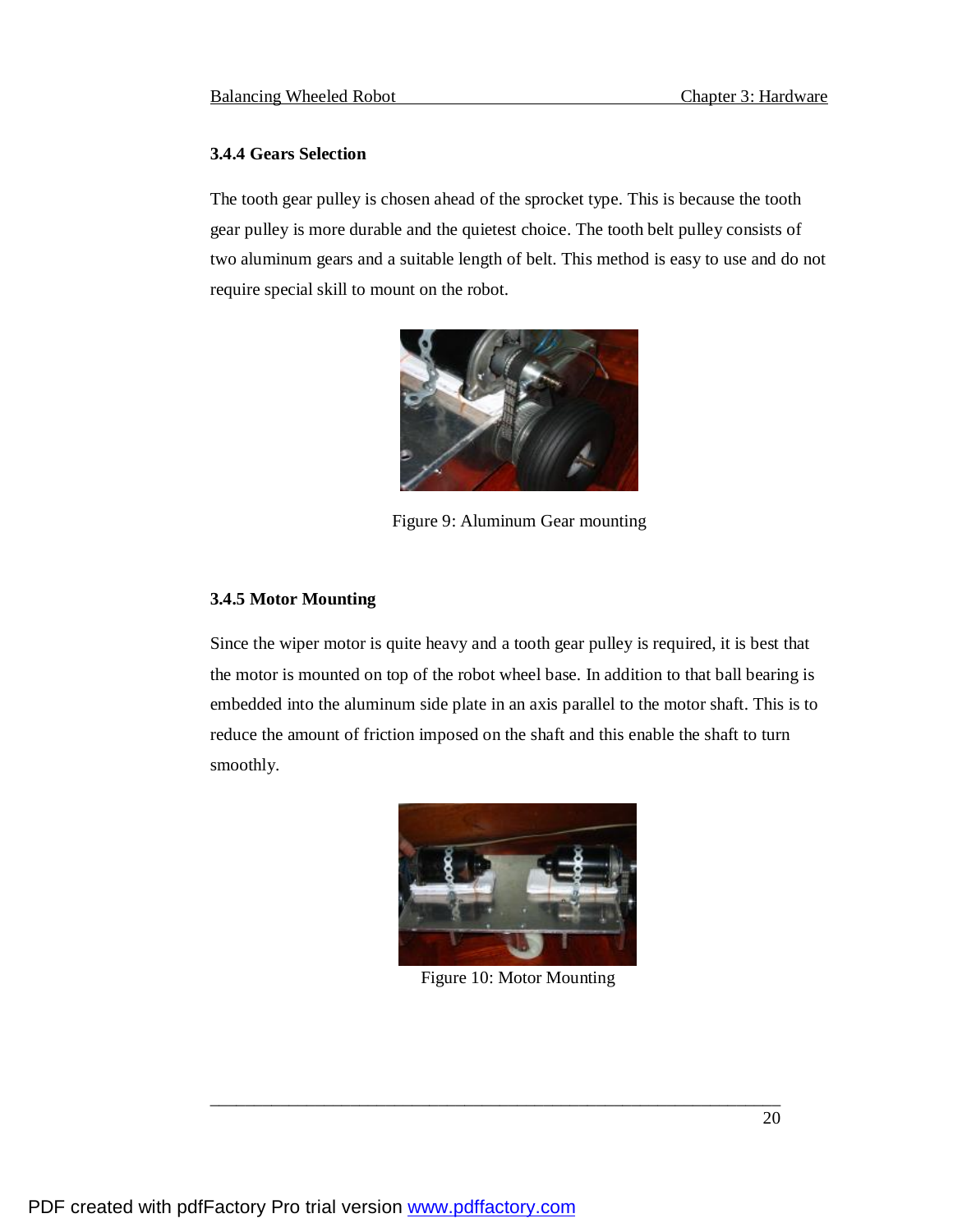#### **3.4.6 Aluminum rod fabrication**

This step is taken to ensure the portability of the robot. The top and middle rods can be disconnected anytime the user wants.





Figure 11: Aluminum rod fabrication and mounting

### **3.4.7 Rigidity**

This type of tightening is to ensure that the robot do not wobble while balancing.



Figure 12: Nut tightening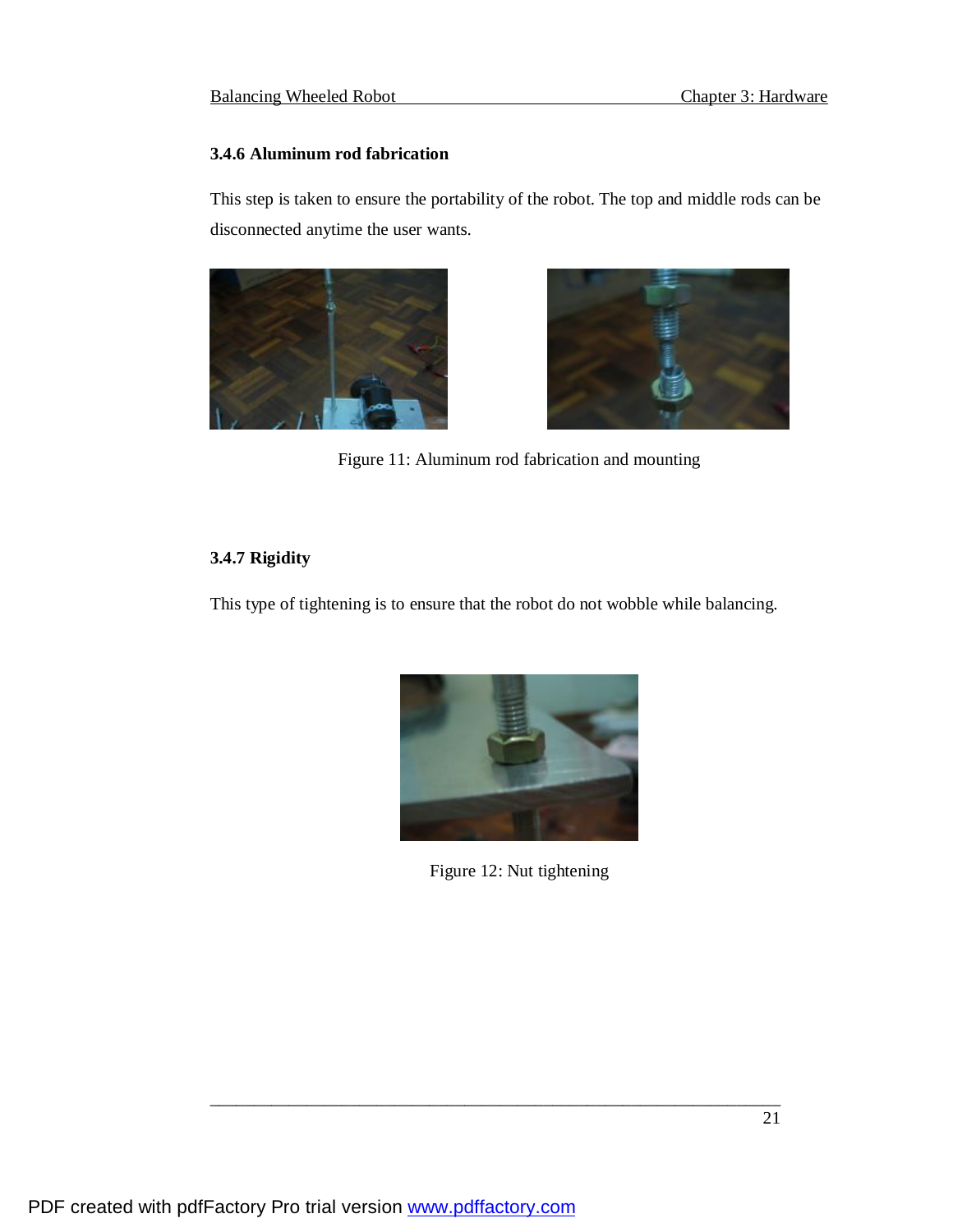#### **3.4.8 Robot Chassis construction**

The chassis of the robot will be constructed of the following designs:



The mounting of the motor to the wheel



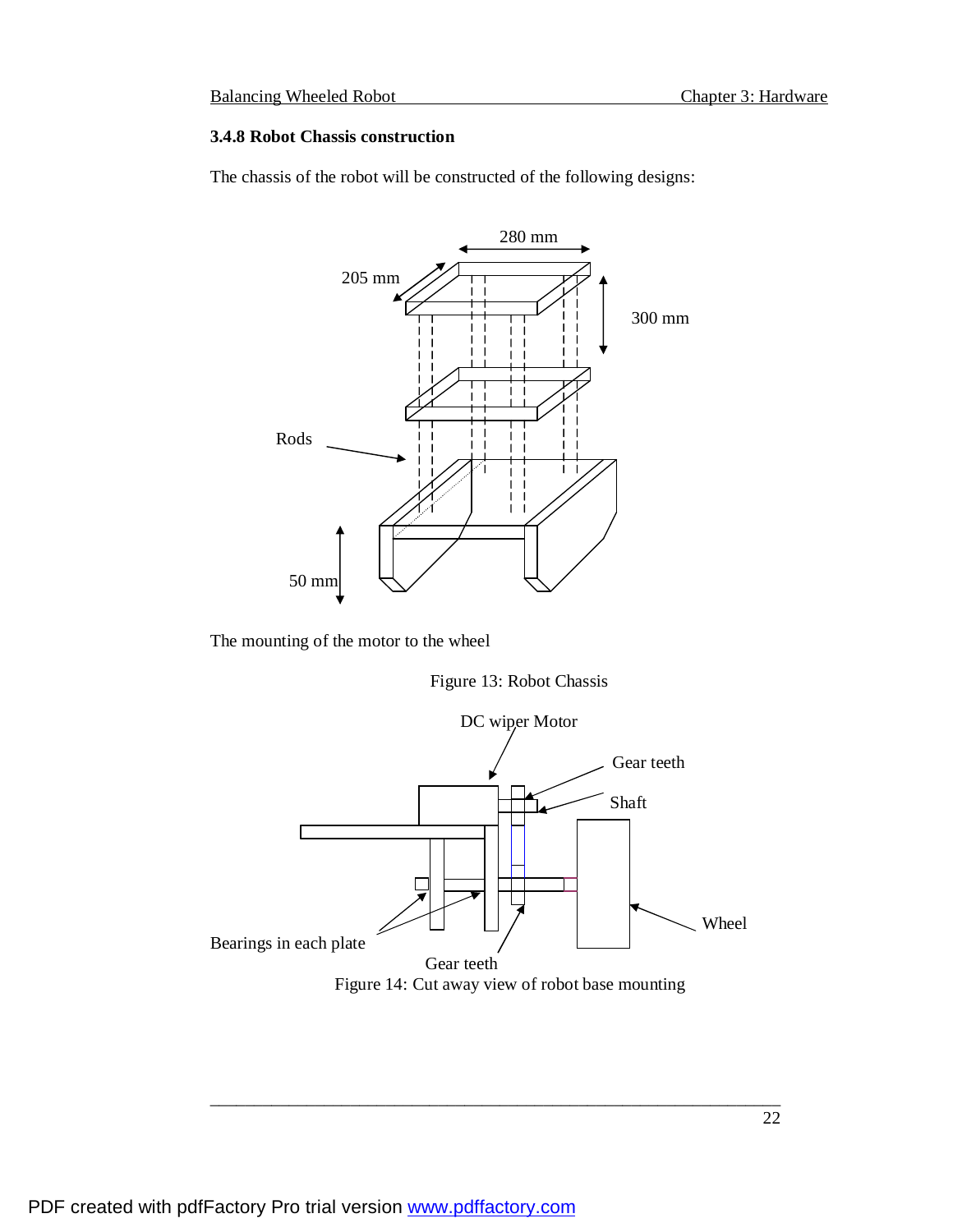# **Chapter 4: Sensors**

The feedback block of the balancing robot control system consists of sensors that provide information for the robot to move accordingly. There are two types of sensor used in this project, which are the gyro and the accelerometer.

# **4.1 ADXRS 300 Gyro**

A person might be curious on how the ADXRS gyro measure data to provide important information to the balancing wheeled robot. It is a general statement that gyro measures angular rate of turn data. ADXRS gyro obtains this data by measuring the coriolis acceleration.



Figure 15: ADXRS 300 Gyro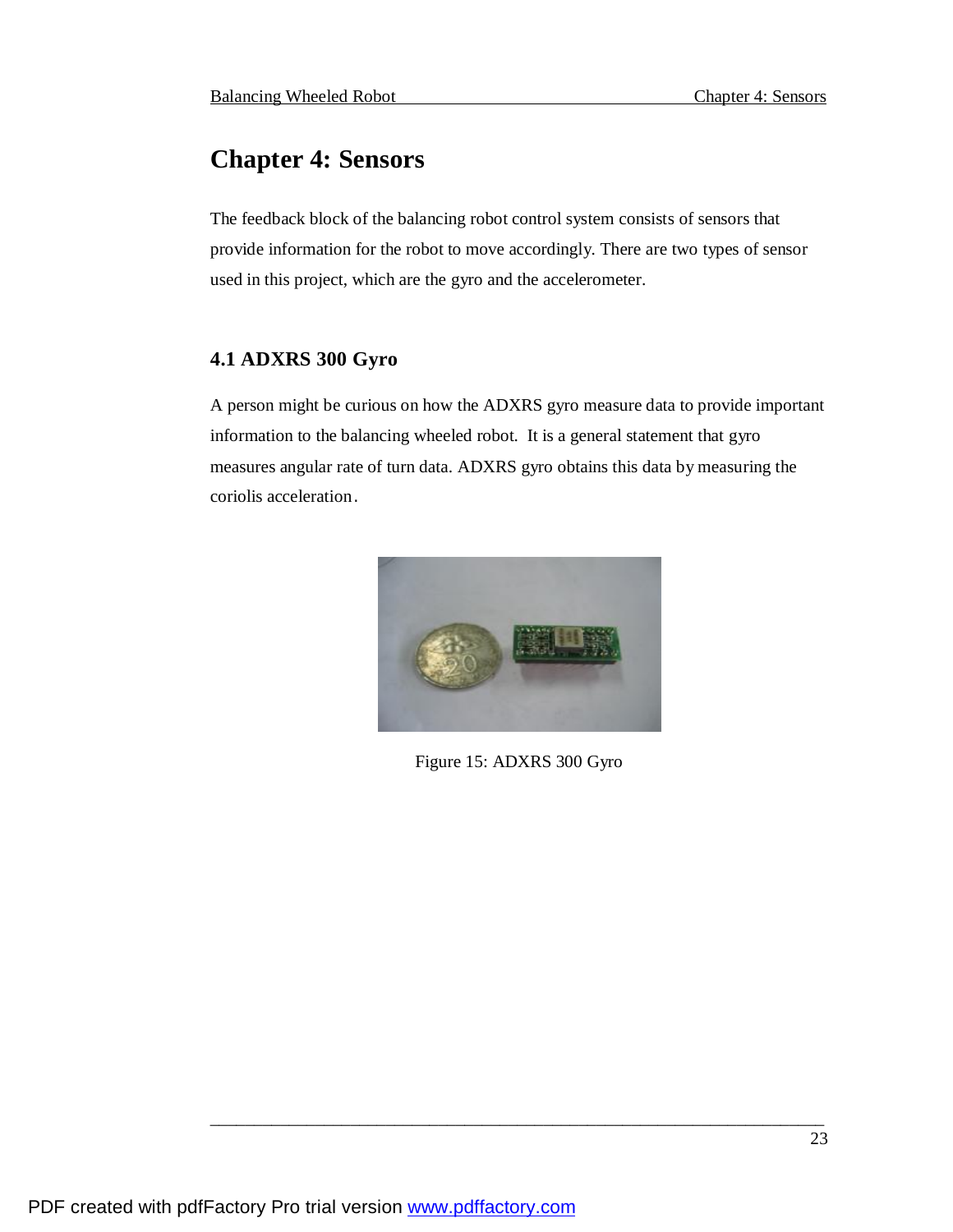## **4.2 Coriolis acceleration**

Imagine a person standing on a rotating platform near to the center trying to maintain his position to the ground by walking against the rotation at a given speed. Whereas if a person were to maintain his position at the outer rotating platform (away from the center) he has to increase his movement speed. The increase in speed is termed coriollis acceleration (John Green et al, March 2003).



Figure 16: Coriolis acceleration on earth (Source: John Green et al, March 2003)

## **4.3 Coriolis acceleration on gyro**

The ADXRS gyro applies the similar effect of the above coriolis acceleration concept. Except that the human is replaced by a small block of mass and forming a damping system. The damping system is designed such that it oscillates in one direction when the platform is rotating. When the damping system moves to the outer surface, it experiences a force to the left (John Green et al, March 2003)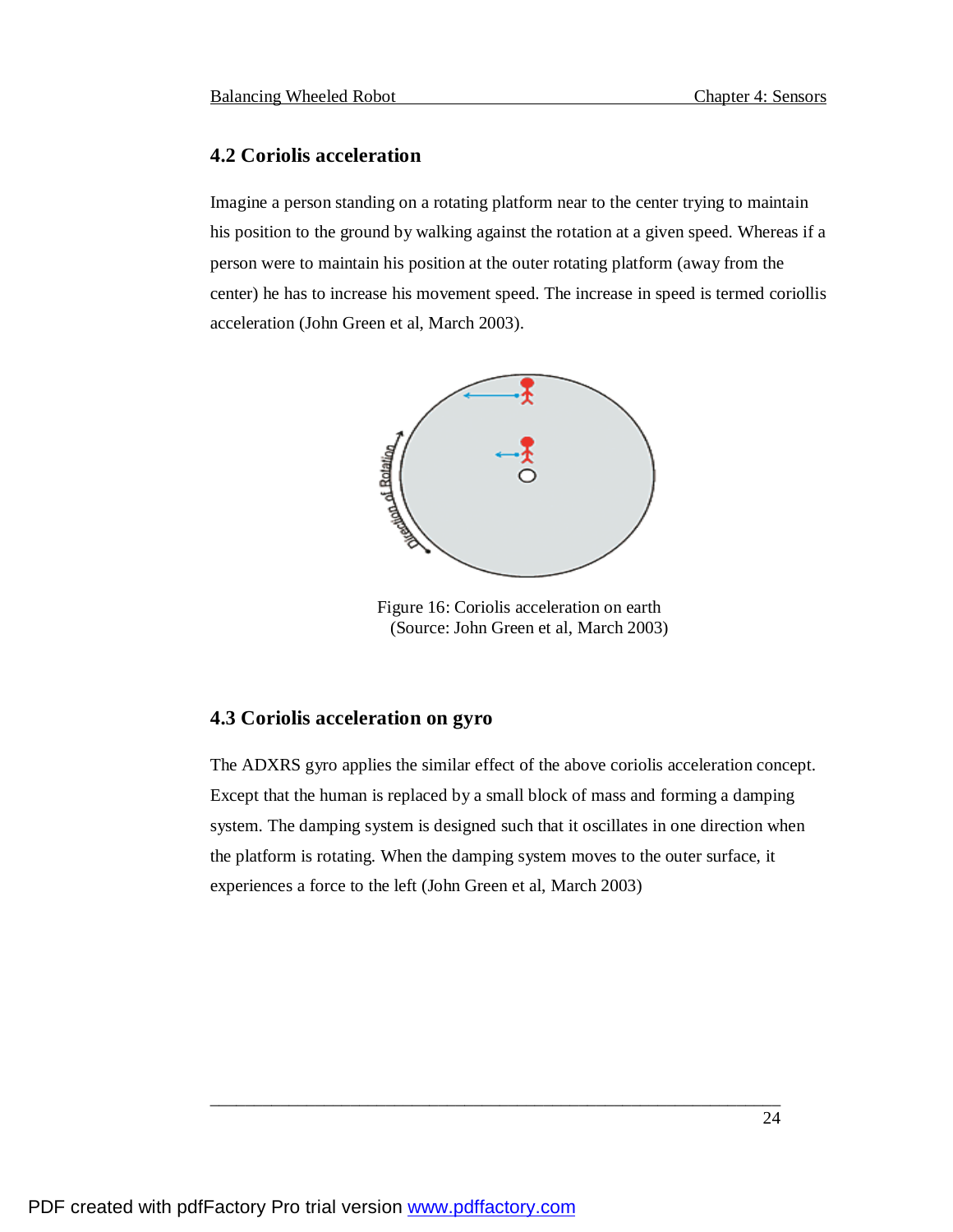

Figure 17: Gyro rotation behaviour (Source: John Green et al, March 2003)

# **4.4 Measuring coriolis acceleration**

The figure below shows the cut off structure of the ADXRS 300 gyro. The structure frame containing the mass is tethered to the substrate perpendicular to the resonating motion (John Green et al, March 2003). The ADXRS primarily utilises the coriolis sense fingers to 'read' the amount of force applied by the mass to it, which in turn 'translates' the force into the voltage reading.



Figure 18: ADXRS inner structure (Source: John Green et al, March 2003)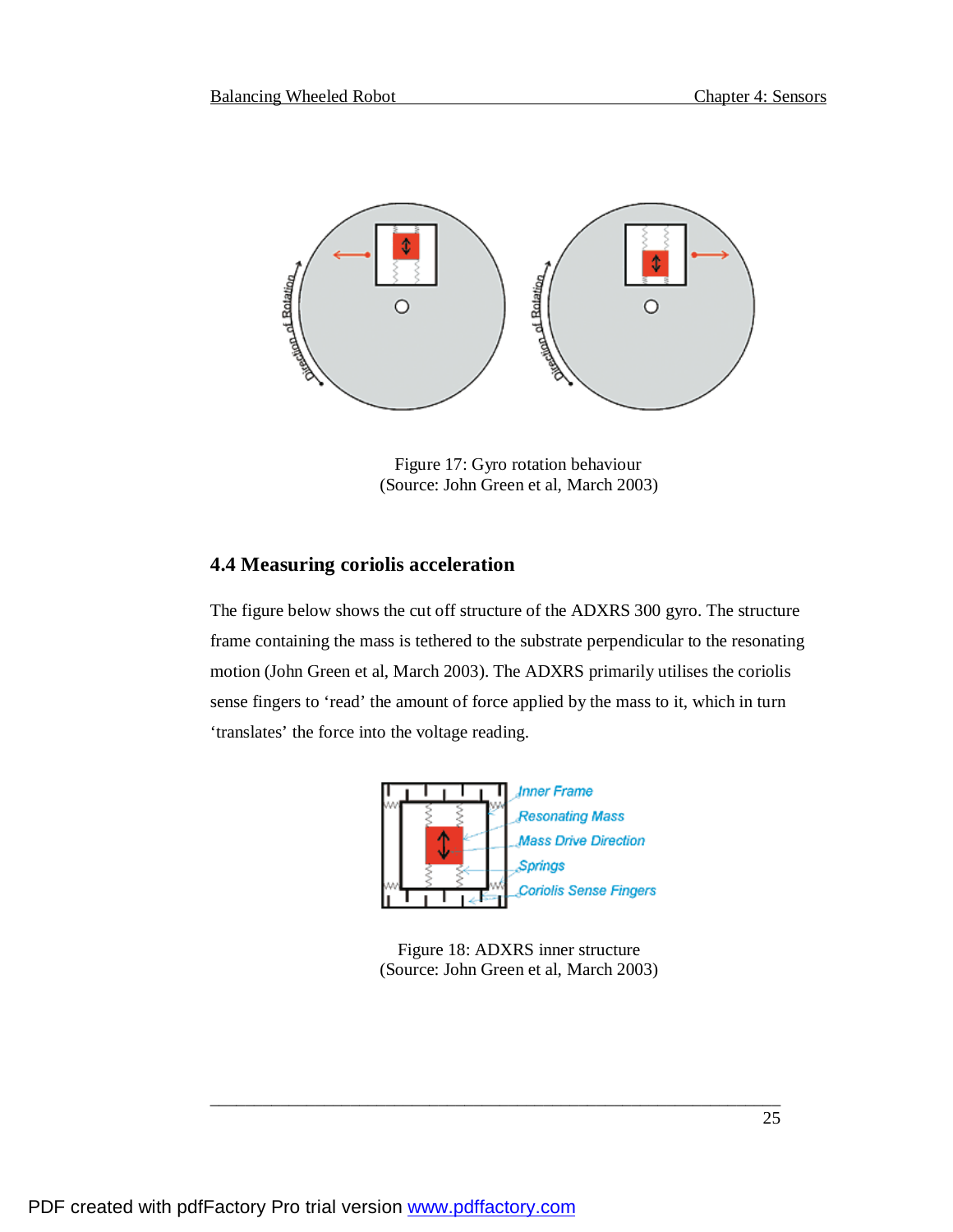Figure below is the complete structure of the ADXRS gyro placed on the moving plate.



Figure 19: Complete inner gyro structure (Source: John Green et al, March 2003)

# **4.5 Advantages**

There are quite a number of reasons why this gyro sensor is chosen over the other sensors such as tilt meters and gyro for helicopters. The reasons are as follows:

### **i) Small in size**

There is no need to worry about space. Since the gyro is so small that is only about the size of a coin the user can place the gyro on a small empty space on the robot.

### **ii) Samples available for free** (from [www.analogdevices.com\)](http://www.analogdevices.com)

This is great for any researchers that are keen on researching but short of funding. Analog devices provide this golden opportunity for anyone to try hands-on.

#### **iii) Has internal conditioning on-chip**

This special feature improves the data Most of the information is available on the data sheet as attached on the appendix C.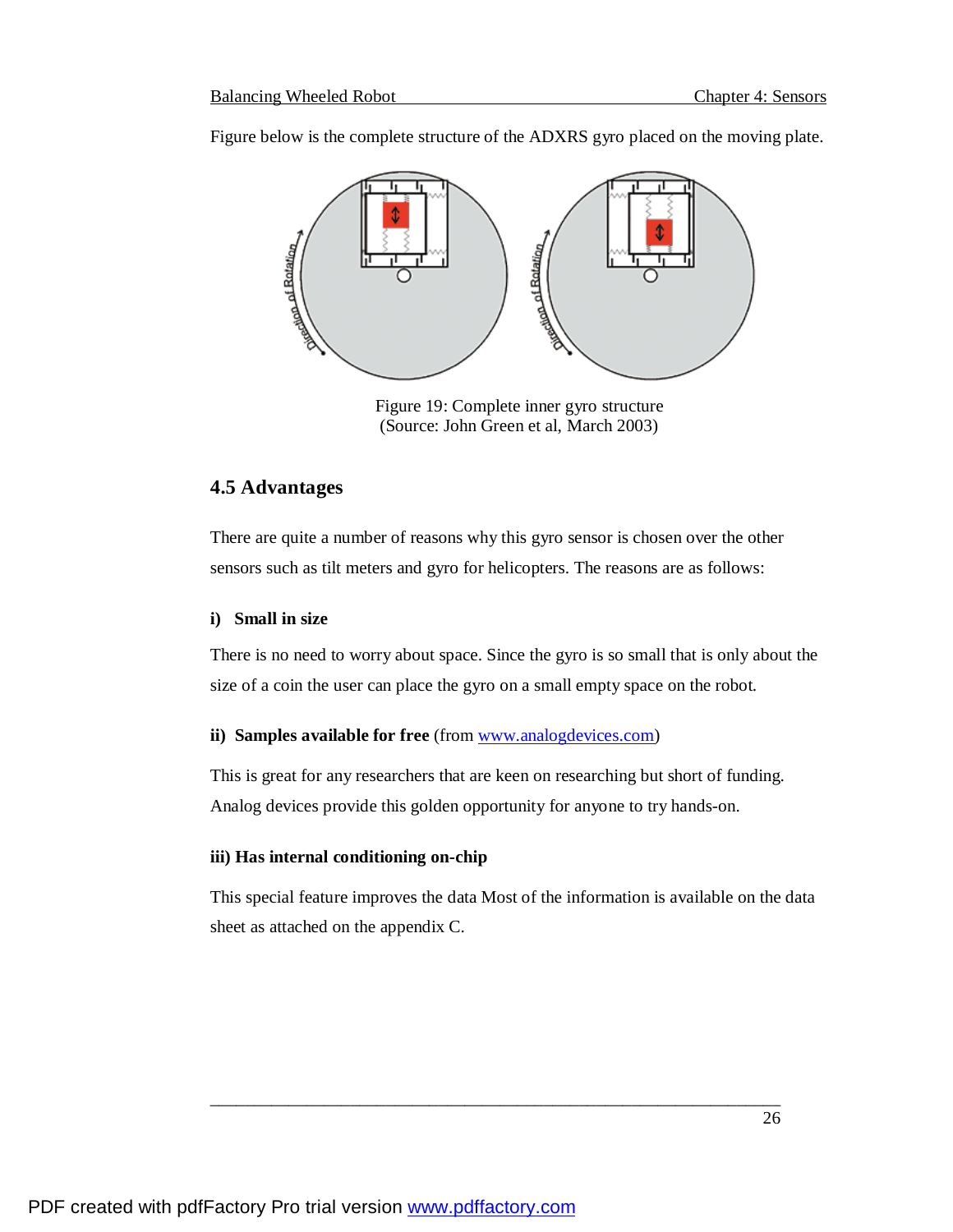### **iv) Readily available for interfacing with microcontroller chip**

There is no need to include extra circuits to interface the ADXRS 300 gyro with microcontroller chip as the signals are compatible with each other.

# **4.6 Axis selection**

There are a few axes that can be used. There are named Yaw Axis, Roll Axis and Pitch Axis as shown in figure (A) below. In the balancing robot application only one axis is used. This can be the roll axis in figure (B).



Figure 20: ADXRS 300 Gyro Axes (Source: John Green et al, March 2003)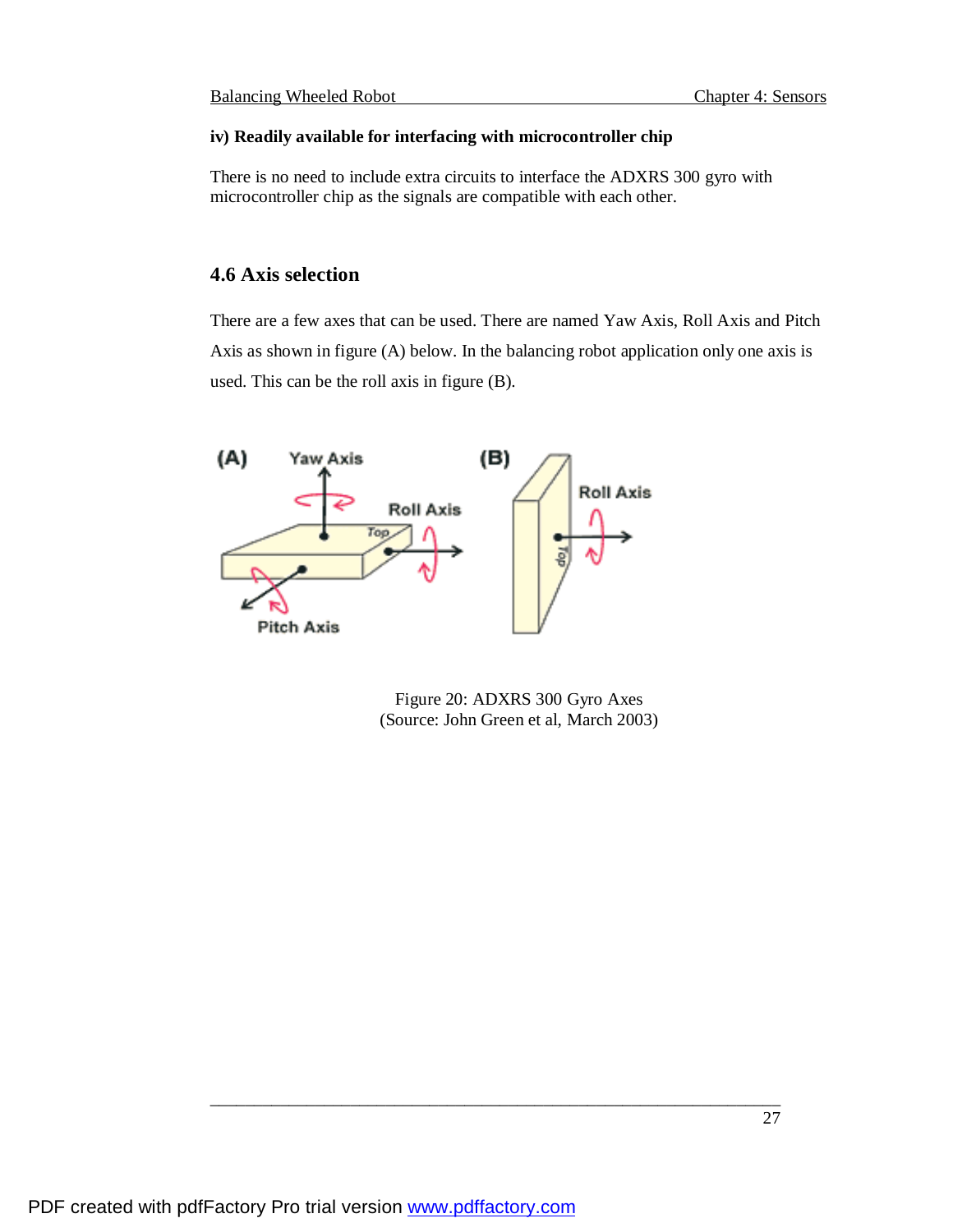# **4.7 Mounting**

Due to the fact that measurement of coriolis acceleration is most sensitive when mounted parallel to the ground surfaced the gyro has to be mounted on like the one in the figure(B) above onto the robot. The mounting can be as shown below:



Figure 21: Gyro mounting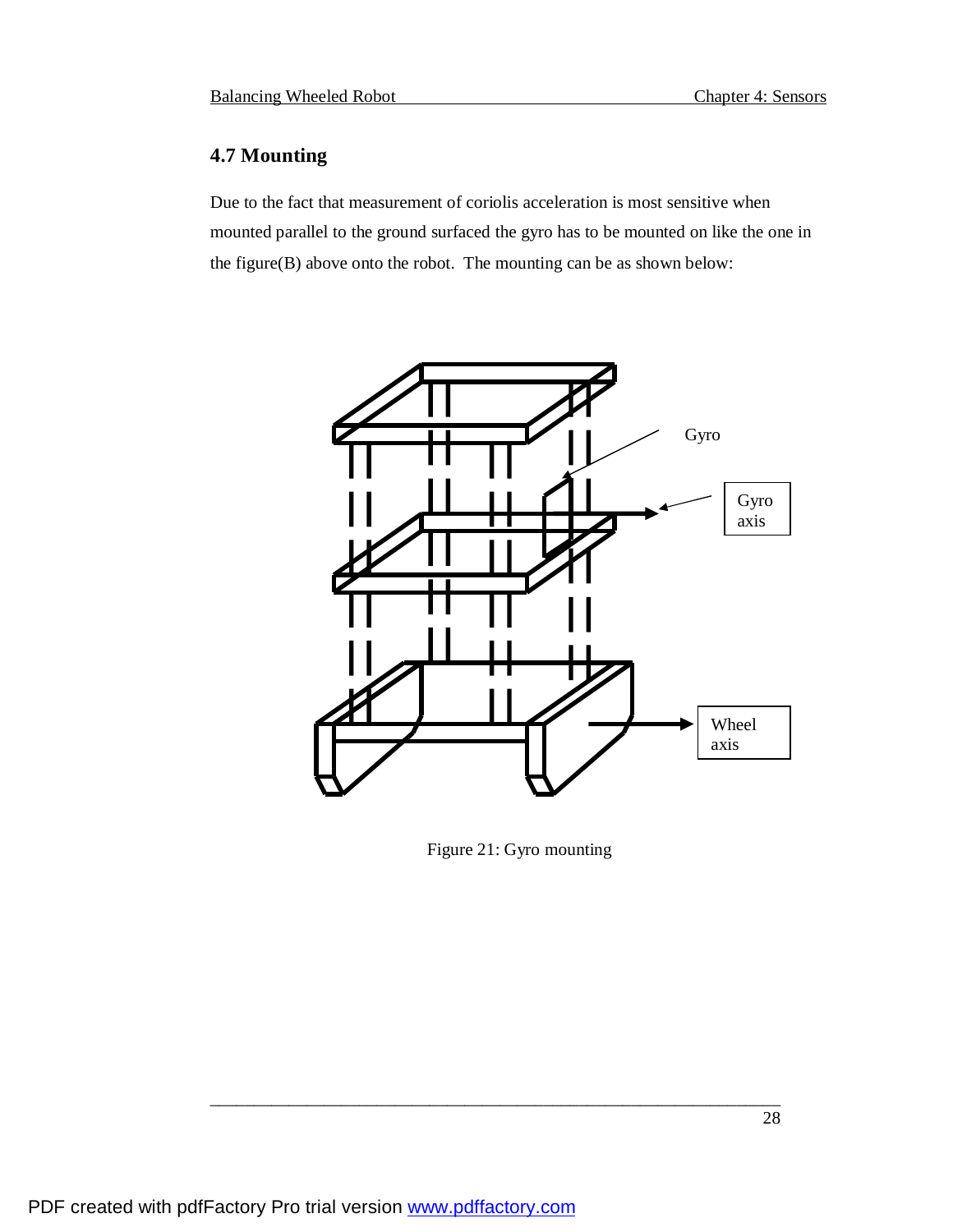### **4.8 ADXRS Gyro as tilt meter**

Based on the graph given below the range of values from 2.5 to 4.75 volts can be assigned for clockwise direction tilt and from 2.5 to 0.25 volts the values can be allocated for anti-clockwise direction. For instance, when the microcontroller receive an input on 4.0 volts the chassis will tilt clockwise direction and motor will turn anticlockwise to lift the chassis back up and vice versa.



Figure 22: Gyro characteristic curve

## **4.9 Measurement Range**

The ideal measurement range of the graph above does not apply to the practical measurement range. Initially, the measurement range of the gyro is only within 2.3 to 3 volts. Therefore, the method of extending the range is by adding a resistor between the pins CMID and SUMJ of the gyro. This can be found in the data sheet as attached in appendix C4. As found out the measurement range is only from 1.8 volts to 4.9 volts. As a result some adjustment has to be made to enable the microcontroller to measure the voltage values.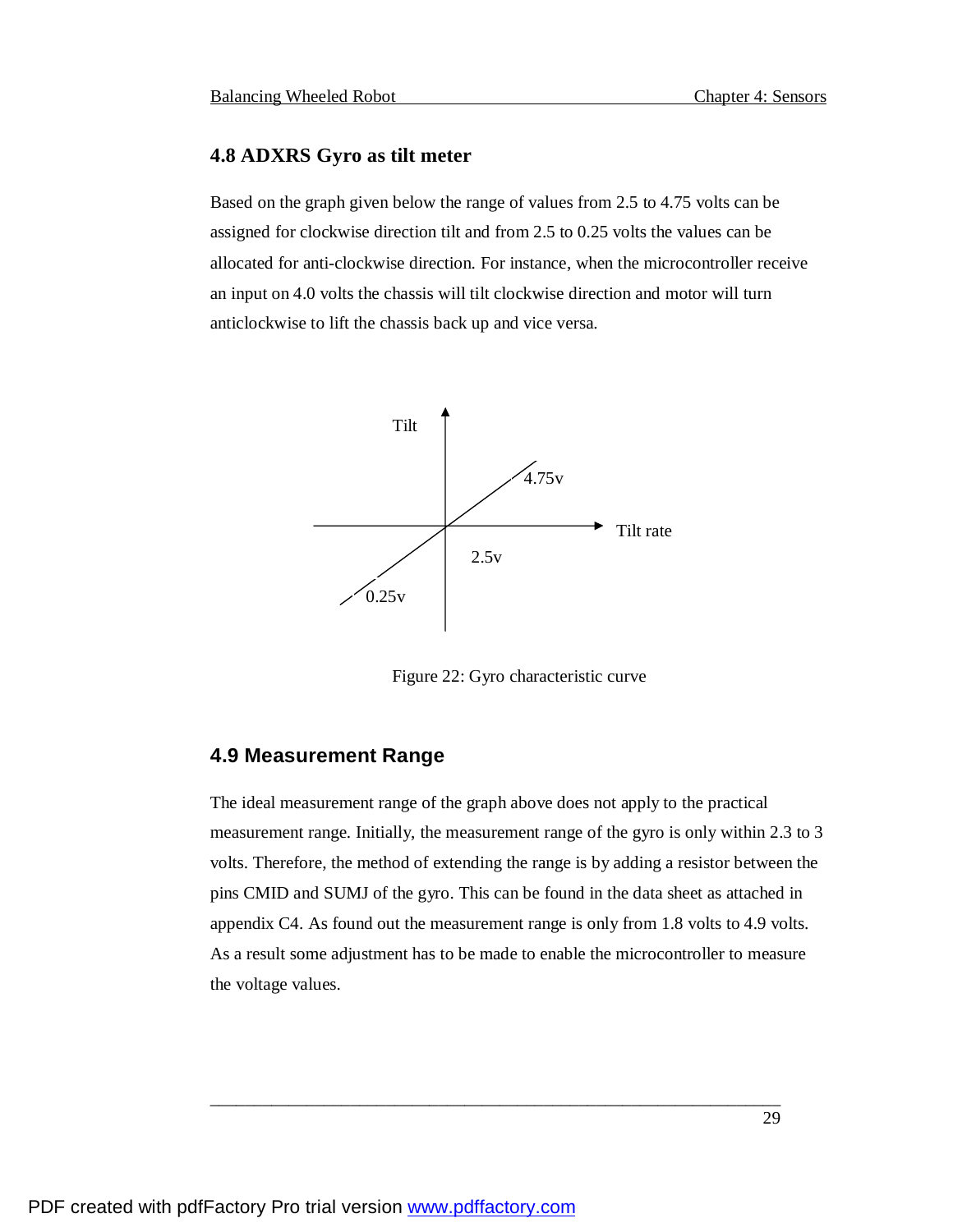### **4.10 ADXL Accelerometer**

The purpose of this accelerometer is to be examined whether it can be used as an alternative to find the tilt angle. The second purpose of accelerometer can be considered to use with the gyro chip to stabilize the angular reading drift. This is because it may have an important property, which is the duty cycle to hold the data for a specified period of time before the next sampling edge to calculate and replace the old value.

## **4.11 Calibration**

With reference to the data sheet attached at the appendix C3.There are a few electronic components values that needed to be determined before mounting on the printed circuit board designed as attached at the appendix B1.

The primary function of the Rset resistor is to set the PWM period of the accelerometer output, T2. The equation is given in the equation below:

 $T2 =$ Rset/125MOhm

#### **4.11.1 Power supply decoupling**



Figure 23: PCB power supply coupling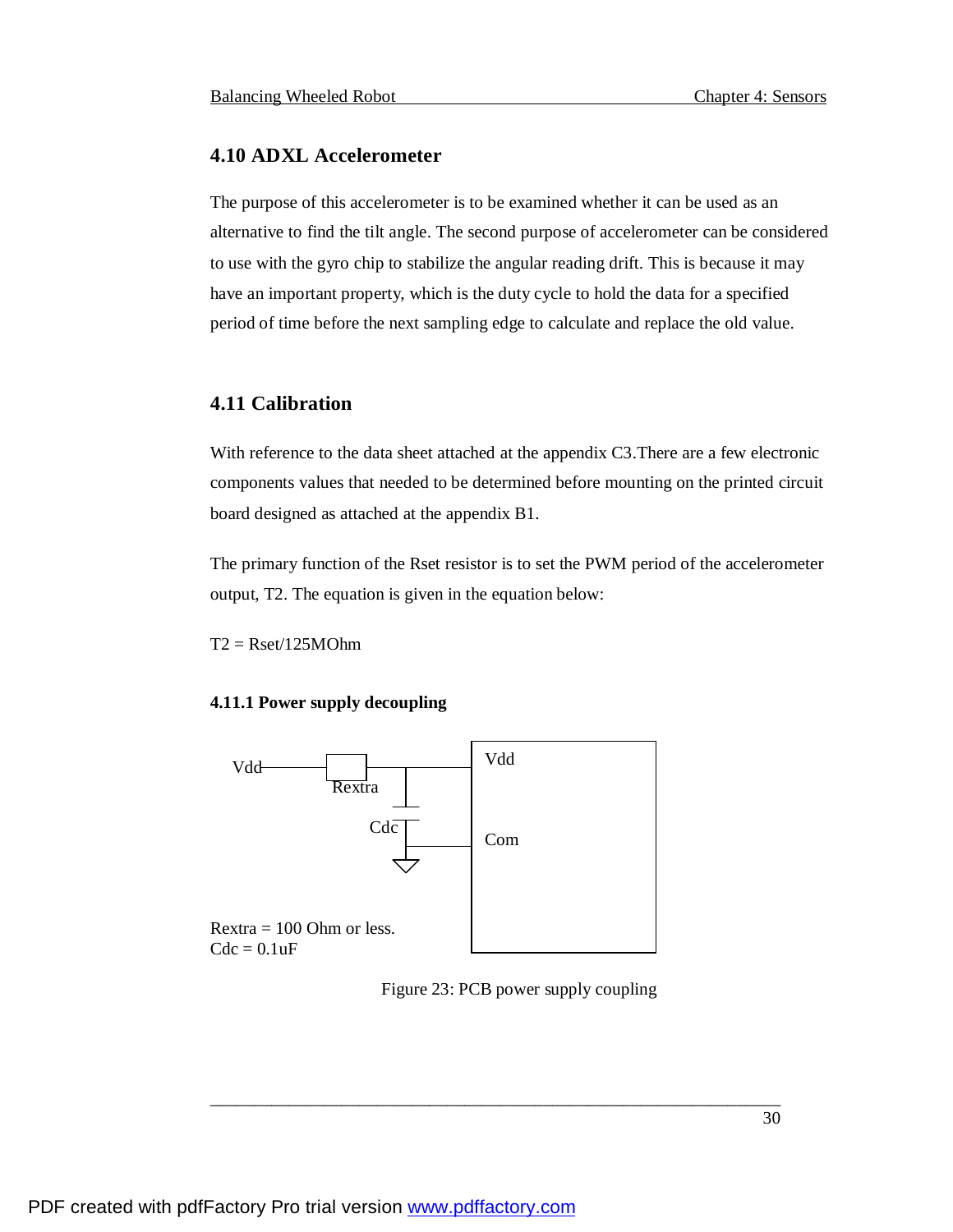#### **4.11.2 Capacitors**

The capacitors Cx and Cy act as the filtering system to reduce the external noise that might affect the overall performance of the accelerometer.

Choosing the low pass filter bandwidth to be 100Hz

Using the equation:  $F_{-3dB} = 1/(2p (32KOhm)*C(x, y))$ 

Therefore, the capacitance value would be  $= 0.05$ uF

#### **4.11.3 Calculation**

The calibration of ADXL 213 is done by utilizing the earth's gravity as a reference input. The X and Y axes are properly aligned horizontal to the earth such that both axes experience 0g. A microcontroller is told to read the duty cycle output T1 and period T2 from each of the axes.

The accuracy can be improved by average the readings of T1 and T2. These values are used as the fixed values to be used in calculating the acceleration after calibration mode.

 $Zcal = (T1max - T1min)/2$ 

The bit scale factor is to be found next. This is to determine the resolution (in bits) of the acceleration calculation as shown below:

\_\_\_\_\_\_\_\_\_\_\_\_\_\_\_\_\_\_\_\_\_\_\_\_\_\_\_\_\_\_\_\_\_\_\_\_\_\_\_\_\_\_\_\_\_\_\_\_\_\_\_\_\_\_\_\_\_\_\_\_\_\_\_\_\_

K= (T2\*bit scale factor)/(T1max-T1min)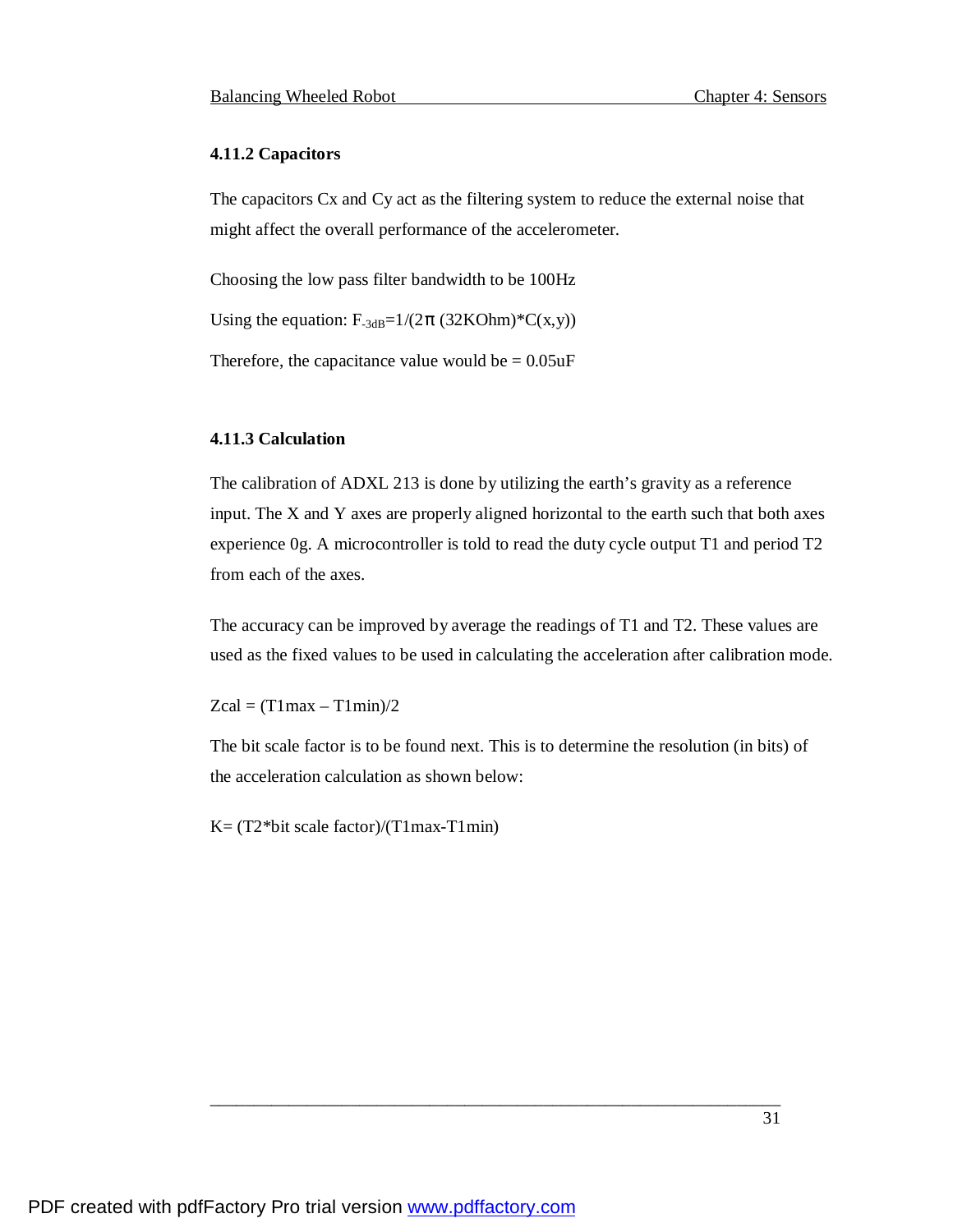### **4.11.4 Software Approach**

T2actual is the measurement of T2. This formula offsets the 0g value for changes in T2 due to drift. The steps below are actually the method that is used to sample the edges of the output pulse of the accelerometer output.



Figure 24: Duty cycle decoding scheme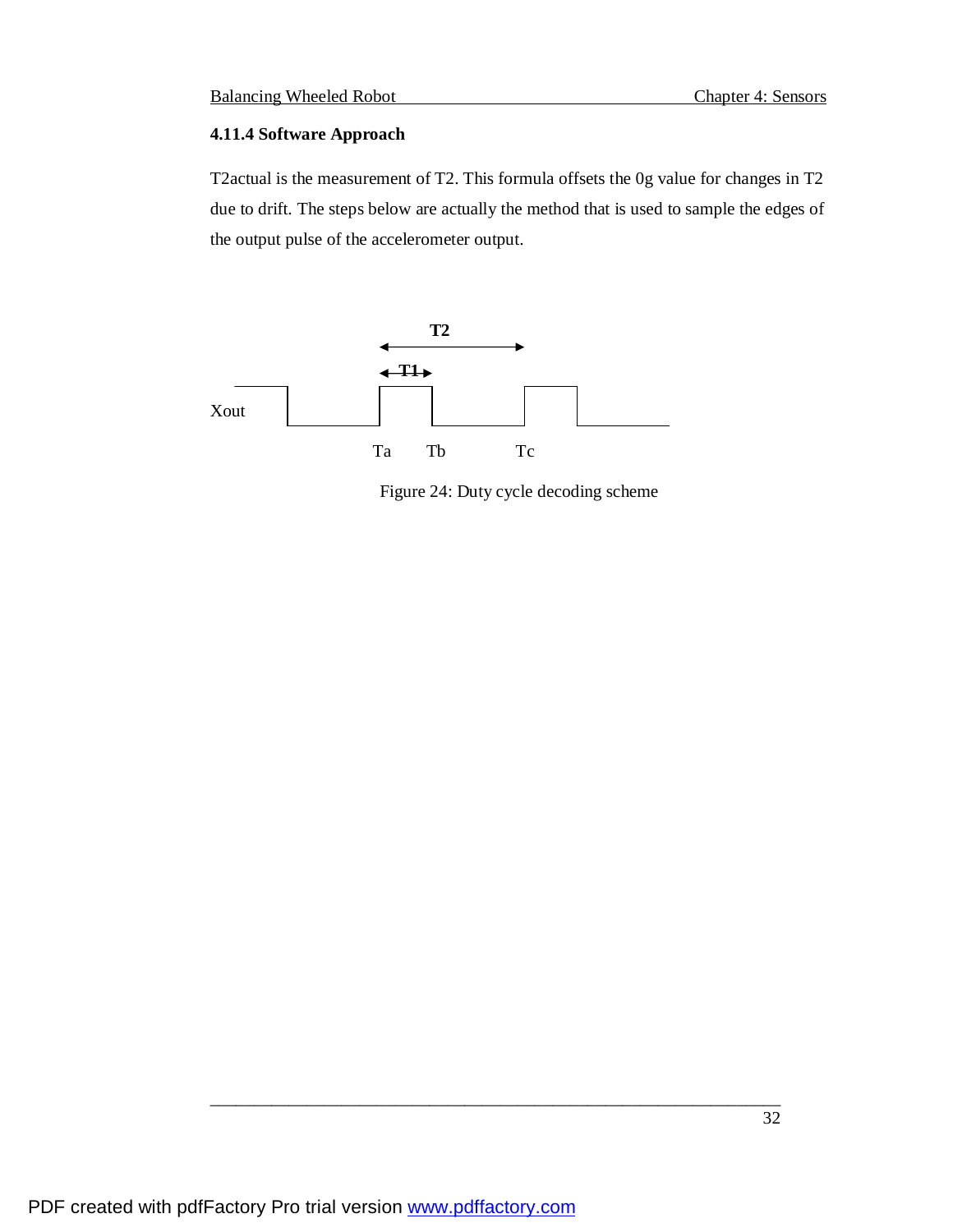

The flow chart below illustrates the sampling of the output edges

As can be seen above only the output pulse at X pin is being sampled. This is because one axis is sufficient in this application. After sampling the time values the Acceleration and tilt value of axis can be found by using the formula below:

\_\_\_\_\_\_\_\_\_\_\_\_\_\_\_\_\_\_\_\_\_\_\_\_\_\_\_\_\_\_\_\_\_\_\_\_\_\_\_\_\_\_\_\_\_\_\_\_\_\_\_\_\_\_\_\_\_\_\_\_\_\_\_\_\_

Acceleration = K\*(T1-Zactual)/T2actual

 $Zactual = (Zcal * T2actual)/T2cal$ 

Full program listing is attached at appendix D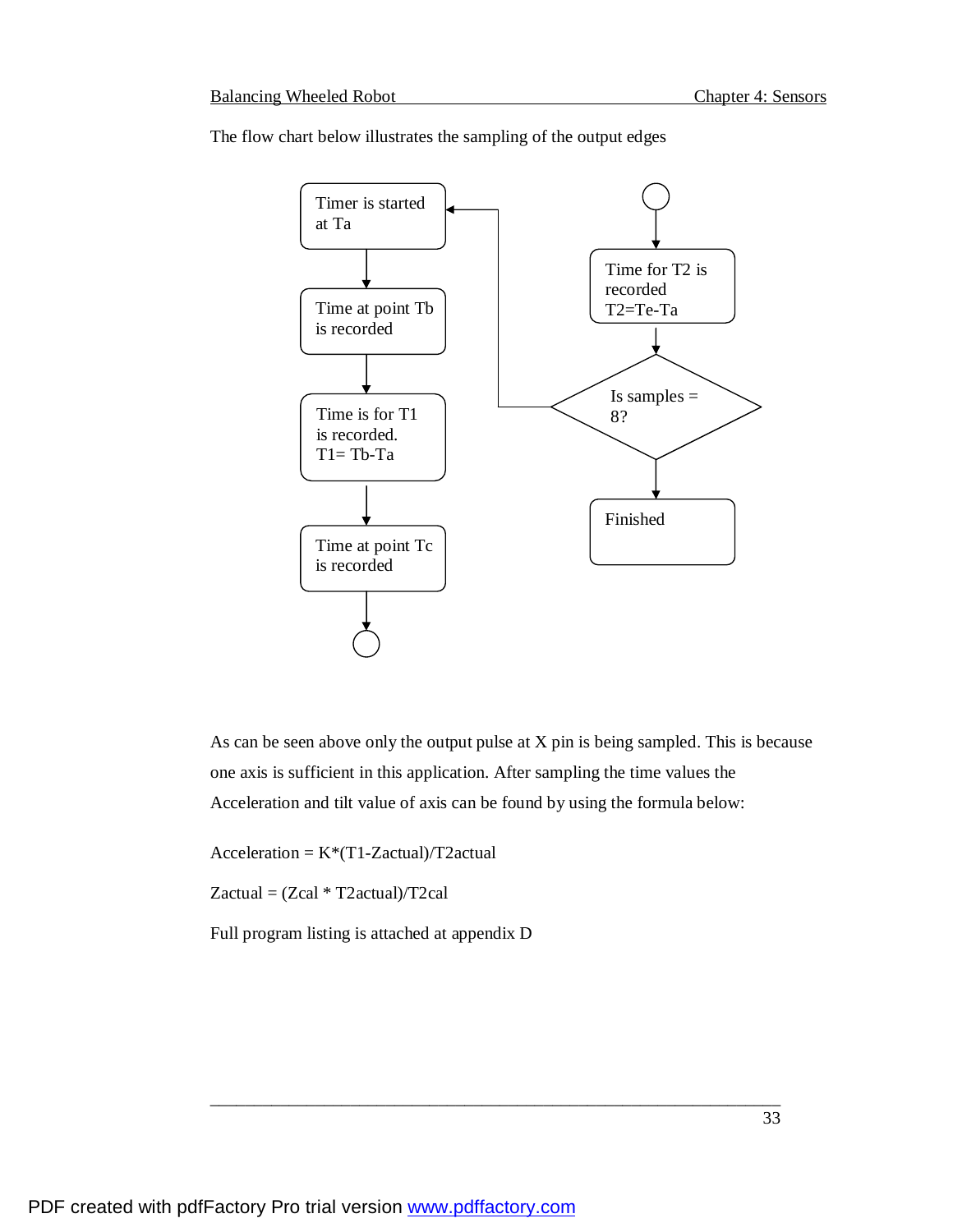# **4.12 Overall Balancing Program**

### **4.12.1 Programming Approach**

The ADXRS 300 Gyro output is in the form of analog values. Therefore, the Analog to Digital Converter (ADC) Module of the microcontroller is being utilised.

Since the resultant registers storage is of 10 bits wide and the maximum voltage used is 5V therefore the assigned analog voltage to digital form is as shown in table 3.

One bit value is :  $(2^{\text{A}}10)/5 = 1023/5 = 204.6$  or equal to 205

| Analog $(v)$ | Multiplier | Digital |
|--------------|------------|---------|
|              | 205        | 205     |
|              | 205        | 308     |
|              | 205        | 410     |
| د.ء          | 205        | 513     |
|              | 205        | 615     |
|              |            |         |

Table 3: Analog to digital conversion

The resultant value is being stored in ADRESH and ADRESL registers.

After that the computer program will calculate the reading error from the reference, which is 3V. Then the direction to control will be determined. The program will appropriately choose the correct subroutine, based on error reading calculated to send the appropriate amount of PWM signal to control the motor. In the way it is programmed there are quite a number of PWM subroutines to choose from. This might sound to be a crude technique. There are two reasons for this. Firstly, it has got to do with the design of the h-bridge, which makes the programming even more complex. That is why the internal PWM function of the PIC microcontroller not used. Otherwise the programming could be done better. The second reason would be the robot chassis does not tilt much, therefore does not need much reading for control.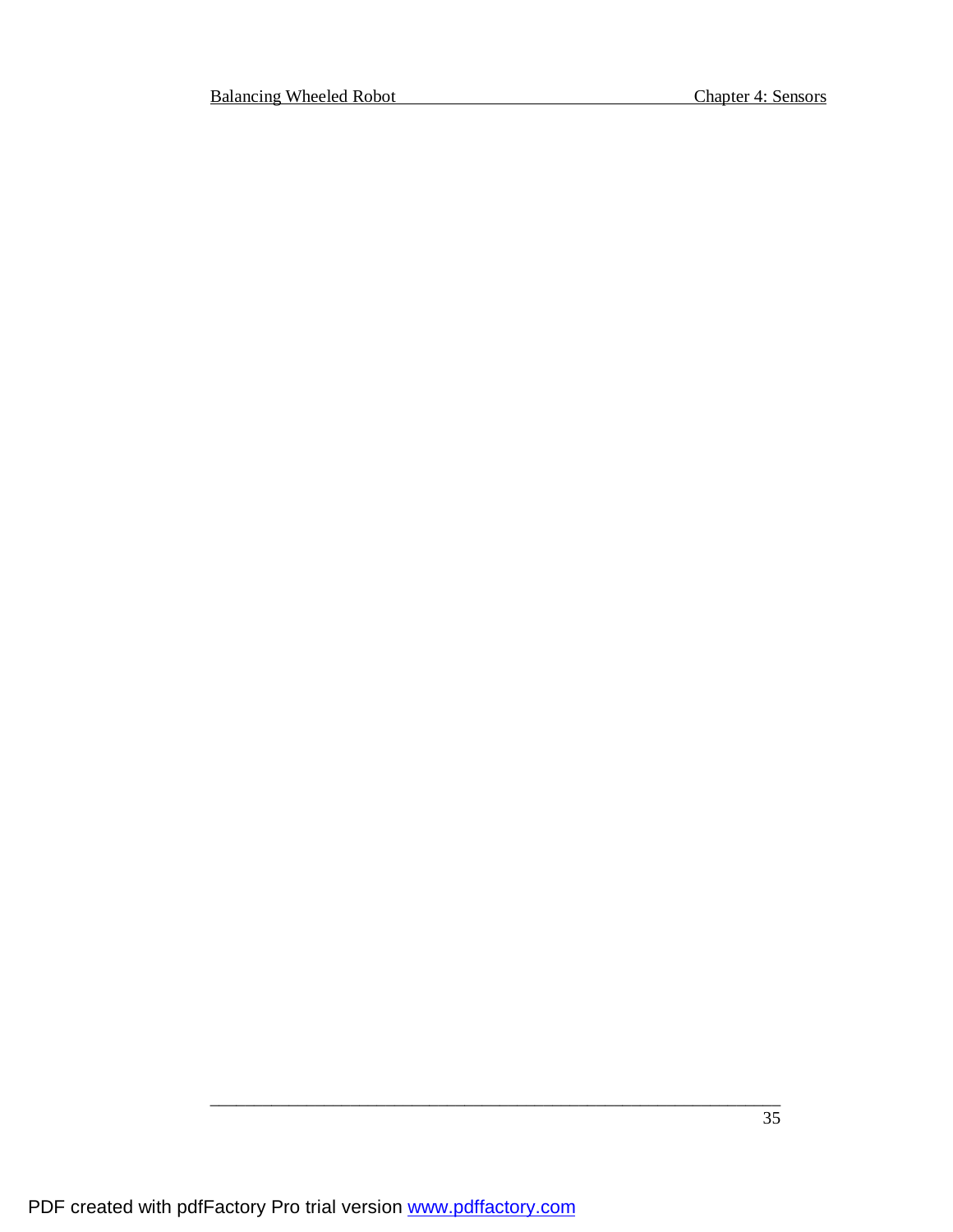# **Chapter 5: Stability Analysis**

There are some points need to be taken into consideration. There are a few things that could be done in order to properly balance the robot.

## **5.1 Differential Drive Motor Control (While Standstill)**

The method being used here is to manually calibrate the speed of the two differential drive motors such that the shaft not only turns in one direction but with the same speed as well.

The calibration of the two wiper motors are done prior to mount the gyro and accelerometer onto the robot chassis. This is one important step before balancing the robot.

The robot will be quite impossible to balance and might wobble around.

### **5.2 Sensor Fusion**

Both the gyro and accelerometer can be used to measure tilt data. However, only the gyro is used to measure the tilt while the accelerometer can be used as a 'stabiliser' to provide stability. There are three important properties that can be utilised from the accelerometer.

First and foremost, the response of the accelerometer sensor is quite slow as compared to the gyro, which only outputs a signal every two cycles (Appendix C, pg ). The other reason is that the output of the accelerometer is in pulse width digital form it could be stated that the output of the accelerometer is more stable than the gyro analog output.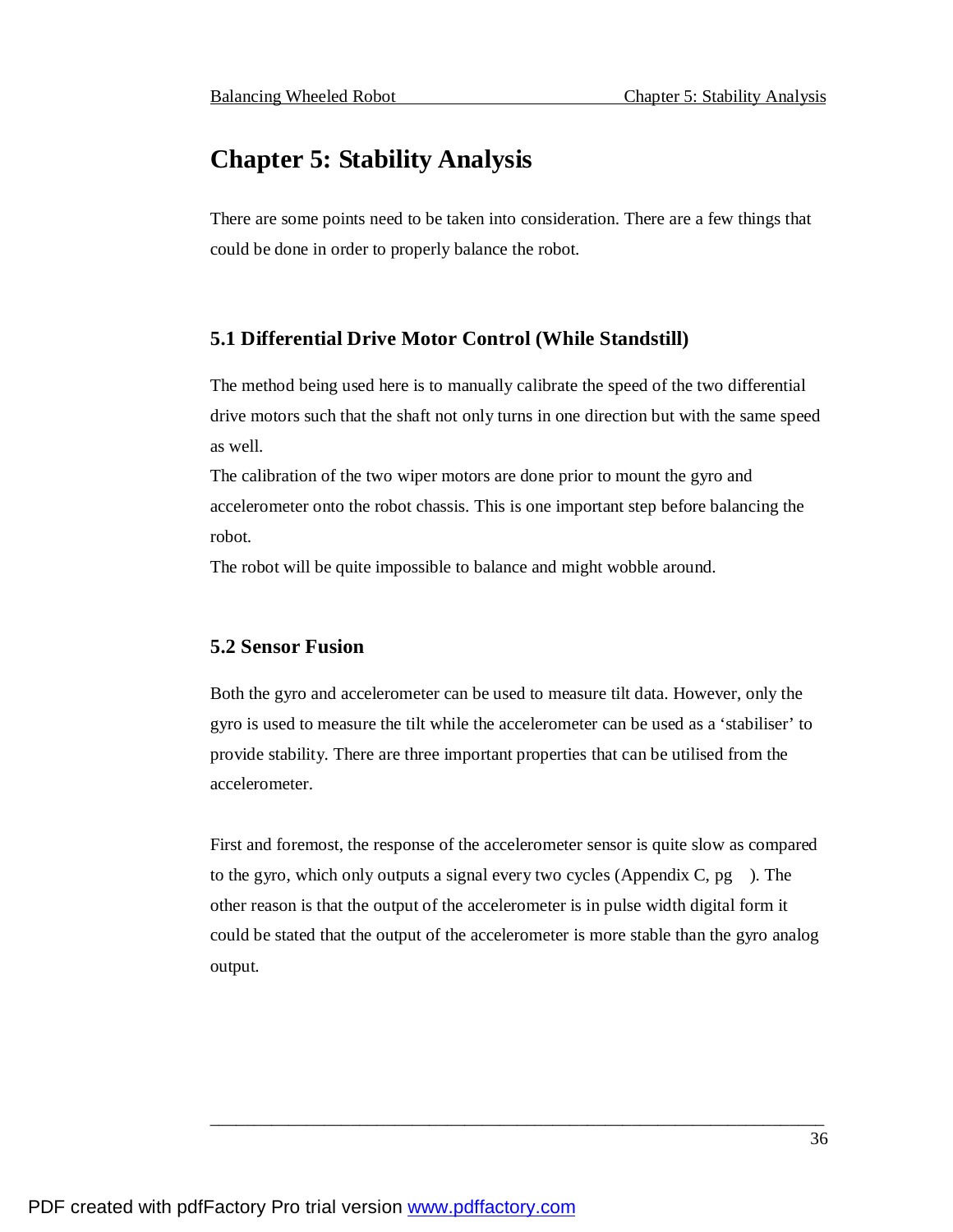The accelerometer provides a true measure of tilt. For example, the accelerometer will output a digital pulse when the device is in steady state condition. Similarly, accelerometer will change its output accordingly when the device rotates. In other words, the accelerometer will only change its output when the device changes direction.

Unlike the accelerometer the gyro is sensitive to drift, which the value of the output changes with respect to time. For instance, when the gyro rotate to a position, the gyro will give a reading, however, the reading will quickly return to steady state value as there is no angular turn.

Therefore, the accelerometer can be combined with the gyro to offset the drift. The strategy is to utilise the delay in accelerometer to 'hold' the gyro data and only output a signal to the motor driver when the accelerometer 'permits' it. The general process can be better understood through the flowchart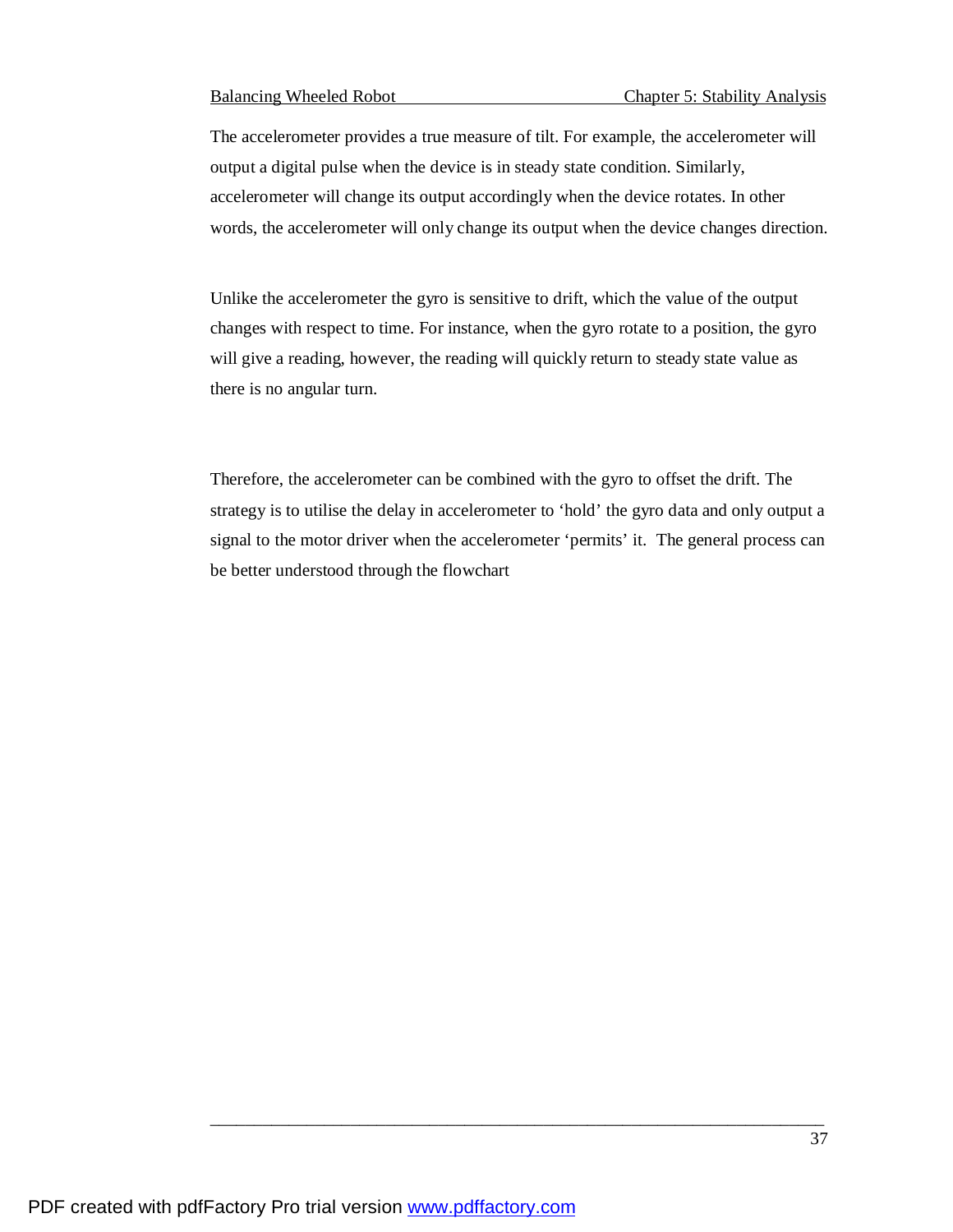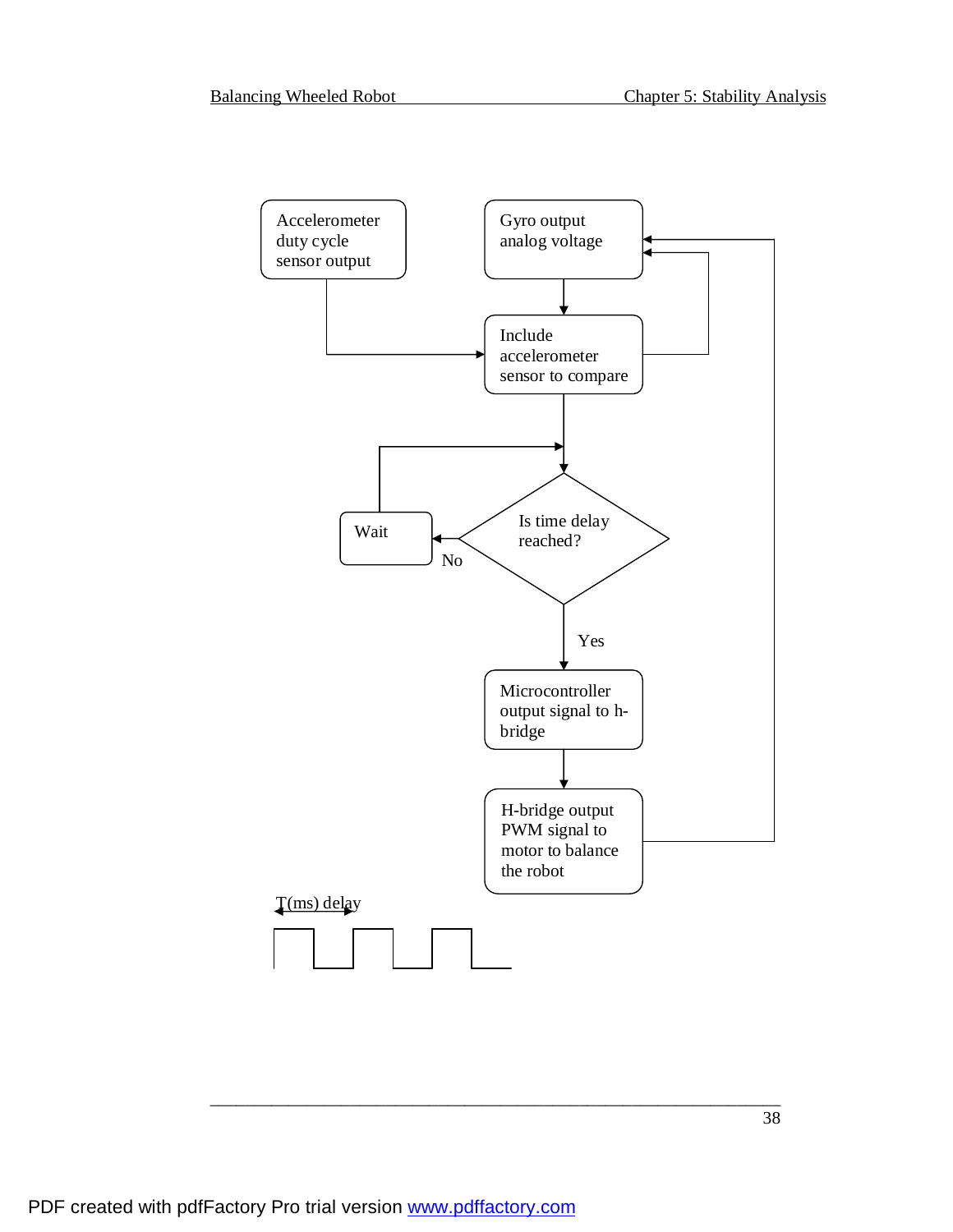# **5.3 Averaging**

Since the gyro outputs data at a high rate the sensor data is quite unstable. In other words, the reading is not linear and it oscillates. That is why the reading needs to be averaged.

This is one method of reducing the non-linearities. For example let the original data output at a rate of 400Hz and if the data is averaged for eight samples. Therefore the output rate would be  $400\text{Hz}/8 = 50\text{Hz}$ .

# **5.4 Differential drive motor control (While traveling)**

There could still be deviation of the actual trajectory when the robot is traveling, even though initial calibration as in section 5.1. This is analogous to a situation whereby when a person is driving a car with the steering wheel set such that the car moves in a straight direction. The person just sits there without holding the steering wheel while the car is in motion. After some time, the steering will move and the car moves side ways.

Therefore, some control algorithm is needed to sense that if one of the two motors move faster than the other the computer program will slow the faster moving motor down such that both of the speeds will be synchronised.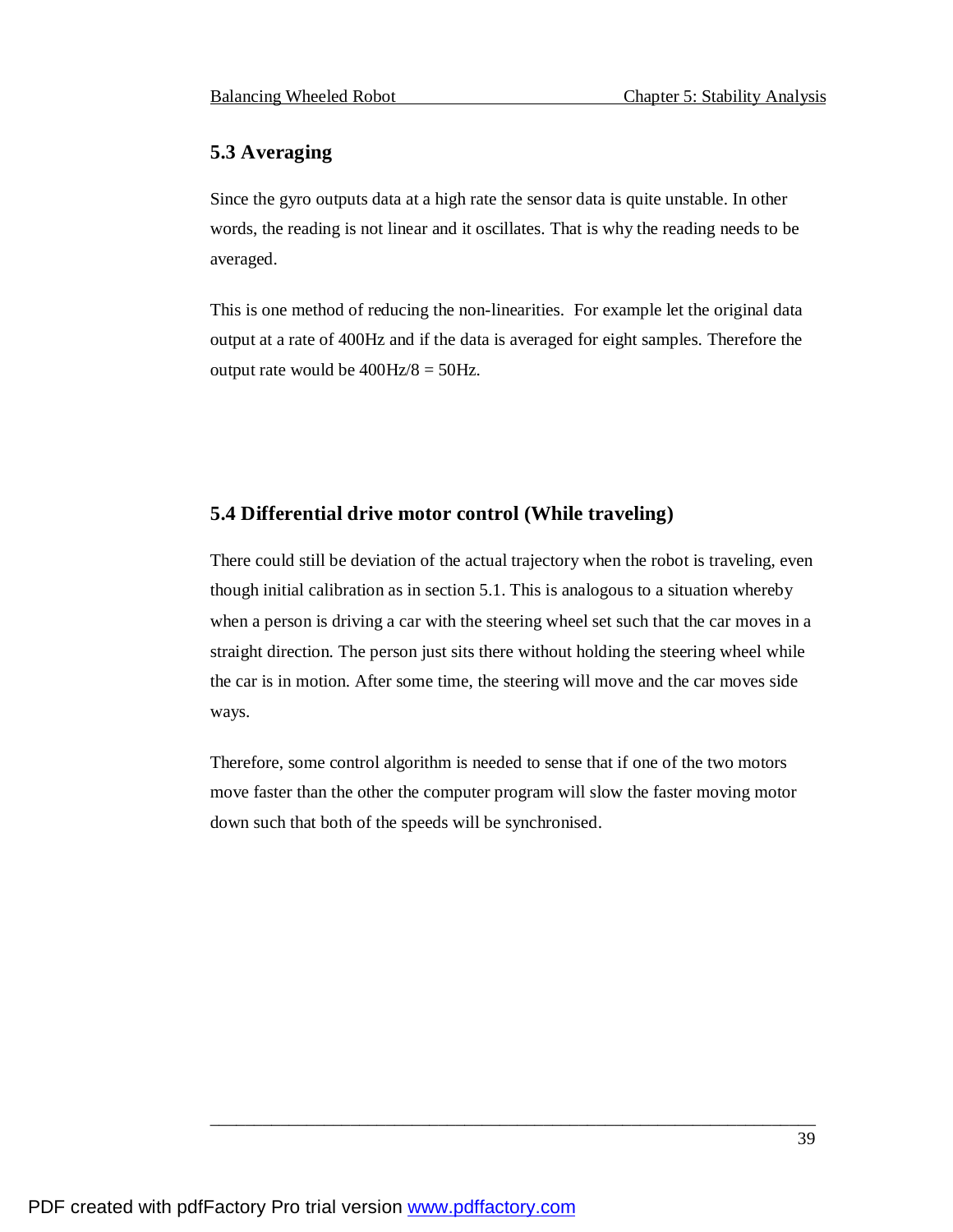# **Chapter 6: Motor Control**

### **6.1 Pulse Width Modulation**

PWM output is basically a series of pulses with varying size in pulse width. This PWM signal is output from the h-bridge circuit to control the wiper motor. The difference in pulse length shows the different output of h-bridge circuit controlling the output speed of the motor.



Figure 25: Pulse Width Modulation waveform

Figure above shows the varying pulse length of the pulse width modulation (PWM) scheme. Let's say that the PWM frequency is about 50 Hertz, with a period cycle of 20ms. Therefore assuming that the T1 and T2 length values are 15ms and 5ms respectively, the duty cycle can be calculated as below:

Duty cycle =  $T1/(T1+T2)$  \* 100%  $= 15/20 * 100\%$  $= 75%$ 

Therefore if the maximum rating speed of the wiper motor is about 1000 rpm, then the controlled speed would be 750 rpm.

If suddenly the h-bridge circuit wants to control the half the speed of the motor as in part 2 of figure (25) then the duty cycle value can be calculated as:

\_\_\_\_\_\_\_\_\_\_\_\_\_\_\_\_\_\_\_\_\_\_\_\_\_\_\_\_\_\_\_\_\_\_\_\_\_\_\_\_\_\_\_\_\_\_\_\_\_\_\_\_\_\_\_\_\_\_\_\_\_\_\_\_\_\_\_\_\_ Duty cycle =  $T1/(T1+T2)$  \* 100%  $= 10/20 * 100%$  $= 50\%$  Therefore the speed would be 500 rpm.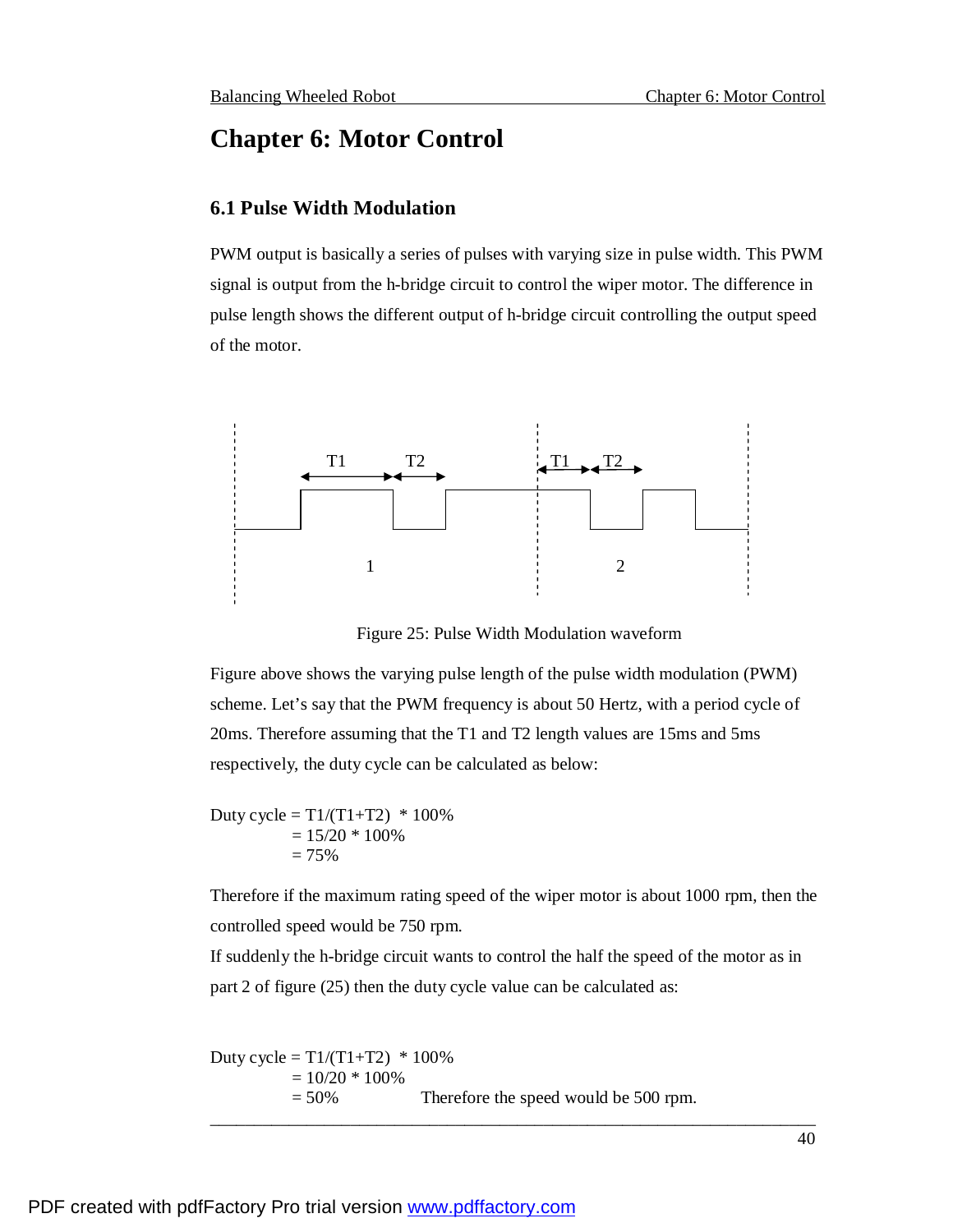## **6.2 H-bridge design**

#### **6.2.1 Introduction**

H-bridge circuit is a widely known circuit for controlling the direction spin and speed of DC motors. This is how the H-bridge circuit works. Let's denote one rotation is clockwise and the other direction spins as counter clockwise. Basically, the circuit consists of two p-channel MOSFETS  $(A \& B)$  and two N-channel  $(C \& D)$  MOSFETS. In order to turn the motor clockwise, the MOSFETS A and D are turn on while MOSFETS B and C are turn off at one instant. The same goes for counter clockwise direction whereby MOSFETS B and C are turn on while the MOSFETS A and D are turn off. This is best illustrated in the figures below.

#### **Step 1: Motor clockwise turn**



Figure 26: Motor clockwise turn

\_\_\_\_\_\_\_\_\_\_\_\_\_\_\_\_\_\_\_\_\_\_\_\_\_\_\_\_\_\_\_\_\_\_\_\_\_\_\_\_\_\_\_\_\_\_\_\_\_\_\_\_\_\_\_\_\_\_\_\_\_\_\_\_\_\_\_\_\_\_

→ Current flowing clockwise EMF current

When the motor starts to turn clockwise, the current will flow as above figure.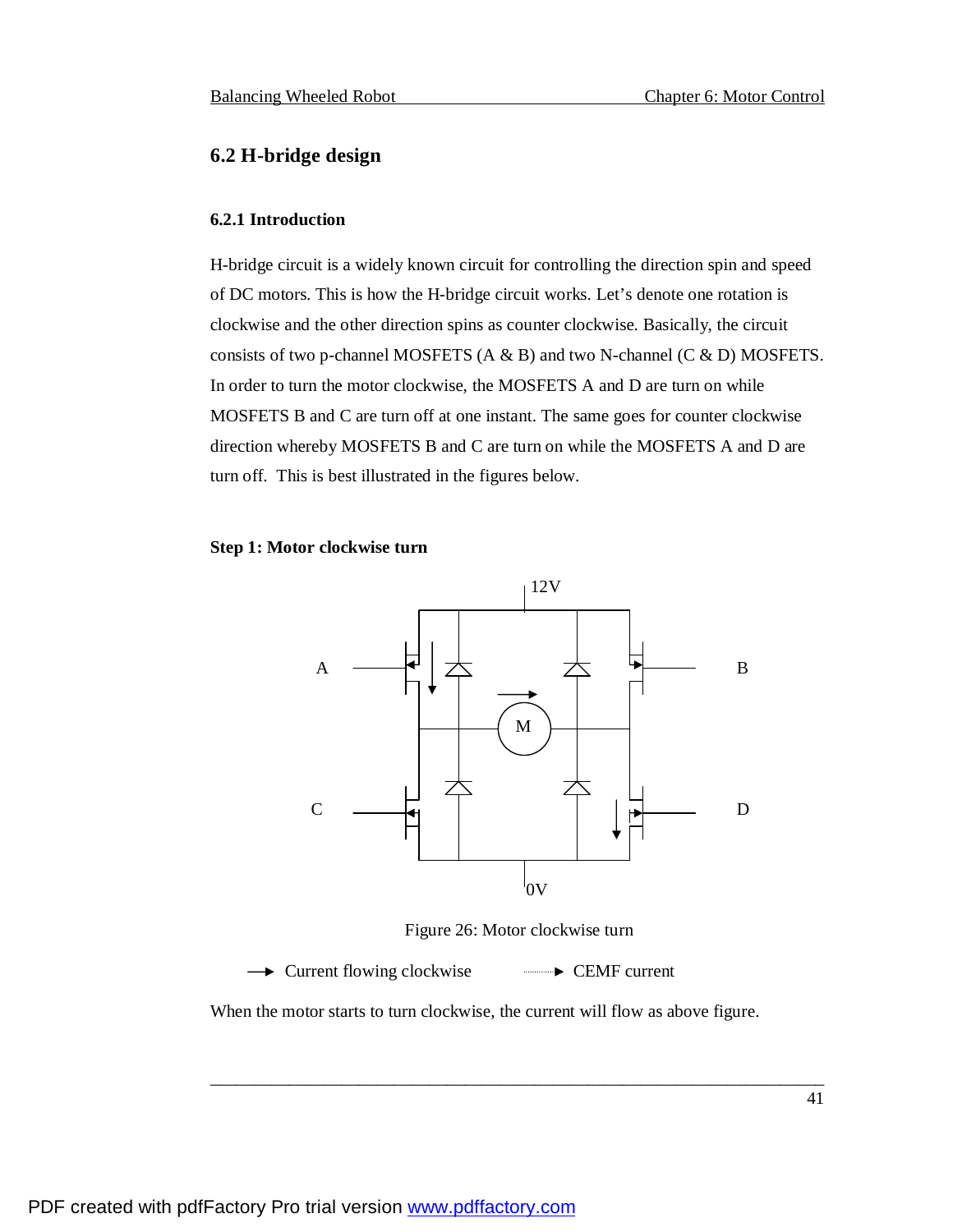# **Step 2 : CEMF current flow**



Figure 27: CEMF current flow

If the motor stops and starts to turn the other direction, which is counter-clockwise the opposite CEMF current will flow subsequently as above (Dennis Clark, pg191) . As can be seen the freewheeling diodes serves to protect the MOSFETS from being damage by the CEMF current. That is why there is a tendency that one vertical parallel 'leg' shorting when the motor starts to turn the motor the other direction immediately. This is not an ideal situation as it will damage the parallel MOSFETS. Therefore some delay time is needed to allow the CEMF current to finish flowing before starting the counter-clockwise turn as shown in figure 28.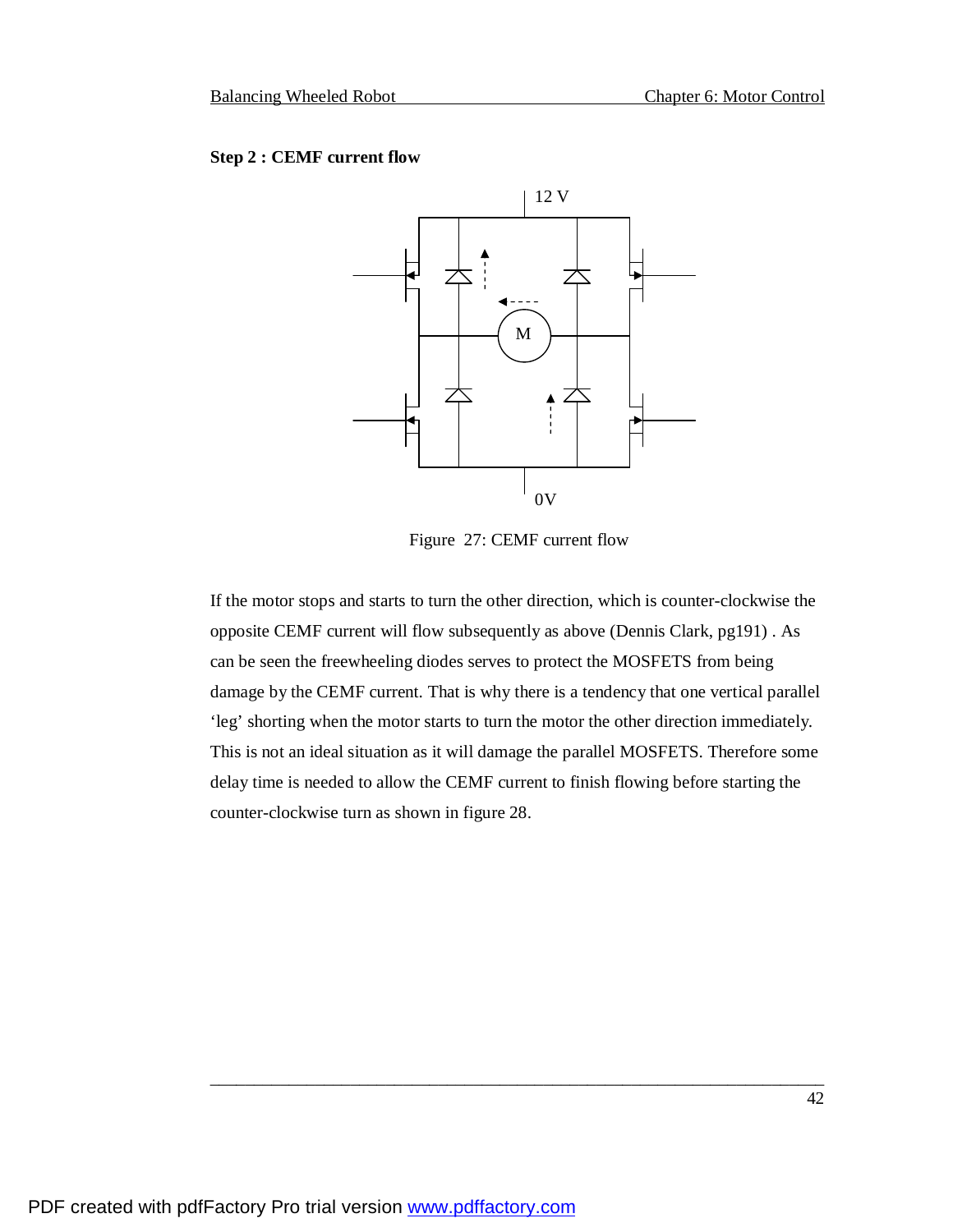### **Step 3: Motor counter-clockwise turn**



Figure 28: Motor counter clockwise turn

# **6.3 Design consideration**

### **Design consideration 1: Free-wheeling diodes**

Dc motors are very powerful motors and because of that the motors can be term as powerful inductors. Inductors in nature tend to resist change in current. When turning off an inductor, current will gradually go to zero. However, the inductor will try to keep the current flowing. If the current is goes to zero faster, the harder the inductor will try to keep the current. This means current may shoot up higher thus resulting in high voltage across the inductor. The voltage, termed Counter Electro Motive Force (CEMF) is undesirable for the switching transistors which may in the end malfunction.

Since there is CEMF voltage there will also be CEMF current flowing in the transistors. Therefore clamping diodes (4 of them) are inserted as shown in figure. Instead of flowing into the transistors the will flow along the diodes path to ground. The clamping diodes can help limit the amount of high CEMF voltages to a low and desirable 0.3 to 0.7 volts.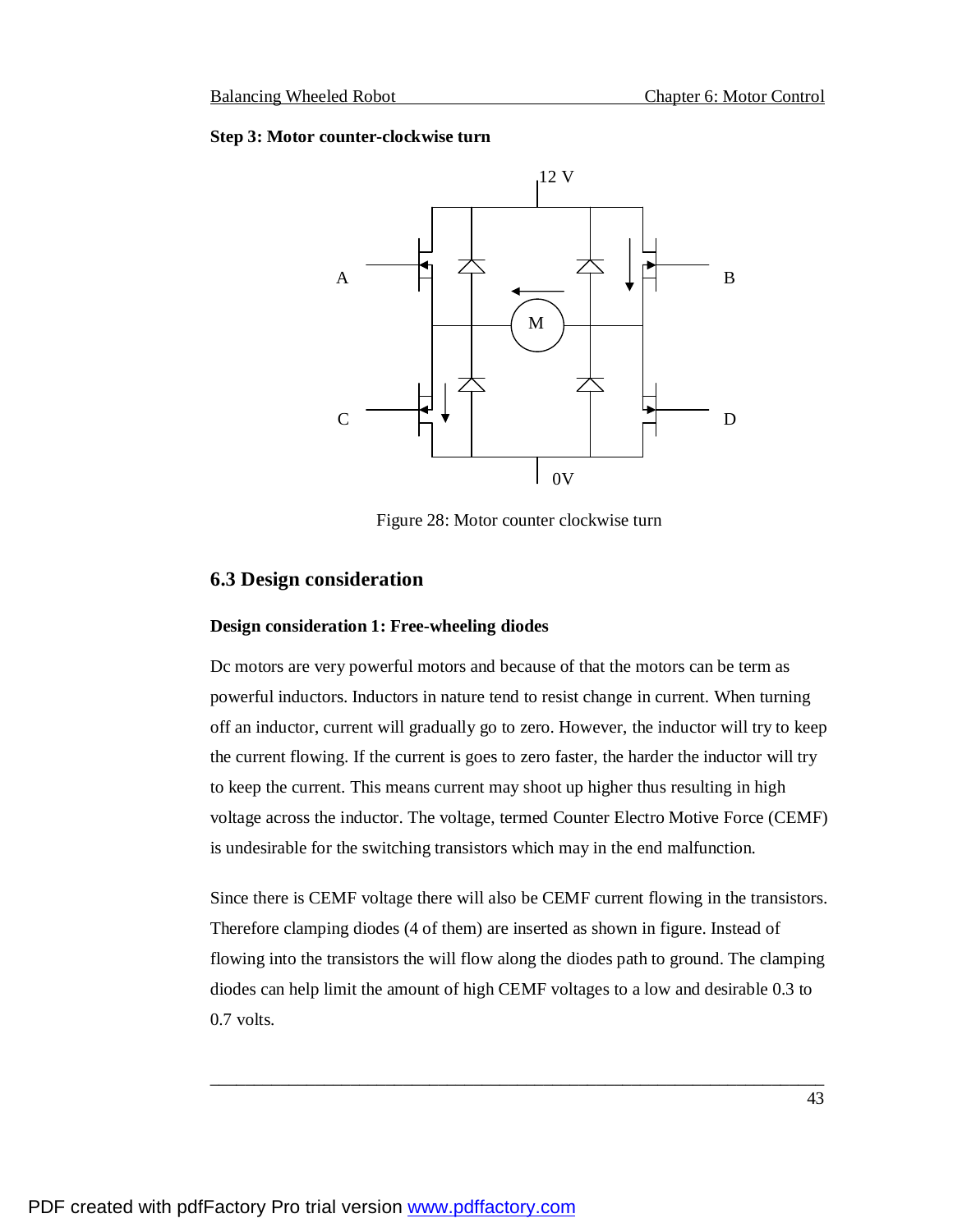#### **Design consideration 2: Transistors or MOSFET**

Consider the motor operate at 12V is about 2A.The value 2A can be compared with the rated drain current Id of MOSFET, which is 23A and has as can be seen, has lots of tolerance so that it will not overheat.

#### **Design consideration 3: Opto-isolator**

Opto-isolator is being considered here for high current design. This is to completely isolate circuitry of the microcontroller from the noisy motor circuitry. It is also used to switch the gate of a MOSFET on and off. The important characteristics of the Optoisolator is the fast rise and fall times. This is to make sure that the MOSFET is fully switched on fast. The below calculation can be used to check whether an opto-isolator is suitable for an application.

Let's say that the wanted PWM frequency is 50Hz, therefore the period  $= 1/Freq =$ 20ms

10% duty cycle =  $20 \text{ms} *0.1 = 2 \text{ms}$ 100% duty cycle =  $20ms * 1 = 20ms$ 

Given the specification from the opto-isolator  $4n26$  (used in this project):

Turn on time  $= 10$ us Turn off time  $= 10$ us Total delays  $= 20us$ 

Therefore, since the total delays of the opto-isolator is able to switch on and off the MOSFETS fully and is suitable for use.

#### **Design consideration 4: totem pole transistor as MOSFET driver**

This is normally used for driving and switching along with the MOSFET. The transistor considered is the fast switching transistor which is the 2N3904for NPN and 2N3906 for PNP.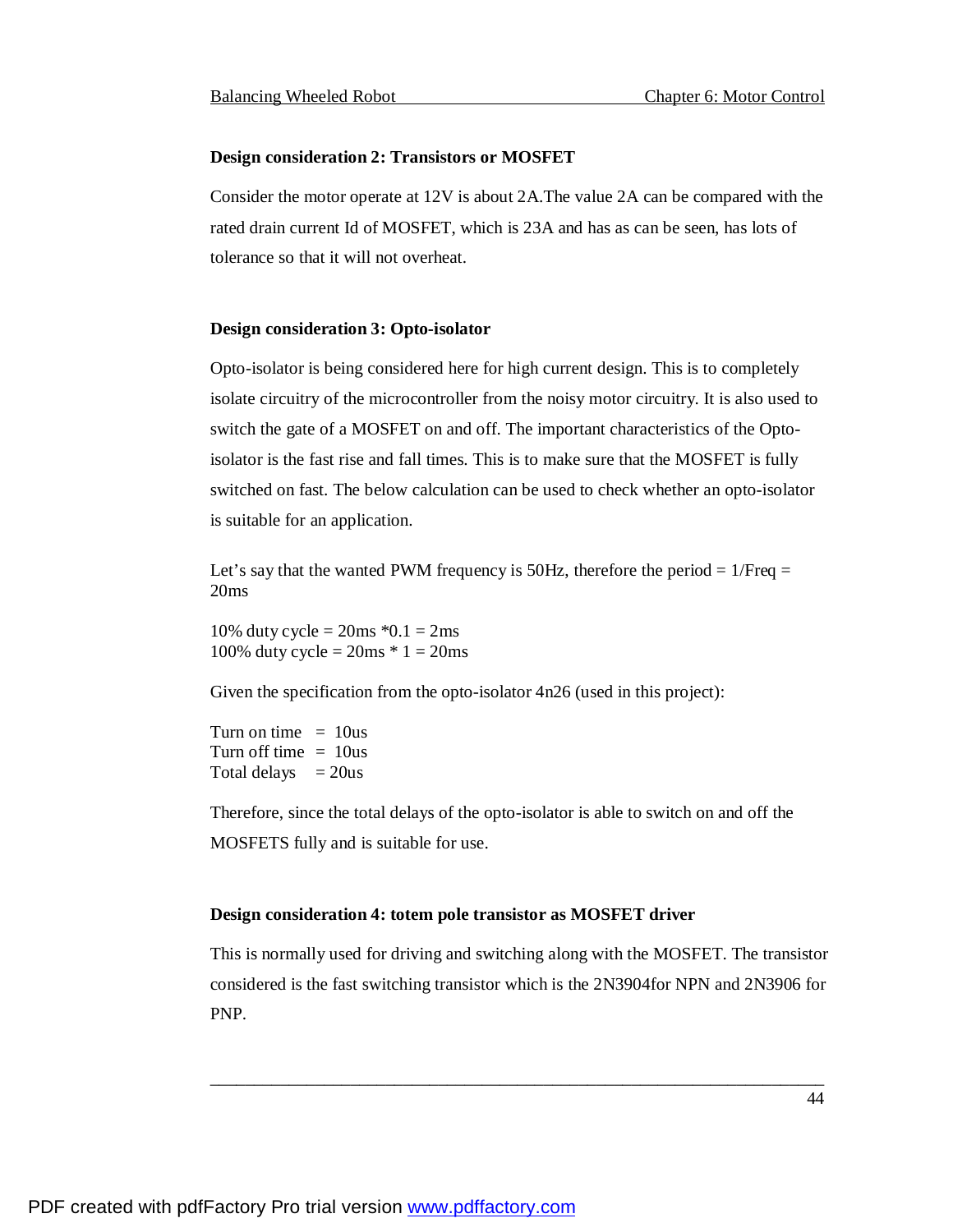# **6.4 Totem-pole circuit**



Figure 29**:** Totem-pole and P-channel Mosfet

| N- Channel Mosfet | OFF          | ЭN           | BUZ <sub>10</sub>           |
|-------------------|--------------|--------------|-----------------------------|
| P- Channel Mosfet | W            | OFF          | MT8                         |
| Totem-pole        | T1-ON,T2-OFF | T2-OFF,T2-ON | <b>T1-NPN 2N3904</b>        |
|                   |              |              | T <sub>2</sub> - PNP 2N3906 |
| Optoisolator      | ЭN           | OFF          | 4N <sub>26</sub>            |
|                   |              |              |                             |

Table 3: H-bridge circuit components operation

'high' -5V/12V , 'low' -0V

From the above configuration the P-channel MOSFET will conduct or turn on when the opto-isolator outputs a 'high' signal, which then turn on the transistor T1 and the transistor T2 will then automatically switches off.

Meanwhile, the N-channel MOSFET will turn on when the opto-isolator outputs a 'low' signal. This signal will then turn off the transistor T1 and the transistor T2 will then switch on. As can be observed, when the N-channel MOSFET is turn on, the Pchannel MOSFET turns off and vice-versa.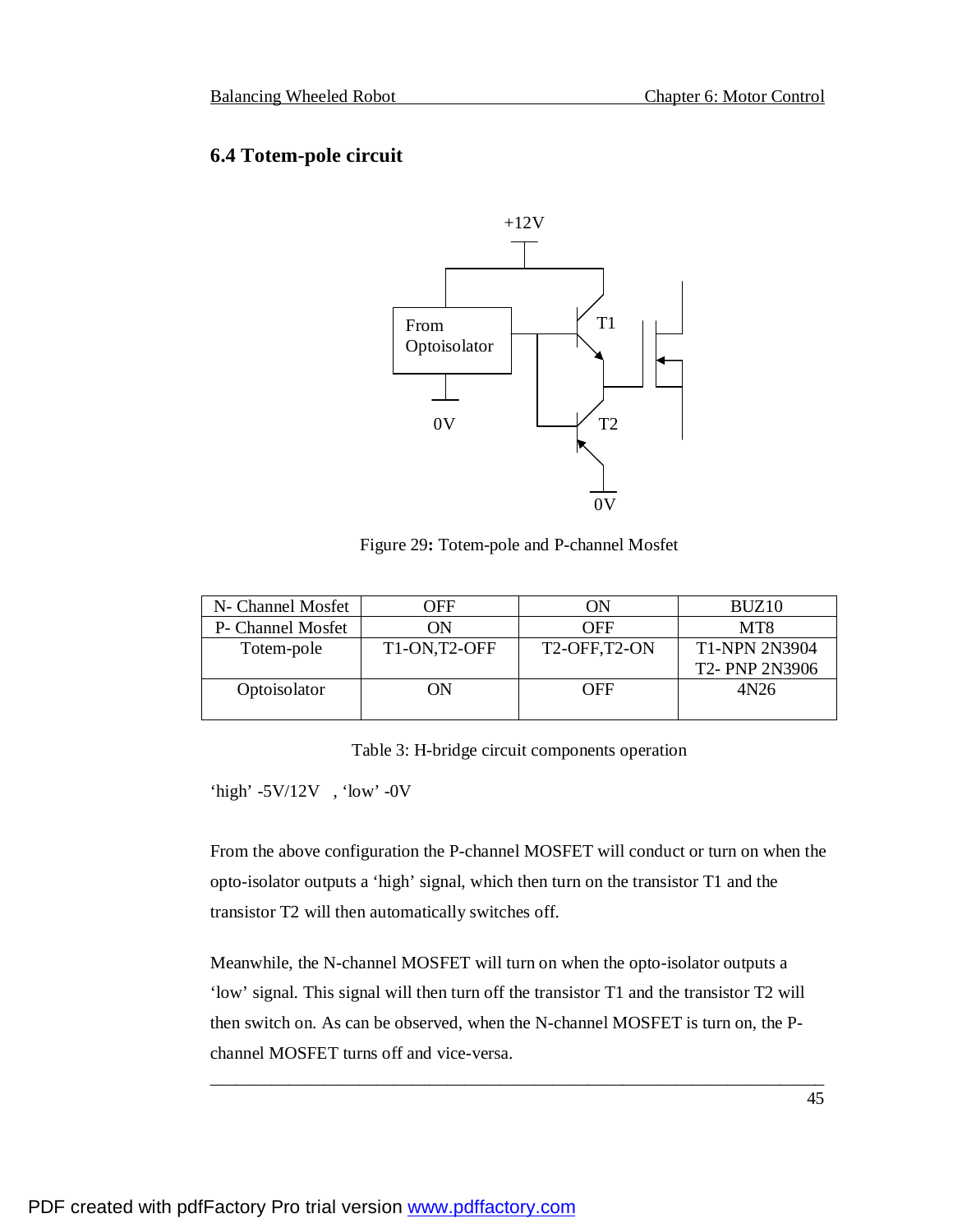| P-channel MOSFET<br>$Vg = 0V$ , $Vs = 12V$ | ON $(Vgs = 0V)$  | OFF ( $Vgs = 12V$ ) |
|--------------------------------------------|------------------|---------------------|
| N-channel MOSET<br>$Vg = 12V$ , $Vs = 0V$  | ON $(Vgs = 12V)$ | OFF ( $Vgs = 0V$ )  |

#### Table 4: MOSFET's operation

The operations of MOSFETs are summarised as above table 4.

# **6.5 Unwanted situation**

Referring to the figure 29 above MOSFET B and D should not turn on at the same time. Even though the programmer can program exactly such that only MOSFET A and D turn on and MOSFET B and C turn off there is a possibility that the MOSFET will fail in two situations below:

\_\_\_\_\_\_\_\_\_\_\_\_\_\_\_\_\_\_\_\_\_\_\_\_\_\_\_\_\_\_\_\_\_\_\_\_\_\_\_\_\_\_\_\_\_\_\_\_\_\_\_\_\_\_\_\_\_\_\_\_\_\_\_\_\_\_\_\_\_\_

i) MOSFET does not turn on and off properly.

ii) MOSFET does not turn on and off fast enough.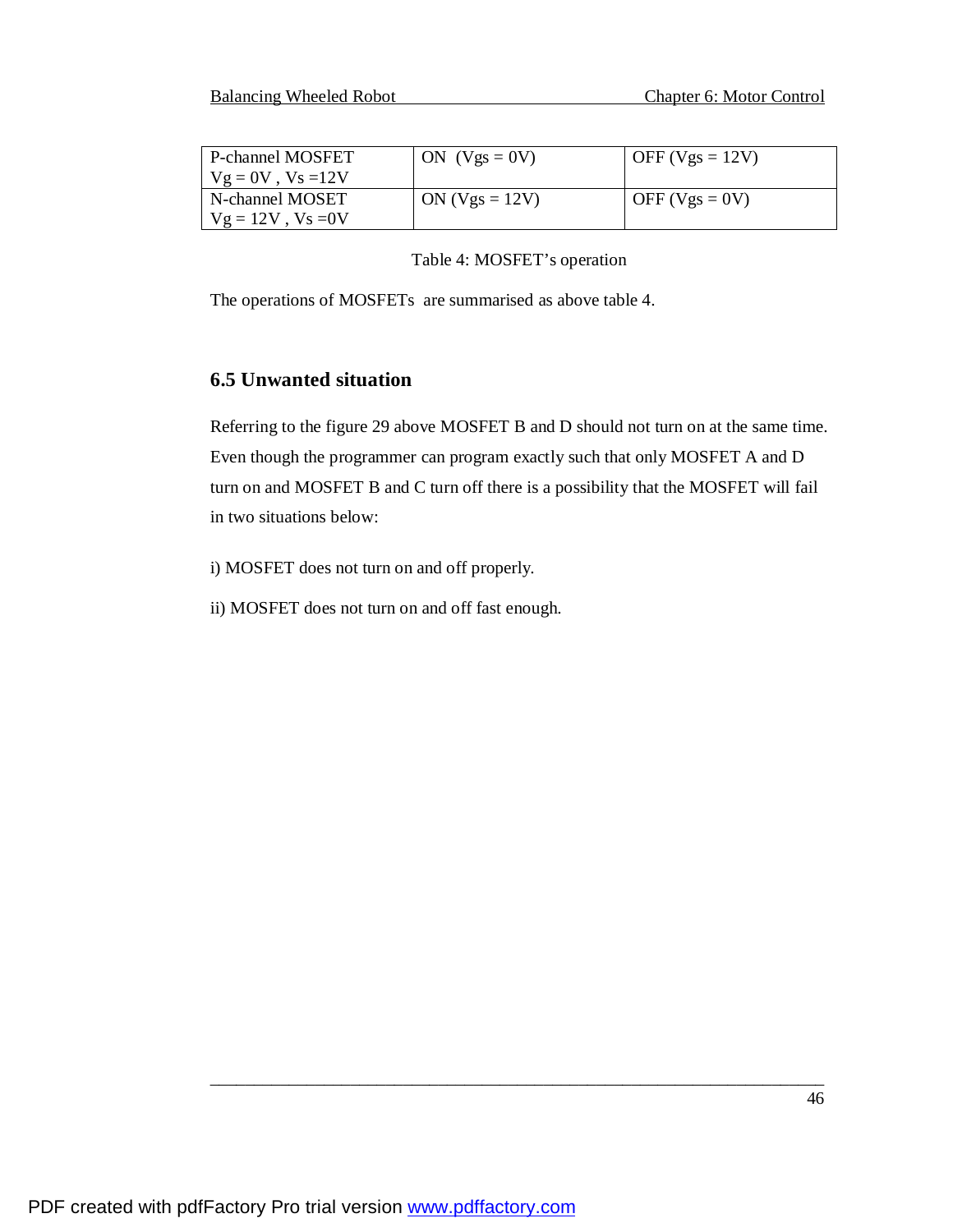## **6.6 Experiment**

Bread boarding one n and p channel MOSFET circuit to test whether can turn the motor on or off. This experiment is also to determine which PWM frequency signal that can be used to drive the motor. Appropriate frequency is needed such that motor shaft would turn on smoothly without any jerky movement. In other words, the frequency must not be too low.

The MOSFET gate input is measured using oscilloscope to note whether pulse train shape is formed.



Figure 30: N-channel MOSFET motor driver

\_\_\_\_\_\_\_\_\_\_\_\_\_\_\_\_\_\_\_\_\_\_\_\_\_\_\_\_\_\_\_\_\_\_\_\_\_\_\_\_\_\_\_\_\_\_\_\_\_\_\_\_\_\_\_\_\_\_\_\_\_\_\_\_\_\_\_\_\_\_

# **6.7 Results**

### **6.7.1 Pulse Train**



Figure 31: Pulse train waveform

 The left hand side photo indicates the pulses output from the microcontroller pin.

Voltage/div  $= 2.5$  volts  $Time/div = 10$ ms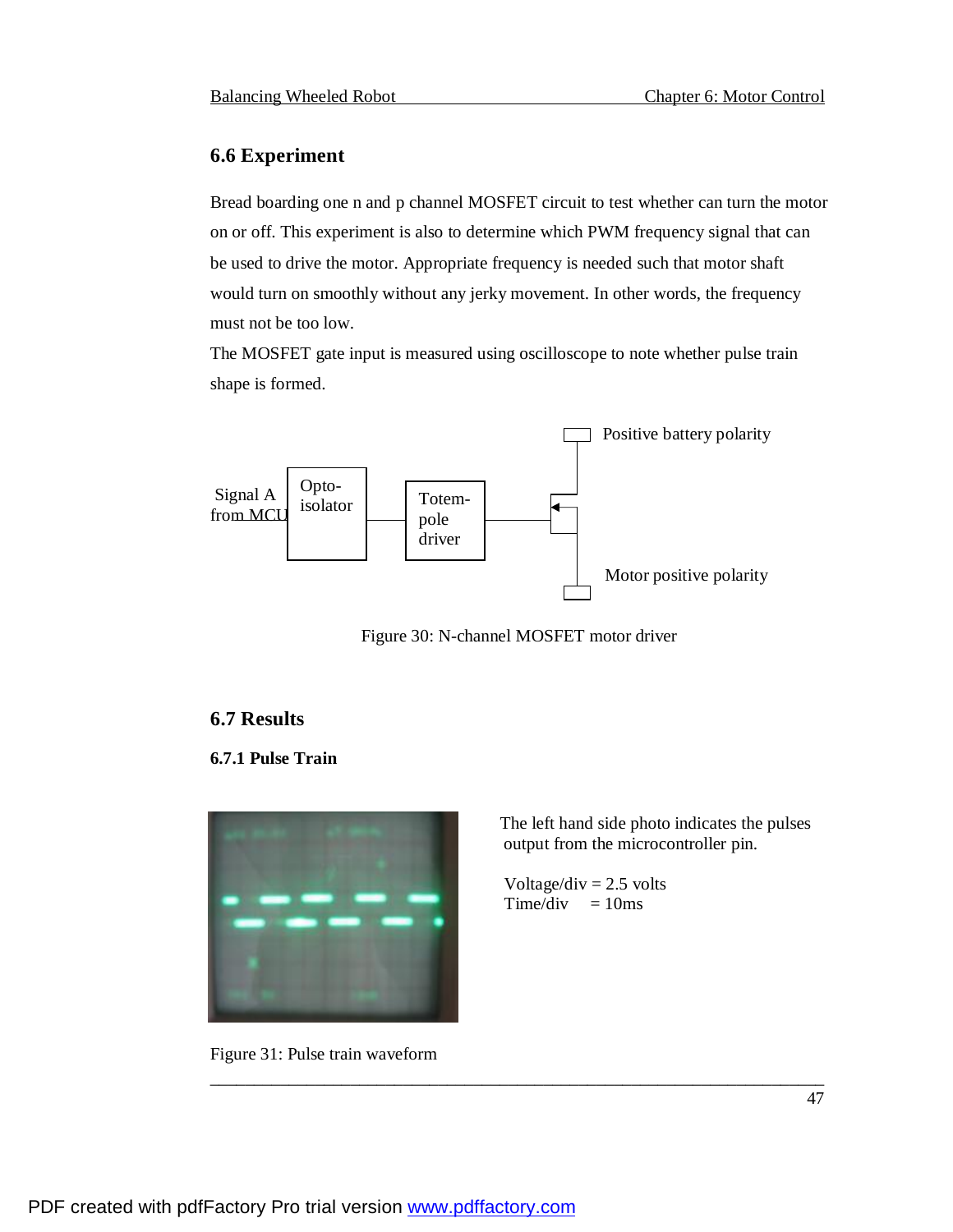### **6.7.2 Current Surge**

During the operation of the wiper motors there is a current surge whenever the motor starts to turn. Instead of the usual pulse waveform voltage spikes can be seen as 4 division space high. This is the motor running at rated 12v without gearing down. Imagine what would happen if the motor is geared down such as the ratio of 3. Current would shoot up three times higher. This would seriously damage the h-bridge circuit. Therefore, it is suggested that the voltage is ramped up to the voltage required within the short period of time such as 500ms.

#### **6.7.3 Noise isolation**



Photo on the left shows the cleaner pulse train on the microcontroller circuitry.

Figure 32: Clean pulse train waveform



Photo on the left shows the noise corrupted pulse train on the MOSFET's circuitry.

Figure 33: Noise corrupted pulse train waveform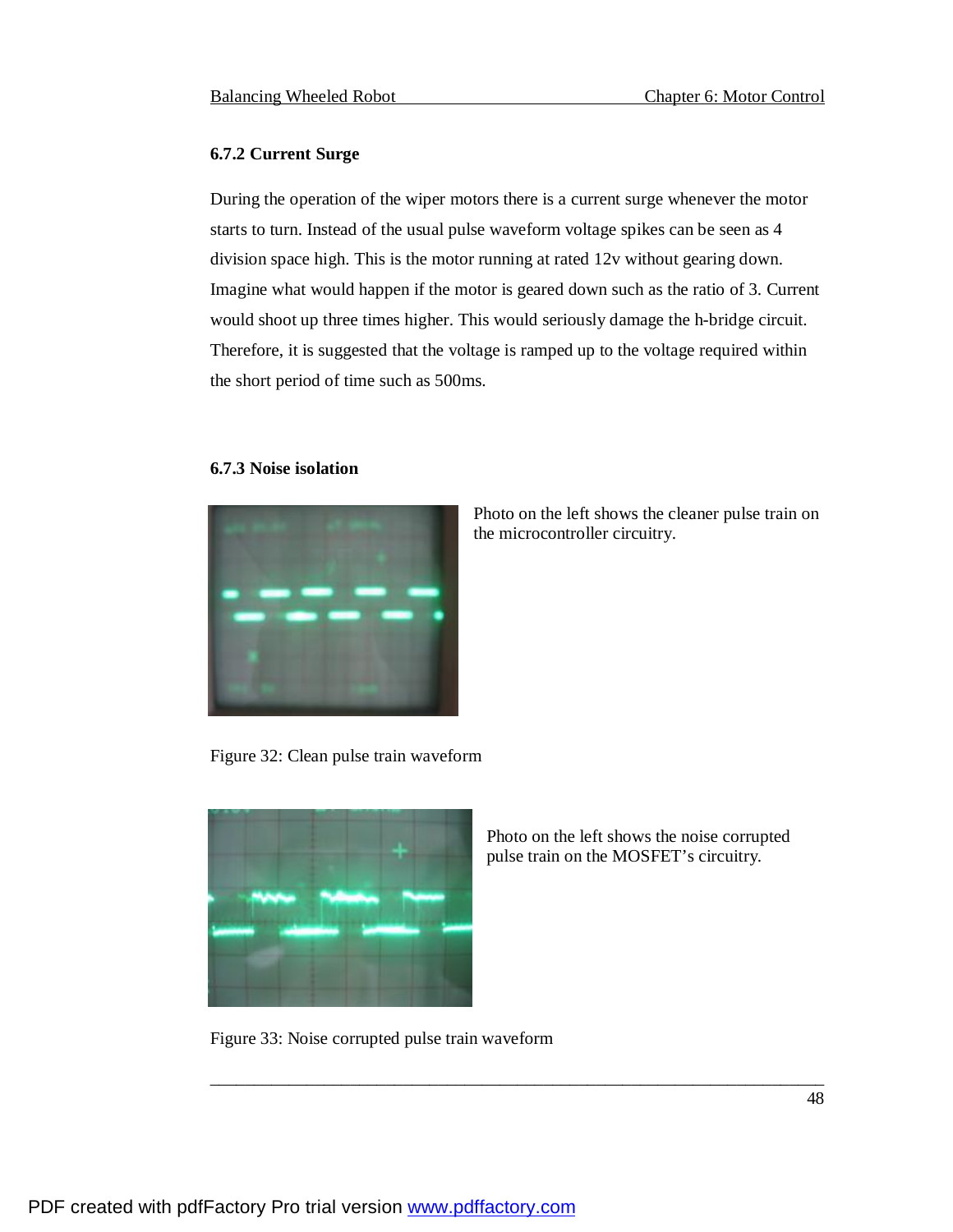# **Chapter 7: Microcontroller & Software**

The type of microcontroller used is the PIC 16F877A that can be bought from microchip website [www.microchip.com](http://www.microchip.com). The diagram of the microcontroller is as shown below:

|  |  | <b>MCLR/Vin-</b><br>RAOVANO<br>L(A1/AN1<br>3<br>RA2/AN2Warr<br>RA3/AN3/Macr+<br>RA4/T0CKI<br><b>EASAN4/SS</b><br><b>REQ/REVANS</b><br><b>RE1/WRANG</b><br>BE2/CS/AN7<br>10<br>Muu<br>11<br>Vss.<br>12<br>OSC1/CLKIN<br>13<br>OSC2/CLKOUT<br>14<br>ROBIT 1080/11 CKI<br>15<br>RC1/T1OSI/CCP2<br>16<br>RCZ/CGP1<br>17<br><b>RCMSCK/SCL</b><br>10<br><b>RDO/PSP0</b><br>19<br><b>RD1/PSP1</b><br>20 | 4<br>PIC16F877/87 | RB7/PGD<br>۰<br>381.<br><b>RHAN CO</b><br>1355<br>38<br>37<br>RB4<br>RB3/PGM<br>M.<br>RB <sub>2</sub><br>чs.<br>RB1<br>34<br>RBMNT<br>33<br>32<br>Voo<br>31<br>- Van<br>30<br>RD7/PSP7<br>29<br>RU64 SP6<br>RDS/PSP5<br>20<br>RD4/PSP4<br>27<br>1827/1881D1<br>26<br><b>RCG/TX/CK</b><br>25<br>Rusysdu<br>24<br>RC4/SDI/SDA<br>23<br>RD3/PSP3<br>$\mathcal{P}$<br>RD2/PSP2<br>21 |
|--|--|--------------------------------------------------------------------------------------------------------------------------------------------------------------------------------------------------------------------------------------------------------------------------------------------------------------------------------------------------------------------------------------------------|-------------------|----------------------------------------------------------------------------------------------------------------------------------------------------------------------------------------------------------------------------------------------------------------------------------------------------------------------------------------------------------------------------------|
|--|--|--------------------------------------------------------------------------------------------------------------------------------------------------------------------------------------------------------------------------------------------------------------------------------------------------------------------------------------------------------------------------------------------------|-------------------|----------------------------------------------------------------------------------------------------------------------------------------------------------------------------------------------------------------------------------------------------------------------------------------------------------------------------------------------------------------------------------|

Figure 34: Microcontroller schematic diagram (Source: PIC16F877A, Microchip)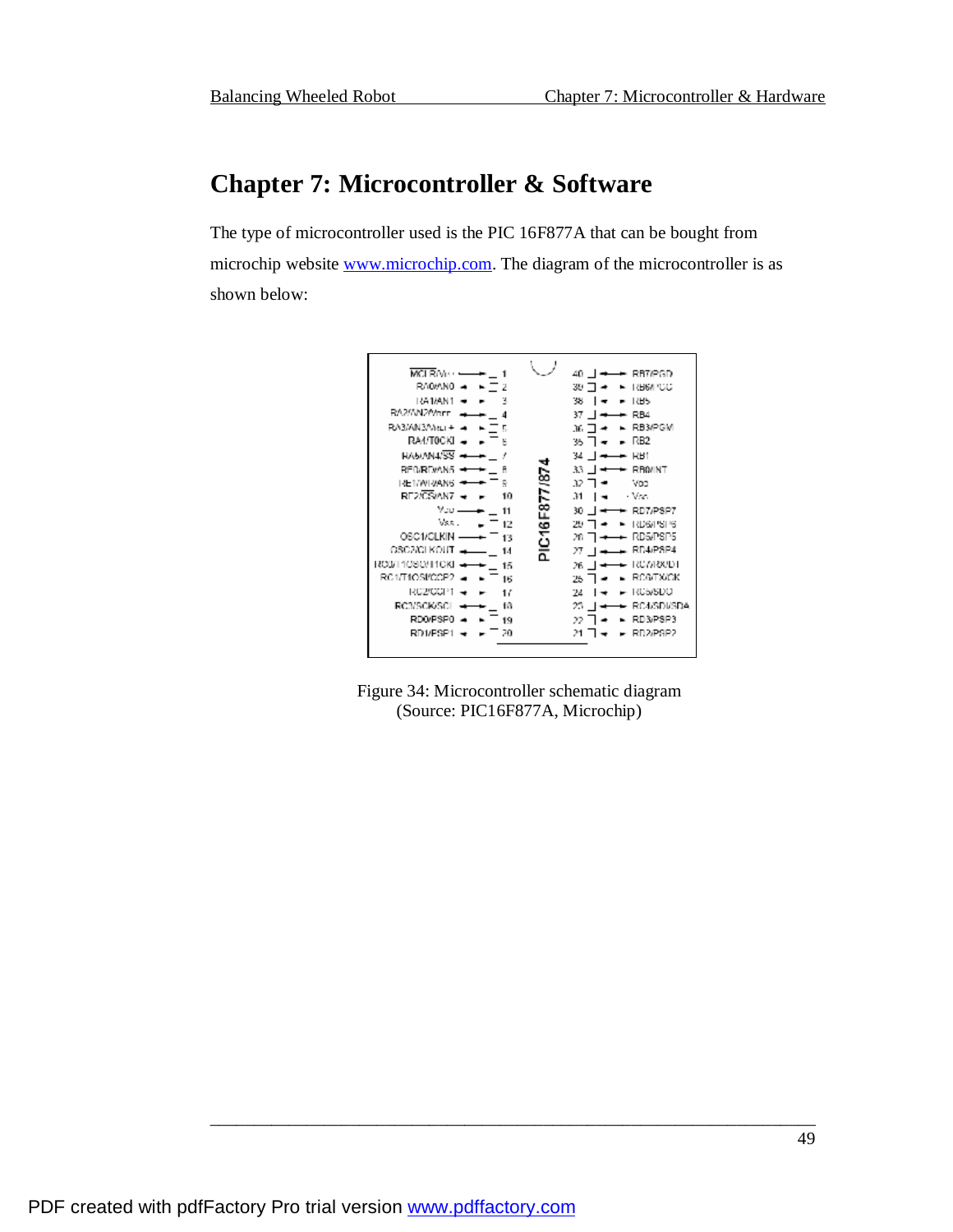**MSSP, USART** 

5 input channels

35 instructions

**MSSP, USART** 

PSP

8 input channels

35 instructions

| <b>Key Features</b><br>PICmicro™ Mid-Range Reference<br><b>Manual (DS33023)</b> | <b>PIC16F873</b>        | <b>PIC16F874</b>        | <b>PIC16F876</b>        | <b>PIC16F877</b>        |
|---------------------------------------------------------------------------------|-------------------------|-------------------------|-------------------------|-------------------------|
| Operating Frequency                                                             | $DC - 20 MHz$           | $DC - 20 MHz$           | $DC - 20 MHz$           | $DC - 20 MHz$           |
| RESETS (and Delays)                                                             | POR, BOR<br>(PWRT, OST) | POR, BOR<br>(PWRT, OST) | POR, BOR<br>(PWRT, OST) | POR, BOR<br>(PWRT, OST) |
| FLASH Program Memory<br>(14-bit words)                                          | 4K                      | 4K                      | 8K                      | 8Κ                      |
| Data Memory (bytes)                                                             | 192                     | 192                     | 368                     | 368                     |
| EEPROM Data Memory                                                              | 128                     | 128                     | 256                     | 256                     |
| Interrupts                                                                      | 13                      | 14                      | 13                      | 14                      |
| I/O Ports                                                                       | Ports A,B,C             | Ports A.B.C.D.E         | Ports A.B.C             | Ports A, B, C, D, E     |
| <b>Timers</b>                                                                   | 3                       | 3                       | 3                       | з                       |
| Capture/Compare/PWM Modules                                                     | 2                       | 2                       | 2                       | 2                       |

**MSSP, USART** 

5 input channels

35 instructions

The table below some of the important features of the PIC16F877A

Table 5: Comparison of microcontroller features (Source: PIC 16F877A, Microchip)

**MSSP, USART** 

PSP

8 input channels

35 instructions

## **7.1 Reasons**

Reasons why PIC16F877A is chosen:

Serial Communications

**Parallel Communications** 

10-bit Analog-to-Digital Module

**Instruction Set** 

i) Many input output ports to choose from – 5 all together

ii) Huge memory space – Nearly four hundred bytes

iii) Has Analog to Digital modules to convert analog voltage (from sensors) to digital value.

iv) Interrupt feature

 This function is very useful in programming as it enables two programs running at the same time, with one running in the background. When one of the programs is of higher priority and after some time the microcontroller for instance will service the higher priority program first and later return the handling to the other lower priority program.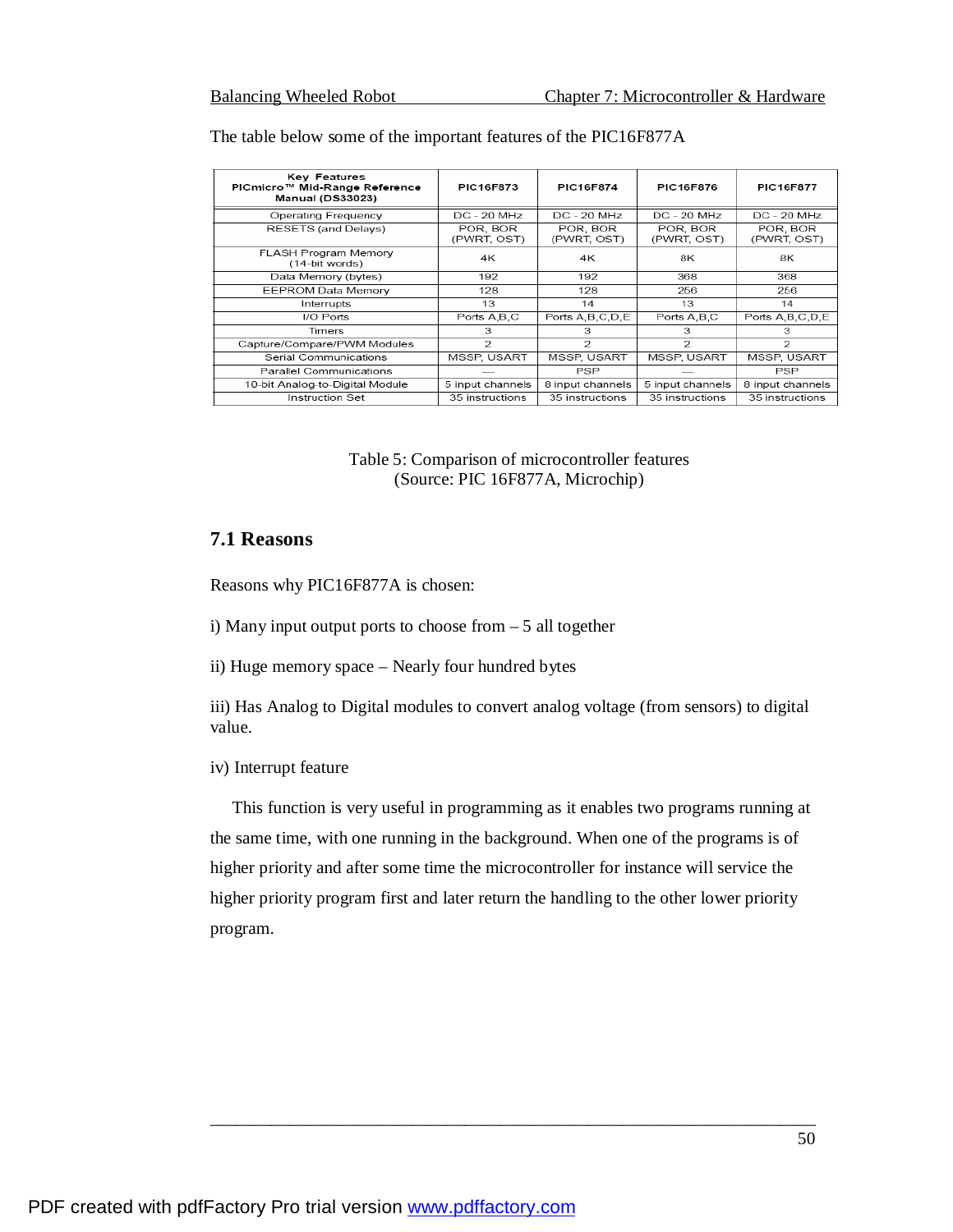# **7.2 Memory**





PIC microcontrollers have two separate blocks of memory. One of them is the program memory and memory for file registers (PIC16F877A, Microchip). The program memory shown in the figure above represents the total amounts of program programmable into the PIC16F877. While the memory for file registers is the address for built-in registers. (i.e: STATUS, OPTION\_REG) (PIC16F877A, Microchip).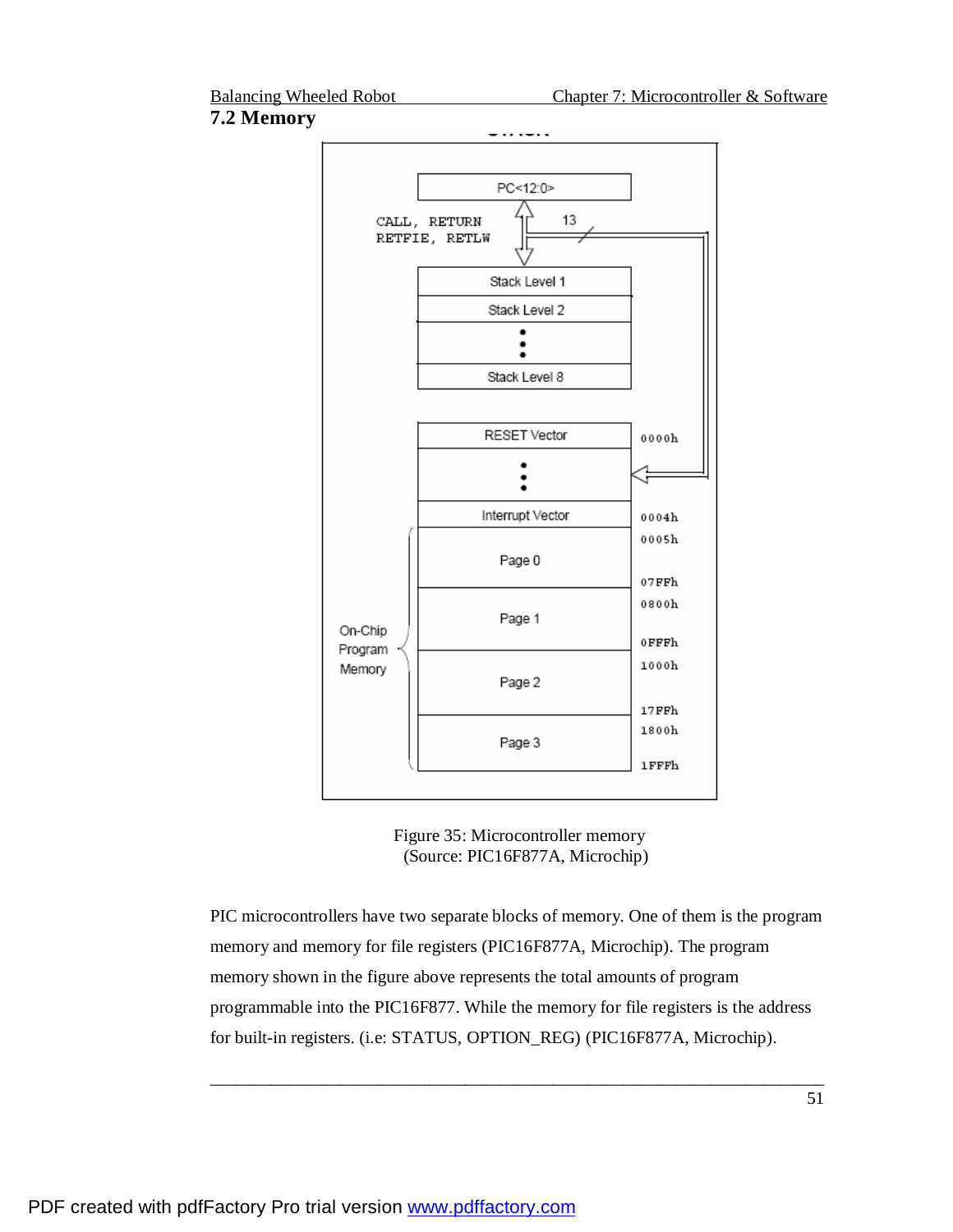# **7.3 Time consideration**

### **7.3.1 Oscillators**

There are four different types of clock oscillators that can be used with the PIC microcontroller. It is listed as follows:

- a) RC resistor/capacitor
- b) XT crystal or ceramic resonator
- c) HS high speed crystal or ceramic resonator
- d) LP low power crystal

The crystal or ceramic resonator is used because it is accurate and reliable. An example value for this crystal oscillator is 4 MHz.

Although the time to process one cycle looks like  $1/4x10^{\circ}6 = 0.25$ us it is actually not. The actual time for the processor to execute one instruction cycle is 1us. In other words, executing each instruction line takes 1us.

This is because the processor needs to undergo a few stages in order to successfully execute one machine cycle. They are fetch, decode, execute and store.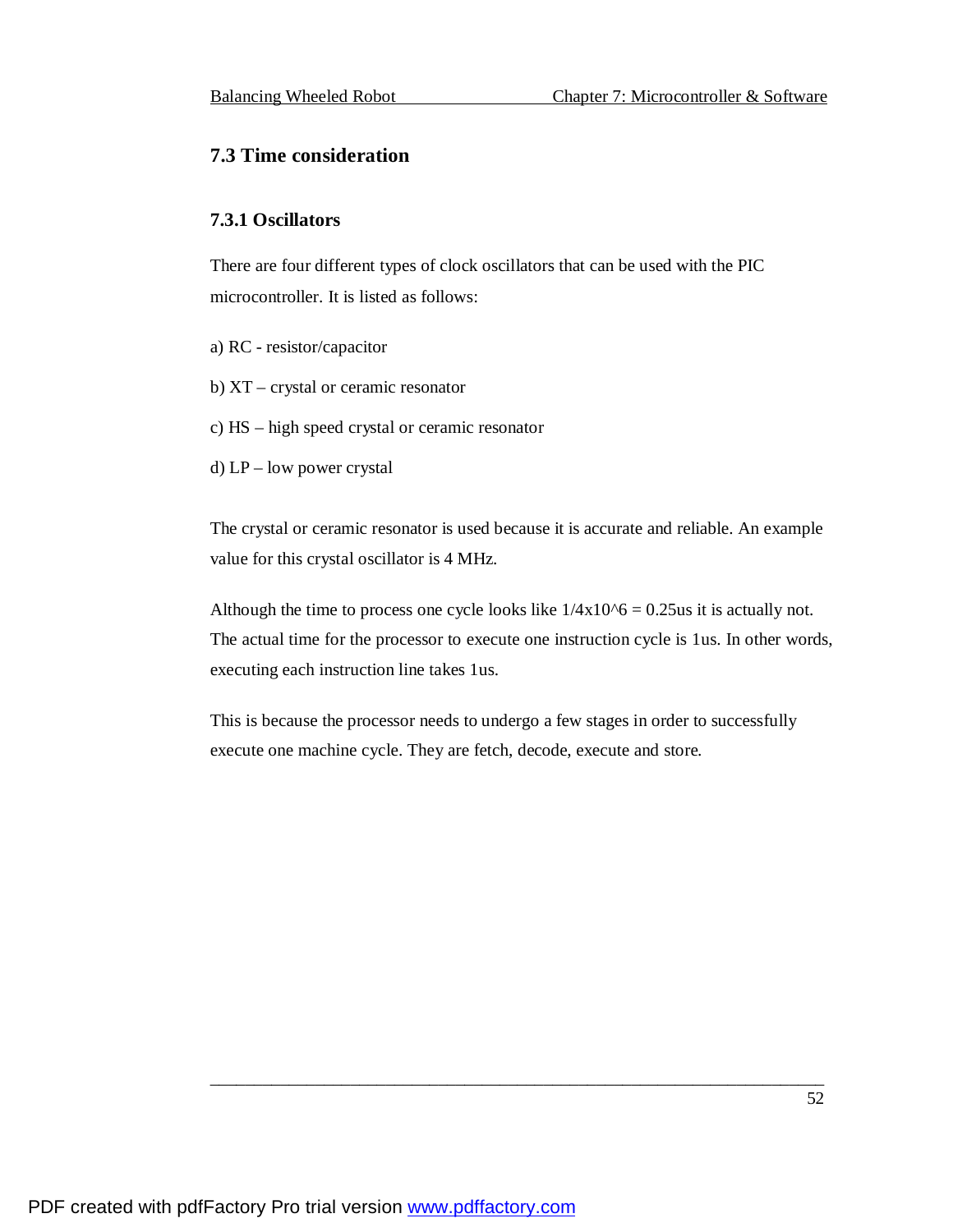# **7.4 Software**

One of the advantages of using the assembly program (MPLAB) is that the user gets to know in detail how much time used for every cycle executed.

|                                                                    | W MPLAB IDE - [D: \Program Files\MPLAB IDE\Final year\arithmatic3.asm]                                                                                                                                                                                                                                                                                                                                                                                                                  |     |
|--------------------------------------------------------------------|-----------------------------------------------------------------------------------------------------------------------------------------------------------------------------------------------------------------------------------------------------------------------------------------------------------------------------------------------------------------------------------------------------------------------------------------------------------------------------------------|-----|
|                                                                    | File Edit View Project Debugger Programmer Configure Window Help                                                                                                                                                                                                                                                                                                                                                                                                                        | F x |
| $D \ncong \blacksquare$                                            | P.<br>$\bigoplus$<br>$\mathbb{E} \left\{ 0 \right\} \left\{ 0 \right\} \mathbb{I} \left\{ 0 \right\}$<br>$\begin{picture}(150,10) \put(0,0){\line(1,0){10}} \put(15,0){\line(1,0){10}} \put(15,0){\line(1,0){10}} \put(15,0){\line(1,0){10}} \put(15,0){\line(1,0){10}} \put(15,0){\line(1,0){10}} \put(15,0){\line(1,0){10}} \put(15,0){\line(1,0){10}} \put(15,0){\line(1,0){10}} \put(15,0){\line(1,0){10}} \put(15,0){\line(1,0){10}} \put(15,0){\line($<br>$\bigotimes$ $\uparrow$ |     |
| R1f<br><b>R1f</b><br><b>R1f</b><br><b>R1f</b><br>rlf<br>rlf<br>rlf | prod resl<br>prod_res2<br>prod res3<br>rem dr0<br>rem_dr1<br>rem dr2<br>rem dr3                                                                                                                                                                                                                                                                                                                                                                                                         |     |
| movf<br>call                                                       | :Compare divisor and remainder<br>divisor3.w<br>subwf rem dr3, w<br>btfss STATUS.z<br>test more3<br>test if rem_dr3 is more than divisor if not equal                                                                                                                                                                                                                                                                                                                                   |     |
| $m \cap v$ f<br>ca11                                               | :High byte is equal, so test the lower byte<br>divisor2.w<br>subwf rem dr2, w<br>btfss STATUS.z<br>test more2                                                                                                                                                                                                                                                                                                                                                                           |     |
| movf<br>cal1                                                       | divisor1 w<br>subwf rem dr1.w<br>btfss STATUS.z<br>test morel                                                                                                                                                                                                                                                                                                                                                                                                                           |     |
| $m$ ovf<br>cal1                                                    | divisor0<br>subwf rem dr0.w<br>test_more0                                                                                                                                                                                                                                                                                                                                                                                                                                               |     |
| test_more3<br>l t                                                  | btfss STATUS.c<br>call<br>last<br>$\sqrt{2}$<br>1.1                                                                                                                                                                                                                                                                                                                                                                                                                                     |     |
| MPLAB SIM                                                          | 0x7632 Ln 256, Col 26 INS WR<br>PIC16F877<br>$pc:0\times f0$<br>W:0x83<br>ZDCC                                                                                                                                                                                                                                                                                                                                                                                                          |     |
| <b>Start</b>                                                       | $\bigcirc$ $\triangleright$ $\bigcirc$ $\bigcirc$ $\cdot$ 11:50 PM<br>MPLAB IDE - [D:\Prog<br>202                                                                                                                                                                                                                                                                                                                                                                                       |     |

Figure 36: MPLAB interface program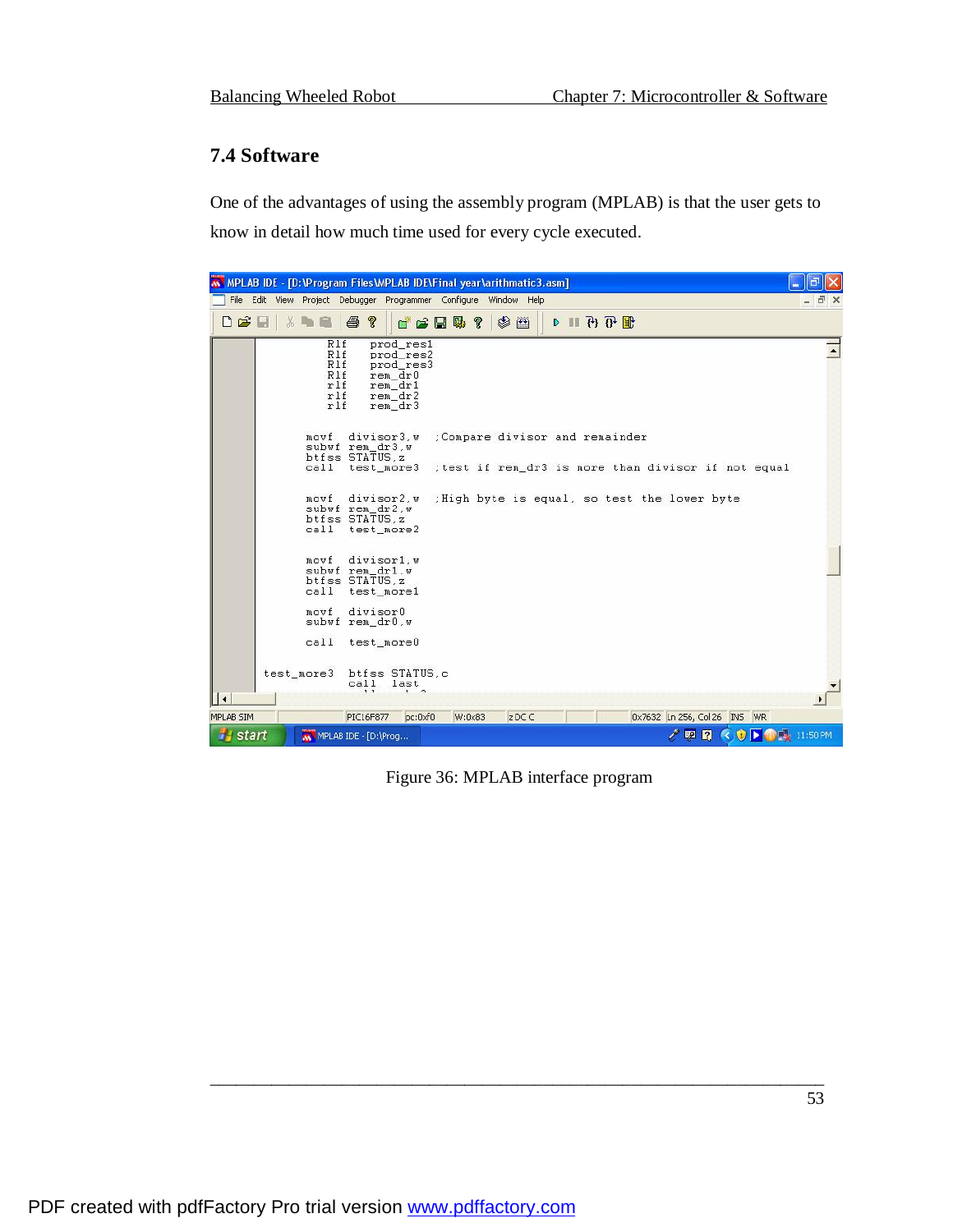# **7.5 Arithmetic Operation**

Arithmetic Operation in assembly is different from what is used in high level language such as C. The four types of operations are shown and work out below. There will be a comparison of the C language and the respective addition, subtraction, multiplication and division.

The main difference is that programming is C is easier. However, by programming in assembly language a person can get to know how the computer operates the arithmetic operations.

\_\_\_\_\_\_\_\_\_\_\_\_\_\_\_\_\_\_\_\_\_\_\_\_\_\_\_\_\_\_\_\_\_\_\_\_\_\_\_\_\_\_\_\_\_\_\_\_\_\_\_\_\_\_\_\_\_\_\_\_\_\_\_\_\_\_\_\_\_\_

**Subtraction in C**  Answer =  $280 - 8 = 272$ 

#### **Subtraction in Assembly**

00000001 00011000 - 00000000 00001000

 $00000001 00010000 = 272$ 

# **Multiplication in C**

Answer = $16*150 = 2400$ 

### **Multiplication in assembly**

Assuming the multiplication in the 150\*16

W=16 (00010000) Lo=150 (10010110)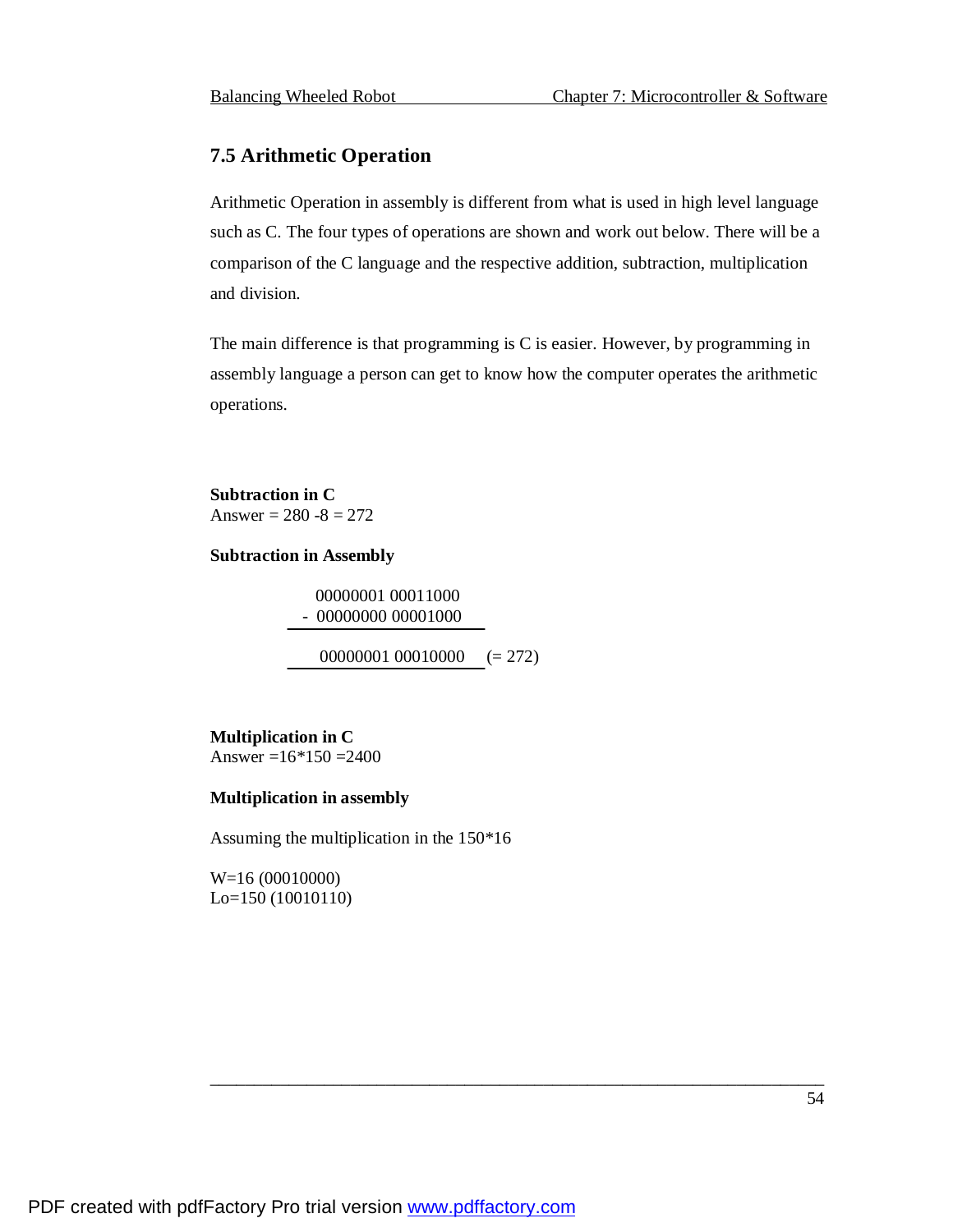```
Rrf hi&lo (00000000 X1001011), Carry = 0
(answer : 0) 
No carry 
Rrf hi & lo (00000000 0X100101), Carry =1
(answer:0) 
carry! Hi+w (=00100101) 
Rrf hi & lo (00010010 10X10010), Carry = 1
{\rm (answer:16*2=32)}carry! Hi+w (=10110111) 
Rrf hi & lo (01011011 110X1001), Carry = 0
{\rm (answer:16*2+16*4=96)}no carry 
Rrf hi & lo (00101101 1110X100), Carry = 1
(answer:0) 
carry! Hi+w = (00010001)Rrf hi & lo ( 00001000 11110X10), Carry=0 
(answer: 16*2+16*4+ 16*16=352) 
No carry 
Rrf hi & lo ( 00000100 011110X1), Carry =0 
No Carry 
Rrf hi & lo (000000100011110X), Carry = 1
Carry! Hi+w (=00111110) 
Rrf hi & lo ( 00011111 00000000), Carry=X 
{\text{(answer: } 16*2+16*4+16*16+16*128} = 2400
```
In assembly it is just shifting the registers of 150 (8 bit) value in 9 times and multiply the result as shown above. Values with more than 255(8 bit) can also be done the similar way as above. It is just that have to shift 17 times and multiply.

\_\_\_\_\_\_\_\_\_\_\_\_\_\_\_\_\_\_\_\_\_\_\_\_\_\_\_\_\_\_\_\_\_\_\_\_\_\_\_\_\_\_\_\_\_\_\_\_\_\_\_\_\_\_\_\_\_\_\_\_\_\_\_\_\_\_\_\_\_\_

Full program listing is in the appendix D.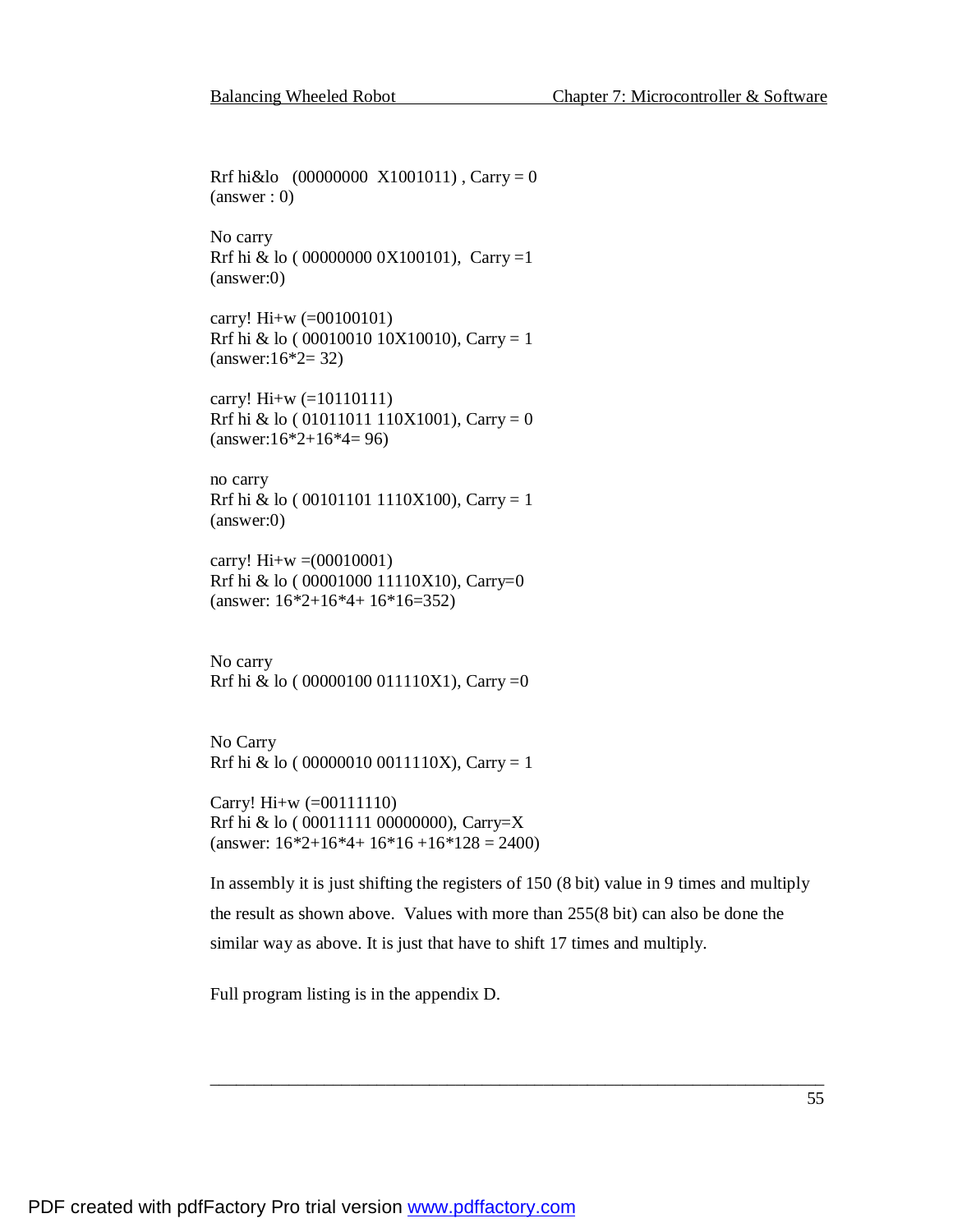### **7.5.1 Trade-off**

There are two major trade-offs that the programmer might face in using the assembly language. One is the level of tediousness. Programming the arithmetic operations can be time consuming and difficult to check for errors.

Secondly, it is the level of accurateness. It is not accurate to use the above simple methods to calculate the floating point (or decimal point). Any results that has decimal point the program will round them up and output integer values.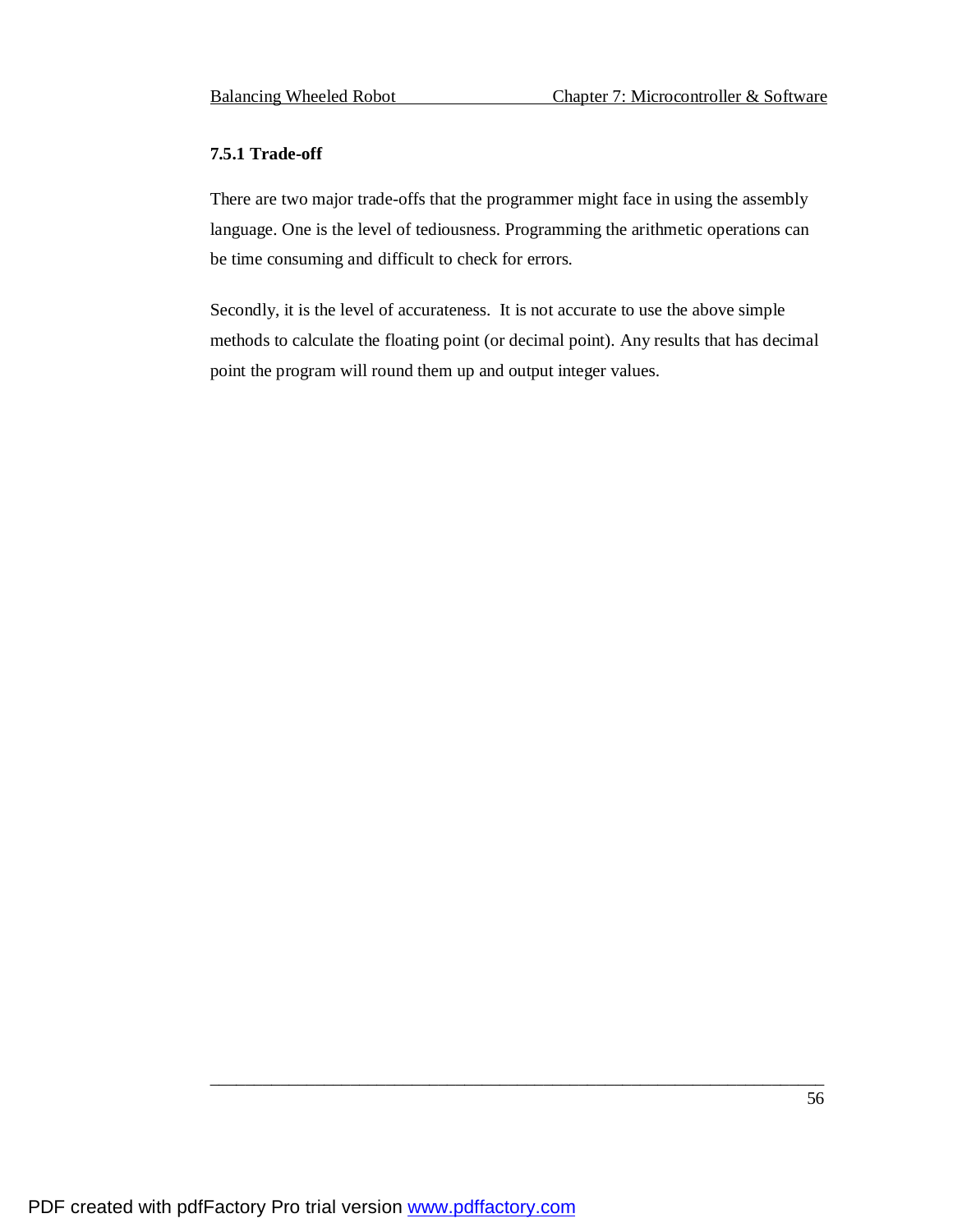# **Chapter 8: PCB design consideration**

There are several rules to be followed in designing a Printed Circuit Board (PCB). This is to make sure that the circuit to be created works properly by not having it affected by any unwanted interference (i.e noise) or current (in Amperes) free-flowing without any obstruction.

The main considerations are:

#### **i) Components Arrangements**

Components are arranged uniformly parallel or 90 degrees to each other.

#### **ii) Conductor width**

The copper tracks on the circuit board use the suitable track width. The current flow through the tracks is the main consideration. The higher current needed to flow the wider

track width is needed. (Electronic Measurement Workbook, USQ)

#### **iii) Conductor length**

Conductor's connection from one point to another should be as short as possible. The longer the conductor length the more disadvantage to the circuit be. This is because longer conductor length will act a transmission lines, which is susceptible to interference and noises from the external environment.( Electronic Measurement Workbook, USQ)

#### **iv) Pad sizes**

There is a standard rule of thumb the pad sizes should be about 2 to 2.5 times the diameter of the hole.

The designs for the microcontroller, accelerometer and h-bridge circuit boards are attached in the appendix B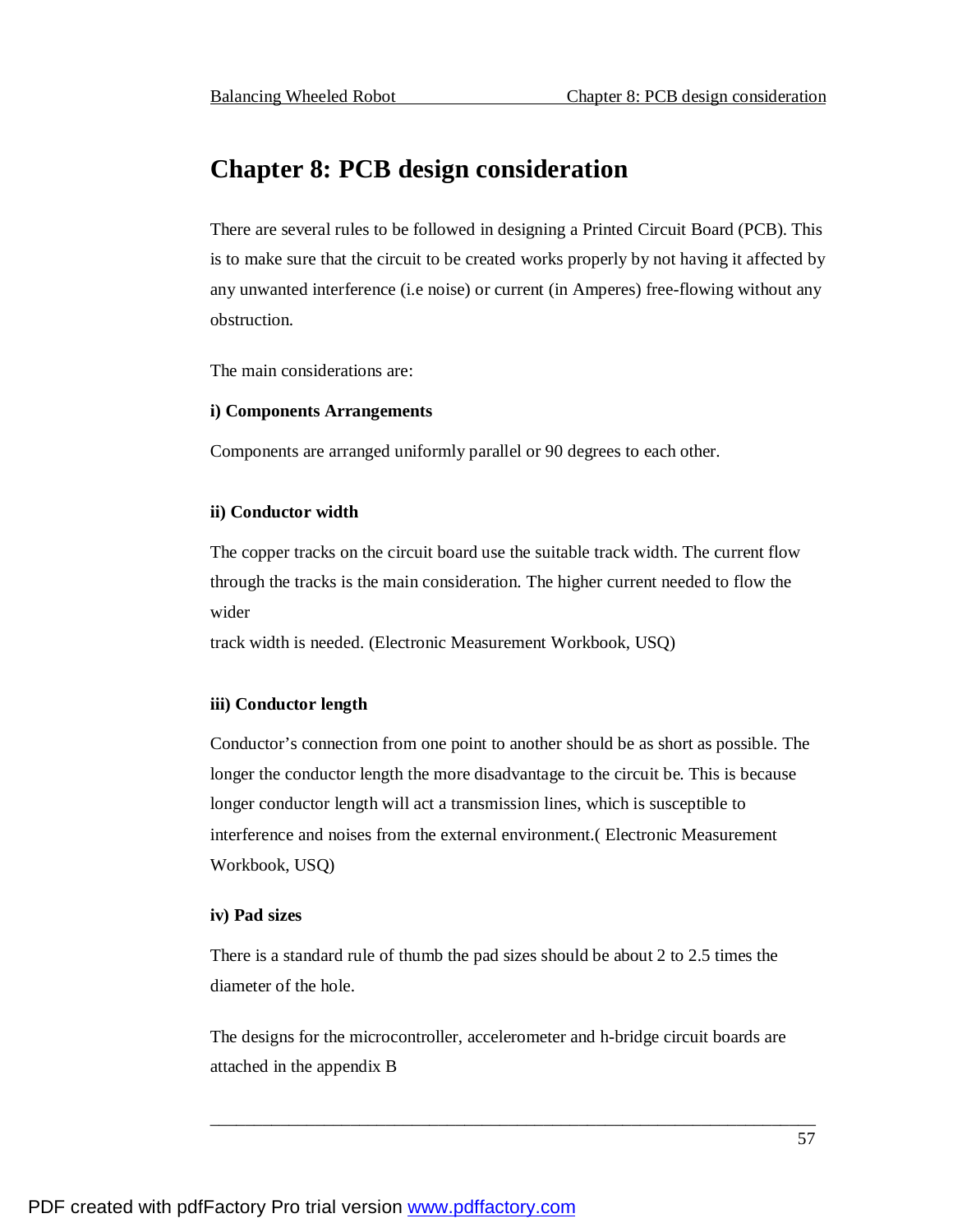# **Chapter 9: Discussion & Conclusion**

## **9.1 Results**

There are a few experiments that are tried and tested. It is as follows:

### **9.1.1 Gyro mounting**

When testing the gyro at the laboratory the gyro exhibits a fast response. For instance, the faster the gyro rotates the faster the reading being output. Due to the fact that the gyro measures the rate of turn, and when the gyro stay still the gyro will output a steady state reading, which is 3.0V. Initially, the motor buzzing and after a while it keeps buzzing.

### **9.1.2 Accelerometer**

In the experiment with the accelerometer alone the robot could not balance. There is a possibility that the response time is slow and could not output the signal to the motors to turn.

### **9.2 Reasons**

The robot does not manage to balance by itself. There might be a few reasons for this.

#### **i) Unsuitable Control**

The control might be too simplistic even though the control strategy seems logical at. first. This issue is not realised initially as the programming language used in assembly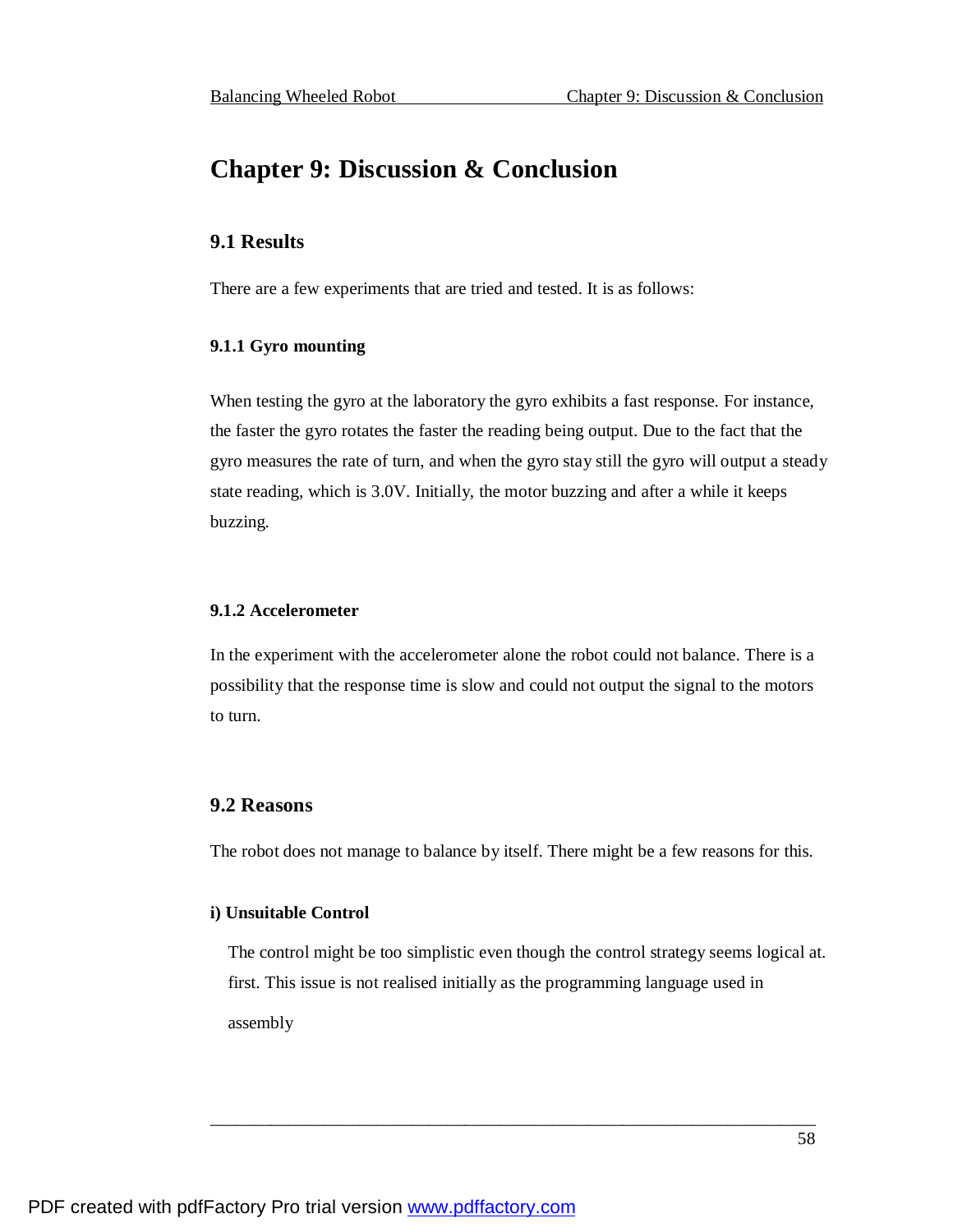#### **ii) Does not provide the actual angle**

 As for the gyro as the sensor and it might not be too good in directly reading the values. Instead, we could try in adding an integrator block in whereby after integration the angular rate data would become the angular data. With this, the accelerometer might not be needed. This could be done in assembly such that when the time the robot takes to tilt the microcontroller is used to record the time and subsequently control the robot by lifting the chassis back up in the amount of time.

#### **iii) Programming skill**

 There is a possibility that the programming skill may not up to the mark since this is the first time such a tedious program is being written.

#### **9.3 Incomplete tasks**

#### **9.3.1 Gyro-Accelerometer Combo**

Due to the time constrains this experiment is not able to be executed even though the program is already written. More time is needed to troubleshoot. If this problem is fixed then theoretically the user might get the robot balance more stable.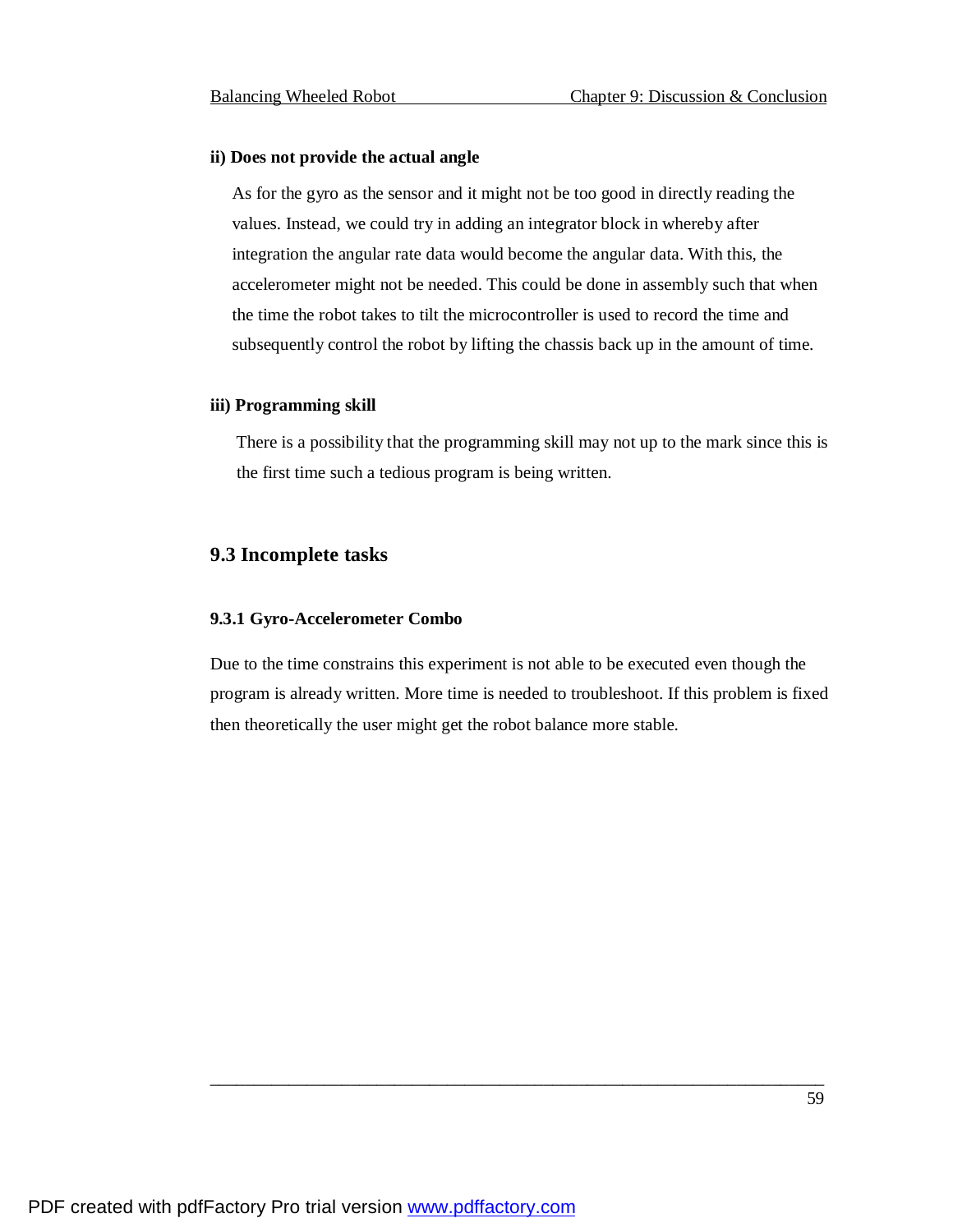# **9.4 Conclusion**

#### **9.4.1 Recommendation for Future Work**

Researchers could build on what is researched until now. There are a few experiments that are unaccomplished. That is the main drawback that hampers the overall project as concrete results is unable to attain. Therefore appropriate conclusions are not able to achieve.

Programming in assembly is tedious and time consuming. Even a slightest error may result in whole program could not work. Detecting the mistake is hard as there are so many lines of commands. Therefore, in future researchers might want to switch to C programming for future research and development.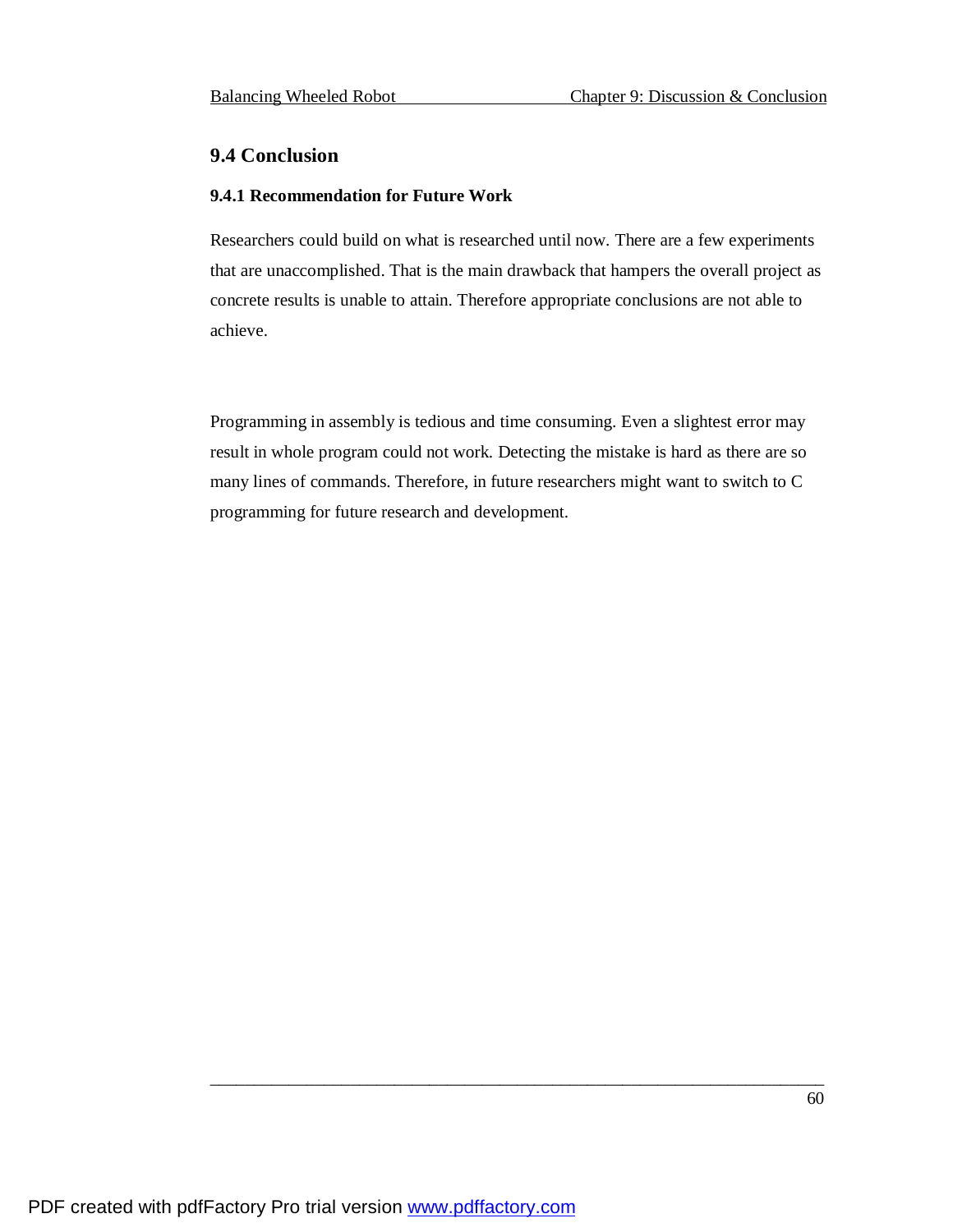# **References**

Anderson, D.P, 'Nbot, a two wheel balancing robot', Viewed 28 February 2005 <<http://www.geology.smu.edu/~dpa-www/robo/nbot>>

Steve Hassenplug, 2002, 'Steve's Legway', Viewed 4 March 2005 <<http://www.teamhassenplug.org/robots/legway/>>

Dean Kamen ,2001, Viewed 7 March 2005 <<http://www.segway.com>>

John Green,David Krakauer, March 2003, New iMEMS Angular Rate Sensing Gyroscope, Viewed 12 April 2005, <<http://www.analog.com/library/analogDialogue/archives/37-03/gyro.html>>

Peter Hemsley, 32-bit signed integer maths for PICS, Viewed 2 April 2005 <<http://www.piclist.com/techref/microchip/math/32bmath-ph.htm>>

30 Jan2002, Mosfets and Mosfet's drivers, <<http://homepages.which.net/~paul.hills/SpeedControl/Mosfets.html>>

Rick Bickle, 11 July 2003,'DC motor control systems for robot applications', Viewed 15 April

<<http://www.dprg.org/tutorials/2003-10a/motorcontrol.pdf>>

Carnegie Mellon, 26 August 1997, 'Control Tutorials for Matlab', The University of Michingan, Viewed 25 February 2005 <<http://www.engin.umich.edu/group/ctm/PID/PID.html>>

<<http://www.boondog.com/tutorials/mouse/mouseHack.htm>>

Martin Rowe, 11 January 2001, Measuring PWM motor efficiency, Test & Measurement World, Viewed 14 April 2005 <<http://www.reed-electronics.com/tmworld/article/CA180848.html> >

Gerry, 6 Ferbruary , Tilt sensors for your Robot, Viewed 2 March 2005 <<http://www.roboticsindia.com/modules.php?name=News&file=article&sid=90>>

(c) 1998, 2001 EME Systems, Berkeley CA U.S.A., Pulse Width Modulation, Viewed 29 February 2005 <<http://www.emesystems.com/BS2PWM.htm>>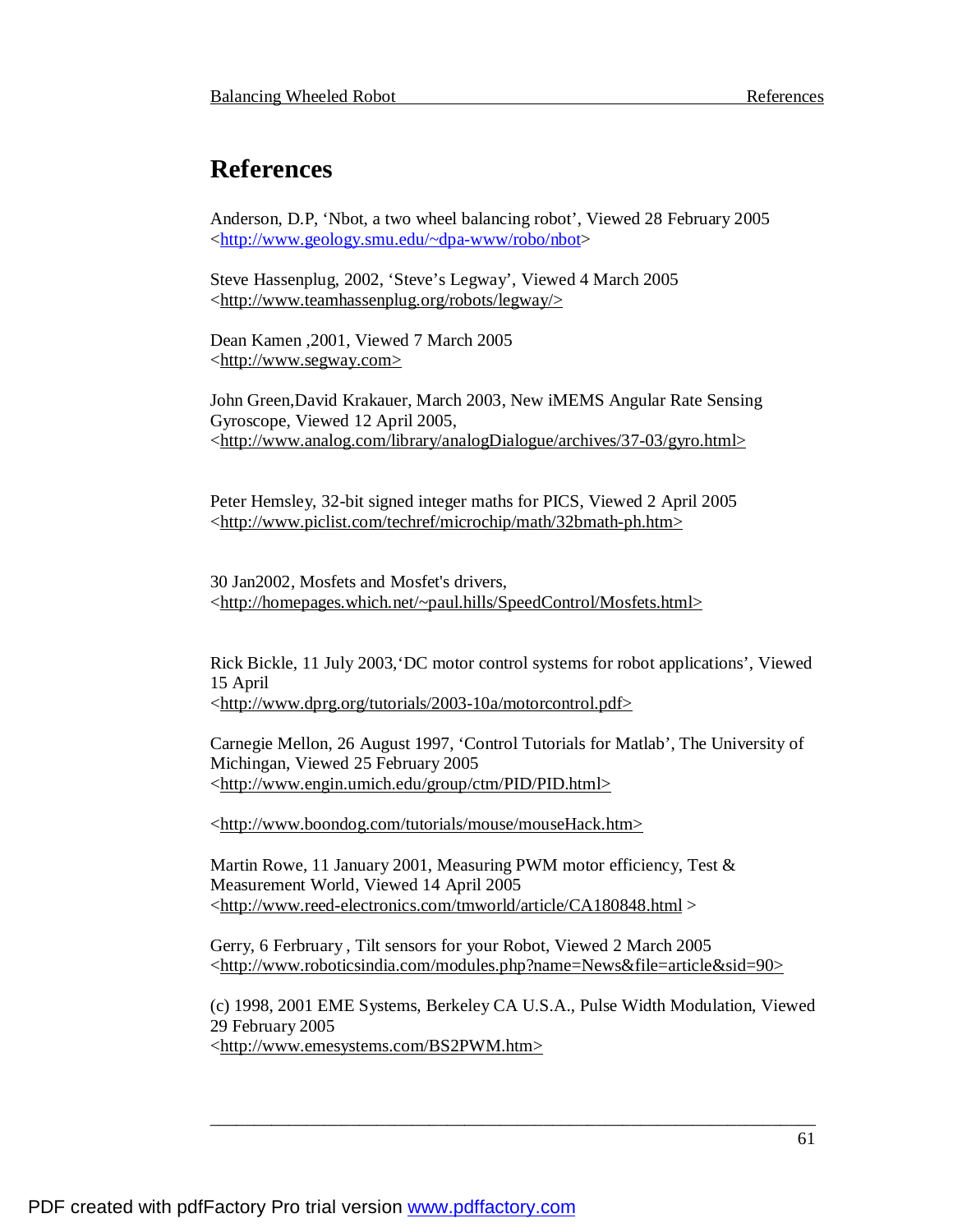2001 Microchip Technology Inc, PIC 16F87X data sheet, Viewed 14 February 2005 <[www.microchip.com>](http://www.microchip.com>)

2004 Analog Devices, Inc, All rights reserved, ADXLS213, viewed 15 February 2005 <[www.analogdevices.com>](http://www.analogdevices.com>)

2004 Analog Devices, Inc, All rights reserved, ADXRS300, viewed 15 February 2005 <[www.analogdevices.com>](http://www.analogdevices.com>)

David Bension, version 4, Easy Microcontrol'n, A Beginners' guide to using PIC Microcontrollers, Square 1.

Dennis Clark and Michael Owings, 'Building Robot Drive Trains', McGraw Hill Companies.

D.W.Smith, 2002, PIC in Practice, Newnes, An imprint of Elsevier Science

Naoji Shiroma, Osamu Matsumoto, Shuji Kajita, Kazuo Tani, 'Cooperative Behavior of a Wheeled Inverted Pendulum for Object Transportation', Proceedings of the 1996 IEEE/RSJ International conference on Intelligent Robots and Systems '96, IROS 96, volume:2, 4-8Nov. 1996 Pg(s): 396-401 vol.

Grasser, Felix, Alonso D'Arrigo, Silvio Colombi & Alfred C. Rufer, 2002, 'JOE: A Mobile, Inverted Pendulum', IEEE Transactions on Industrial Electronics, vol 49.

Young Soo Suh, 'Attitude Estimation using Low Cost Accelerometer and Gyroscope', Proceedings of the  $7<sup>th</sup>$  Korea-Russia International Symposium, KORUS 2003, Pg(s) 423-427.

Albert-Jan Baervaeldt and Robert Klang, 'A Low-cost and Low-weight Attitude Estimation System for an Autonomous Helicopter', Halmstad University, Sweden, Pg(s) 391-395.

Yongjun Hou, Greg R.Luecke, October 5-8 2003, 'Control of the Tight Rope Balancing Robot', Proceedings of the 2003 IEEE International Symposium on Intelligent Control, Houston, Texas, Pg(s): 896-901.

Alessio Salerno and Jorge Angles, 'The Control of Semi-Autonomous Two-Wheeled Robots Undergoing Large Payload-Variations', Proceedings of the 2004 IEEE International Conference on Robotics & Automation, New Orleans, LA, Pg(s): 1740- 1745.

Kiyoshi Komoriya and Eimei Oyama, 'Position Estimation of a Mobile Robot Using Optical Fiber Gyroscope (OFG)', Pg(s): 143-149.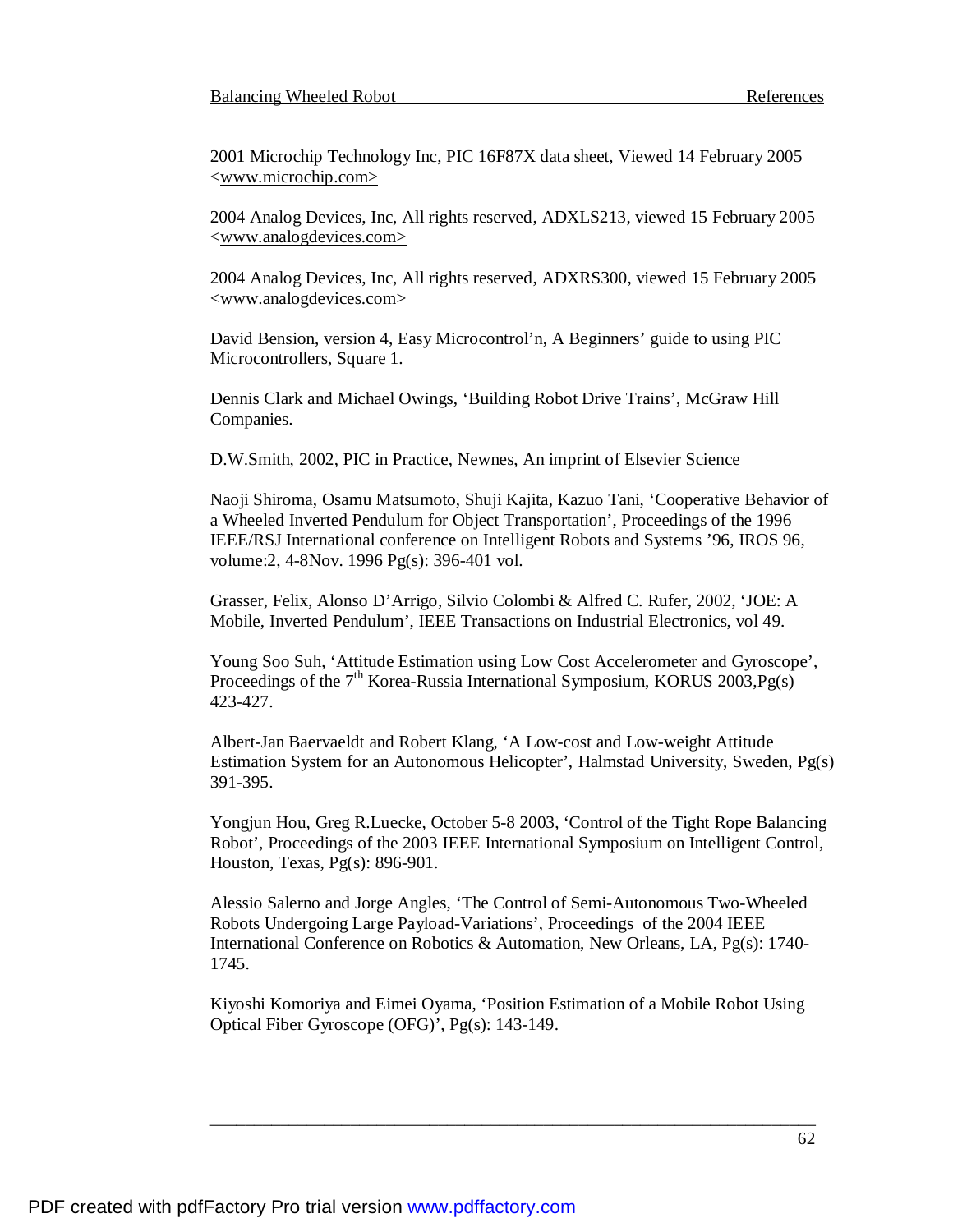Prof. John Billingsley, Mechatronics Practice Unit, Viewed 11 May 2005 <<http://www.usq.edu.au/course/material/eng3905/>>

Dr.Tony Ah Fock, Power Electronics study book 1 and 2, University of Southern Queensland.

Paul E.Sandin , "Robot Mechanisms and Mechanical Devices Illustrated" , The McGrawHill companies.

J.J. D'Azzo, C.H. Houpis, Feedback Control System Analysis and Synthesis, second edition, McGraw-Hill International Editions. (ISBN 0-07-Y85150-6) Pg11

'Inverted Pendulum', Microrobot NA, Viewed 27 February 2005 <http://www.microrobotna.com/pendulum.htm>

R.E Kalman, 1960, 'A New Approach to Linear Filtering and Prediction Problems', Transactions of the ASME- Journal of Basic Engineering, 82(Series D), pp35-45.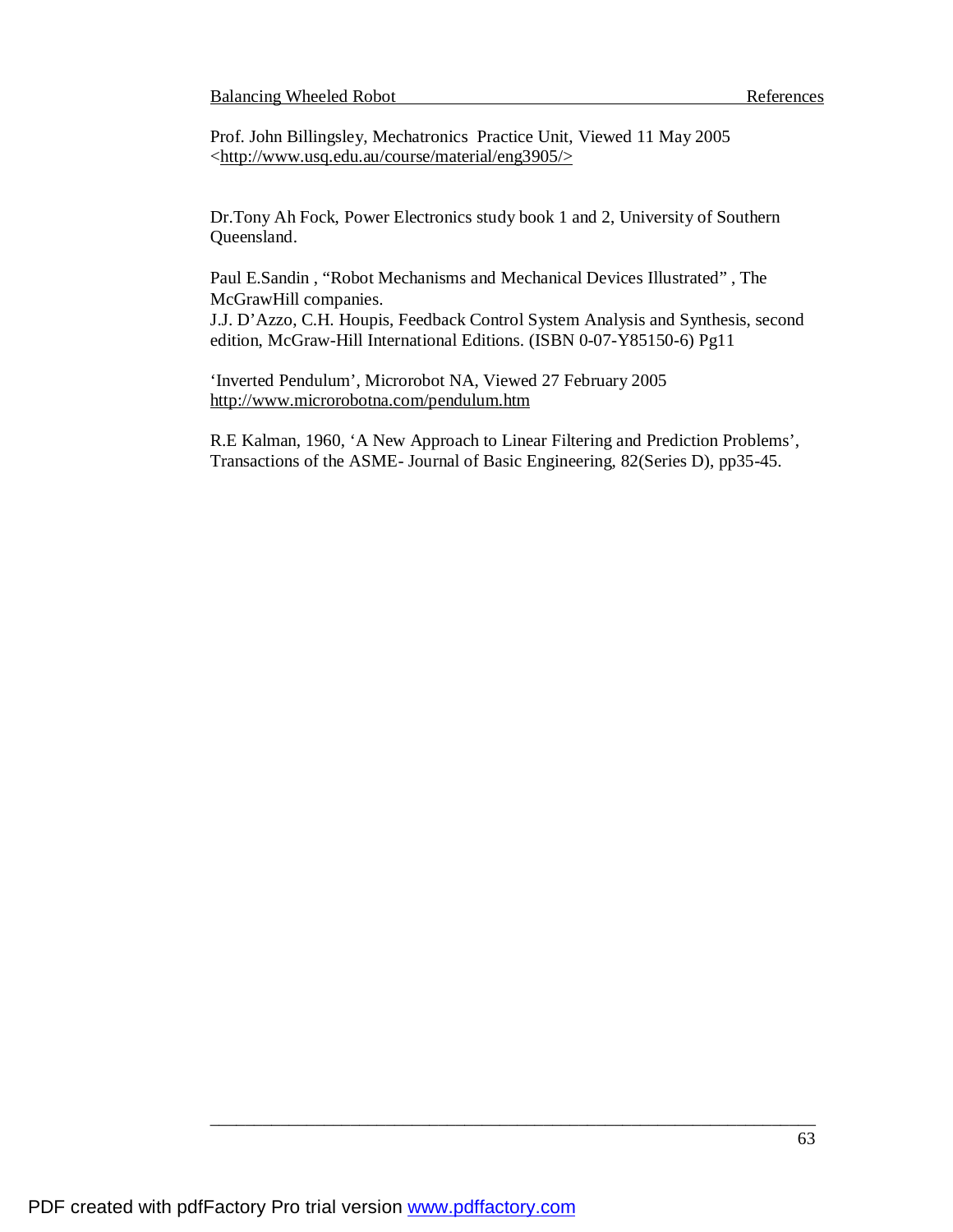**Appendix A: Project Specification**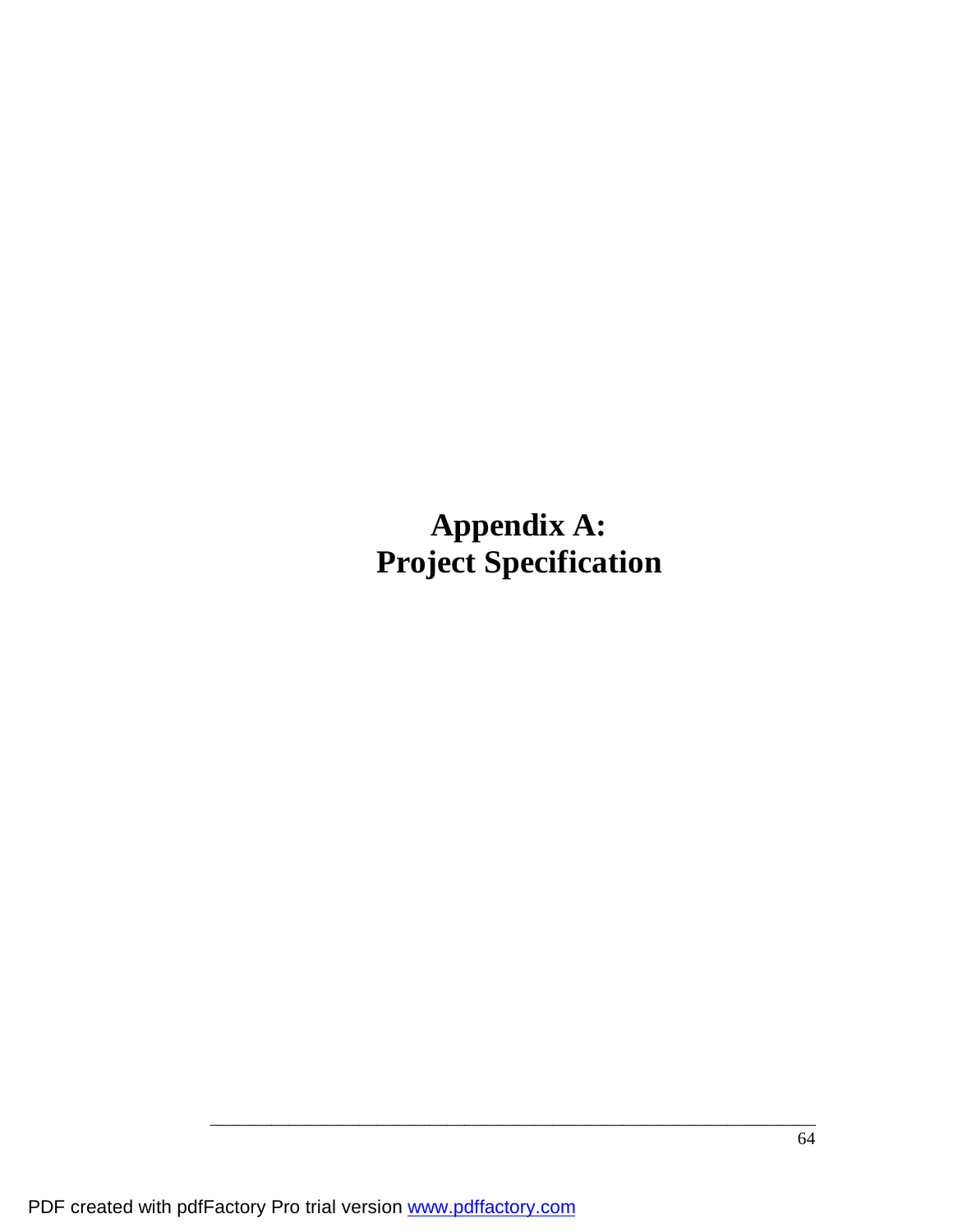#### University of Southern Queensland

#### FACULTY OF ENGINEERING AND SURVEYING

#### **ENG4111/4112 Research Project PROJECT SPECIFICATION**

#### FOR: **HO, KHOON CHYE** (RANDAL)

TOPIC: BALANCING WHEELED ROBOT

- SUPERVISORS: Mr. Mark Phythian (USQ) Dr. Izham Bin Zainal Abidin (Uniten, Malaysia)
- ENROLMENT: ENG4111-S1, XP, 2005 ENG4112-S2, XP, 2005
- PROJECT AIM: This project aim is to build a robot that can balance itself on two wheels without falling.
- SPONSORSHIP: Individual / USQ

#### PROGRAMME: Issue A, 21 March 2005

- 1. Research information on designing a two wheel balancing robot by identifying the type of programming software to use and selecting control methods to be applied on the robot.
- 2. Design and assemble two-wheel robot base.
- 3. Understand, write and troubleshoot MATLAB programming software on determining the behavior of robot and torque needed by motor to balance the robot in the upright position.
- 4. Analyze and understand the process flow of the motor and chassis controlling program.
- 5. Write and troubleshoot PIC programming software on the controlling of motor and chassis of robot.
- 6. Design Printed Circuit Board for motor controller and sensors.
- 7. Evaluate the performance of balancing robot by implementing two types of sensors.

\_\_\_\_\_\_\_\_\_\_\_\_\_\_\_\_\_\_\_\_\_\_\_\_\_\_\_\_\_\_\_\_\_\_\_\_\_\_\_\_\_\_\_\_\_\_\_\_\_\_\_\_\_\_\_\_\_\_\_\_\_\_\_\_\_\_\_\_\_

As time permits: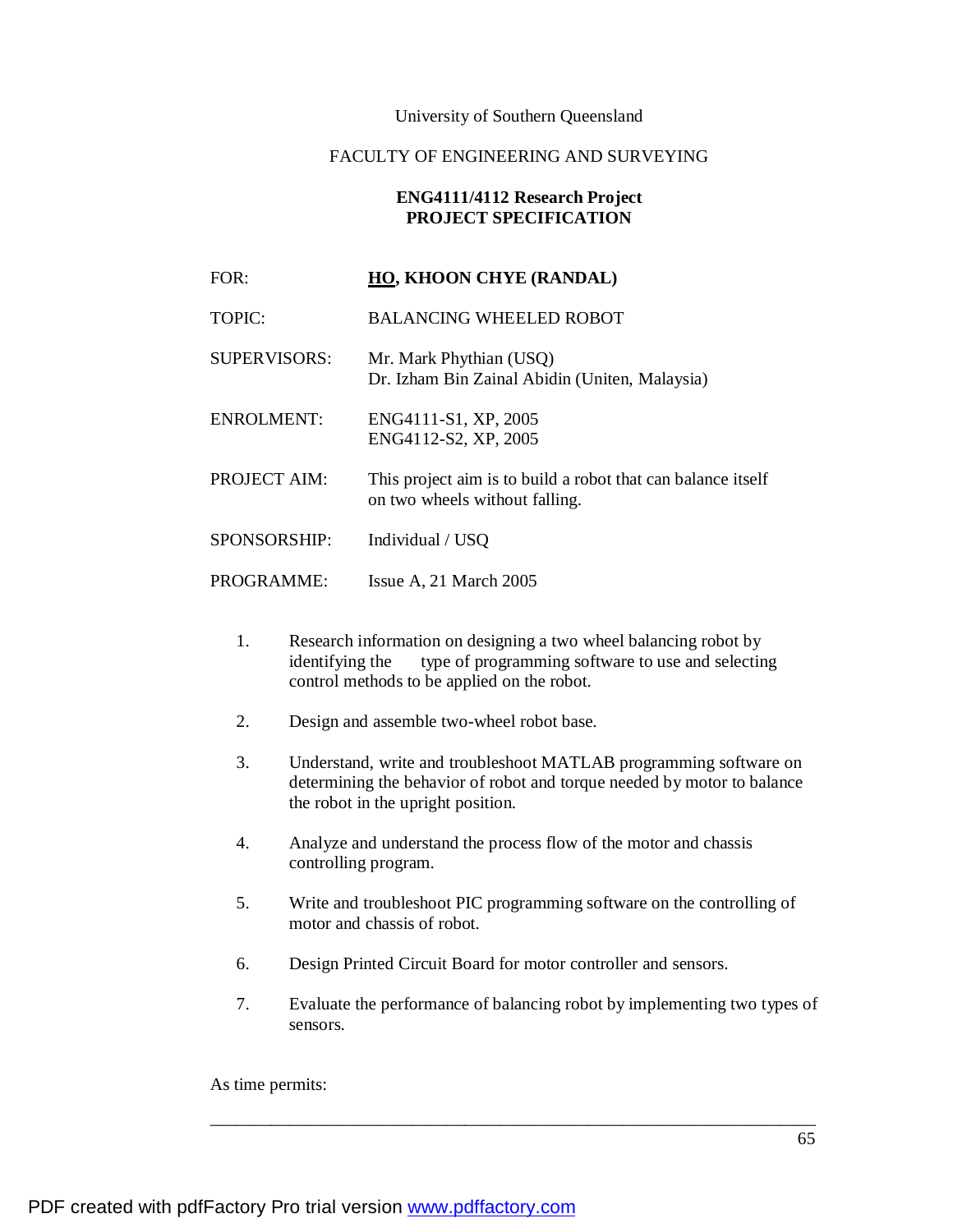8. Add and design extra feature for the robot that can follow lines while traveling.

AGREED:

 $\frac{1}{\sqrt{2\pi}}$  (Student) \_\_\_\_\_\_\_\_\_\_\_\_, \_\_\_\_\_\_\_\_\_\_(Supervisors)

\_\_\_\_\_\_\_\_\_\_\_\_\_\_\_\_\_\_\_\_\_\_\_\_\_\_\_\_\_\_\_\_\_\_\_\_\_\_\_\_\_\_\_\_\_\_\_\_\_\_\_\_\_\_\_\_\_\_\_\_\_\_\_\_\_\_\_\_\_\_

(dated) \_\_\_/\_\_\_/\_\_\_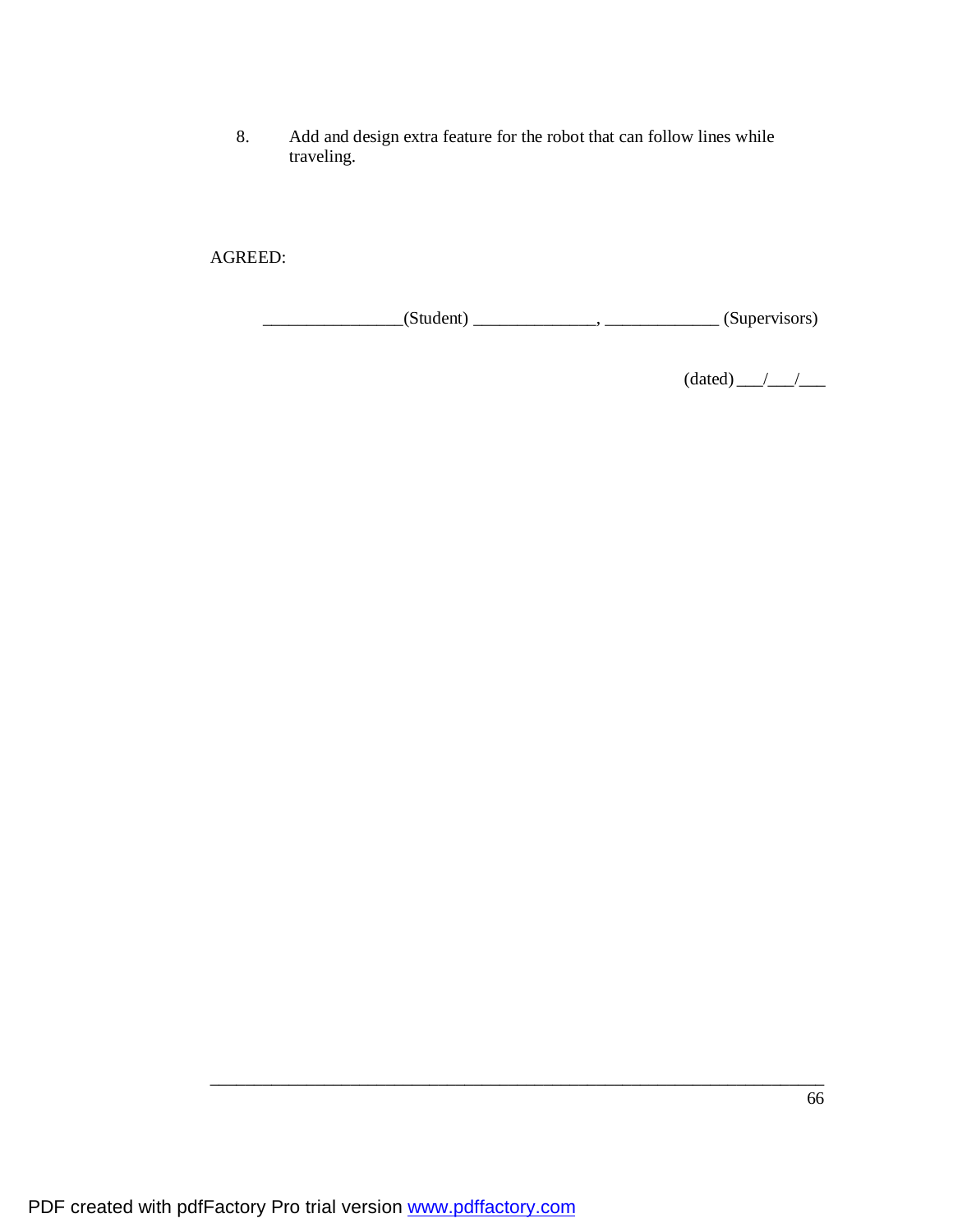**Appendix B** 

**Source Codes**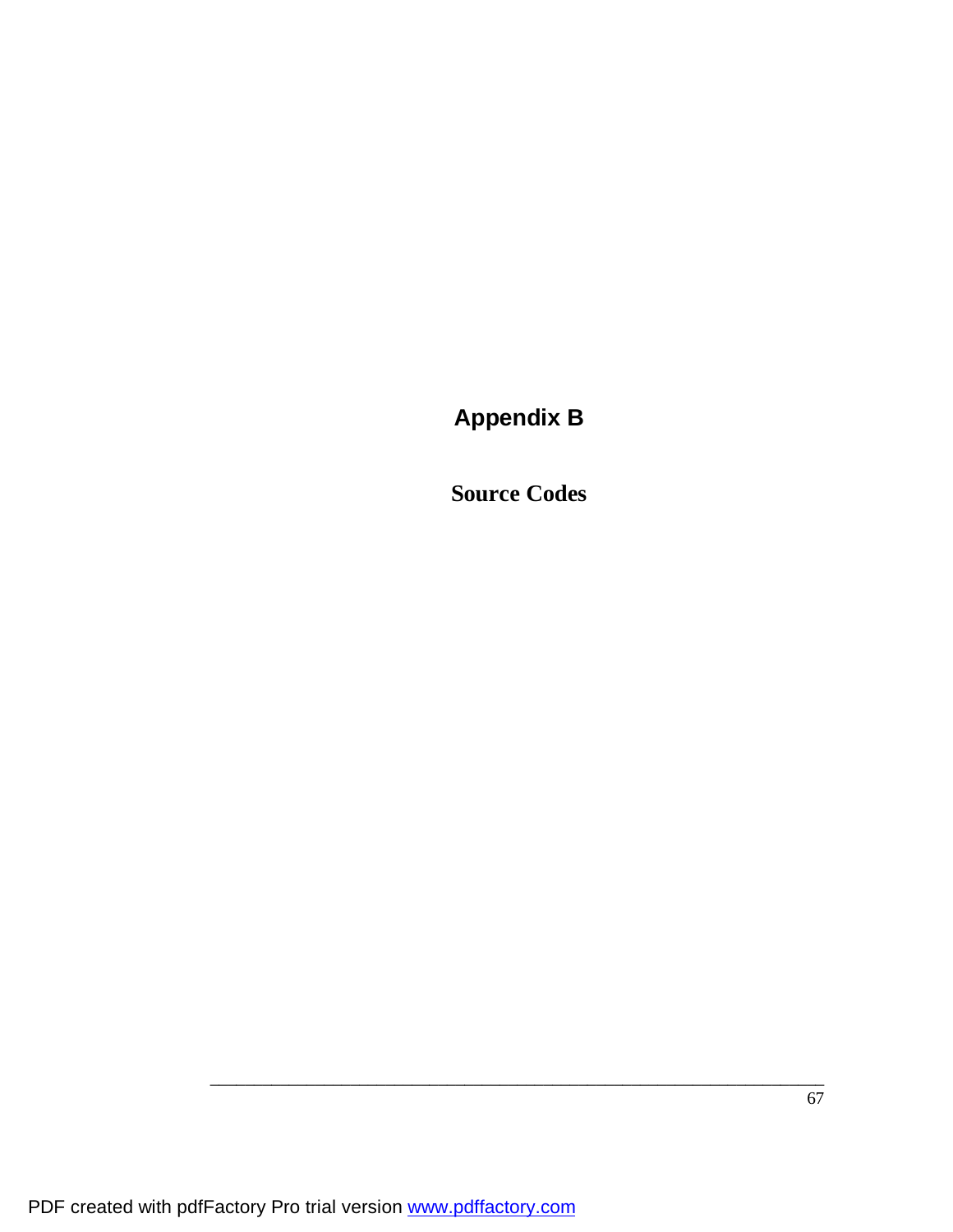# **Accelerometer Acquisition program (MPLAB)**

List  $p=16F877a$ 

 include "p16f877a.inc" \_\_config \_cp\_off & \_wdt\_off & \_xt\_osc & \_pwrte\_on

\_\_\_\_\_\_\_\_\_\_\_\_\_\_\_\_\_\_\_\_\_\_\_\_\_\_\_\_\_\_\_\_\_\_\_\_\_\_\_\_\_\_\_\_\_\_\_\_\_\_\_\_\_\_\_\_\_\_\_\_\_\_\_\_\_\_\_\_\_\_

;Reading Accelerometer duty cycle value

;This subroutine collects and calculates T1X, T1Y and T2 ;T1X is represented by registers T1XHi and T1Xlo ;T1Y is represented by registers T1YHi and T1Ylo ;T2 is represented by registers T2Hi and T2lo

| T1XEndlo                                                     |        | equ | 46h                 |
|--------------------------------------------------------------|--------|-----|---------------------|
| T1XEndHi                                                     |        | equ | 47h                 |
| T1Ybeginlo                                                   |        | equ | 48h                 |
| T1YbeginHi                                                   |        | equ | 49h                 |
| T1YEndlo                                                     |        | equ | 50h                 |
| T1YEndHi                                                     |        | equ | 55h                 |
| T1YHi                                                        |        | equ | 56h                 |
| T1YLo                                                        |        | equ | 81h                 |
| T1XHi                                                        |        | equ | 82h                 |
| T1XLo                                                        |        | equ | 83h                 |
| T <sub>2</sub> Hi                                            |        | equ | 84h                 |
| T <sub>2</sub> L <sub>o</sub>                                |        | equ | 85h                 |
| <b>ZXcalHi</b>                                               |        | equ | 86h                 |
| ZXcalLo                                                      |        | equ | 87h                 |
| ZXActualHi                                                   |        | equ | 88h                 |
| ZXActualLo                                                   |        | equ | 89h                 |
| u_term_lo_acce                                               |        | equ | 95h                 |
| u_term_hi_acce                                               |        | equ | 96h                 |
| KHi                                                          |        | equ | 97h                 |
| KLo                                                          |        | equ | 98h                 |
| ; Start at the reset vector<br>0x000<br>org<br>goto<br>start |        |     |                     |
| org 0x0004                                                   |        |     |                     |
|                                                              | incf   |     | Timer1H             |
|                                                              | bcf    |     | <b>INTCON, TOIF</b> |
|                                                              | bcf    |     | <b>INTCON, RBIE</b> |
|                                                              | retfie |     |                     |
| <b>Start</b>                                                 |        |     |                     |

68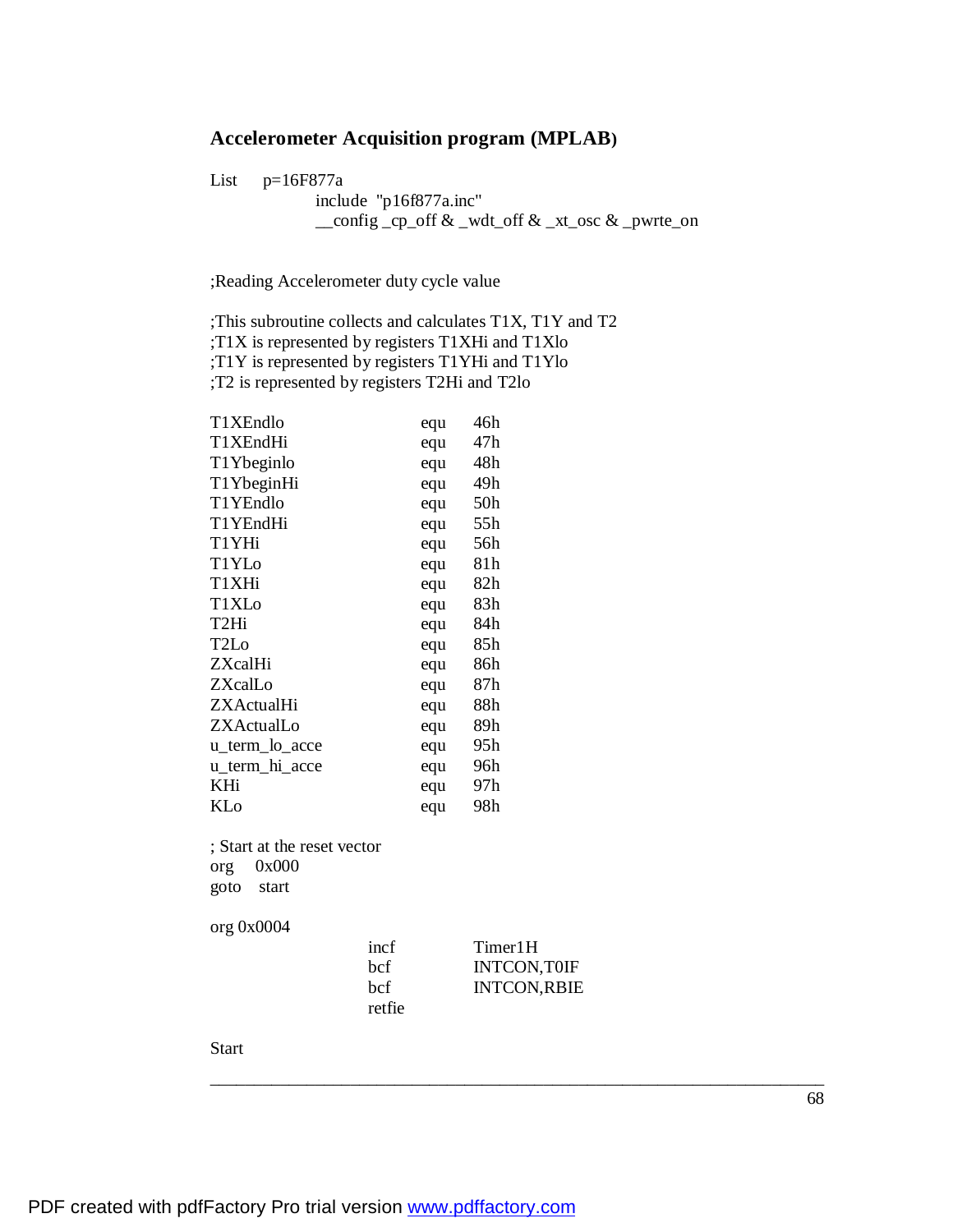|              | bcf<br>clrf<br>clrf<br>bsf<br>movlw<br>movwf<br>movlw<br>movwf<br>movlw<br>movwf<br>bcf<br>bsf<br>Movlw<br>Movwf<br>Movlw<br>Movwf<br>bsf | <b>PORTA</b><br><b>PORTB</b><br><b>TRISA</b><br><b>TRISB</b><br>b'00100011'<br>T1CON<br>b'00000101'<br>CCP1 | STATUS, RP0<br>STATUS, RP0<br>B'00000011'<br>B'00010000'<br>B'00001111'<br>OPTION_REG<br>STATUS, RP0<br><b>INTCON, GIE</b><br><b>INTCON, GIE</b> | ;Bank1<br>;Set up the I/O ports<br>;Bank0                                                                                      |
|--------------|-------------------------------------------------------------------------------------------------------------------------------------------|-------------------------------------------------------------------------------------------------------------|--------------------------------------------------------------------------------------------------------------------------------------------------|--------------------------------------------------------------------------------------------------------------------------------|
| EdgeA        | btfsc<br>PORTA,0<br>EdgeA<br>Goto                                                                                                         |                                                                                                             |                                                                                                                                                  |                                                                                                                                |
| EdgeB<br>Ta  | btfss<br>PORTA,0                                                                                                                          |                                                                                                             |                                                                                                                                                  | ;Look for the high transmission at                                                                                             |
|              | EdgeB<br>Goto                                                                                                                             |                                                                                                             |                                                                                                                                                  | ;Keep looking for high                                                                                                         |
| transmission | Clrf<br>TMR1L<br>Clrf<br>TMR1H<br><b>Bcf</b><br>bsf                                                                                       | PIR1, TMR1IF<br>PIE1, TMR1IE                                                                                |                                                                                                                                                  | ;Start timing<br>; Enabling the timer1 overflow interrupt                                                                      |
| EdgeC        | btfsc<br>EdgeC<br>Goto<br>TMR1L,w<br>Movf<br>MovwfT1XEndlo<br>Movf TMR1H<br>MovwfT1XEndHi                                                 |                                                                                                             |                                                                                                                                                  | PORTA,0 ;Look for the low transmission at Tb<br>Keep looking for low transmission<br>;Record and save the time in register T1X |
| EdgeD        | btfsc<br>PORTB,2<br>EdgeD<br>goto                                                                                                         |                                                                                                             |                                                                                                                                                  |                                                                                                                                |
| EdgeE        | btfsc<br>PORTB,2<br>Goto<br>EdgeE                                                                                                         |                                                                                                             |                                                                                                                                                  | ; Look for the high transmission at Tc<br>;Keep looking for high transmission                                                  |

69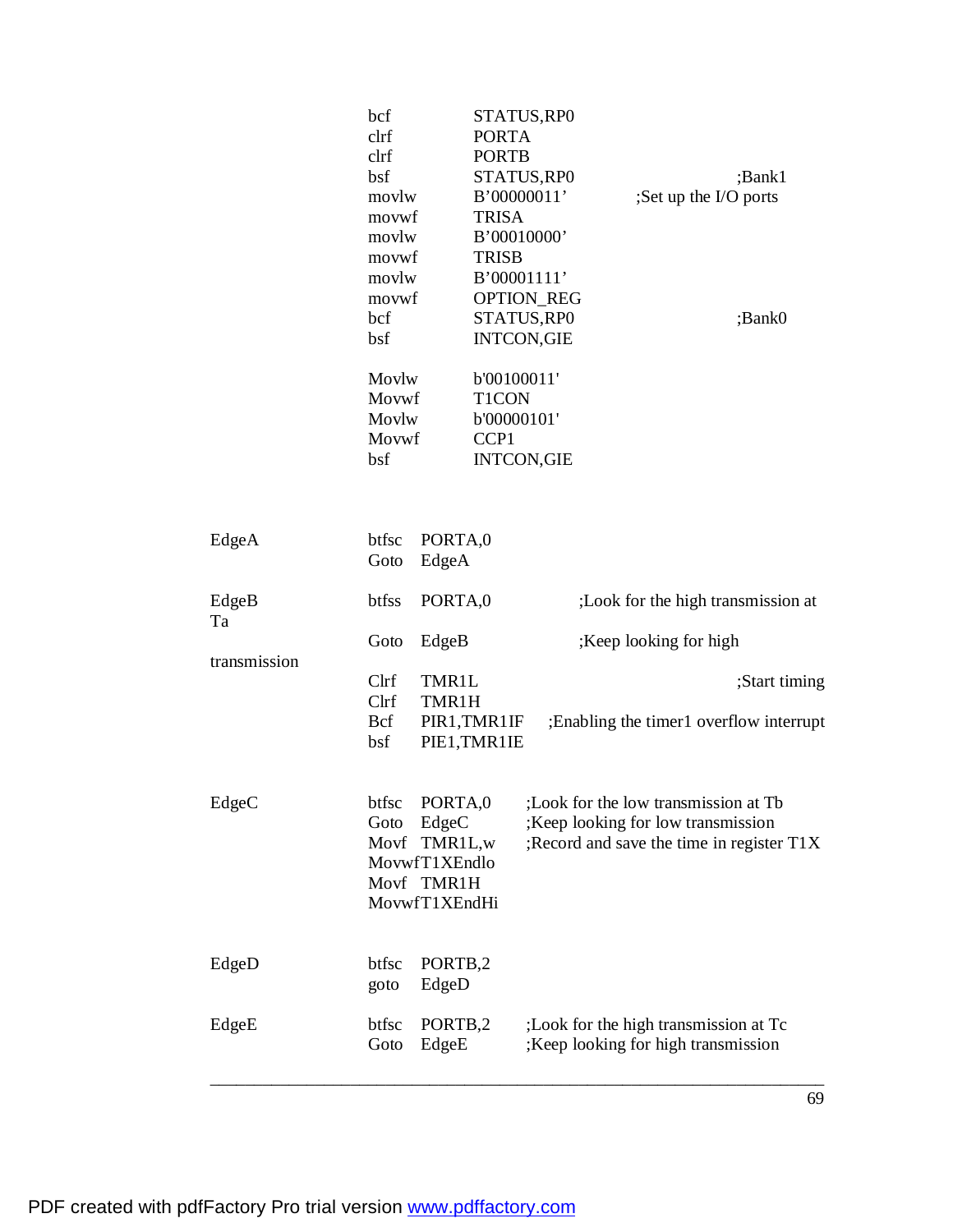|             | Movf TMR1L,w<br>Movwf T1Ybeginlo<br>Movf TMR1H,w<br>Movwf T1YbeginHi | Record and save the time in T1Y beginlo |
|-------------|----------------------------------------------------------------------|-----------------------------------------|
| EdgeF<br>Td | PORTB,2<br>btfsc                                                     | :Look for the low transmission at       |
|             | EdgeF<br>Goto                                                        | ;Keep looking for low transmission      |
|             | Movf TMR1L,w                                                         | ; Record and save the time in           |
|             | Movwf<br>T1YEndlo                                                    | ; T1YEndlo                              |
|             | Movf<br>TMR1H,w                                                      |                                         |
|             | Movwf<br>T1YEndHi                                                    |                                         |
|             | Movf<br>T1YEndHi,w                                                   |                                         |
|             | Movwf<br>Arg_hi                                                      |                                         |
|             | Movf<br>T1YEndlo,w                                                   |                                         |
|             | Movwf<br>$Arg_$ lo                                                   |                                         |
|             | Movf<br>T1YbeginHi,w                                                 |                                         |
|             | Movwf<br>Sum_Hi                                                      |                                         |
|             | Movf<br>T1YbeginLo,w                                                 |                                         |
|             | Movwf<br>Sum_Lo                                                      |                                         |
|             | call<br>Subtract                                                     |                                         |
|             | Movf<br>Sum_Hi,w                                                     |                                         |
|             | Movwf<br>T1YHi                                                       |                                         |
|             | Movf<br>Sum_Lo,w                                                     |                                         |
|             | T <sub>1</sub> YL <sub>0</sub><br>Movwf                              |                                         |
|             |                                                                      |                                         |

#### ;CALCULATE T2  $;2*(T2Hi,T2Lo) = (T1YEndHi:T1YEndLo) +$ ;(T1YStartHi:T1YStartLo)-(T1XHi:T1XLo)

| movf  | T1YEndHi,w   |
|-------|--------------|
| movwf | Arg_Hi       |
| movf  | T1YEndLo,w   |
| movwf | $Arg\_Lo$    |
| movf  | T1YbeginHi,w |
| movwf | Sum_Hi       |
| movf  | T1YbeginLo,w |
| movwf | Sum_lo       |
| call  | add          |

#### ;Sum\_hi,Sum\_lo=(T1YEndHi:T1YEendLo)+

\_\_\_\_\_\_\_\_\_\_\_\_\_\_\_\_\_\_\_\_\_\_\_\_\_\_\_\_\_\_\_\_\_\_\_\_\_\_\_\_\_\_\_\_\_\_\_\_\_\_\_\_\_\_\_\_\_\_\_\_\_\_\_\_\_\_\_\_\_\_

movf T1XEndHi,w ; (T1YBeginHi:T1YBeginLo) movwf Sum\_Hi<br>movf T1XEnd T1XEndLo,W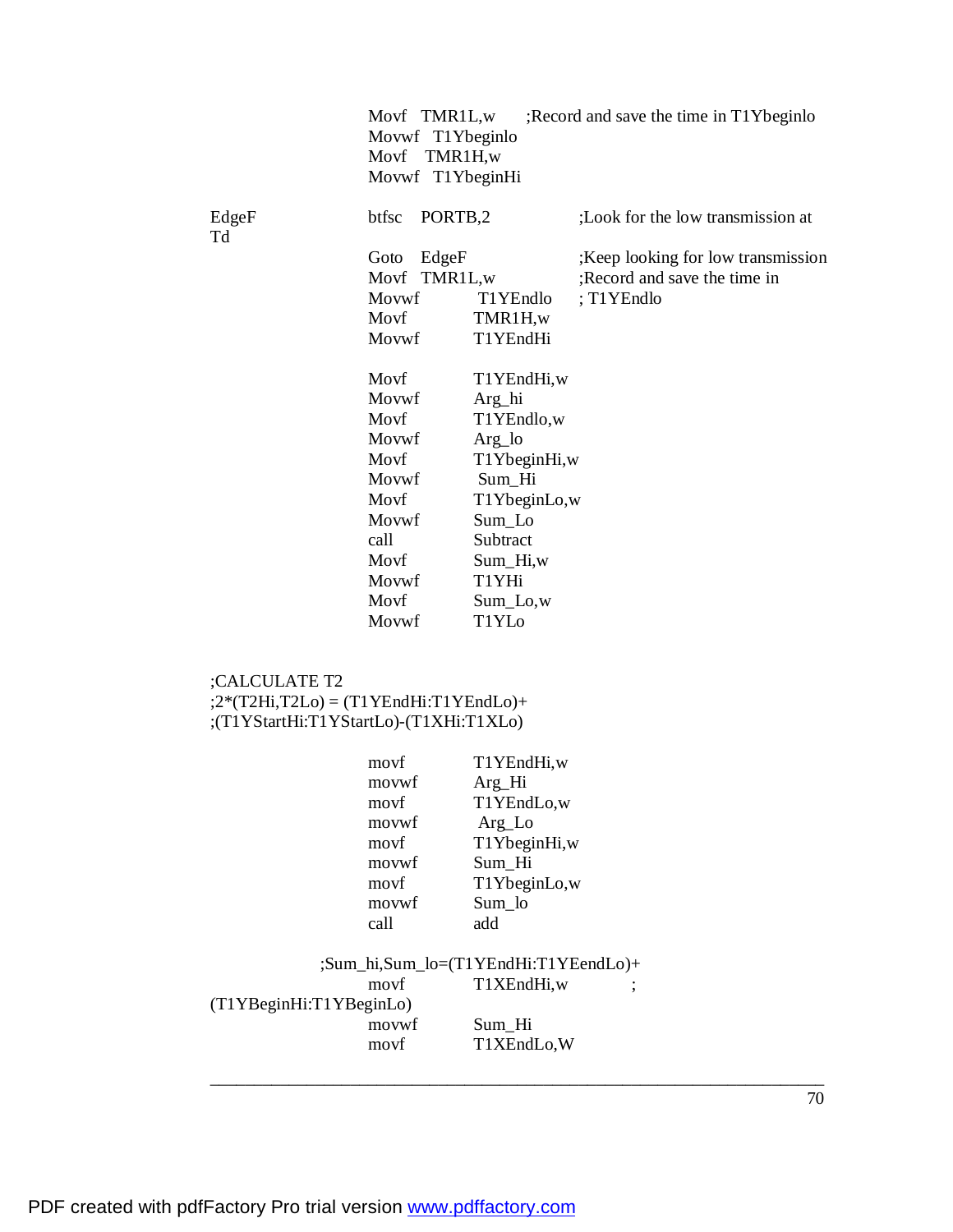|          | movwf                   | $Sum\_lo$                     |                            |
|----------|-------------------------|-------------------------------|----------------------------|
|          | call                    | Subtract                      | $\pm$ Sum_hi:Sum_lo = 2*T2 |
|          | bcf                     | STATUS,C                      |                            |
|          | $\mathop{\mathrm{rrf}}$ | $Arg_hi, F$                   | :rotate one bit means      |
| multiply |                         |                               |                            |
|          | rrf                     | $Arg\_lo, F$                  | ; by two                   |
|          | movf                    | Arg_hi,W                      |                            |
|          | movwf                   | T <sub>2</sub> Hi             |                            |
|          | movf                    | $Arg\_lo, W$                  |                            |
|          | movwf                   | T <sub>2</sub> L <sub>o</sub> |                            |
|          | return                  |                               |                            |

; Calulation of the Z value based on the formula ; Zactual = (Zcal \* T2actual)/T2cal

| ZActual_value | movf  | ZXcalHi,w                        |
|---------------|-------|----------------------------------|
|               | Movwf | Arg_Hi                           |
|               | Movf  | ZXcalLo,w                        |
|               | Movwf | Arg_Lo                           |
|               | Movf  | T <sub>2</sub> H <sub>i</sub> ,w |
|               | Movwf | Sum Hi                           |
|               | Movf  | T <sub>2</sub> L <sub>o</sub> ,w |
|               | Movwf | Sum Lo                           |
|               | Call  | Mul                              |
|               | Movf  | T2calHi,w                        |
|               | Movwf | Divisor1                         |
|               | Movf  | T <sub>2</sub> calLo,w           |
|               | Movwf | Divisor0                         |
|               | Call  | Division                         |
|               | Movf  | $Quo_1, w$                       |
|               | Movwf | <b>ZXActualHi</b>                |
|               | Movf  | $Quo_0, w$                       |
|               | Movwf | ZXActualLo                       |
|               |       |                                  |

; The x-axis acceleration value is programmed based on the formula

; Acceleration =  $K^*(T1-Zactual)/T2actual$ 

| X Accel value | movf         | $ZXActualHi, w$ ; This is to check whether the |
|---------------|--------------|------------------------------------------------|
|               | Subwf        | ; numerator is positive or negative<br>T1XHi,w |
|               | <b>Btfss</b> | STATUS,c                                       |
|               | Goto         | $Num_{\text{1}}$ negx                          |
|               | <b>Btfss</b> | STATUS,z                                       |
|               |              |                                                |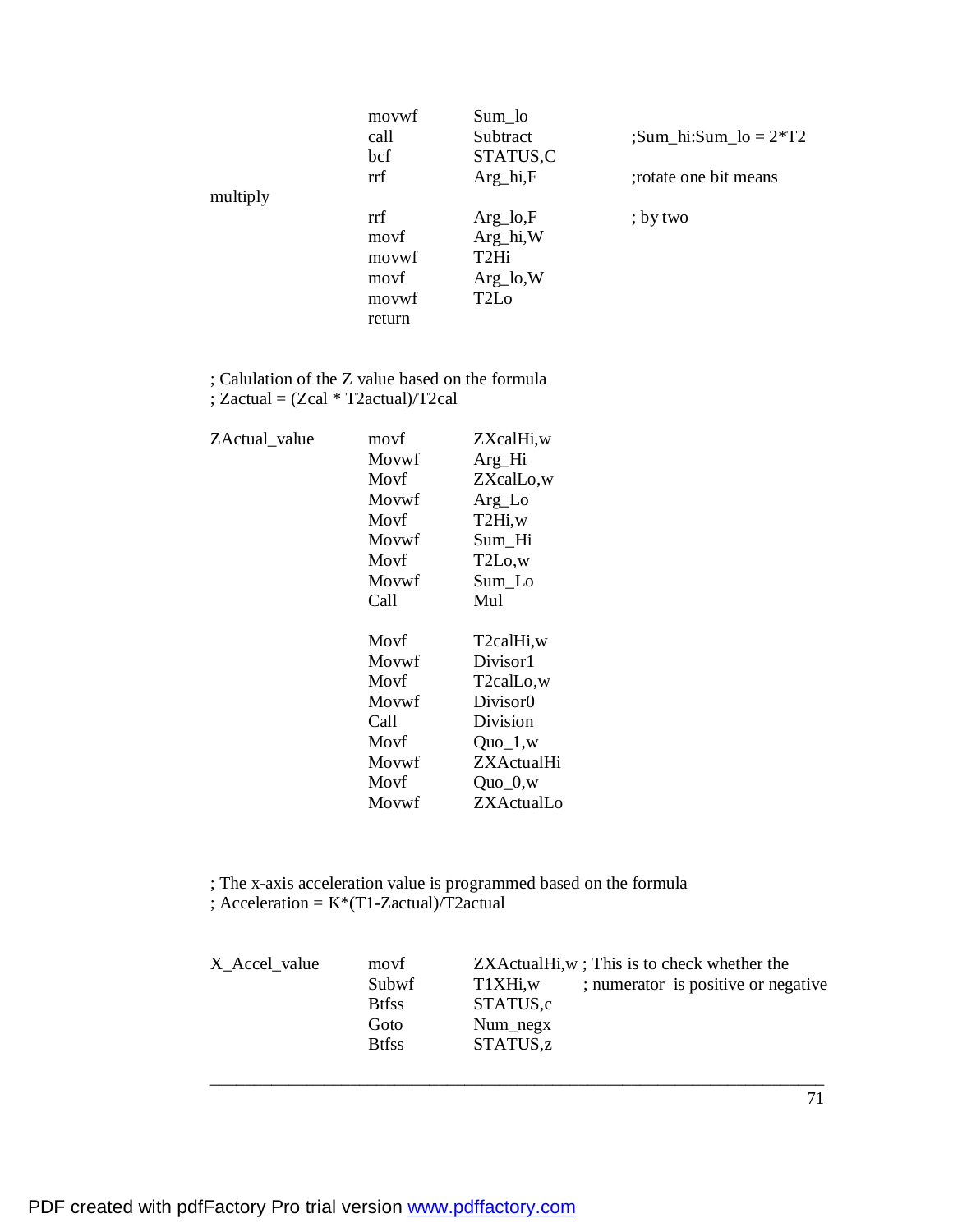| Goto         | Num_posx                          |
|--------------|-----------------------------------|
| Movf         | ZXActualLo,w                      |
| Subwf        | T <sub>1</sub> XL <sub>o</sub> ,w |
| <b>Btfss</b> | STATUS,c                          |
| Goto         | Num_posx                          |

;This subroutine is chosen if the x-axis acceleration value is negative

| Num_negx | movf<br>Movwf | ZXActualHi,w<br>Arg_Hi                      |
|----------|---------------|---------------------------------------------|
|          | Movf          | ZXActualLo,w                                |
|          | Movwf         | Arg_Lo                                      |
|          | Movf          | T1XHi,w                                     |
|          | Movwf         | Sum_hi                                      |
|          | Movf          | T1XLo,w                                     |
|          | Movwf         | Sum_lo                                      |
|          | Call          | Subtract                                    |
|          | Movlw         | KHi                                         |
|          | Movwf         | Arg_Hi                                      |
|          | Movlw         | KLo                                         |
|          | Movwf         | Arg_Lo                                      |
|          | Call          | Mul                                         |
|          | Movf          | T <sub>2</sub> H <sub>i</sub> ,w            |
|          | Movwf         | Divisor1                                    |
|          | Movf          | T <sub>2</sub> L <sub>o,w</sub>             |
|          | Movwf         | Divisor <sub>0</sub>                        |
|          | Call          | Division                                    |
|          | Movf          | T <sub>2</sub> H <sub>i</sub> ,w            |
|          | Movwf         | Divisor1                                    |
|          | Movf          | T <sub>2</sub> L <sub>o,w</sub>             |
|          | Movwf         | Divisor <sub>0</sub>                        |
|          | Call          | Division                                    |
|          | movf          | $Quo_0, w$                                  |
|          | movwf         | u_term_hi_acce                              |
|          | movf          | $Quo_1, w$                                  |
|          | movwf         | u_term_lo_acce                              |
|          |               |                                             |
|          | movf<br>sublw | u_term_hi_acce,w                            |
|          | call          | b'00000010'; Upper byte for analog value 3V |
|          | movwf         | no_drive<br>temp_lo                         |
|          | btfsc         | STATUS,c                                    |
|          | call          | ccw                                         |
|          | call          | $\mathrm{cw}$                               |
|          |               |                                             |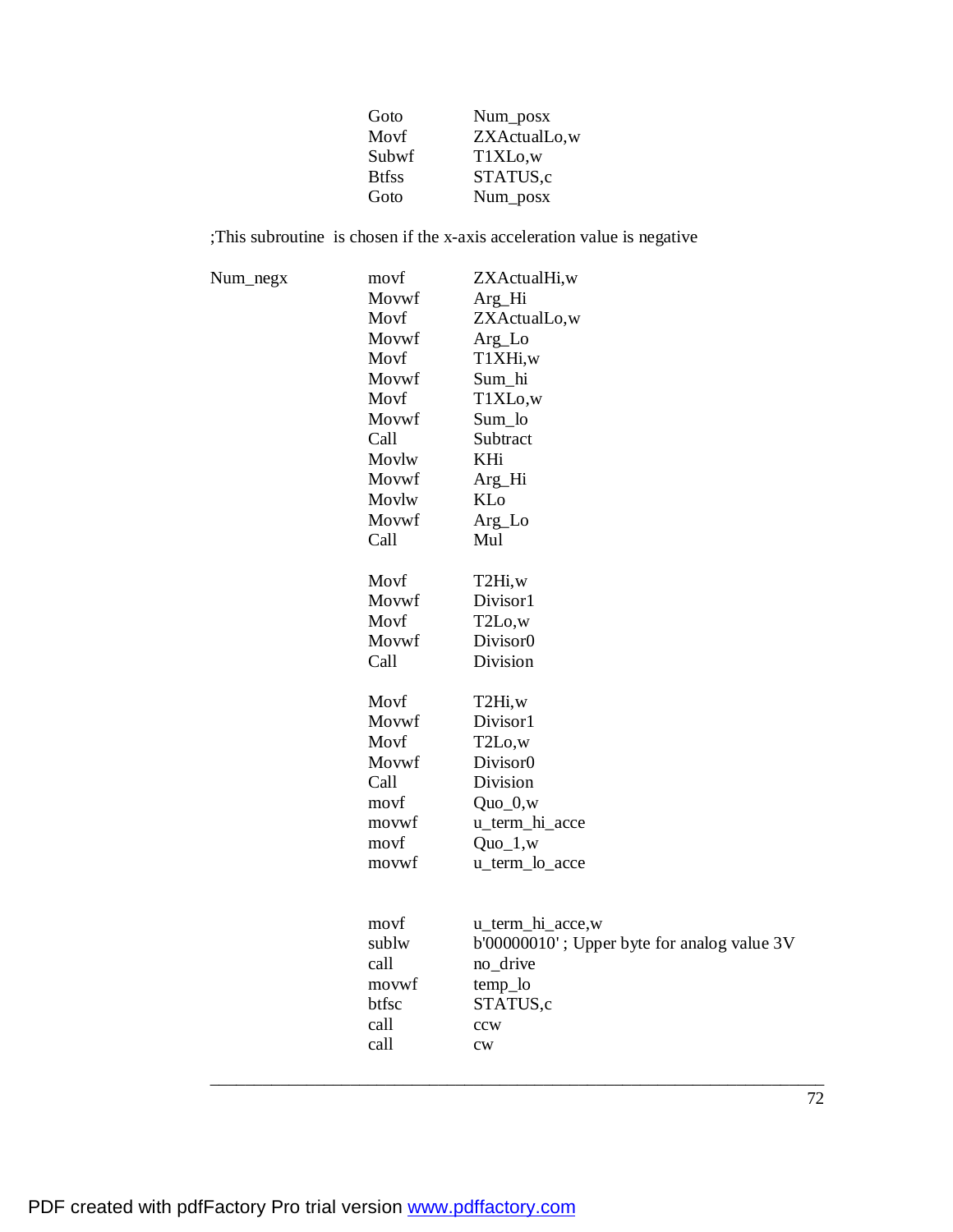| no_drive | movwf<br><b>btfsc</b><br>call<br>return | temp lo<br>STATUS,z<br>$next\_byte3$ | ; No Signal is output to the h-bridge |
|----------|-----------------------------------------|--------------------------------------|---------------------------------------|
|          |                                         |                                      |                                       |

;This section is to determine which direction the motor should turn next\_byte3

| subroutine     | bcf<br>bcf<br>bsf<br>movf<br>bcf<br>sublw<br>call<br>btfsc<br>call<br>call | STATUS,c<br>STATUS,z<br>STATUS, RP0<br>u_term_lo_acce,w<br>STATUS, RP0<br>b'00000001'<br>STATUS,c<br>ccw<br>cw | : lower byte for analog value 3V<br>no drive test2 ; This is the balanced state value<br>: If no carry then go to ccw<br>If carry then go to cw subroutine |
|----------------|----------------------------------------------------------------------------|----------------------------------------------------------------------------------------------------------------|------------------------------------------------------------------------------------------------------------------------------------------------------------|
| no_drive_test2 | movwf<br>btfsc<br>call<br>return                                           | temp_lo<br>STATUS,z<br>clr drive                                                                               | ; No Signal is output to the h-bridge                                                                                                                      |

;This ccw subroutine contains a few individual error values, which in turn will call the ;appropriate duty cycle subroutines.

| <b>CCW</b> | movf<br>sublw<br>btfsc<br>call                                    | u_term_hi_acce,w<br>b'00000000'<br>; upper byte error value $(3 – 1.8)v$<br>STATUS,z<br>upper_byte                                                        |
|------------|-------------------------------------------------------------------|-----------------------------------------------------------------------------------------------------------------------------------------------------------|
| valtest1   | movf<br>sublw<br>movwf<br>btfsc<br>call<br>movwf<br>btfss<br>call | u_term_hi_acce,w<br>b'00000000'<br>; upper byte error value $(3-1.9)v$<br>test_bytelo<br>STATUS,z<br>upper_byte2<br>test_bytelo<br>STATUS,c<br>set_cycle1 |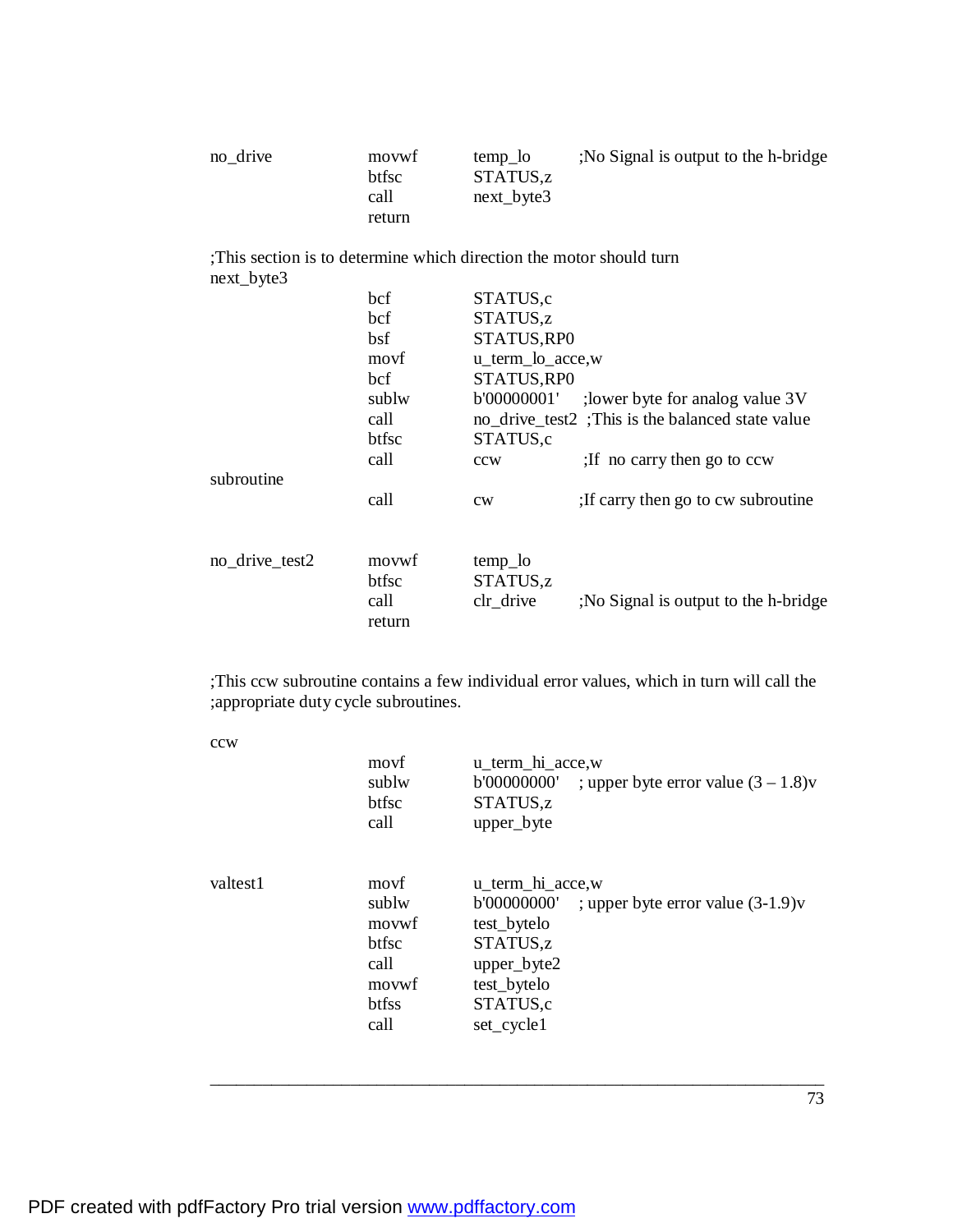| valtest2 | movf<br>sublw<br>movwf<br>btfsc<br>call<br>movwf<br>btfss<br>call | u_term_hi_acce,w<br>b'00000000'<br>; upper byte error value $(3-2)v$<br>test_bytelo<br>STATUS,z<br>upper_byte3<br>test_bytelo<br>STATUS,c<br>set_cycle2   |
|----------|-------------------------------------------------------------------|-----------------------------------------------------------------------------------------------------------------------------------------------------------|
| valtest3 | movf<br>sublw<br>movwf<br>btfsc<br>call<br>movwf<br>btfss<br>call | u_term_hi_acce,w<br>b'00000000'<br>; upper byte error value $(3-2.1)v$<br>test_bytelo<br>STATUS,z<br>upper_byte4<br>test_bytelo<br>STATUS,c<br>set_cycle3 |
| valtest4 | movf<br>sublw<br>movwf<br>btfsc<br>call<br>movwf<br>btfss<br>call | u_term_hi_acce,w<br>b'00000000'<br>; upper byte error value $(3-2.2)v$<br>test_bytelo<br>STATUS,z<br>upper_byte5<br>test_bytelo<br>STATUS,c<br>set_cycle4 |
| valtest5 | movf<br>sublw<br>movwf<br>btfsc<br>call<br>movwf<br>btfss<br>call | u_term_hi_acce,w<br>b'00000000'<br>; upper byte error value $(3-2.3)v$<br>test_bytelo<br>STATUS,z<br>upper_byte6<br>test_bytelo<br>STATUS,c<br>set_cycle5 |
| valtest6 | movf<br>sublw<br>movwf<br>btfsc                                   | u_term_hi_acce,w<br>b'00000000'<br>; upper byte error value $(3-2.4)v$<br>test_bytelo<br>STATUS,z                                                         |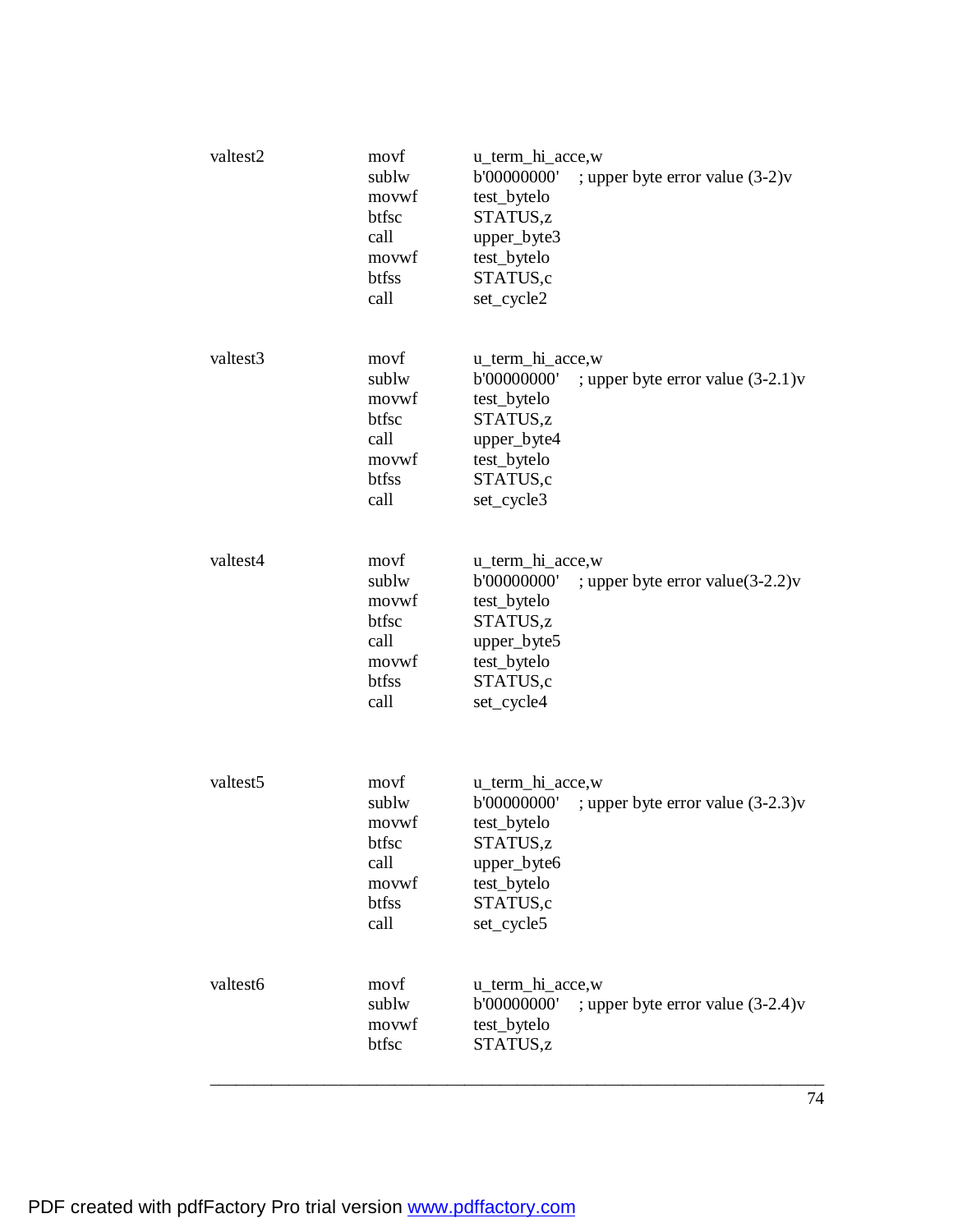|           | call<br>movwf<br>btfss<br>call                                    | upper_byte7<br>test_bytelo<br>STATUS,c<br>set_cycle6                                                                                                      |
|-----------|-------------------------------------------------------------------|-----------------------------------------------------------------------------------------------------------------------------------------------------------|
| valtest7  | movf<br>sublw<br>movwf<br>btfsc<br>call<br>movwf<br>btfss<br>call | u_term_hi_acce,w<br>b'00000000'<br>; upper byte error value $(3-2.5)v$<br>test_bytelo<br>STATUS,z<br>upper_byte8<br>test_bytelo<br>STATUS,c<br>set_cycle7 |
| valtest8  | movf<br>sublw<br>movwf<br>btfsc<br>call<br>movwf<br>btfss<br>call | u_term_hi_acce,w<br>b'00000000'<br>; upper byte error value $(3-2.6)v$<br>test_bytelo<br>STATUS,z<br>upper_byte9<br>test_bytelo<br>STATUS,c<br>set_cycle8 |
| valtest9  | movf<br>sublw<br>movwf<br>btfsc<br>call<br>movwf<br>btfss<br>call | u_term_hi_acce,w<br>b'00000000'<br>; upper byte error value $(3-2.7)v$<br>test_bytelo<br>STATUS,z<br>upper_byte8<br>test_bytelo<br>STATUS,c<br>set_cycle9 |
| valtest10 | movf<br>sublw<br>movwf<br>btfsc<br>call<br>movwf<br>btfss<br>call | u_term_hi_acce,w<br>; upper byte error value (3-2.8) v<br>P.00000000.<br>test_bytelo<br>STATUS,z<br>upper_byte9<br>test_bytelo<br>STATUS,c<br>set_cycle10 |
| valtest11 | movf<br>sublw<br>movwf<br>btfsc<br>call                           | u_term_hi_acce,w<br>b'00000000'<br>; upper byte error value $(3-2.9)v$<br>test_bytelo<br>STATUS,z<br>upper_byte10                                         |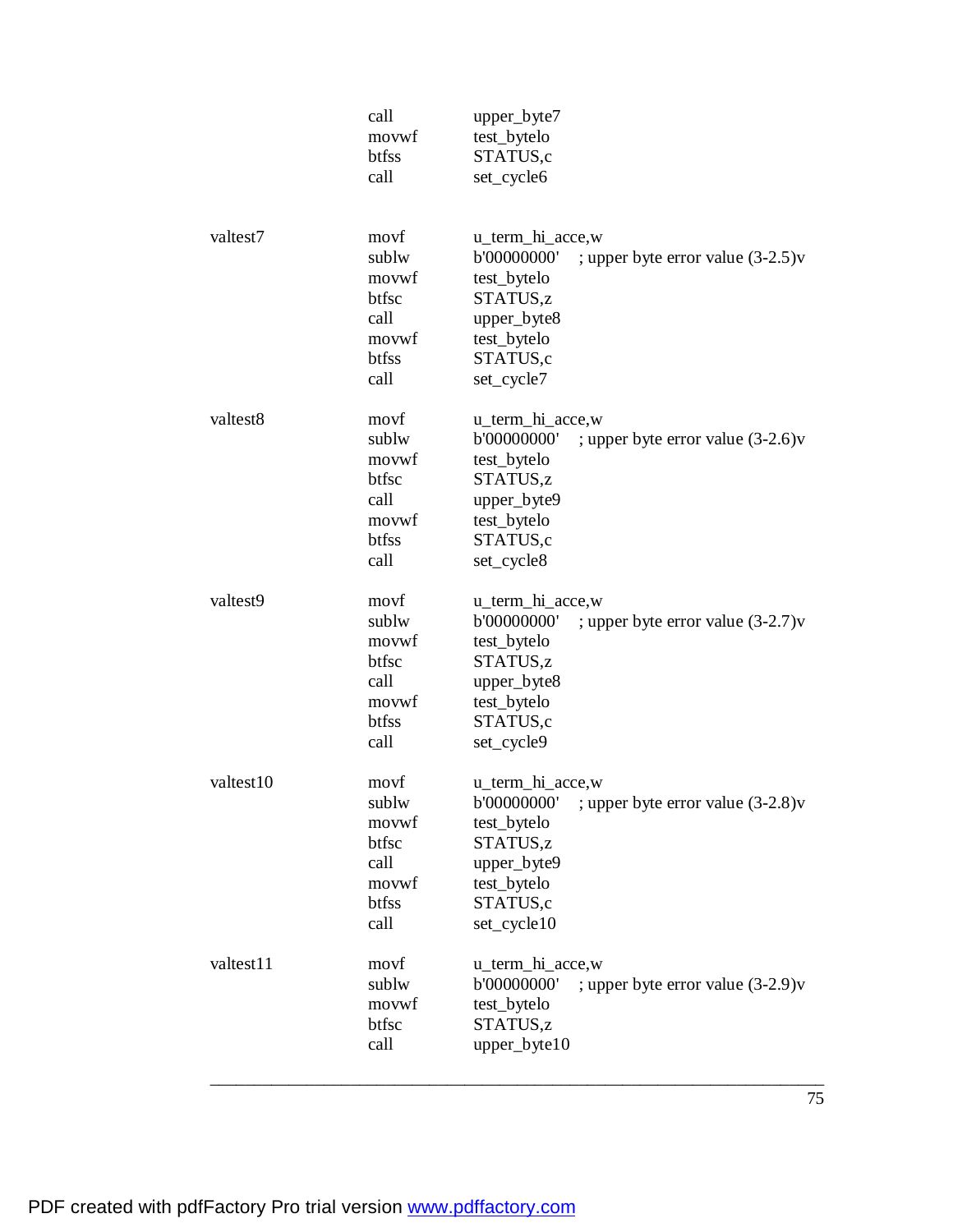|                      | movwf<br>btfss<br>call<br>call                  | test_bytelo<br>STATUS,c<br>set_cycle11<br>clr_drive                                                                           |
|----------------------|-------------------------------------------------|-------------------------------------------------------------------------------------------------------------------------------|
| upper_byte           | movf<br>sublw<br>movwf<br>btfss<br>call         | u_term_lo_acce,w<br>b'11110110'<br>; lower byte error value $(3 – 1.8)v$<br>test_bytelo<br>STATUS,c<br>set_cycle1             |
| upper_byte2          | movf<br>sublw<br>movwf<br>btfss<br>call<br>call | u_term_lo_acce,w<br>b'11100010'<br>; lower byte error value $(3 – 1.9)v$<br>test_bytehi<br>STATUS,c<br>set_cycle1<br>valtest2 |
| upper_byte3          | movf<br>sublw<br>movwf<br>btfss<br>call<br>call | u_term_lo_acce,w<br>b'11001101' ; lower byte error value $(3 – 2.0)v$<br>test_bytehi<br>STATUS,c<br>set_cycle2<br>valtest3    |
| upper_byte4          | movf<br>sublw<br>movwf<br>btfss<br>call<br>call | u_term_lo_acce,w<br>b'10111001'<br>; lower byte error value $(3 – 2.1)v$<br>test_bytehi<br>STATUS,c<br>set_cycle3<br>valtest4 |
| upper_byte5          | movf<br>sublw<br>movwf<br>btfss<br>call<br>call | u_term_lo_acce,w<br>; lower byte error value $(3 – 2.2)v$<br>b'10100100'<br>test_bytehi<br>STATUS,c<br>set_cycle4<br>valtest5 |
| upper_byte6<br>2.3)v | movf<br>sublw<br>movwf<br>btfss<br>call         | u_term_lo_acce,w ; lower byte error value (3 –<br>b'10010000'<br>test_bytehi<br>STATUS,c<br>set_cycle5                        |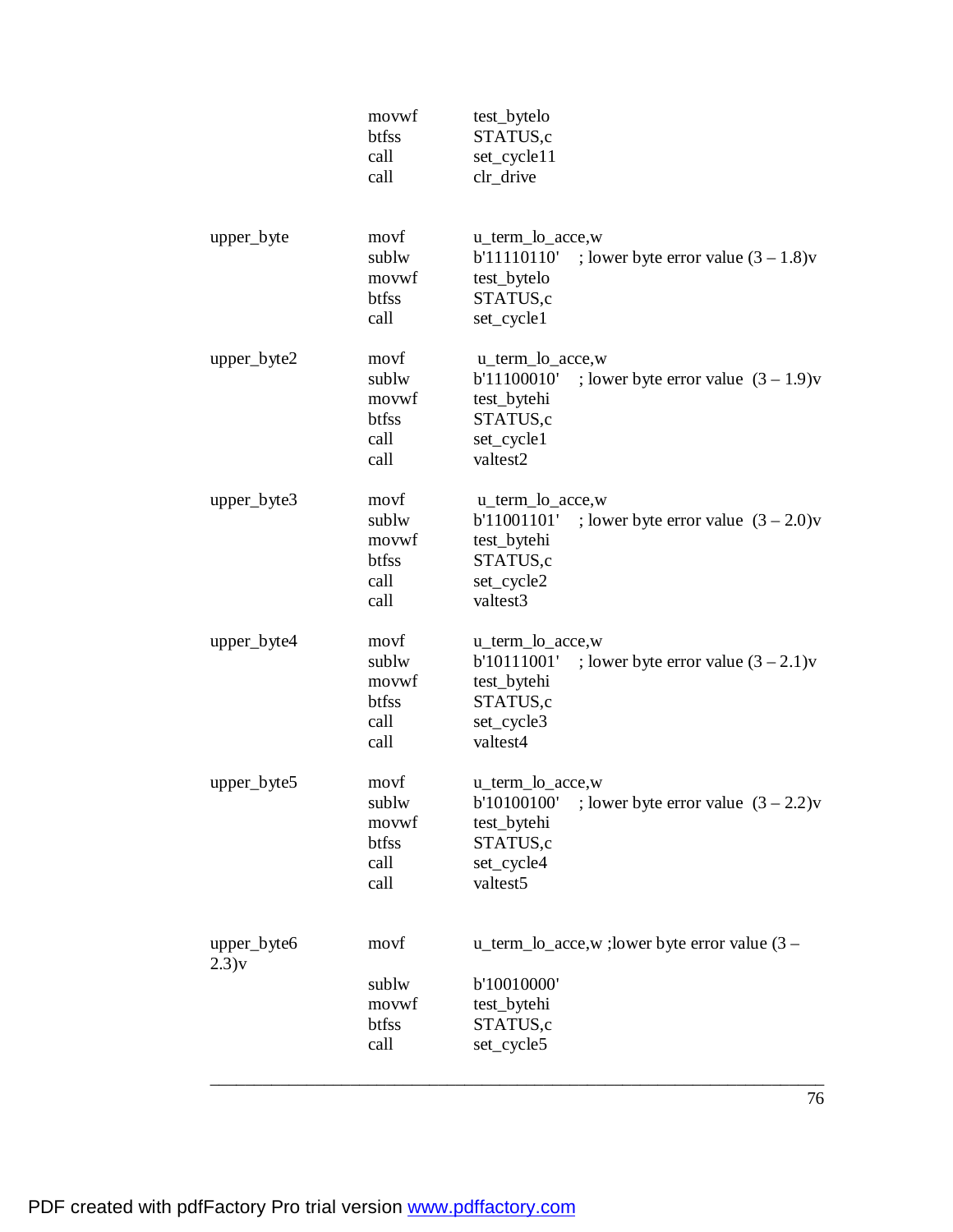| valtest6 |
|----------|
|          |

| upper_byte7<br>$2.4$ ) $v$ | movf  | u_term_lo_acce,w ; lower byte error value $(3 –$ |
|----------------------------|-------|--------------------------------------------------|
|                            | sublw | b'01111011'                                      |
|                            | movwf | test_bytehi                                      |
|                            | btfss | STATUS,c                                         |
|                            | call  | set_cycle6                                       |
|                            | call  | valtest7                                         |
|                            |       |                                                  |
| upper_byte8<br>2.5)v       | movf  | u_term_lo_acce,w ; lower byte error value $(3 -$ |
|                            | sublw | b'01100111'                                      |
|                            | movwf | test_bytehi                                      |
|                            | btfss | STATUS,c                                         |
|                            | call  | set_cycle7                                       |
|                            | call  | valtest8                                         |
|                            |       |                                                  |
| upper_byte9<br>$2.6$ ) $v$ | movf  | u_term_lo_acce,w ; lower byte error value (3 –   |
|                            | sublw | b'01010010'                                      |
|                            | movwf | test_bytehi                                      |
|                            | btfss | STATUS,c                                         |
|                            | call  | set_cycle8                                       |
|                            | call  | valtest9                                         |
|                            |       |                                                  |
| upper_byte10<br>2.7)y      | movf  | u_term_lo_acce,w ; lower byte error value $(3 -$ |
|                            | sublw | b'00111110'                                      |
|                            | movwf | test_bytehi                                      |
|                            | btfss | STATUS,c                                         |
|                            | call  | set_cycle9                                       |
|                            | call  | valtest10                                        |
|                            |       |                                                  |
| upper_byte11<br>2.8)v      | movf  | u_term_lo_acce,w ; lower byte error value (3 –   |
|                            | sublw | b'00101001'                                      |
|                            | movwf | test_bytehi                                      |
|                            | btfss | STATUS,c                                         |
|                            | call  | set_cycle10                                      |
|                            | call  | valtest11                                        |
|                            |       |                                                  |
|                            |       |                                                  |
| upper_byte12<br>2.9)v      | movf  | u_term_lo_acce,w ; lower byte error value $(3 -$ |
|                            | sublw | b'00010101'                                      |
|                            |       |                                                  |
|                            |       |                                                  |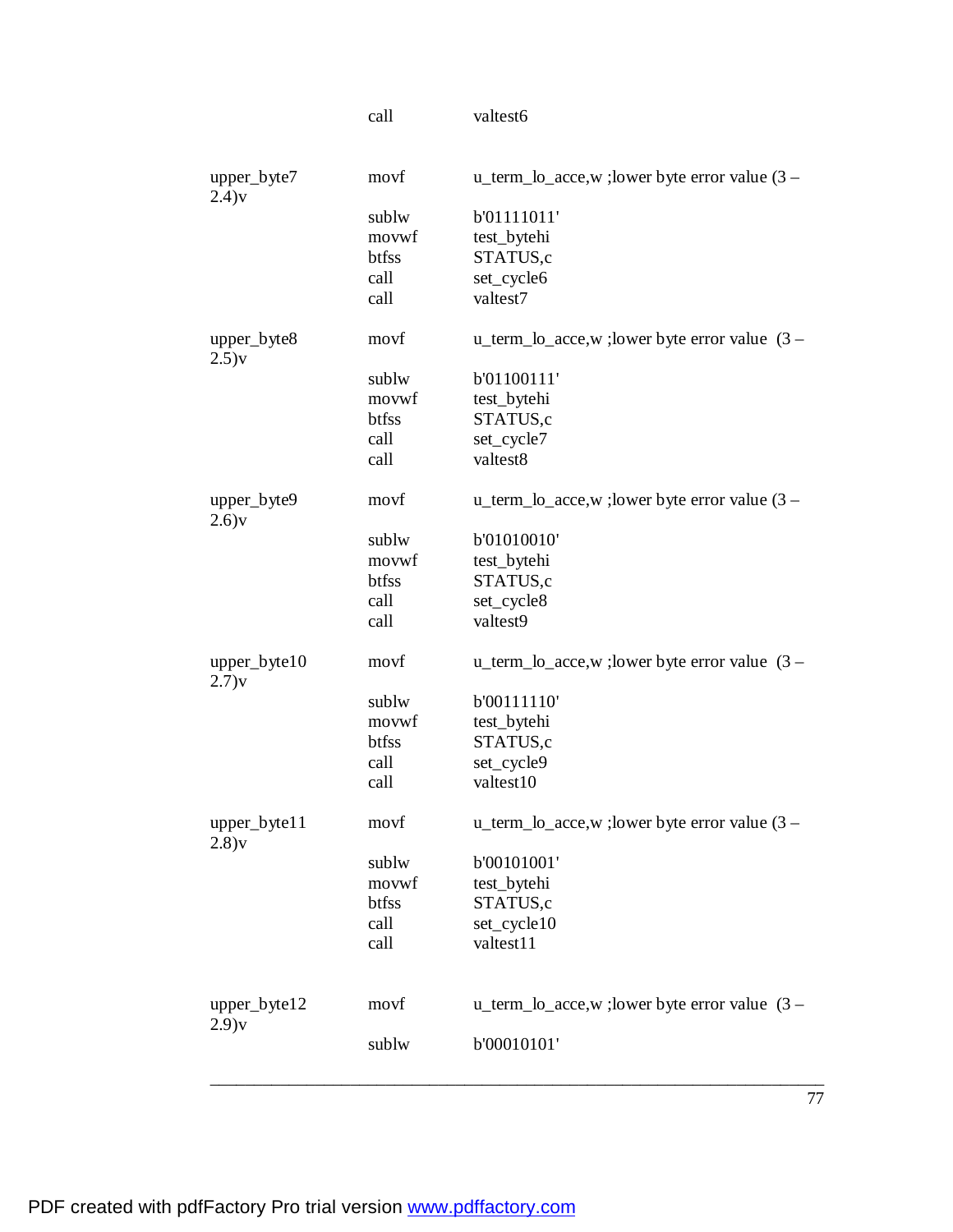| movwf        | test_bytehi |
|--------------|-------------|
| <b>btfss</b> | STATUS,c    |
| call         | set_cycle11 |
| goto         | $S-1$       |

# ;The duty cycle values based on ON and OFF Pulse Width Modulation

| set_cycle1 | movlw<br>movwf<br>movlw<br>movwf<br>call<br>call | h'E5'<br>$fr_{ent}$<br>h'FE'<br>$fr\_cnt2$<br>dir_chg<br>ramp_rou | ; 100% duty cycle |
|------------|--------------------------------------------------|-------------------------------------------------------------------|-------------------|
| set_cycle2 | movlw<br>movwf<br>movlw<br>movwf<br>call<br>call | h'E7'<br>$fr\_cnt$<br>h'FD'<br>$fr\_cnt2$<br>dir_chg<br>ramp_rou  | ;95% duty cycle   |
| set_cycle3 | movlw<br>movwf<br>movlw<br>movwf<br>call<br>call | h'E8'<br>$fr\_cnt$<br>h'FC'<br>$fr\_cnt2$<br>dir_chg<br>ramp_rou  | ;90% duty cycle   |
| set_cycle4 | movlw<br>movwf<br>movlw<br>movwf<br>call<br>call | h'E9'<br>$fr\_cnt$<br>h'FB'<br>$fr\_cnt2$<br>dir_chg<br>ramp_rou  | ;85% duty cycle   |
| set_cycle5 | movlw<br>movwf<br>movlw<br>movwf<br>call<br>call | h'EA'<br>$fr\_cnt$<br>h'FA'<br>$fr\_cnt2$<br>dir_chg<br>ramp_rou  | ;80% duty cycle   |
| set_cycle6 | movlw<br>movwf                                   | h'EC'<br>$fr\_cnt$                                                | ;75% duty cycle   |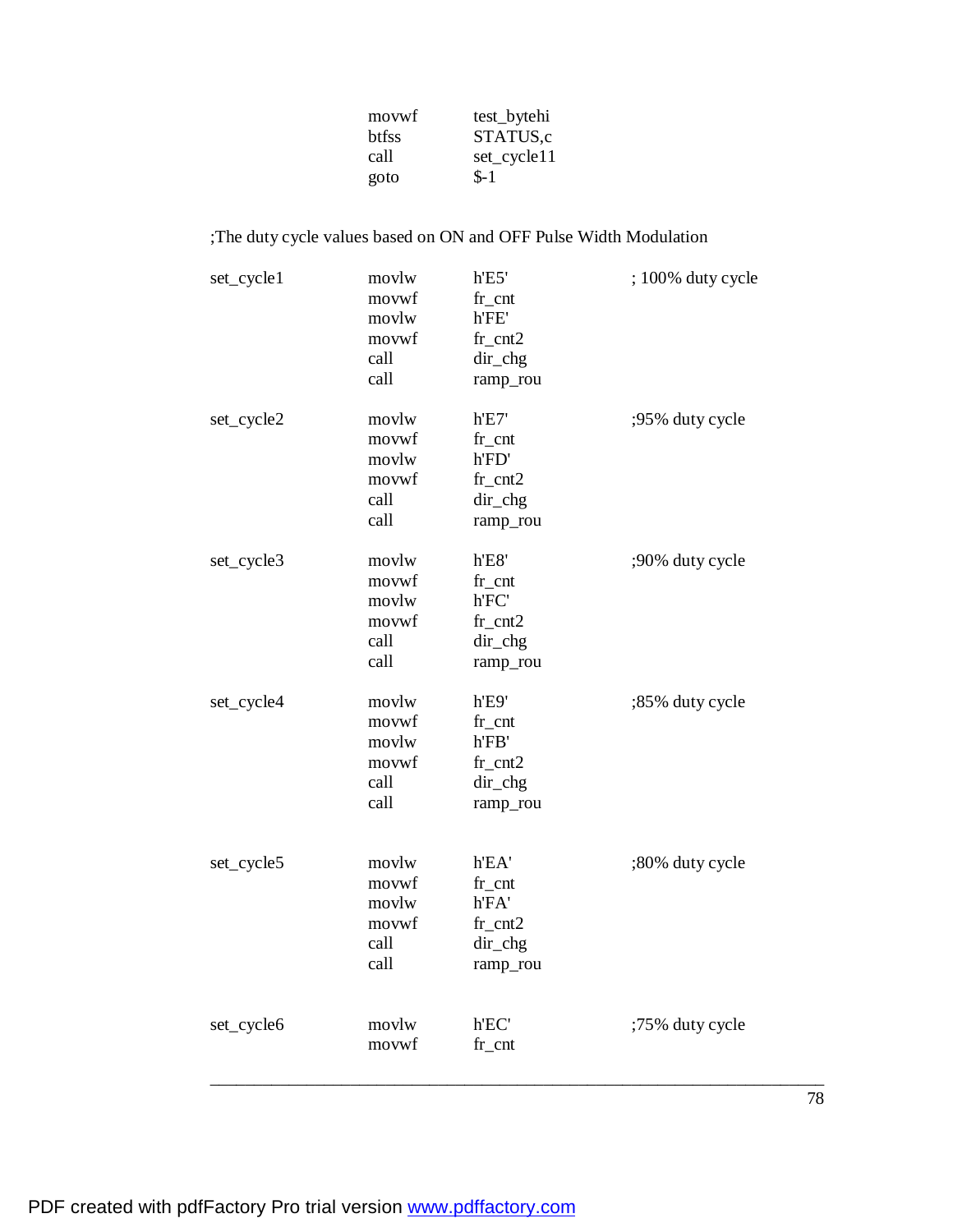|             | movlw<br>movwf<br>call<br>call                   | h'F9'<br>$fr\_cnt2$<br>dir_chg<br>ramp_rou                       |                 |
|-------------|--------------------------------------------------|------------------------------------------------------------------|-----------------|
| set_cycle7  | movlw<br>movwf<br>movlw<br>movwf<br>call<br>call | h'ED'<br>$fr\_cnt$<br>h'F7'<br>$fr\_cnt2$<br>dir_chg<br>ramp_rou | ;70% duty cycle |
| set_cycle8  | movlw<br>movwf<br>movlw<br>movwf<br>call<br>call | h'EE'<br>$fr\_cnt$<br>h'F6'<br>$fr\_cnt2$<br>dir_chg<br>ramp_rou | ;65% duty cycle |
| set_cycle9  | movlw<br>movwf<br>movlw<br>movwf<br>call<br>call | h'EF'<br>$fr\_cnt$<br>h'F5'<br>$fr\_cnt2$<br>dir_chg<br>ramp_rou | ;60% duty cycle |
| set_cycle10 | movlw<br>movwf<br>movlw<br>movwf<br>call<br>call | h'F1'<br>$fr\_cnt$<br>h'F4'<br>$fr\_cnt2$<br>dir_chg<br>ramp_rou | ;55% duty cycle |
| set_cycle11 | movlw<br>movwf<br>movlw<br>movwf<br>call<br>call | h'F2'<br>$fr\_cnt$<br>h'F2'<br>$fr\_cnt2$<br>dir_chg<br>ramp_rou | ;50% duty cycle |
| clr_drive   | bcf<br>bcf<br>bcf<br>bcf<br>movlw<br>movwf       | PORTB,5<br>PORTB,7<br>PORTB,1<br>PORTB,2<br>h'e5'<br>$fr\_cnt$   |                 |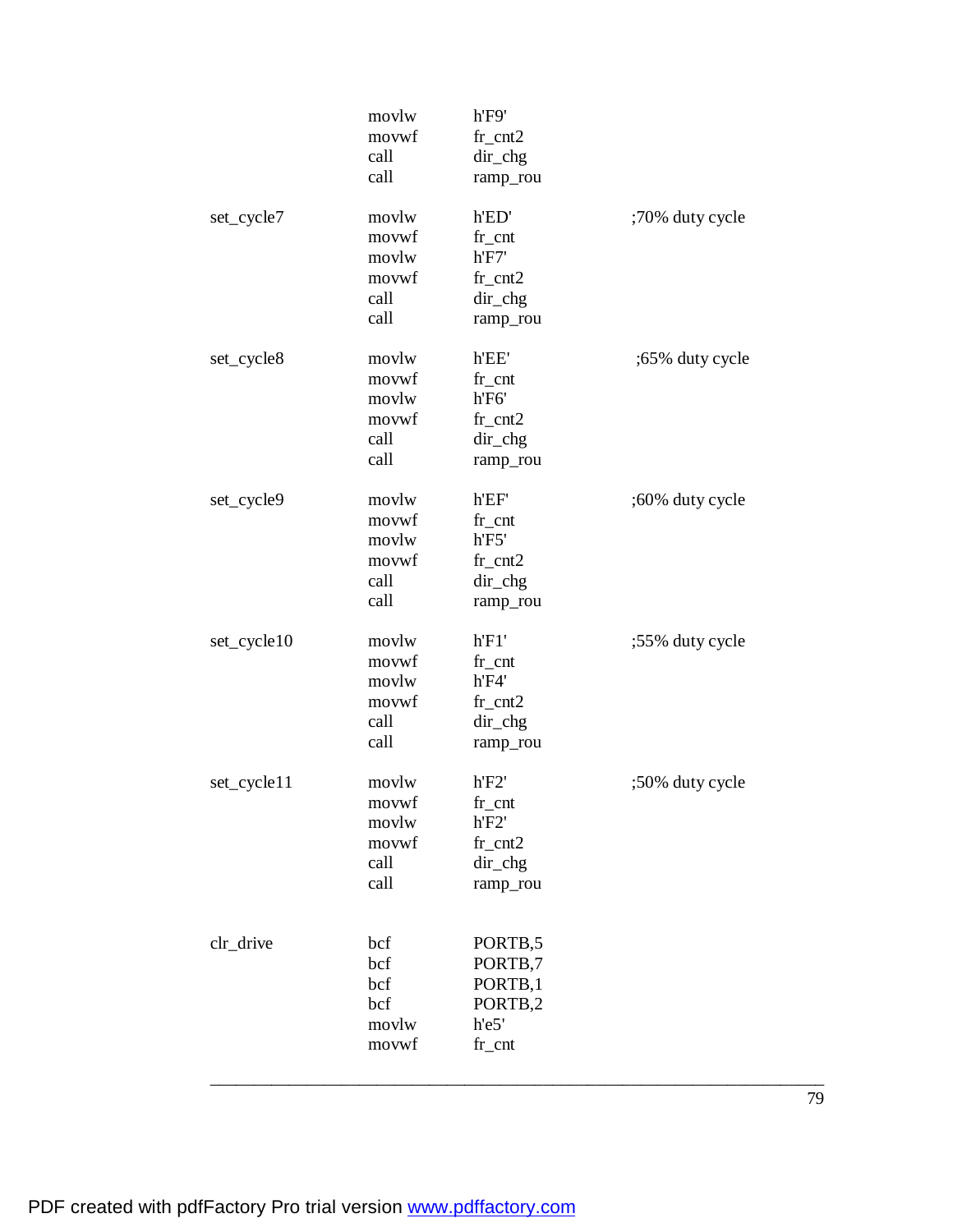| call | delayl       |
|------|--------------|
| call | $dir_{chg2}$ |

; Time delay in ensuring the current is fully flowed to ground before ; Starting to turn the other direction of motor. This is to prevent short circuit from happening. The delay is about 500ms

| dir_chg2 | movlw  | h'FF'        |
|----------|--------|--------------|
|          | movwf  | cnt4         |
| Con2     | movlw  | h'FF'        |
|          | Movwf  | cnt5         |
|          | decfsz | cnt5,1       |
|          | goto   | $S-1$        |
|          | decf   | cnt4,1       |
|          | movf   | cnt4, w      |
|          | sublw  | h'be'        |
|          | btfss  | status.z     |
|          | goto   | Con2         |
|          | incf   | num_times    |
|          | movf   | num_times,w  |
|          | subwf  | $fr\_cnt1,w$ |
|          | btfss  | status,z     |
|          | goto   | $dir\_chg2$  |
|          | call   | EdgeA        |
|          |        |              |

;The other time delay for motor to turn the other direction. The function is same as above

\_\_\_\_\_\_\_\_\_\_\_\_\_\_\_\_\_\_\_\_\_\_\_\_\_\_\_\_\_\_\_\_\_\_\_\_\_\_\_\_\_\_\_\_\_\_\_\_\_\_\_\_\_\_\_\_\_\_\_\_\_\_\_\_\_\_\_\_\_\_

;subroutine

| $dir\_chg$ | movlw        | h'FF'            |
|------------|--------------|------------------|
|            | movwf        | cnt4             |
| Con3       | movlw        | h'FF'            |
|            | movwf        | cnt <sub>5</sub> |
|            | decfsz       | cnt5,1           |
|            | goto         | $S-1$            |
|            | decf         | cnt4,1           |
|            | movf         | cnt4, w          |
|            | sublw        | h'be'            |
|            | <b>btfss</b> | status, z        |
|            | goto         | Con3             |
|            | incf         | num_times        |
|            | movf         | num times, w     |
|            | sublw        | d'20'            |
|            |              |                  |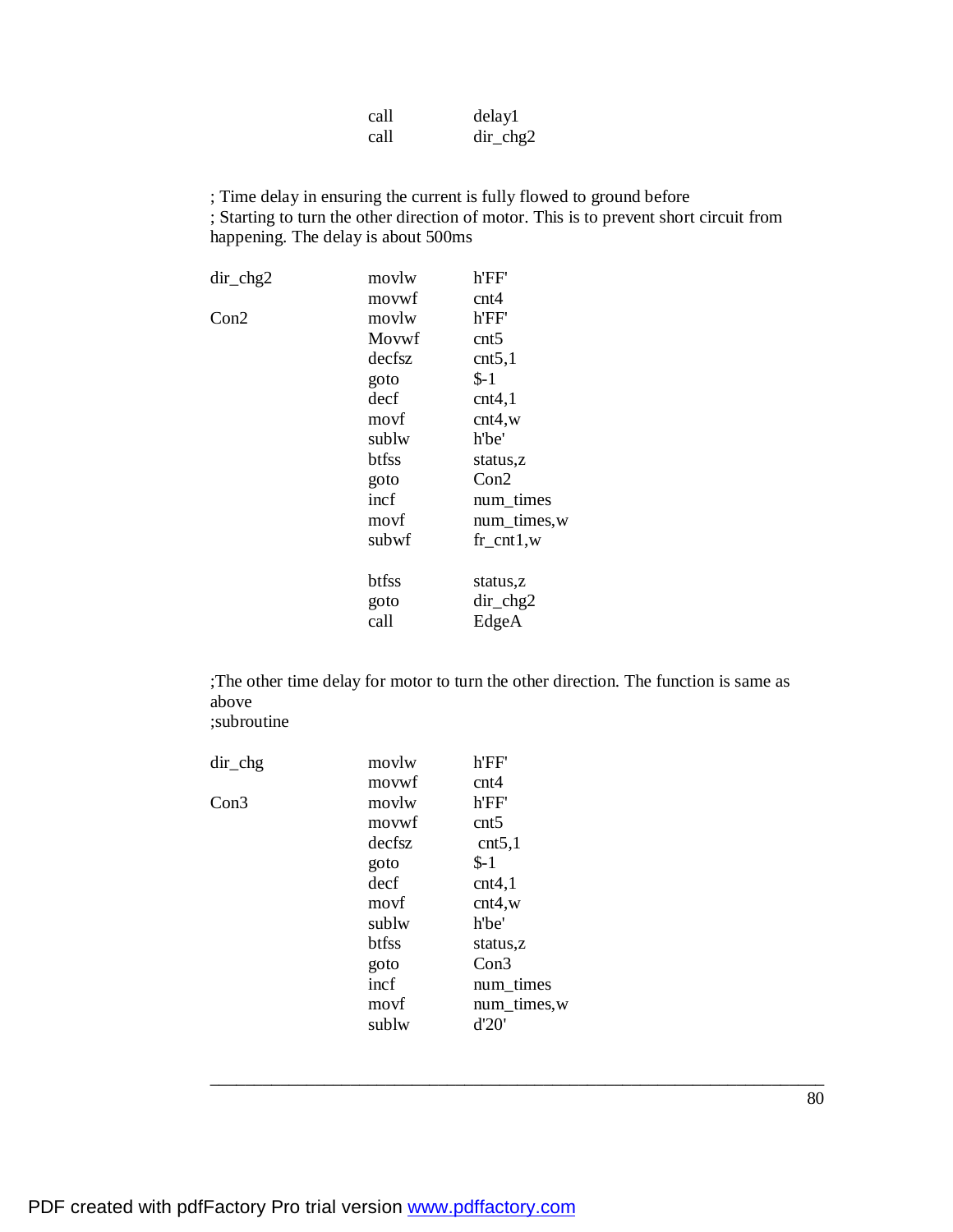| <b>btfss</b> | status,z   |
|--------------|------------|
| goto         | $dir\_chg$ |
| return       |            |

|          |        | ; Thie Ramp_rou subroutine is to start the ramping up of motor voltage |
|----------|--------|------------------------------------------------------------------------|
| ramp_rou | movlw  | h'fc'                                                                  |
|          | movwf  | ramp_cnt                                                               |
|          | movlw  | h'ea'                                                                  |
|          | movwf  | $ramp_cnt2$                                                            |
|          | call   | PWM_ramp                                                               |
|          | decf   | ramp_cnt                                                               |
|          | movf   | $fr\_cnt, w$                                                           |
|          | subwf  | ramp_cnt,w                                                             |
|          | btfss  | STATUS,c                                                               |
|          | call   | PWMbegin                                                               |
|          | incf   | $ramp_cnt2$                                                            |
|          | call   | PWM_ramp                                                               |
|          | goto   | ramp_rou                                                               |
|          |        |                                                                        |
| PWM_ramp | bcf    | PORTB,7                                                                |
|          | bsf    | PORTB,4                                                                |
|          | call   | delay1                                                                 |
|          | bcf    | PORTB,2                                                                |
|          | bsf    | PORTB,1                                                                |
|          | call   | delay2                                                                 |
|          | bcf    | PORTB,7                                                                |
|          | bcf    | PORTB,4                                                                |
|          | call   | delay1                                                                 |
|          | bcf    | PORTB,2                                                                |
|          | bcf    | PORTB,1                                                                |
|          | call   | delay2                                                                 |
|          | return |                                                                        |

; Output the PWM signal to respective PORTS

| PWMbegin | bcf  | PORTB,7             |
|----------|------|---------------------|
|          | bsf  | PORTB,4             |
|          | call | delay1              |
|          | bcf  | PORTB <sub>,2</sub> |
|          | bsf  | PORTB,1             |
|          | call | delay2              |
|          | bcf  | PORTB,7             |
|          | bcf  | PORTB,4             |
|          | call | delay1              |
|          | bcf  | PORTB,2             |
|          | bcf  | PORTB,1             |
|          | call | delay2              |
|          |      |                     |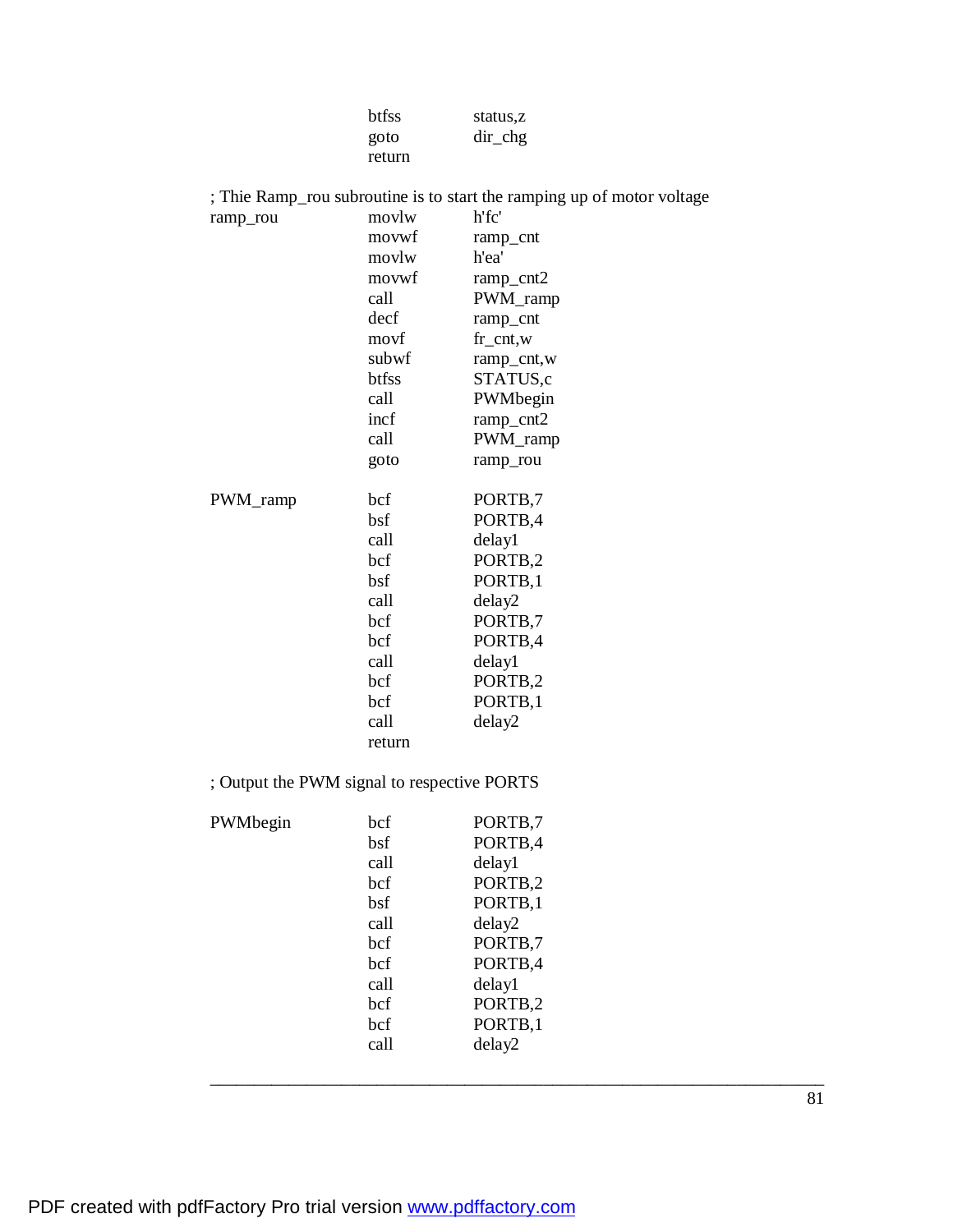| incf  | cnt3      |
|-------|-----------|
| movf  | cnt3,w    |
| sublw | d'50'     |
| btfss | status,z  |
| goto  | PWMbegin  |
| clrf  | cnt3      |
| clrf  | num_times |
| call  | EdgeA     |

;Below are the subroutines to select the appropriate duty cycle values based on the on and

;off time of pulses.

| set2_cycle1 | movlw<br>movwf<br>movlw<br>movwf<br>call<br>call | h'E5'<br>$fr\_cnt$<br>h'FE'<br>$fr\_cnt2$<br>dir_chg<br>ramp_rou |  |
|-------------|--------------------------------------------------|------------------------------------------------------------------|--|
| set2_cycle2 | movlw<br>movwf<br>movlw<br>movwf<br>call<br>call | h'E7'<br>$fr\_cnt$<br>h'FD'<br>$fr\_cnt2$<br>dir_chg<br>ramp_rou |  |
| set2_cycle3 | movlw<br>movwf<br>movlw<br>movwf<br>call<br>call | h'E8'<br>$fr\_cnt$<br>h'FC'<br>$fr\_cnt2$<br>dir_chg<br>ramp_rou |  |
| set2_cycle4 | movlw<br>movwf<br>movlw<br>movwf<br>call<br>call | h'E9'<br>$fr\_cnt$<br>h'FB'<br>$fr\_cnt2$<br>dir_chg<br>ramp_rou |  |
| set2_cycle5 | movlw<br>movwf<br>movlw<br>movwf<br>call<br>call | h'EA'<br>$fr\_cnt$<br>h'FA'<br>$fr\_cnt2$<br>dir_chg<br>ramp_rou |  |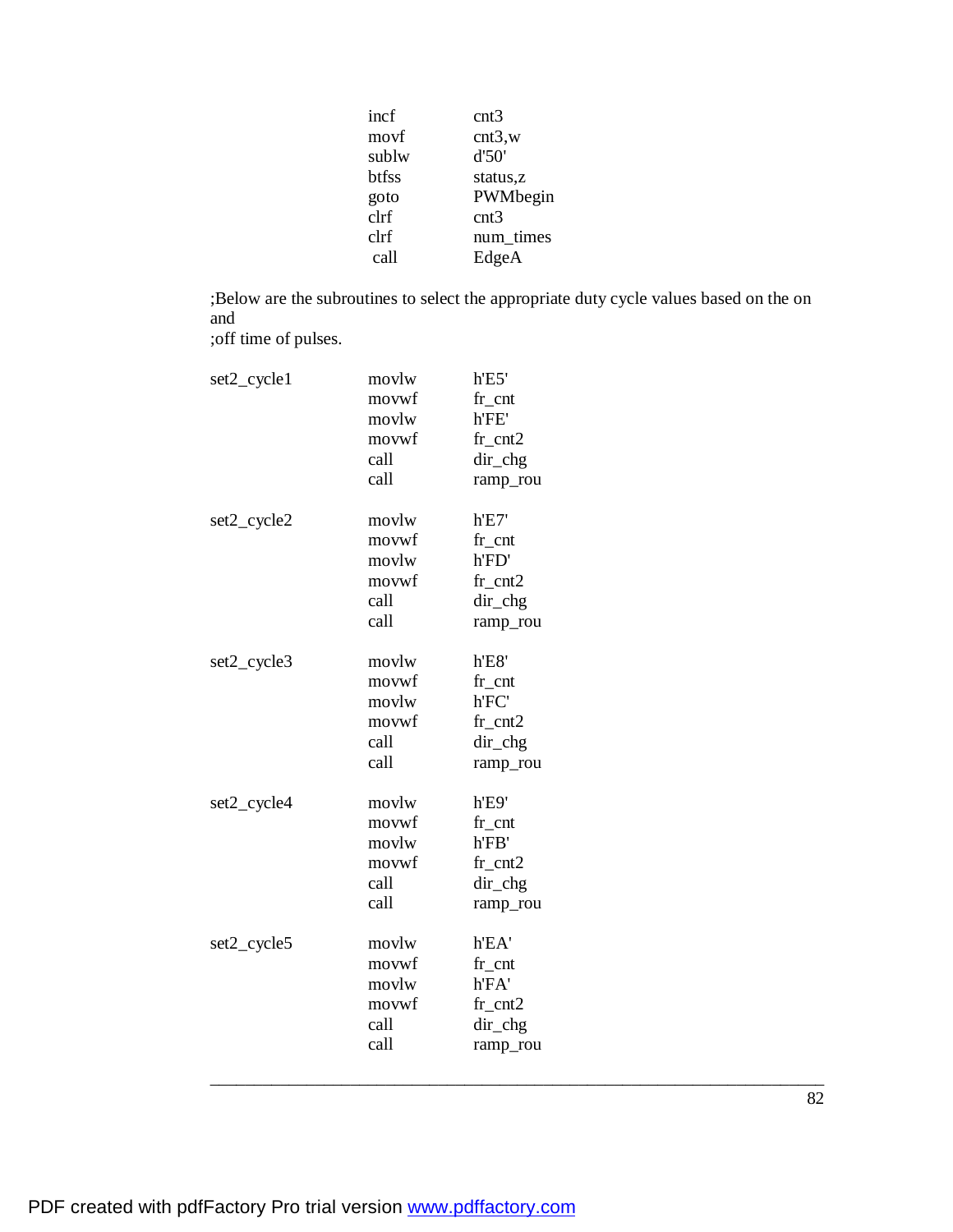| delay1       | movlw<br>movwf | h'FF'<br>cnt2         | ; PWM modulation based on the<br>;values given by fr_cnt and fr_cnt2 |
|--------------|----------------|-----------------------|----------------------------------------------------------------------|
|              | call           | ramp_rou              |                                                                      |
|              | call           | dir_chg               |                                                                      |
|              | movwf          | $fr\_cnt2$            |                                                                      |
|              | movlw          | h'F2'                 |                                                                      |
|              | movwf          | $fr\_cnt$             |                                                                      |
| set2_cycle11 | movlw          | h'F2'                 |                                                                      |
|              |                | ramp_rou              |                                                                      |
|              | call           |                       |                                                                      |
|              | movwf<br>call  | dir_chg               |                                                                      |
|              | movlw          | h'F4'<br>$fr\_cnt2$   |                                                                      |
|              | movwf          | $fr\_cnt$             |                                                                      |
| set2_cycle10 | movlw          | h'F1'                 |                                                                      |
|              |                |                       |                                                                      |
|              | call           | ramp_rou              |                                                                      |
|              | call           | dir_chg               |                                                                      |
|              | movwf          | $fr\_cnt2$            |                                                                      |
|              | movlw          | h'F5'                 |                                                                      |
|              | movwf          | $fr\_cnt$             |                                                                      |
| set2_cycle9  | movlw          | h'EF'                 |                                                                      |
|              |                |                       |                                                                      |
|              | call           | ramp_rou              |                                                                      |
|              | call           | $fr\_cnt2$<br>dir_chg |                                                                      |
|              | movlw<br>movwf | h'F6'                 |                                                                      |
|              |                | $fr\_cnt$             |                                                                      |
| set2_cycle8  | movlw<br>movwf | h'EE'                 |                                                                      |
|              |                |                       |                                                                      |
|              | call           | ramp_rou              |                                                                      |
|              | call           | dir_chg               |                                                                      |
|              | movwf          | $fr\_cnt2$            |                                                                      |
|              | movlw          | h'F7'                 |                                                                      |
|              | movwf          | $fr\_cnt$             |                                                                      |
| set2_cycle7  | movlw          | h'ED'                 |                                                                      |
|              |                |                       |                                                                      |
|              | call           | ramp_rou              |                                                                      |
|              | call           | dir_chg               |                                                                      |
|              | movwf          | $fr\_cnt2$            |                                                                      |
|              | movlw          | h'F9'                 |                                                                      |
|              | movwf          | $fr_{ent}$            |                                                                      |
| set2_cycle6  |                |                       |                                                                      |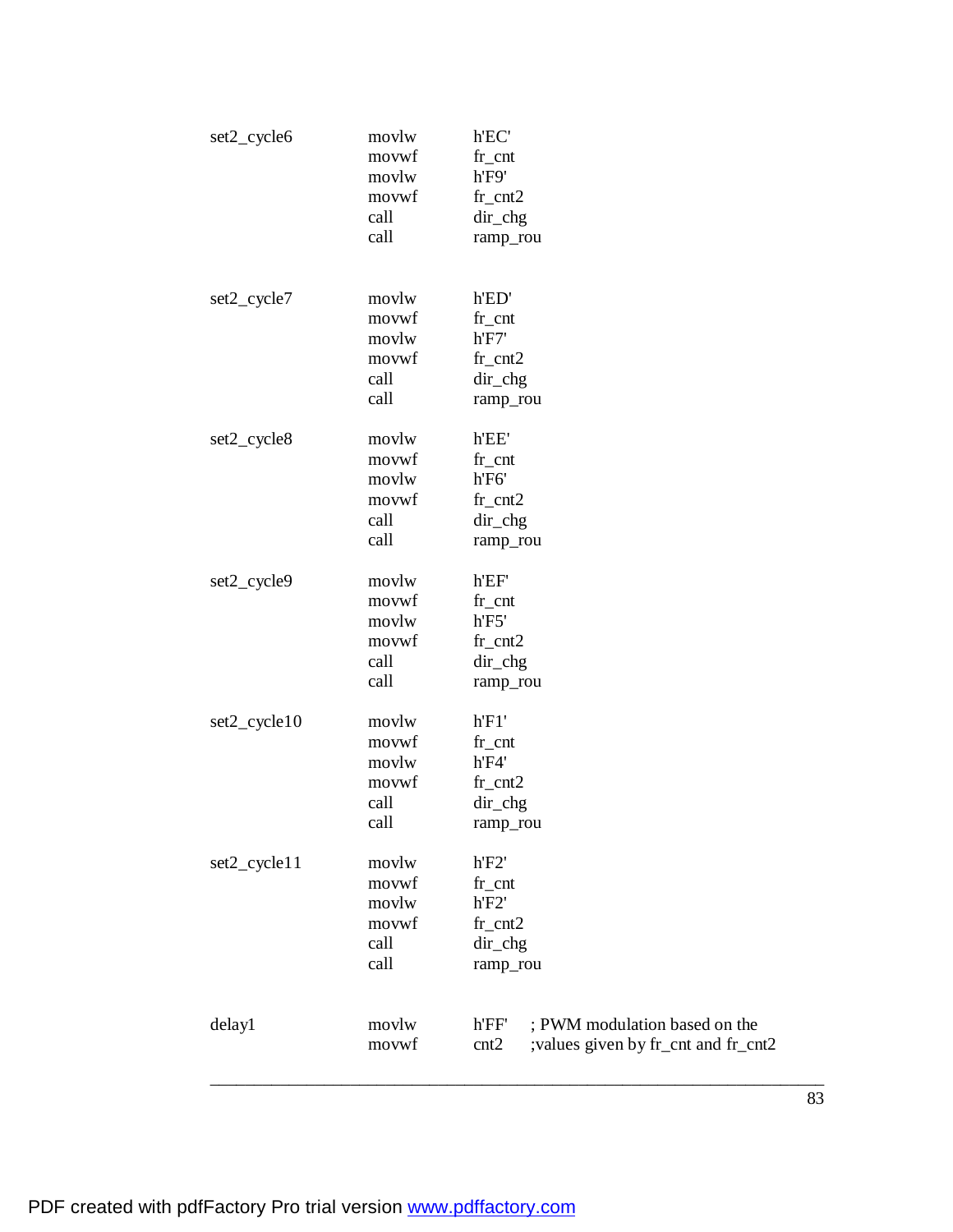| Con           | movlw<br>movwf<br>decfsz<br>goto<br>decf<br>movf<br>subwf<br>btfss<br>goto<br>return | h'FF'<br>cnt1<br>cnt1,1<br>$\frac{1}{2}$<br>cnt2,1<br>cnt2, w<br>$fr\_cnt, w$<br>status,z<br>Con                                                           |
|---------------|--------------------------------------------------------------------------------------|------------------------------------------------------------------------------------------------------------------------------------------------------------|
| delay2        | movlw<br>movwf                                                                       | h'FF'<br>cnt2                                                                                                                                              |
| Con5          | movlw<br>movwf<br>decfsz<br>goto<br>decf<br>movf<br>subwf                            | h'FF'<br>cnt1<br>cnt1,1<br>$\frac{1}{2}$<br>cnt2,1<br>cnt2, w<br>$fr\_cnt2,w$                                                                              |
|               | btfss<br>goto<br>return                                                              | status,z<br>Con <sub>5</sub>                                                                                                                               |
| $\mathrm{cw}$ | comf<br>comf<br>movf<br>sublw<br>btfsc<br>call                                       | u_term_hi_acce,f<br>u_term_lo_acce,f<br>u_term_hi_acce,w<br>b'00000000'<br>; Upper byte error value $(3.1-3)v$<br>STATUS,z<br>upperbyte                    |
| val_test1     | movf<br>sublw<br>movwf<br>btfsc<br>call<br>movwf<br>btfsc<br>call                    | u_term_hi_acce,w<br>b'00000000'<br>; Upper byte error value $(3.2-3)v$<br>test_bytelo<br>STATUS,z<br>upperbyte9<br>test_bytelo<br>STATUS,c<br>set2_cycle11 |
| val_test2     | movf                                                                                 | u_term_hi_acce,w                                                                                                                                           |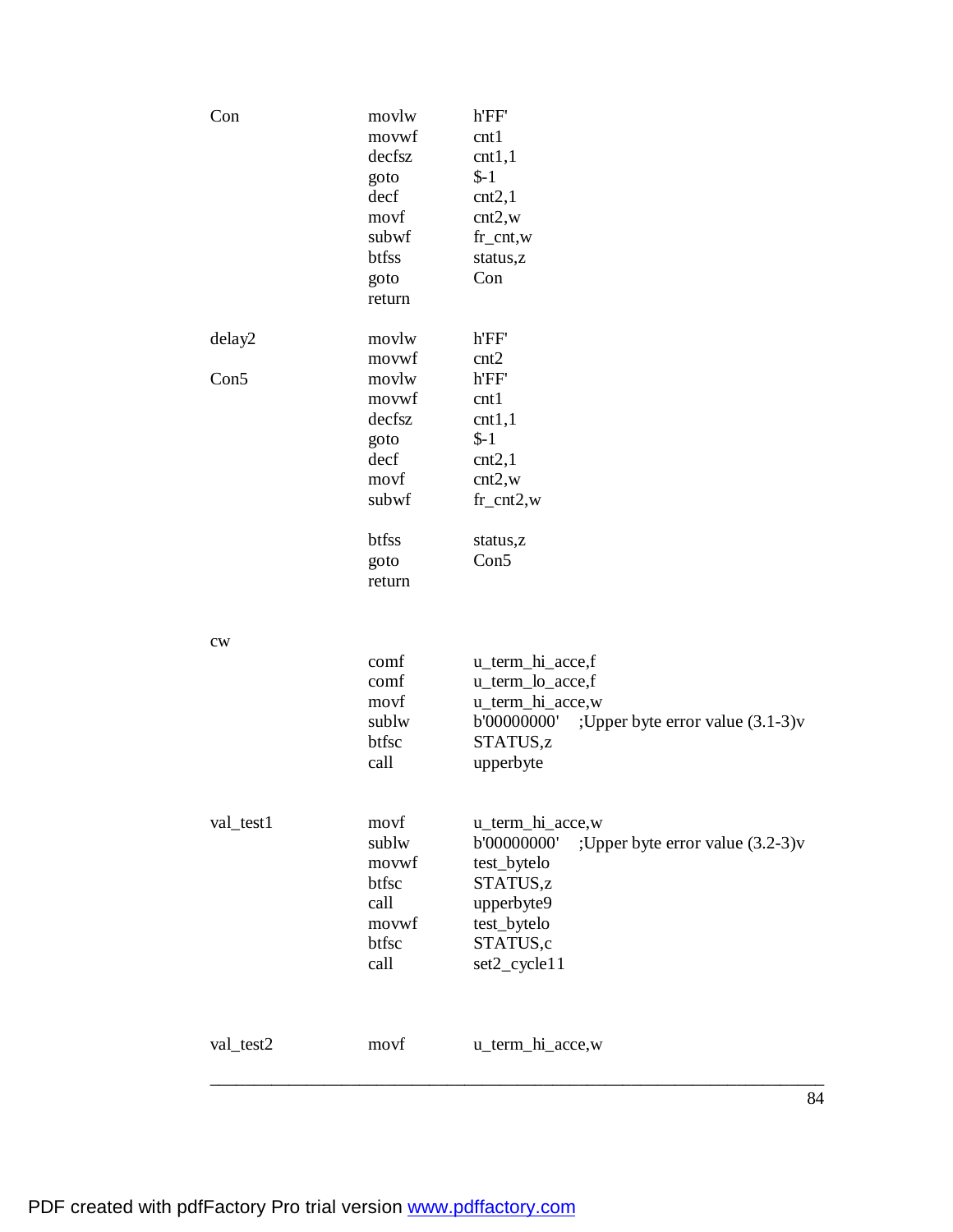|           | sublw<br>movwf<br>btfsc<br>call<br>movwf<br>btfsc<br>call         | b'00000000'<br>test_bytelo<br>STATUS,z<br>upperbyte11<br>test_bytelo<br>STATUS,c<br>set2_cycle10                    | ; Upper byte error value $(3.3-3)v$ |
|-----------|-------------------------------------------------------------------|---------------------------------------------------------------------------------------------------------------------|-------------------------------------|
| val_test3 | movf<br>sublw<br>movwf<br>btfsc<br>call<br>movwf<br>btfsc<br>call | u_term_hi_acce,w<br>b'00000000'<br>test_bytelo<br>STATUS,z<br>upperbyte10<br>test_bytelo<br>STATUS,c<br>set2_cycle9 | ; Upper byte error value $(3.4-3)v$ |
| val_test4 | movf<br>sublw<br>movwf<br>btfsc<br>call<br>movwf<br>btfsc<br>call | u_term_hi_acce,w<br>b'00000000'<br>test_bytelo<br>STATUS,z<br>upperbyte9<br>test_bytelo<br>STATUS,c<br>set2_cycle8  | ; Upper byte error value $(3.5-3)v$ |
| val_test5 | movf<br>sublw<br>movwf<br>btfsc<br>call<br>movwf<br>btfsc<br>call | u_term_hi_acce,w<br>b'00000000'<br>test_bytelo<br>STATUS,z<br>upperbyte8<br>test_bytelo<br>STATUS,c<br>set2_cycle7  | ; Upper byte error value $(3.6-3)v$ |
| val_test6 | movf<br>sublw<br>movwf<br>btfsc<br>call<br>movwf<br>btfsc         | u_term_hi_acce,w<br>b'00000000'<br>test_bytelo<br>STATUS,z<br>upperbyte7<br>test_bytelo<br>STATUS,c                 | ; Upper byte error value $(3.7-3)v$ |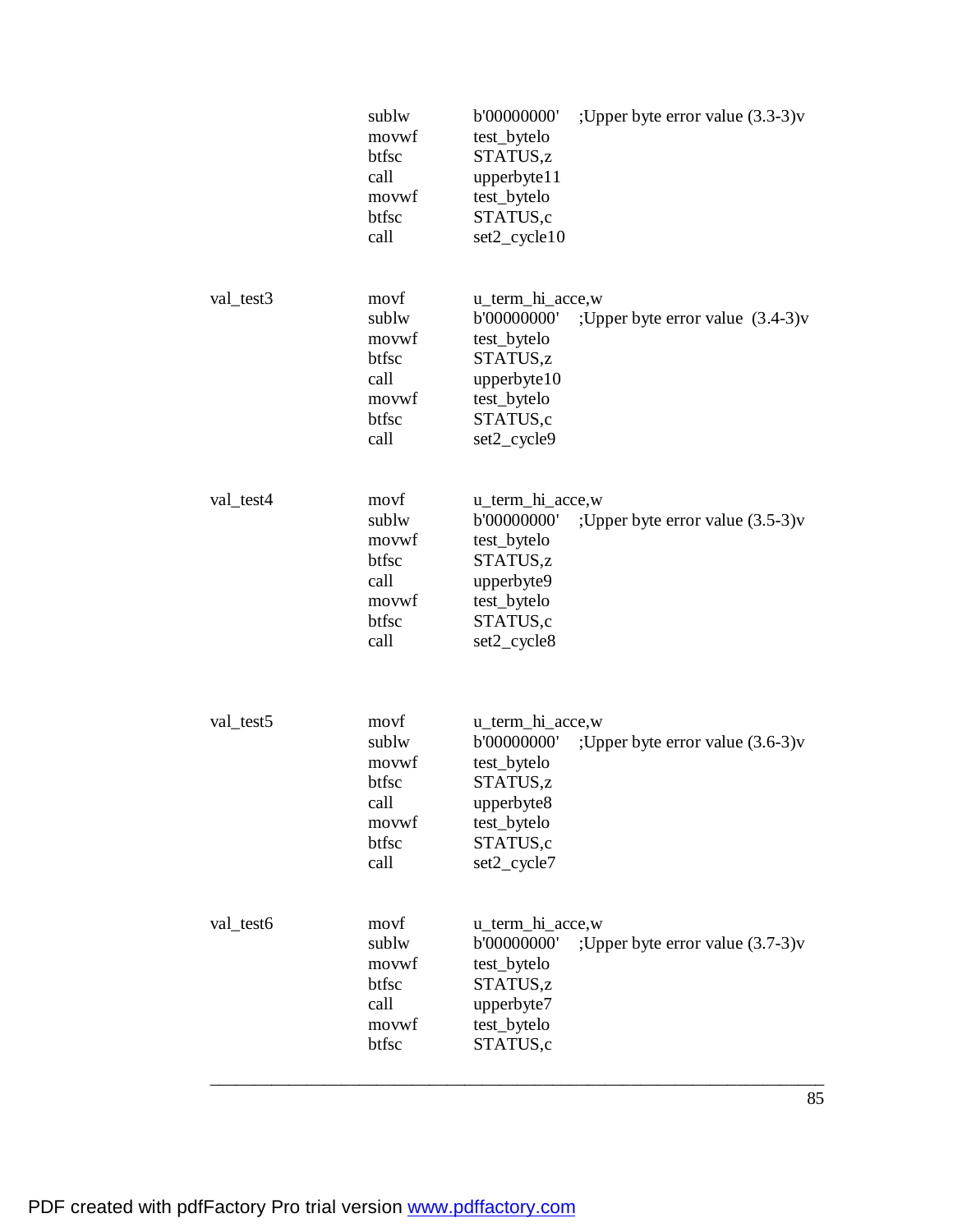call set2\_cycle6

| val_test7         | movf<br>sublw<br>movwf<br>btfsc<br>call<br>movwf<br>btfsc<br>call | u_term_hi_acce,w<br>b'00000000'<br>; Upper byte error value $(3.8-3)v$<br>test_bytelo<br>STATUS,z<br>upperbyte6<br>test_bytelo<br>STATUS,c<br>set2_cycle5 |
|-------------------|-------------------------------------------------------------------|-----------------------------------------------------------------------------------------------------------------------------------------------------------|
| val_test8         | movf<br>sublw<br>movwf<br>btfsc<br>call<br>movwf<br>btfsc<br>call | u_term_hi_acce,w<br>b'00000000'<br>; Upper byte error value $(3.9-3)v$<br>test_bytelo<br>STATUS,z<br>upperbyte5<br>test_bytelo<br>STATUS,c<br>set2_cycle4 |
| val_test9         | movf<br>sublw<br>movwf<br>btfsc<br>call<br>movwf<br>btfsc<br>call | u_term_hi_acce,w<br>b'00000000'<br>; Upper byte error value $(4.0-3)v$<br>test_bytelo<br>STATUS,z<br>upperbyte4<br>test_bytelo<br>STATUS,c<br>set2_cycle3 |
| val_test10        | movf<br>sublw<br>movwf<br>btfsc<br>call<br>movwf<br>btfsc<br>call | u_term_hi_acce,w<br>b'00000000'<br>; Upper byte error value $(4.1-3)v$<br>test_bytelo<br>STATUS,z<br>upperbyte3<br>test_bytelo<br>STATUS,c<br>set2_cycle2 |
| val_test11<br>3)y | movf<br>sublw<br>movwf<br>btfsc                                   | u_term_hi_acce,w ;Upper byte error value (4.2-<br>b'00000000'<br>test_bytelo<br>STATUS,z                                                                  |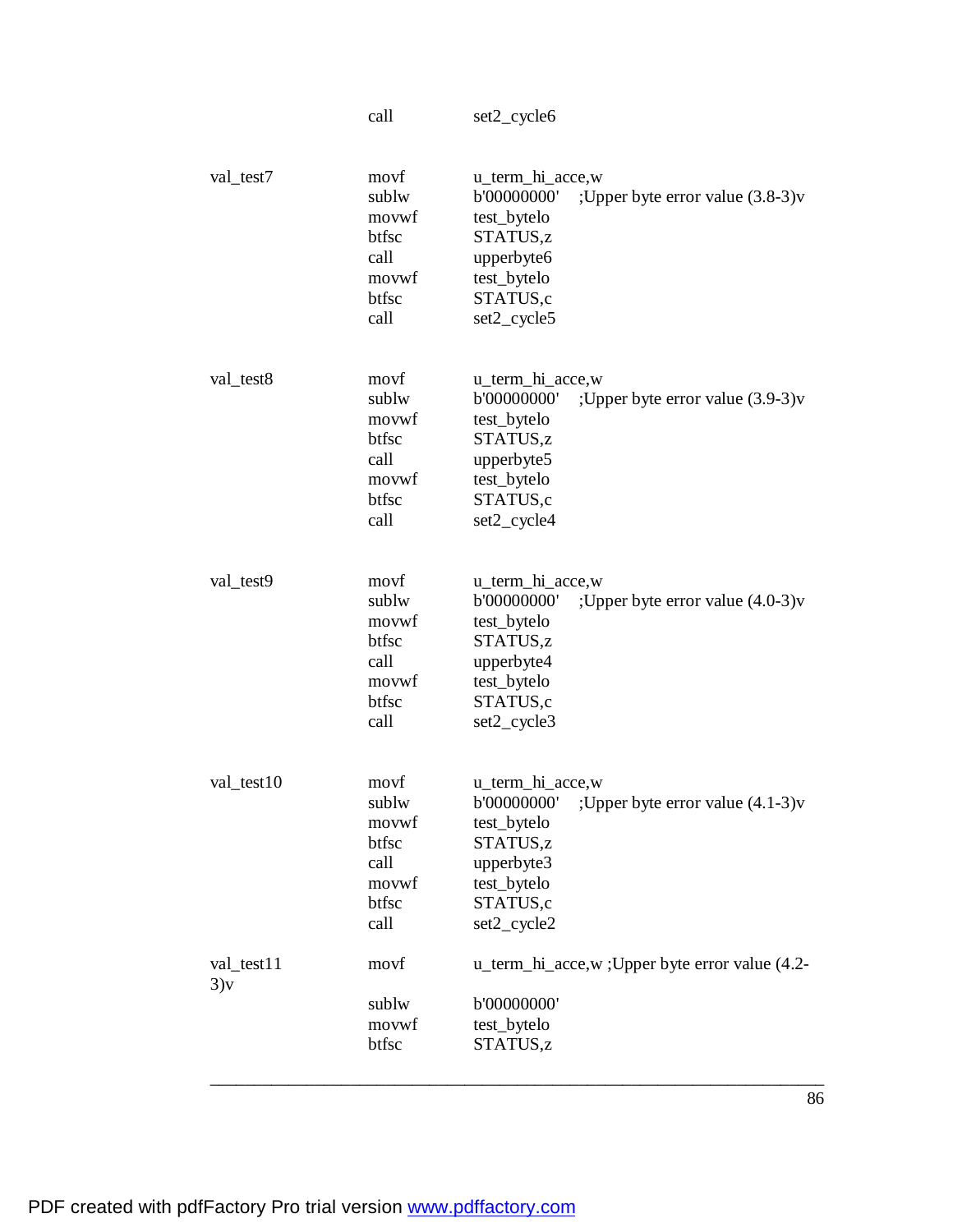|            | call<br>movwf<br>btfsc<br>call<br>call          | upperbyte2<br>test_bytelo<br>STATUS,c<br>set2_cycle1<br>clr_drive                                                               |
|------------|-------------------------------------------------|---------------------------------------------------------------------------------------------------------------------------------|
| upperbyte  | movf<br>sublw<br>movwf<br>btfsc<br>call         | u_term_lo_acce,w<br>b'00010100'<br>; lower byte error value $(3.1-3)v$<br>test_bytehi<br>STATUS,c<br>set2_cycle11               |
| upperbyte2 | movf<br>sublw<br>movwf<br>btfsc<br>call<br>call | u_term_lo_acce,w<br>b'00101001'<br>; lower byte error value $(3.2-3)v$<br>test_bytehi<br>STATUS,c<br>set2_cycle11<br>val_test11 |
| upperbyte3 | movf<br>sublw<br>movwf<br>btfsc<br>call<br>call | u_term_lo_acce,w<br>b'00111101'<br>;lower byte error value (3.3-3)v<br>test_bytehi<br>STATUS,c<br>set2_cycle10<br>val_test10    |
| upperbyte4 | movf<br>sublw<br>movwf<br>btfsc<br>call<br>call | u_term_lo_acce,w<br>b'01010010'<br>; lower byte error value $(3.4-3)v$<br>test_bytehi<br>STATUS,c<br>set2_cycle9<br>val_test9   |
| upperbyte5 | movf<br>sublw<br>movwf<br>btfsc<br>call<br>call | u_term_lo_acce,w<br>b'01100110'<br>; lower byte error value $(3.5-3)v$<br>test_bytehi<br>STATUS,c<br>set2_cycle8<br>val_test8   |
| upperbyte6 | movf<br>sublw<br>movwf<br>btfsc                 | u_term_lo_acce,w<br>b'01111011'<br>; lower byte error value $(3.6-3)v$<br>test_bytehi<br>STATUS,c                               |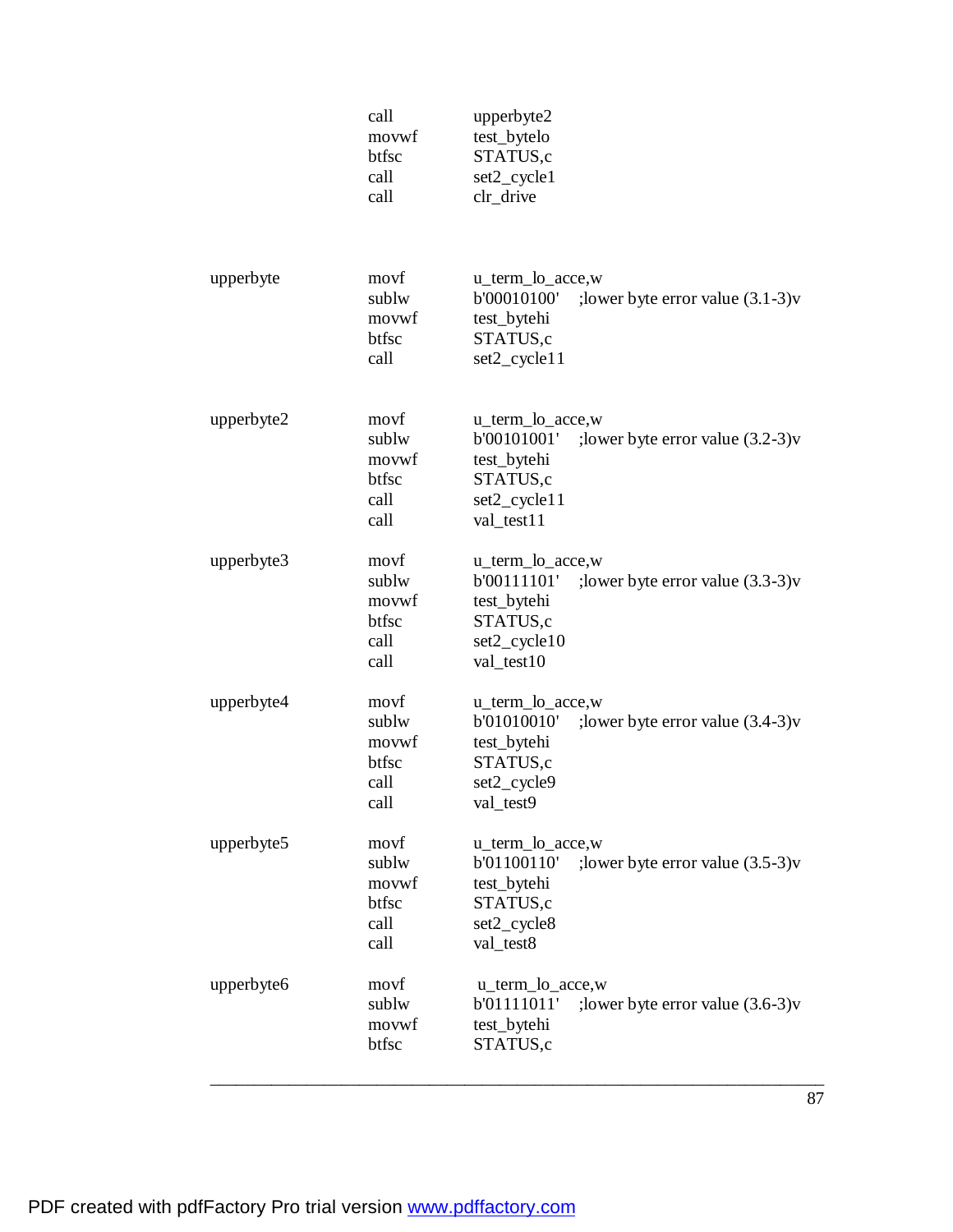|                    | call  | set2_cycle7                                        |
|--------------------|-------|----------------------------------------------------|
|                    | call  | val_test7                                          |
|                    |       |                                                    |
| upperbyte7         | movf  | u_term_lo_acce,w                                   |
|                    | sublw | b'10001111'<br>; lower byte error value $(3.7-3)v$ |
|                    | movwf | test_bytehi                                        |
|                    | btfsc | STATUS,c                                           |
|                    | call  | set2_cycle6                                        |
|                    | call  | val_test6                                          |
| upperbyte8<br>3)y  | movf  | u_term_lo_acce,w ;lower byte error value (3.8-     |
|                    | sublw | b'10100100'                                        |
|                    | movwf | test_bytehi                                        |
|                    | btfsc | STATUS,c                                           |
|                    | call  | set2_cycle5                                        |
|                    | call  | val_test5                                          |
|                    |       |                                                    |
| upperbyte9<br>3)v  | movf  | u_term_lo_acce,w ;lower byte error value (3.9-     |
|                    | sublw | b'10111000'                                        |
|                    | movwf | test_bytehi                                        |
|                    | btfsc | STATUS,c                                           |
|                    | call  | set2_cycle4                                        |
|                    | call  | val_test4                                          |
|                    |       |                                                    |
| upperbyte10<br>3)y | movf  | u_term_lo_acce,w<br>; lower byte error value (4-   |
|                    | sublw | b'11001101'                                        |
|                    | movwf | test_bytehi                                        |
|                    | btfsc | STATUS,c                                           |
|                    | call  | set2_cycle3                                        |
|                    | call  | valtest3                                           |
| upperbyte11        | movf  | u_term_lo_acce,w;lower byte error value (4.1-3)v   |
|                    | sublw | b'11100001'                                        |
|                    | movwf | test_bytehi                                        |
|                    | btfsc | STATUS,c                                           |
|                    | call  | set2_cycle2                                        |
|                    | call  | valtest2                                           |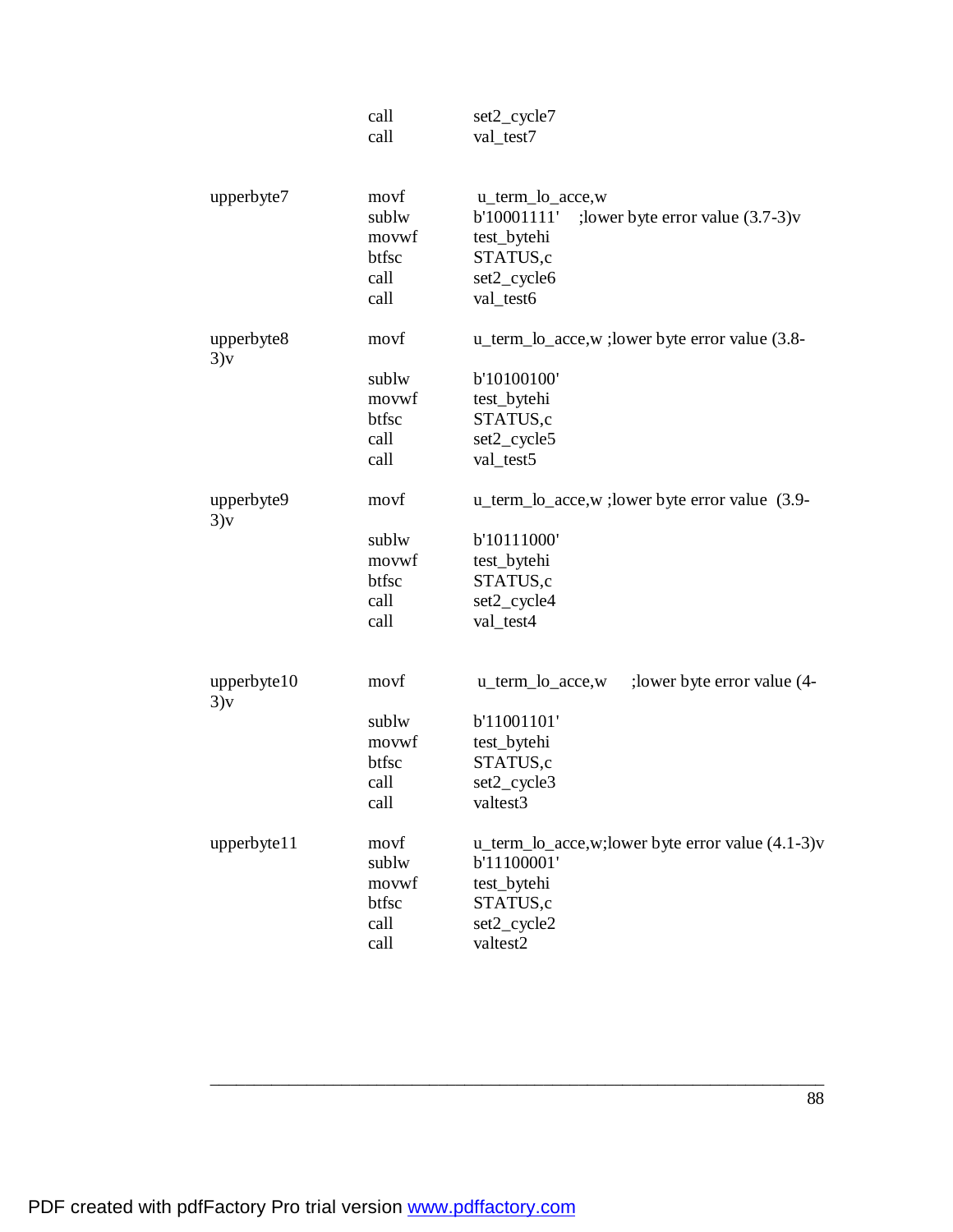| upperbyte12<br>3)y | movf  | u_term_lo_acce,w ; lower byte error value (4.2- |
|--------------------|-------|-------------------------------------------------|
|                    | sublw | b'11110110'                                     |
|                    | movwf | test_bytehi                                     |
|                    | btfsc | STATUS,c                                        |
|                    | call  | $set2_{cycle1}$                                 |
|                    | call  | valtest1                                        |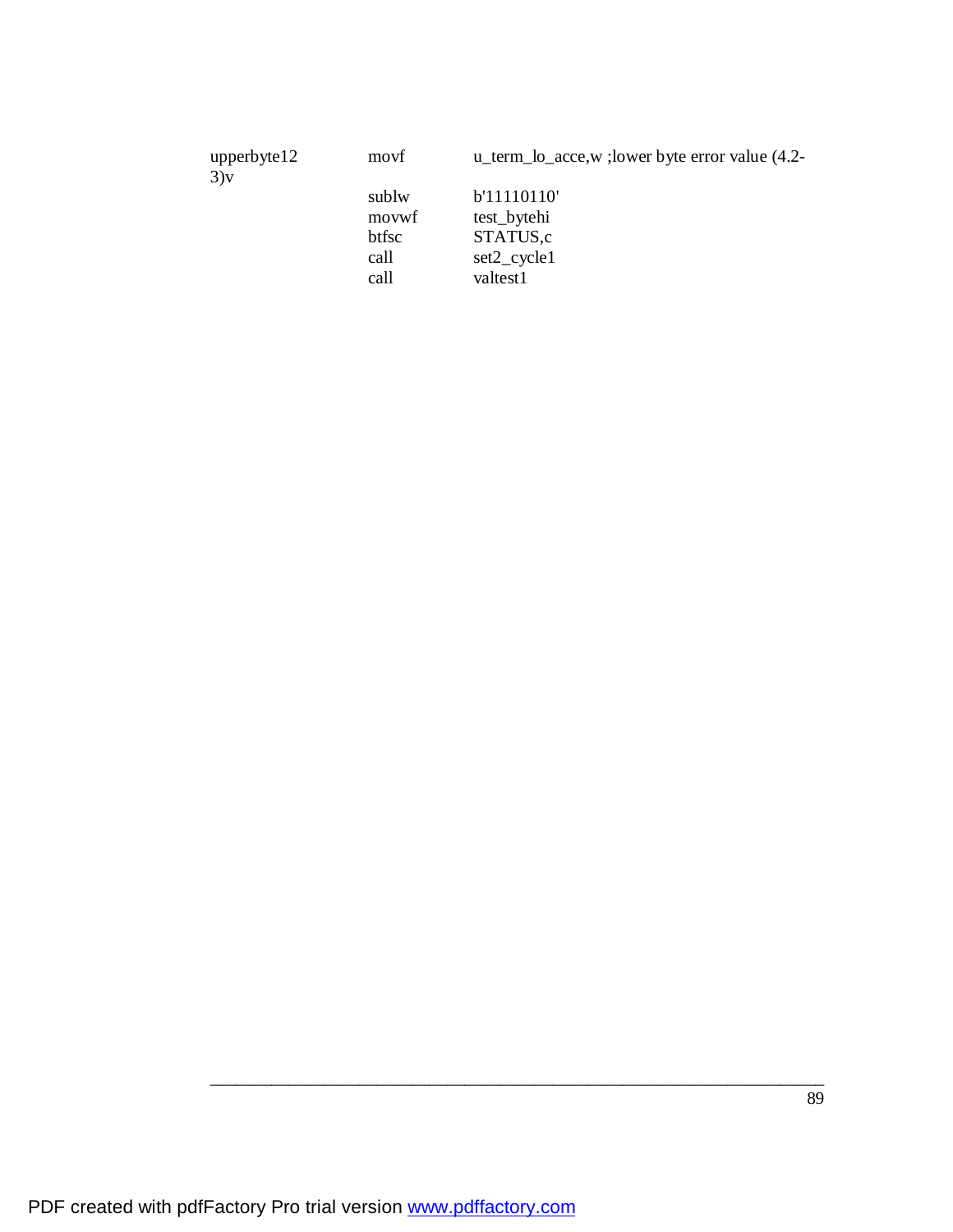# **Overall balancing program (Gyro only) (MPLAB)**

List p=16F877a

 include "p16f877a.inc" \_\_config \_cp\_off & \_wdt\_off & \_xt\_osc & \_pwrte\_on

| cnt1                     | equ | 2AH |
|--------------------------|-----|-----|
| cnt2                     | equ | 2CH |
| cnt3                     | equ | 2DH |
| cnt4                     | equ | 2EH |
| cnt5                     | equ | 3BH |
| num times                | equ | 3DH |
| $fr\_cnt$                | equ | 3FH |
| $fr\_cnt2$               | equ | 7AH |
| $fr_{\text{ent}}1$       | equ | 7BH |
| test_bytehi              | equ | 6AH |
| test_bytelo              | equ | 6CH |
| gy_calc_angle_vel_new_hi | equ | 20H |
| gy_calc_angle_vel_new_lo | equ | 21H |
| gy_calc_angle_new_hi     | equ | 22H |
| gy_calc_angle_new_lo     | equ | 23H |
| tilt_temp_hi             | equ | 24H |
| tilt_temp_lo             | equ | 25H |
| Kt_tilt_hi               | equ | 26H |
| Kt_tilt_lo               | equ | 27H |
| Kv_tilt_hi               | equ | 28H |
| Kv_tilt_lo               | equ | 29H |
| Ka_tilt_hi               | equ | 30H |
| Ka_tilt_lo               | equ | 31H |
| tilt_rate_hi             | equ | 32H |
| tilt_rate_term_lo        | equ | 33H |
| gy_calc_angle_old_hi     | equ | 34H |
| gy_calc_angle_old_lo     | equ | 35H |
| gy_calc_angle_vel_old_hi | equ | 36H |
| gy_calc_angle_vel_old_lo | equ | 37H |
| u_term_hi                | equ | 38H |
| u_term_lo                | equ | 39H |
| Time_lo                  | equ | 40H |
| Time_hi                  | equ | 41H |
| set_point_lo             | equ | 43H |
| set_point_hi             | equ | 45H |
| prod_res0                | equ | 54H |
| prod_res1                | equ | 53H |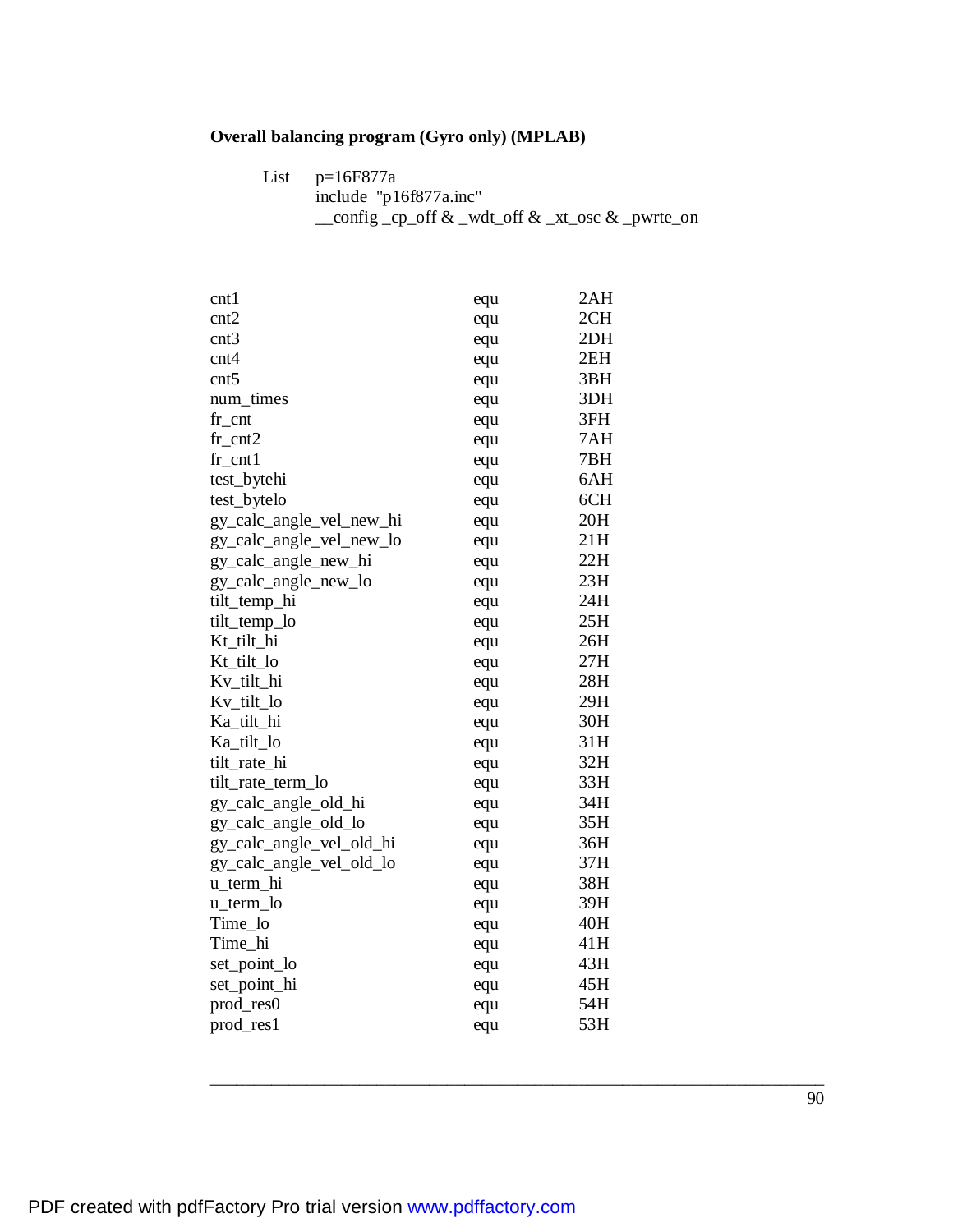| prod_res2            | equ | 52H |
|----------------------|-----|-----|
| prod_res3            | equ | 51H |
| Arg_hi               | equ | 57H |
| Arg_lo               | equ | 58H |
| Sum_hi               | equ | 59H |
| Sum_lo               | equ | 60H |
| var_hi               | equ | 61H |
| var_lo               | equ | 62H |
| pwm_bit_cnt          | equ | 63H |
| pwm_bit              | equ | 64H |
| pwm_bit_cnt2         | equ | 65H |
| pwm_bit2             | equ | 66H |
| count                | equ | 67H |
| TILT_RATE_LO         | equ | 68H |
| tilt_term_hi         | equ | 69H |
| tilt_term_lo         | equ | 70H |
| tilt_rate_term_hi    | equ | 71H |
| temp_lo              | equ | 72H |
| gy_temp_angle_old_hi | equ | 73H |
| gy_temp_angle_old_lo | equ | 74H |
| tilt_hi              | equ | 75H |
| tilt_lo              | equ | 76H |
| ramp_cnt             | equ | 77H |
| ramp_cnt2            | equ | 78H |

 ; Start at the reset vector org 0x000 goto start

#### Start

| iai i |       |                    |                                          |
|-------|-------|--------------------|------------------------------------------|
|       | bsf   | STATUS, RP0        | :Bank 1                                  |
|       | bcf   | STATUS, RP1        |                                          |
|       | clrf  | <b>TRISB</b>       | $PORTB$ [7-0] outputs                    |
|       | movlw | b'10000000'        |                                          |
|       | movwf | ADCON1             | ; Right justified, all A/D               |
|       | movlw | b'00000000'        |                                          |
|       | movwf | <b>OPTION_REG</b>  |                                          |
|       | bcf.  | STATUS, RP0        | Banh 0                                   |
|       | movlw | B'01011001'        | ;Fosc/8 [7-6], A/D ch3 [5-3], A/D on [0] |
|       | movwf | ADCON <sub>0</sub> |                                          |
|       | clrf  | <b>PORTB</b>       |                                          |
|       | clrf  | cnt3               |                                          |
|       | clrf  | num times          |                                          |
|       | movlw | d'8'               |                                          |
|       | movwf | num_samples        |                                          |
|       |       |                    |                                          |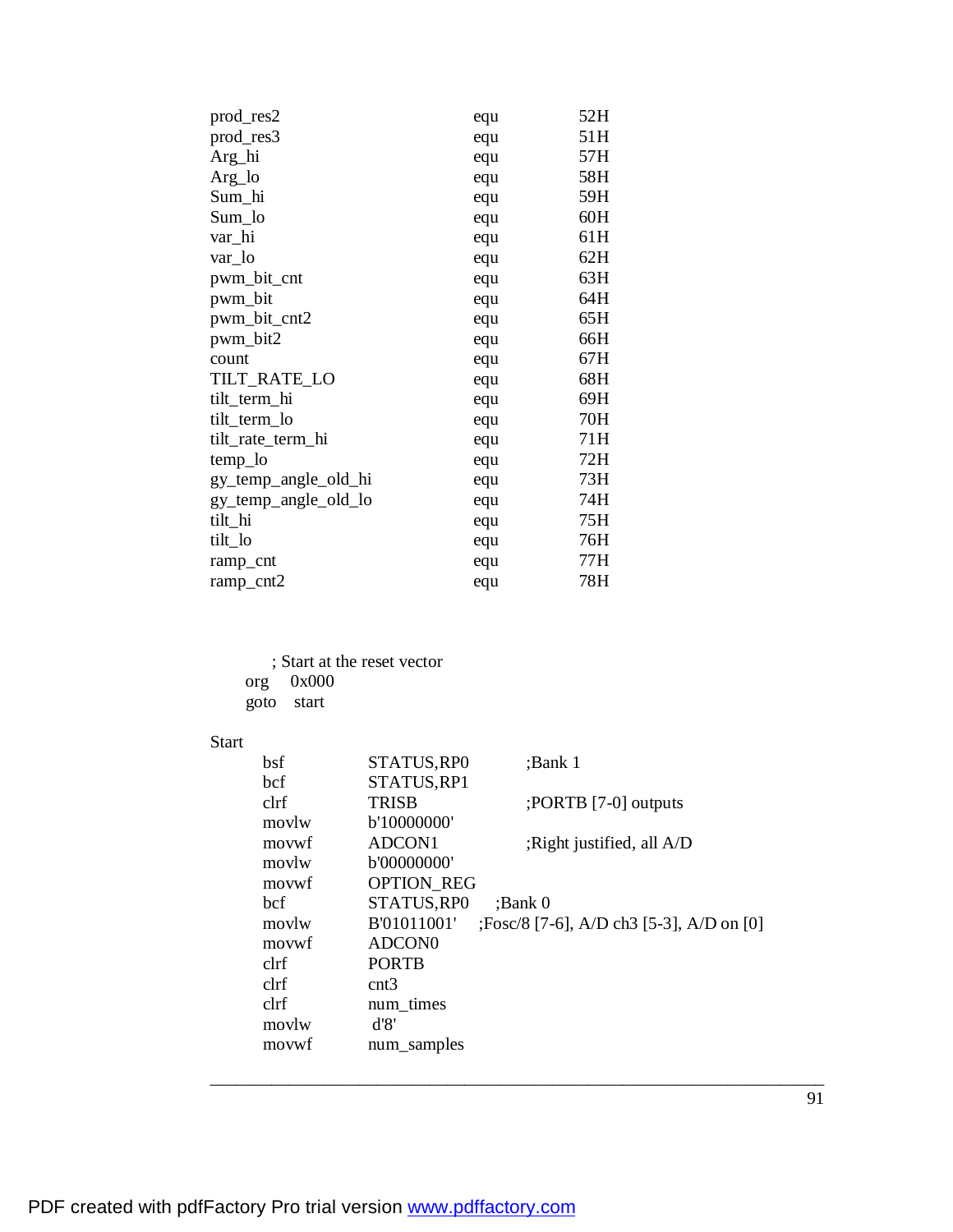Main

 call ad\_portb goto Main

ad\_portb

| Wait |           | bsf ADCON0.GO   | ; wait for acquision time (20uS)<br>;Start A/D conversion |
|------|-----------|-----------------|-----------------------------------------------------------|
|      | goto Wait | btfsc ADCON0,GO | ; Wait for conversion to complete                         |

;tilt error value  $= (ADC(x)-3.0)$ 

comp\_ute

| movwf  | Arg_lo                                |
|--------|---------------------------------------|
| movf   | ADRESH, w; Store in ADC 10-bit result |
| movwf  | Arg_hi<br>; register                  |
| movf   | temp_acchi,w                          |
| movwf  | Sum_hi                                |
| movf   | temp_acclo,w                          |
| movwf  | Sum lo                                |
| call   | add                                   |
| movf   | Sum_hi,w                              |
| movwf  | gy_calc_angle_new_hi                  |
| movf   | $Sum\_lo, w$                          |
| movwf  | gy_calc_angle_new_lo                  |
| decfsz | num_samples                           |
| call   | wait                                  |
| movlw  | d'8'<br>Averaging of 8 samples        |
| movwf  | num_samples                           |
|        |                                       |
| movf   | gy_calc_angle_new_hi,w                |
| movwf  | Arg_hi                                |
| movf   | gy_calc_angle_new_lo,w                |
| movwf  | $Arg\_lo$                             |
| movlw  | b'00000010'                           |
| movwf  | Sum_hi                                |
| movlw  | b'00000001'                           |
| movwf  | Sum_lo                                |
| call   | substract                             |
| movf   | Sum_hi,w                              |
| movwf  | tilt_temp_hi                          |
| movf   | tilt_temp_hi,w                        |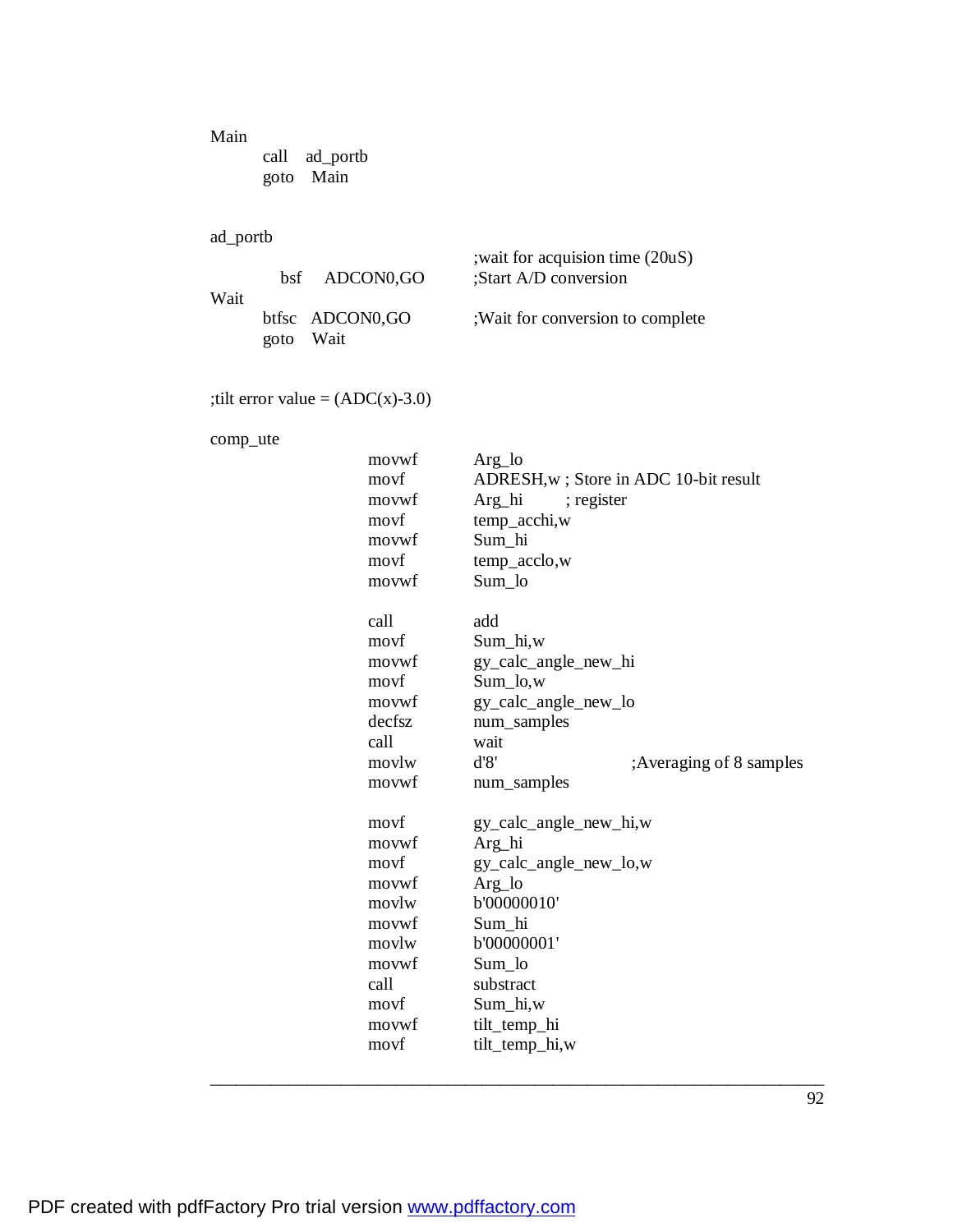|       | movwf | Arg_hi                                      |
|-------|-------|---------------------------------------------|
| movf  |       | Sum_lo,w                                    |
|       | movwf | tilt_temp_lo                                |
| movf  |       | tilt_temp_lo,w                              |
|       | movwf | Arg_lo                                      |
|       |       |                                             |
| movlw |       | b'00000000'                                 |
|       | movwf | Kt_tilt_hi                                  |
| movf  |       | Kt_tilt_hi,w                                |
|       | movwf | var_hi                                      |
| movlw |       | b'00000001'                                 |
|       | movwf | Kt_tilt_lo                                  |
| movf  |       | Kt_tilt_lo,w                                |
|       | movwf | var_lo                                      |
| call  |       | mul                                         |
| movf  |       | $prod\_res1, w$                             |
|       | movwf | tilt_hi                                     |
| movf  |       | prod_res0,w                                 |
|       | movwf | tilt_lo                                     |
|       |       |                                             |
|       |       |                                             |
| movlw |       | b'00000000'                                 |
|       | movwf | Kv_tilt_hi                                  |
| movlw |       | b'00000001'                                 |
|       | movwf | Kv_tilt_lo                                  |
| movf  |       | Kv_tilt_hi,w                                |
|       | movwf | Arg_hi                                      |
| movf  |       | Kv_tilt_lo,w                                |
|       | movwf | $Arg_$ lo                                   |
| movf  |       | tilt_hi,w                                   |
|       | movwf | var_hi                                      |
| movf  | movwf | $tilt_l$ lo,w                               |
| call  |       | var_lo<br>mul                               |
| movf  |       | prod_res1,w                                 |
|       | movwf | u_term_hi                                   |
| movf  |       | prod_res0,w                                 |
|       | movwf | u_term_lo                                   |
|       |       |                                             |
| movf  |       | ADRESH,w                                    |
| sublw |       | b'00000010'; Upper byte for analog value 3V |
| call  |       | no_drive                                    |
|       | movwf | temp_lo                                     |
| btfsc |       | STATUS,c                                    |
| call  |       | ccw                                         |
| call  |       | cw                                          |
|       |       |                                             |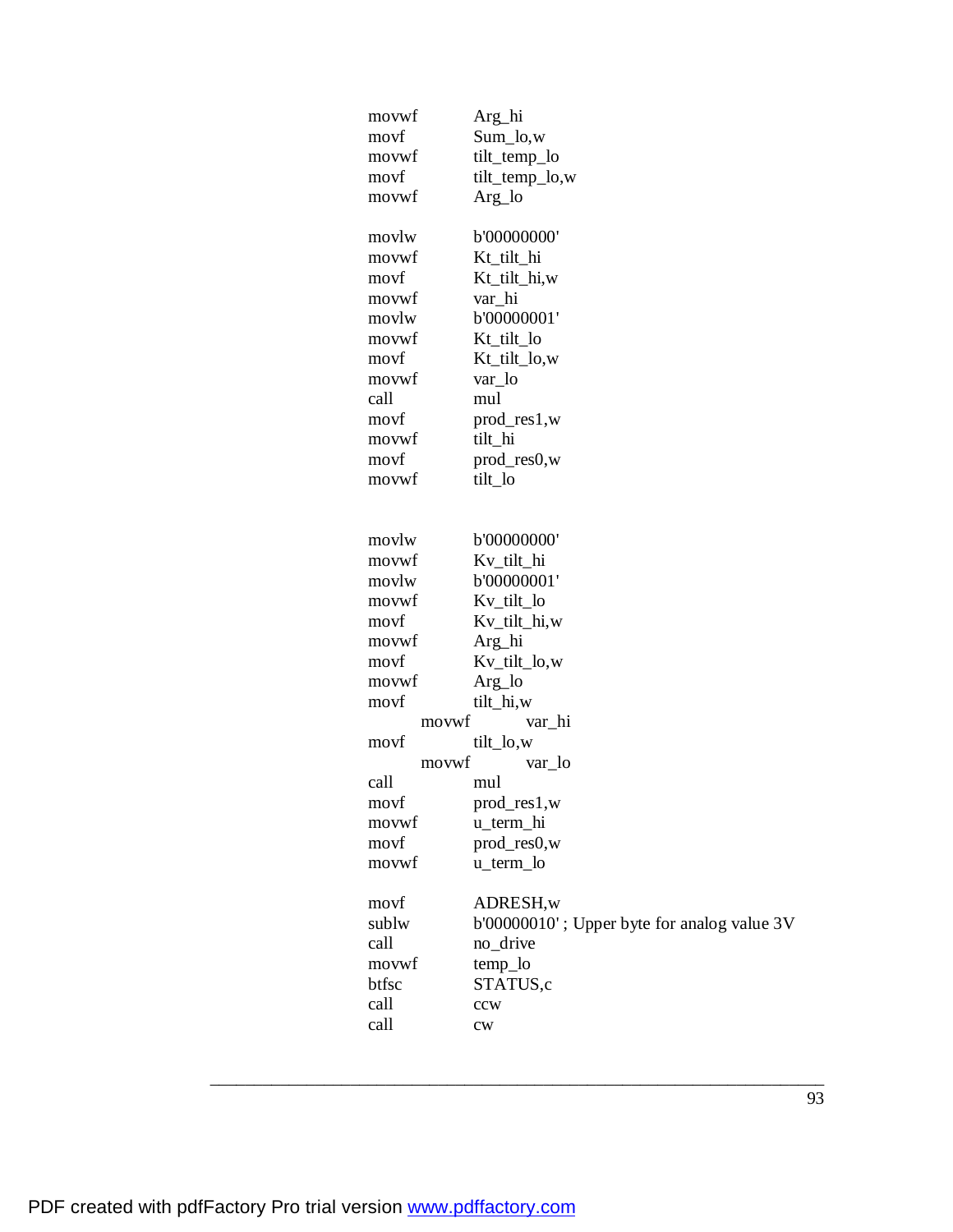\_\_\_\_\_\_\_\_\_\_\_\_\_\_\_\_\_\_\_\_\_\_\_\_\_\_\_\_\_\_\_\_\_\_\_\_\_\_\_\_\_\_\_\_\_\_\_\_\_\_\_\_\_\_\_\_\_\_\_\_\_\_\_\_\_\_\_\_\_\_

94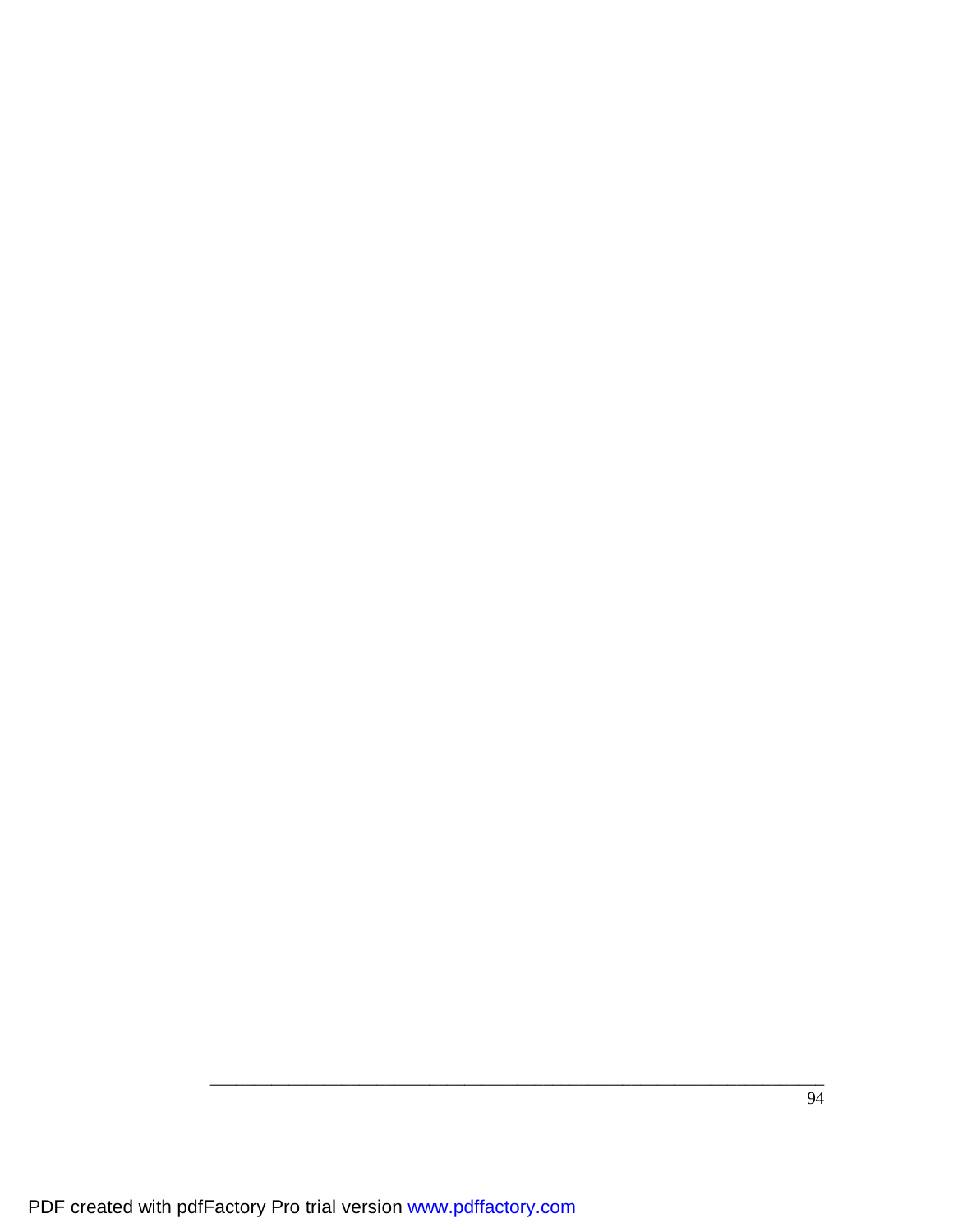The following program is similar to the list of program from pg 94, no-drive subroutine to pg 109 .

## **Multiplication program**

| Mul       |           |                        |                                         |
|-----------|-----------|------------------------|-----------------------------------------|
|           | ;movlw    | b'00010010'            |                                         |
|           | ;movwf    | Arg_lo                 |                                         |
|           | ;movlw    | b'00011000'            |                                         |
|           | ;movwf    | Arg_hi                 |                                         |
|           | ;movlw    | b'10010100'            |                                         |
|           | ;movwf    | var_lo                 |                                         |
|           | ;movlw    | b'01110000'            |                                         |
|           | ;movwf    | var_hi                 |                                         |
|           | clrf      | prod_res0              |                                         |
|           | clrf      | prod_res1              |                                         |
|           | clrf      | prod_res2              |                                         |
|           | clrf      | prod_res3              |                                         |
|           | clrf      | count                  |                                         |
|           | movlw     | d'17'                  |                                         |
|           | movwf     | count                  |                                         |
|           | movf      | var_lo,w               | ; Place the value from other            |
| program   |           |                        | ;loop                                   |
| movwf     | prod_res0 |                        | ; into the variable of this             |
|           |           | ; multiplication loop. |                                         |
|           | btfss     | status,z               | ;Check whether the product_res0 is zero |
|           | call      | $Check_n$              |                                         |
|           | movf      | var_hi,w               | ;the product_res0 is zero               |
|           | movwf     | prod_res1              | ;Check the next upper byte.             |
|           | btfsc     | status,z               |                                         |
|           | call      | equal_zero             |                                         |
| Check_n   | btfss     | status,c               |                                         |
|           | Call      | add_var                |                                         |
|           | movf      | var_hi,w               |                                         |
|           | Movwf     | prod_res1              |                                         |
|           |           |                        |                                         |
| Check_Arg | movf      | Arg_Lo,f               |                                         |
|           | btfss     | status,z               | ;Test if value of Arg_Lo is zero        |
|           |           |                        |                                         |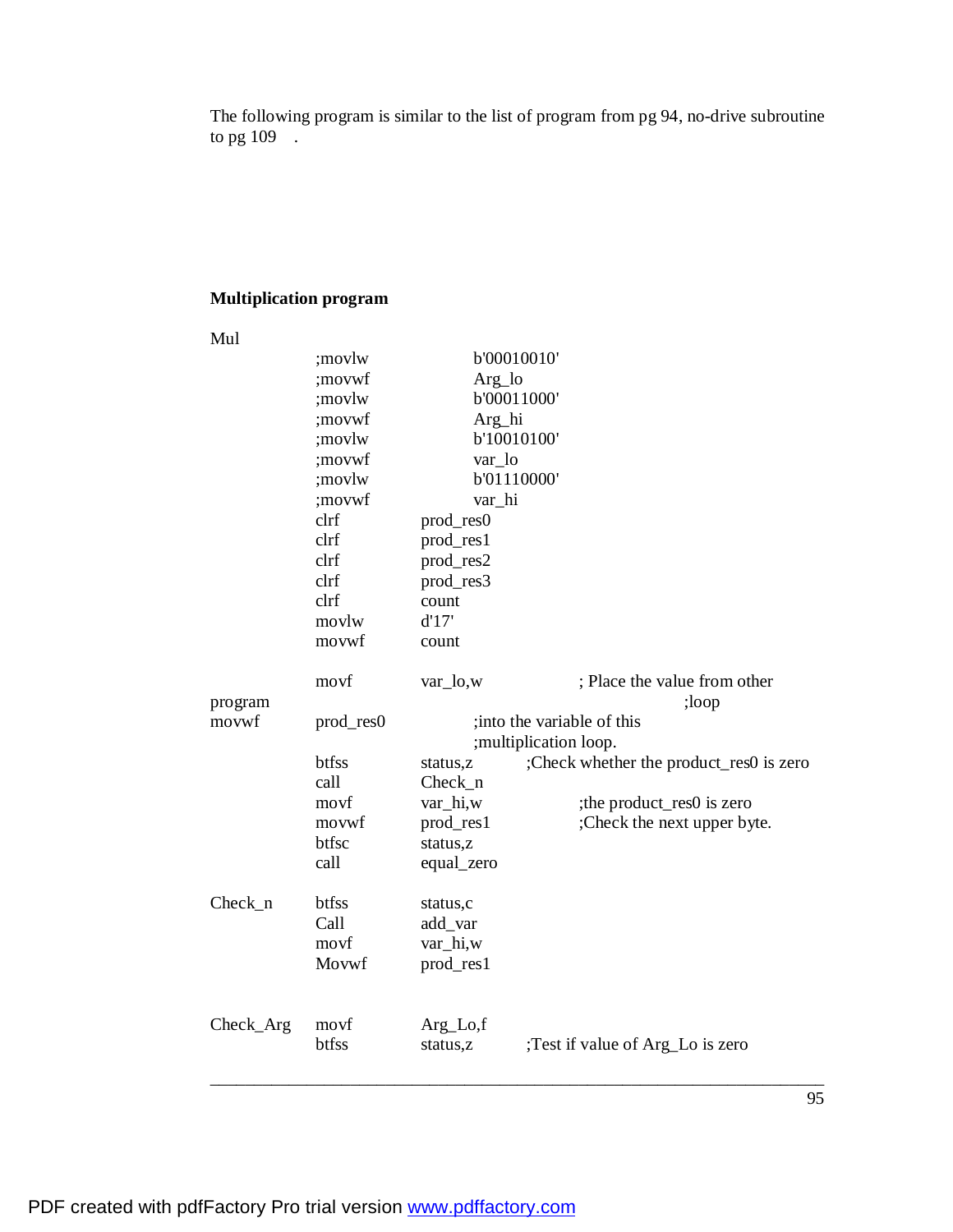|            | call<br>movf<br>btfsc<br>call<br>call<br>test_lsb                                                                  | test_lsb<br>Arg_Hi,w<br>status,z<br>equal_zero                                                                                                                         | ;Arg_lo is not zero<br>;Arg_lo is zero<br>;Test if value of Arg_Hi is zero<br>;Arg_Hi is equal to zero                    |
|------------|--------------------------------------------------------------------------------------------------------------------|------------------------------------------------------------------------------------------------------------------------------------------------------------------------|---------------------------------------------------------------------------------------------------------------------------|
| add_var    | incf<br>prod_res1<br>movf<br>var_hi,w<br>movwf prod_res1                                                           |                                                                                                                                                                        |                                                                                                                           |
| test_lsb   | bcf<br>rrf<br>rrf<br>rrf<br>rrf<br>btfss<br>call<br>movf<br>addwf<br><b>Btfsc</b><br>call<br>movf<br>addwf<br>call | status,c<br>prod_res3<br>prod_res2<br>prod_res1<br>prod_res0<br>status,c<br>shift<br>Arg_lo,w<br>prod_res2,f<br>status,c<br>Add_Hi<br>Arg_Hi,w<br>prod_res3,f<br>shift | ;Test if there is carry bit<br>; There is no carry<br>; Upper two bytes is added with the bytes<br>;of the Arg_Hi:Arg_Lo. |
| equal_zero | clrf<br>clrf<br>clrf<br>clrf<br>call                                                                               | prod_res0<br>prod_res1<br>prod_res2<br>prod_res3<br>stop                                                                                                               | ; the multiplication result is zero.<br>; Exit from the mul subroutine                                                    |
| Add_Hi     | incf<br>Movf<br>Addwf                                                                                              | prod_res3<br>Arg_Hi,w<br>prod_res3                                                                                                                                     |                                                                                                                           |
| shift      | decfsz<br>call<br>goto                                                                                             | count<br>test_lsb<br>stop                                                                                                                                              |                                                                                                                           |
| stop clrf  | count                                                                                                              |                                                                                                                                                                        |                                                                                                                           |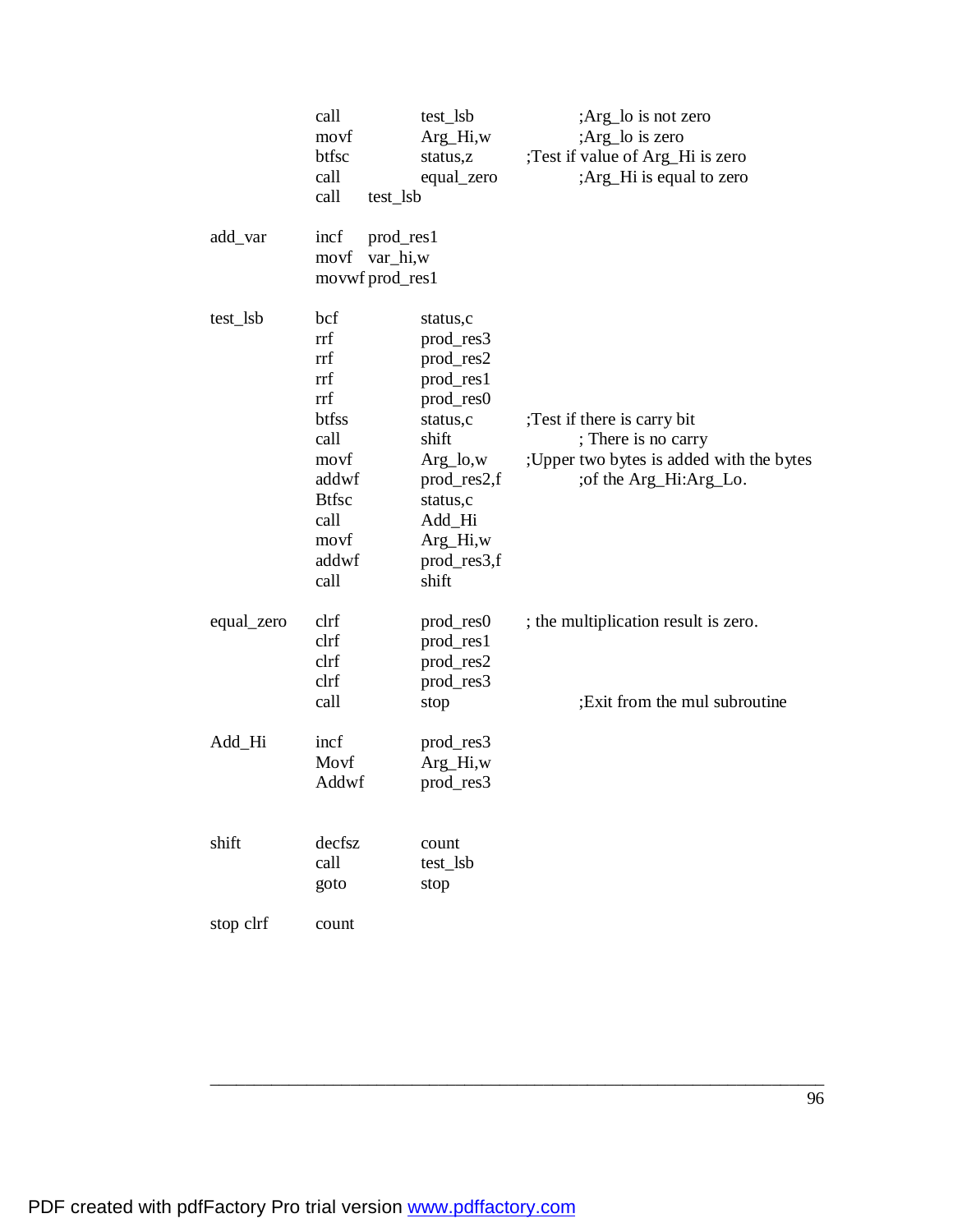# **Division program**

| Division |                                                                                                                                                    |                                                                                                                                                                                                             |                                                                        |
|----------|----------------------------------------------------------------------------------------------------------------------------------------------------|-------------------------------------------------------------------------------------------------------------------------------------------------------------------------------------------------------------|------------------------------------------------------------------------|
|          | ;movlw<br>;movwf<br>;movlw<br>;movwf<br>;movlw<br>;movwf<br>;movlw<br>;movwf<br>;movlw<br>;movwf<br>;movlw<br>;movwf<br>;movlw<br>;movwf<br>;movlw | b'00010010'<br>divisor0<br>b'00011000'<br>divisor1<br>b'00111000'<br>divisor2<br>b'01001000'<br>divisor3<br>b'10010100'<br>prod_res0<br>b'01110000'<br>prod_res1<br>b'00000100'<br>prod_res2<br>b'11100000' | ; Inserting the values into divisor and the<br>; number to be divided. |
|          | ;movwf                                                                                                                                             | prod_res3                                                                                                                                                                                                   |                                                                        |
| Clrf     | rem_dr0<br>Clrf<br>clrf<br>clrf<br>clrf<br>clrf<br>clrf<br>clrf<br>Movlw<br>Movwf                                                                  | rem_dr1<br>rem_dr2<br>rem_dr3<br>$Quo_0$<br>$Quo_1$<br>$Quo_2$<br>Quo_3<br>32<br>bitcnt                                                                                                                     | ; Initialise variables by clearing all the values                      |
| Loop     | rlf<br>rlf<br>rlf<br>rlf<br>rlf<br>rlf<br>rlf<br>rlf                                                                                               | prod_res0<br>prod_res1<br>prod_res2<br>prod_res3<br>rem_dr0<br>rem_dr1<br>rem_dr2<br>rem_dr3                                                                                                                | ;Clear the 32 bit result registers                                     |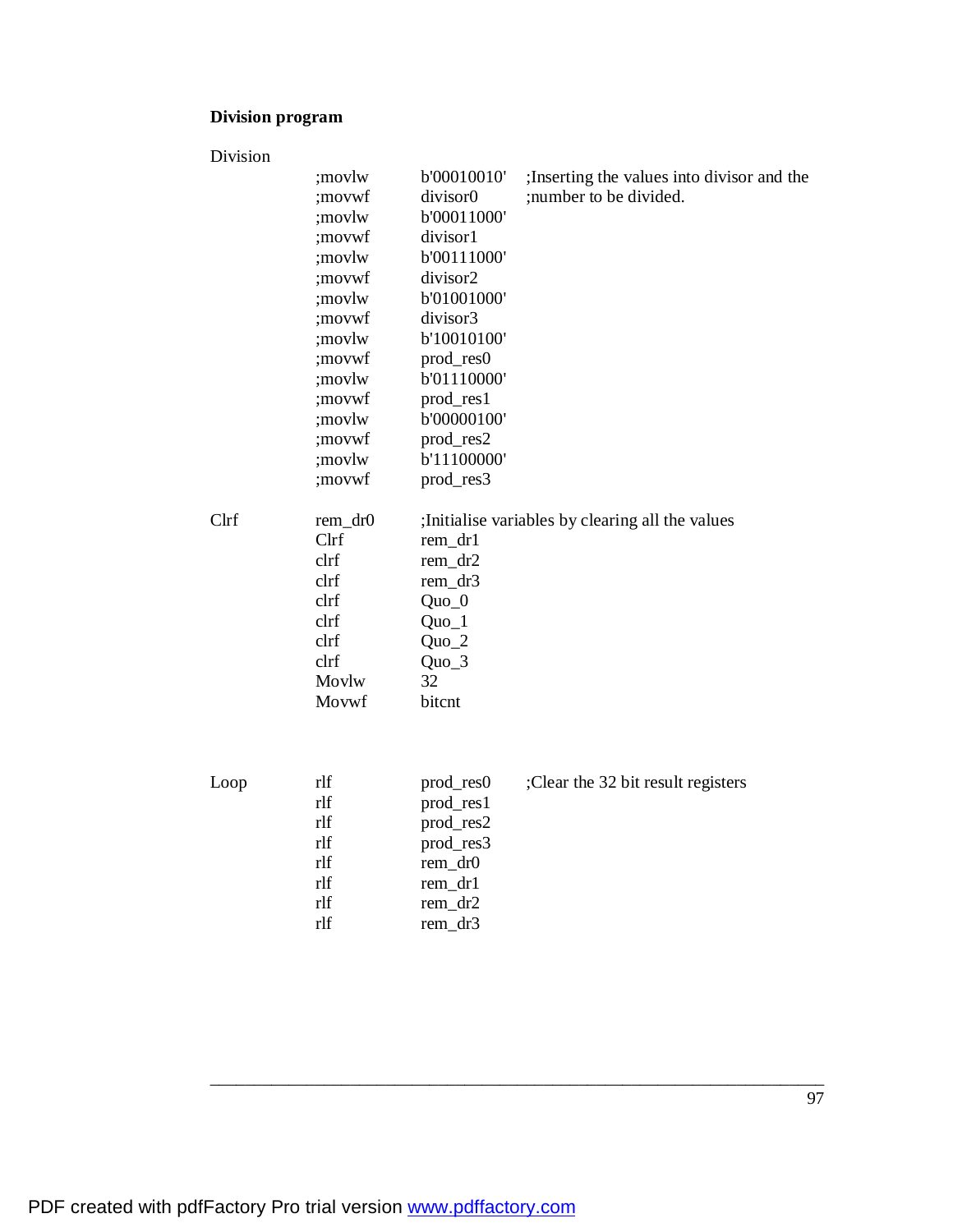| movf  | divisor3,w<br>subwf<br>btfss                            | ;Compare divisor and remainder<br>rem $dr3,w$<br>STATUS,z                                               |                                             |  |
|-------|---------------------------------------------------------|---------------------------------------------------------------------------------------------------------|---------------------------------------------|--|
|       | call                                                    | test more3                                                                                              | test if rem_dr3 is more than divisor if not |  |
| equal | movf<br>subwf<br><b>btfss</b><br>call                   | divisor <sub>2</sub> ,w<br>rem_dr2, $w$<br>STATUS,z<br>test_more2                                       | High byte is equal, so test the lower byte  |  |
|       | movf<br>subwf<br>btfss<br>call<br>movf<br>subwf<br>call | divisor1, w<br>rem dr1,w<br>STATUS,z<br>test_more1<br>divisor0<br>rem $dr0,w$<br>test more <sub>0</sub> | :Test the lower bytes                       |  |

;These sections are to test the result byte whether the divisor value is ;larger or smaller than the rem\_dr value.

;If the rem\_dr value is larger then the divisor then goto subs subroutine

| test_more3 | btfss<br>call<br>call        | STATUS,c<br>last<br>subs2               |
|------------|------------------------------|-----------------------------------------|
| test more2 | <b>btfss</b><br>call<br>call | STATUS,c<br>last<br>subs1               |
| test morel | <b>btfss</b><br>call<br>call | STATUS,c<br>last<br>subs0               |
| test_more0 | btfss<br>call<br>bsf<br>call | STATUS,c<br>last<br>prod_res0,0<br>last |

;These sections subs2, subs1 and subs3 are to compare ;the adjacent bytes on whether there is any carry bits. ;If there is any carry, adjust affected bytes by decresing one ;bit value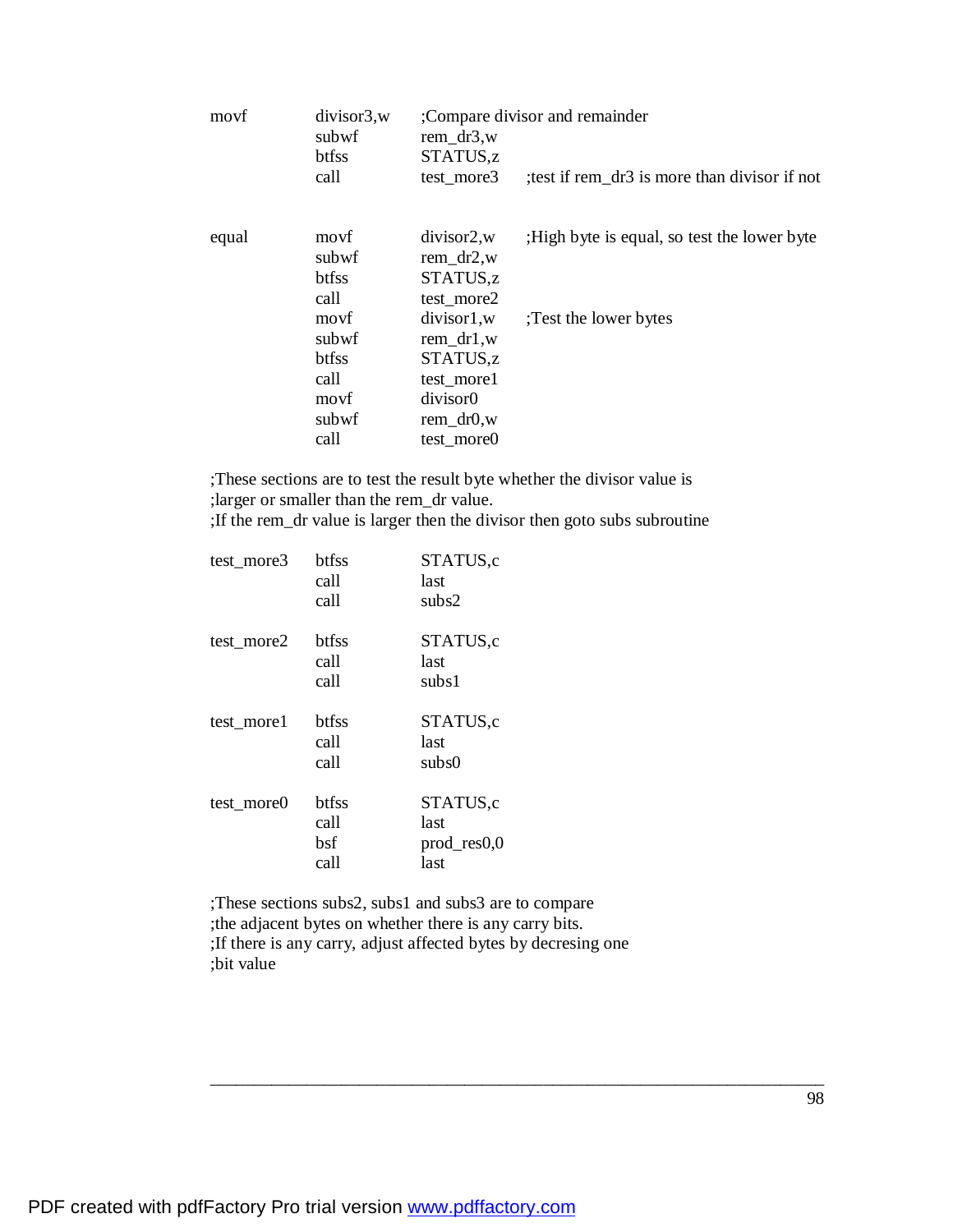| subs2 | movf<br>subwf<br>btfss<br>decf<br>movf<br>subwf<br>movf<br>subwf<br>btfss<br>decf<br>movf<br>subwf<br>movf<br>subwf<br>btfss<br>decf<br>movf<br>subwf<br>bsf<br>call | divisor2,w<br>$rem_dr2,w$<br>STATUS,c<br>rem_dr3<br>divisor3,w<br>rem_dr3,w<br>divisor1,w<br>rem_dr1,w<br>STATUS,c<br>$rem_dr2$<br>divisor2,w<br>$rem_dr2,w$<br>divisor0,w<br>rem_dr0,w<br>STATUS,c<br>rem_dr1<br>divisor1,w<br>rem_dr1,w<br>prod_res0,0<br>last |
|-------|----------------------------------------------------------------------------------------------------------------------------------------------------------------------|------------------------------------------------------------------------------------------------------------------------------------------------------------------------------------------------------------------------------------------------------------------|
| subs1 | movf<br>subwf<br>btfss<br>decf<br>movf<br>subwf<br>movf<br>subwf<br>btfss<br>decf<br>movf<br>subwf<br>bsf<br>call                                                    | divisor1,w<br>rem_dr1,w<br>STATUS,c<br>$rem_dr2$<br>divisor2,w<br>rem_dr2,w<br>divisor0,w<br>rem_dr0,w<br>STATUS,c<br>rem_dr1<br>divisor1,w<br>rem_dr1,w<br>prod_res0,0<br>last                                                                                  |
| subs0 | movf<br>subwf<br><b>btfss</b><br>decf<br>movf<br>subwf<br>bsf<br>call                                                                                                | divisor <sub>0,w</sub><br>rem_dr0,w<br>STATUS,c<br>rem_dr1<br>divisor1,w<br>rem_dr1,w<br>prod_res0,0<br>last                                                                                                                                                     |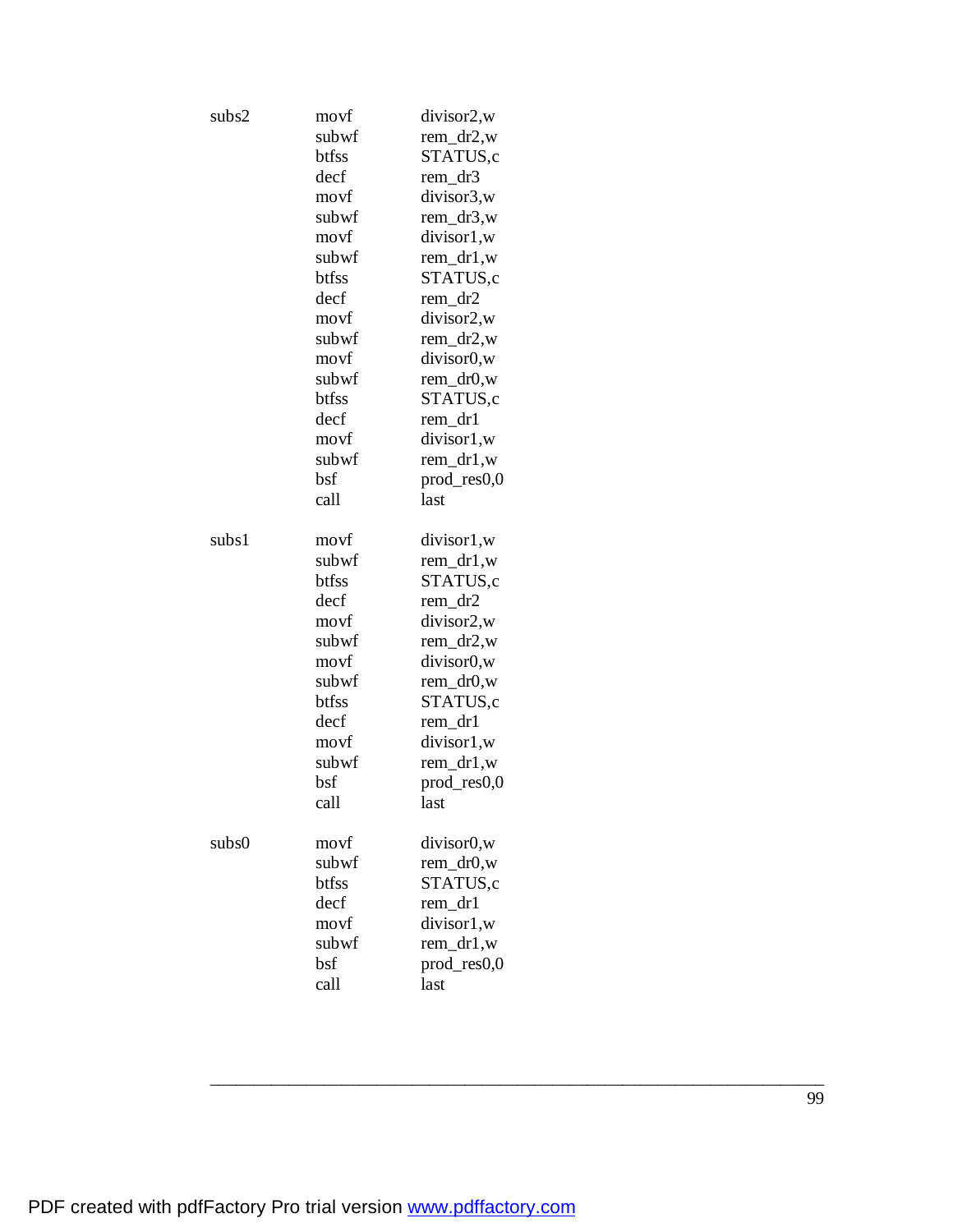| decfsz | bitcnt         | Test whether 32 rotations has been |
|--------|----------------|------------------------------------|
| Goto   | loop           | :executed                          |
| Movf   | $prod\_res0,w$ |                                    |
| Movwf  | $Quo_0$        | Result is stored in Quo variables  |
| Movf   | $prod\_res1,w$ | The result is 32 bits values       |
| Movwf  | $Quo_1$        |                                    |
| Movf   | $prod_r$ es2,w |                                    |
| Movwf  | $Quo_2$        |                                    |
|        |                |                                    |

End

Movf prod\_res3,w Movwf Quo\_3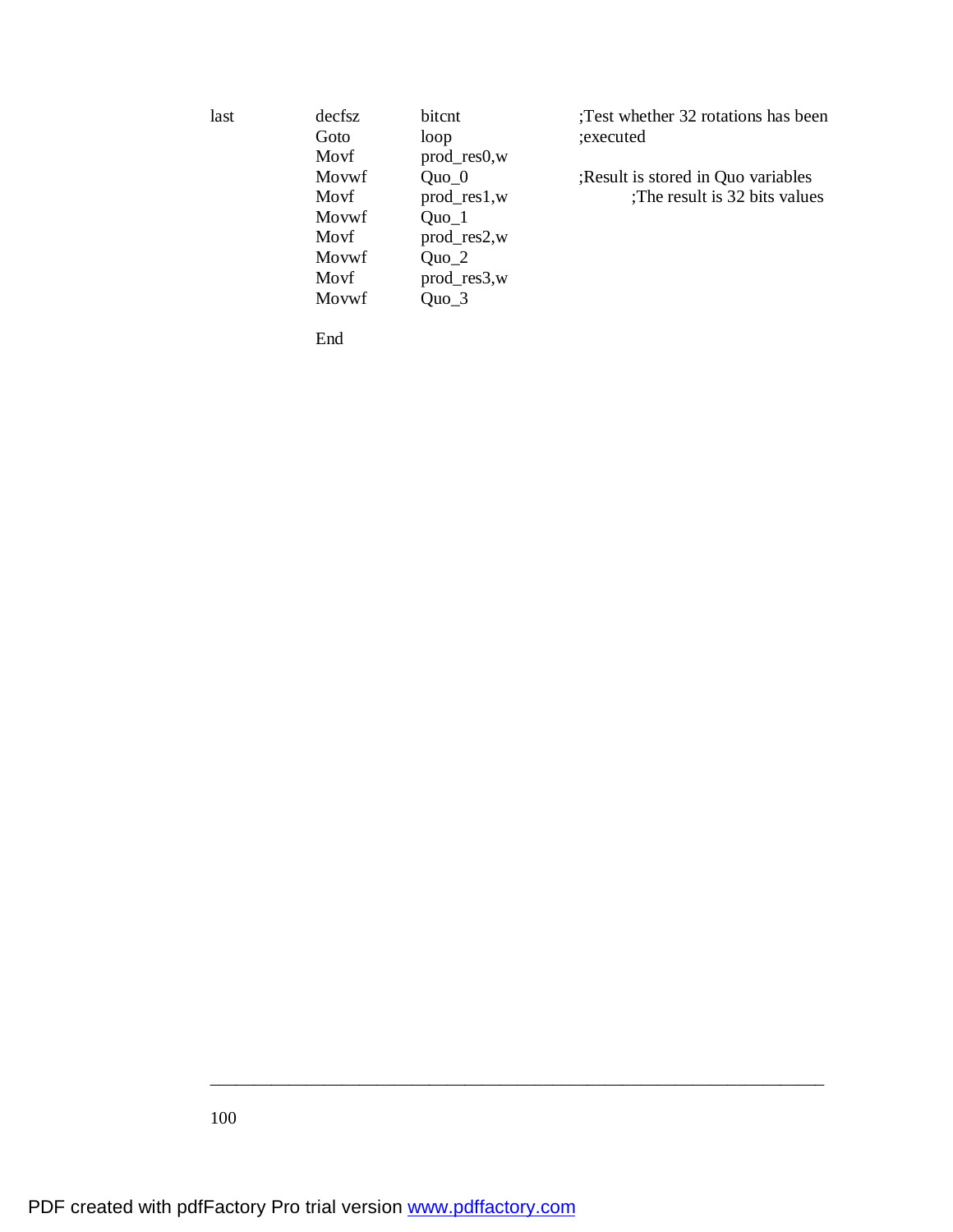### **Programming flow-chart (On h-bridge (bi-direction motor turn))**

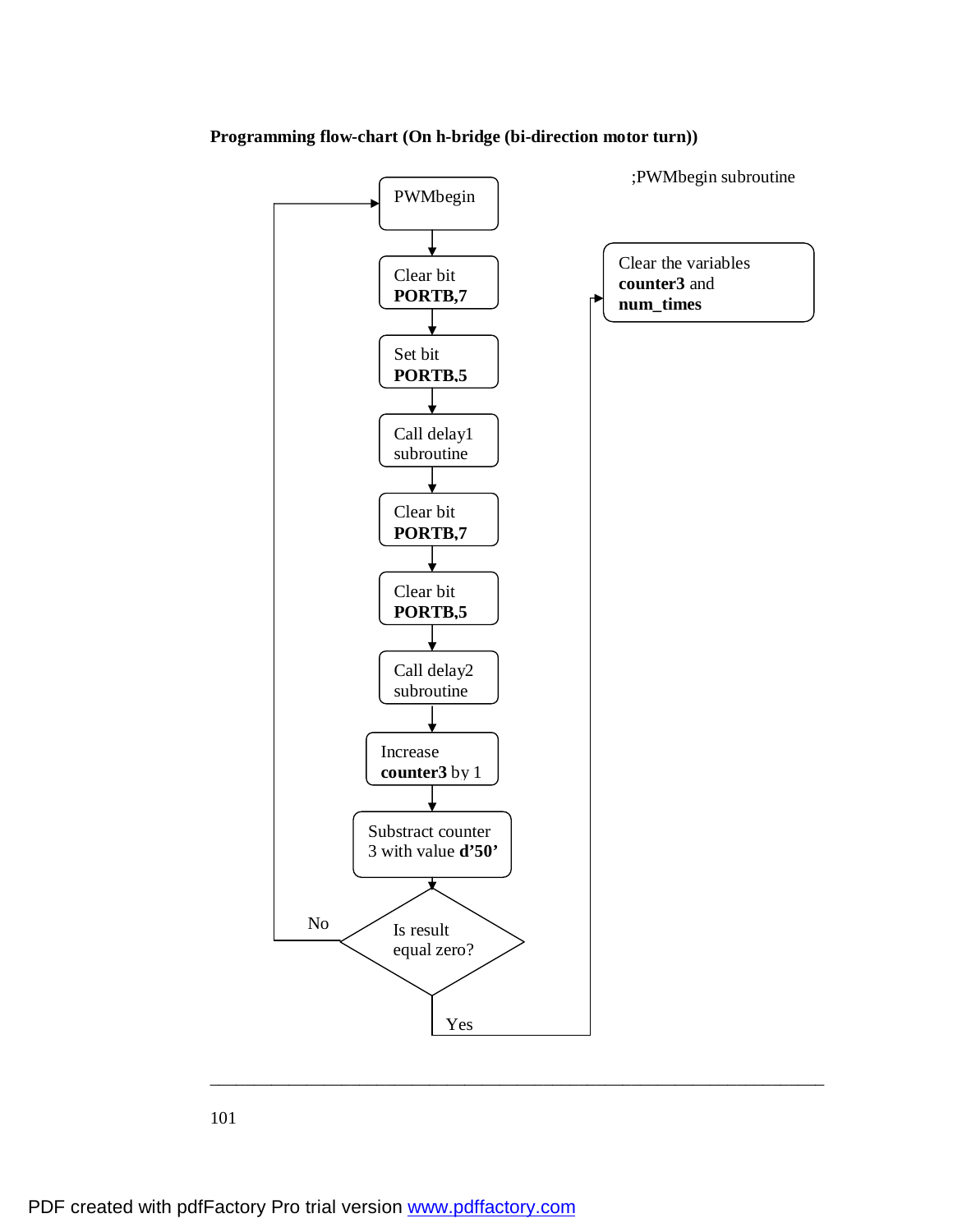

\_\_\_\_\_\_\_\_\_\_\_\_\_\_\_\_\_\_\_\_\_\_\_\_\_\_\_\_\_\_\_\_\_\_\_\_\_\_\_\_\_\_\_\_\_\_\_\_\_\_\_\_\_\_\_\_\_\_\_\_\_\_\_\_\_\_\_\_\_\_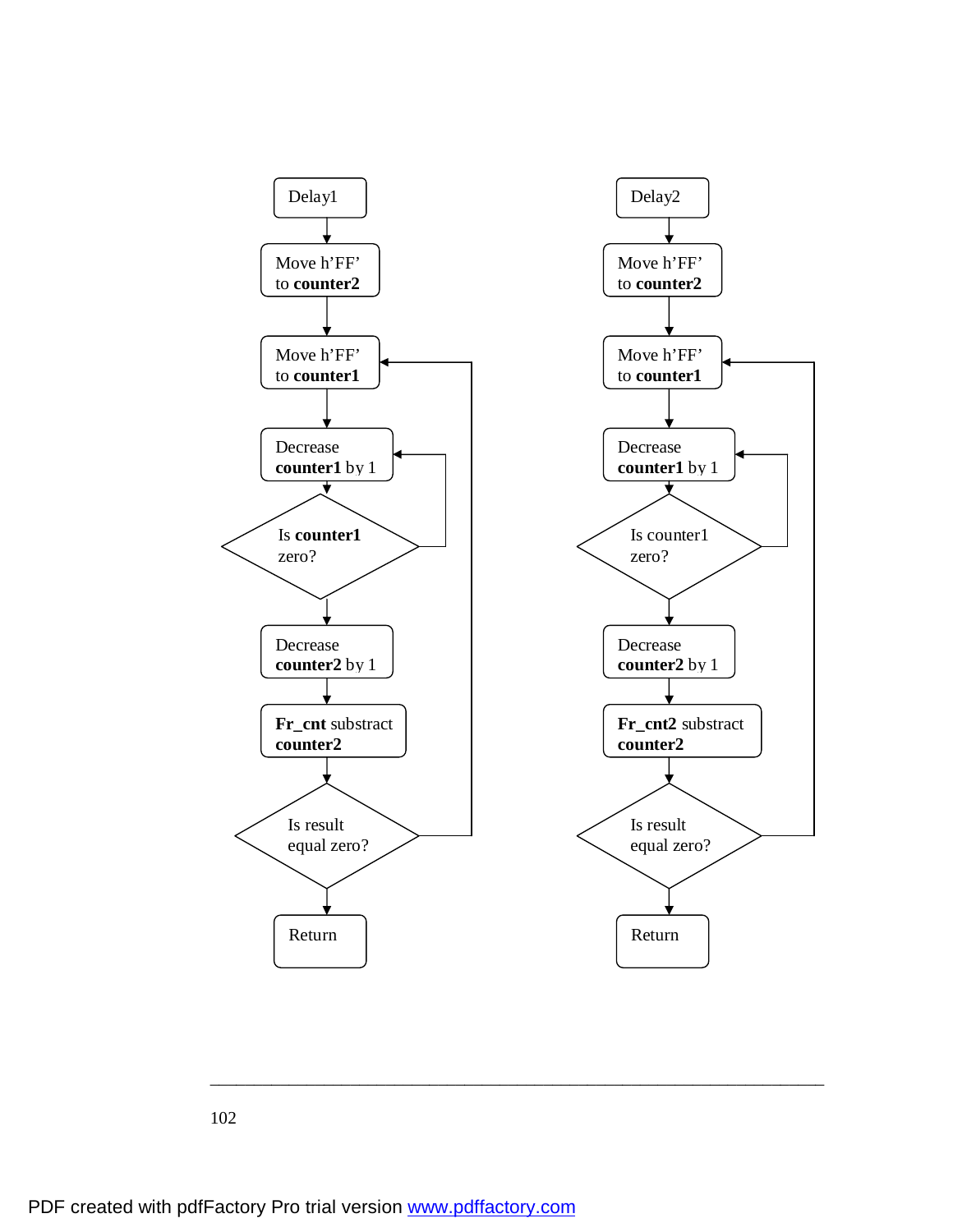#### **Direction change subroutine**



\_\_\_\_\_\_\_\_\_\_\_\_\_\_\_\_\_\_\_\_\_\_\_\_\_\_\_\_\_\_\_\_\_\_\_\_\_\_\_\_\_\_\_\_\_\_\_\_\_\_\_\_\_\_\_\_\_\_\_\_\_\_\_\_\_\_\_\_\_\_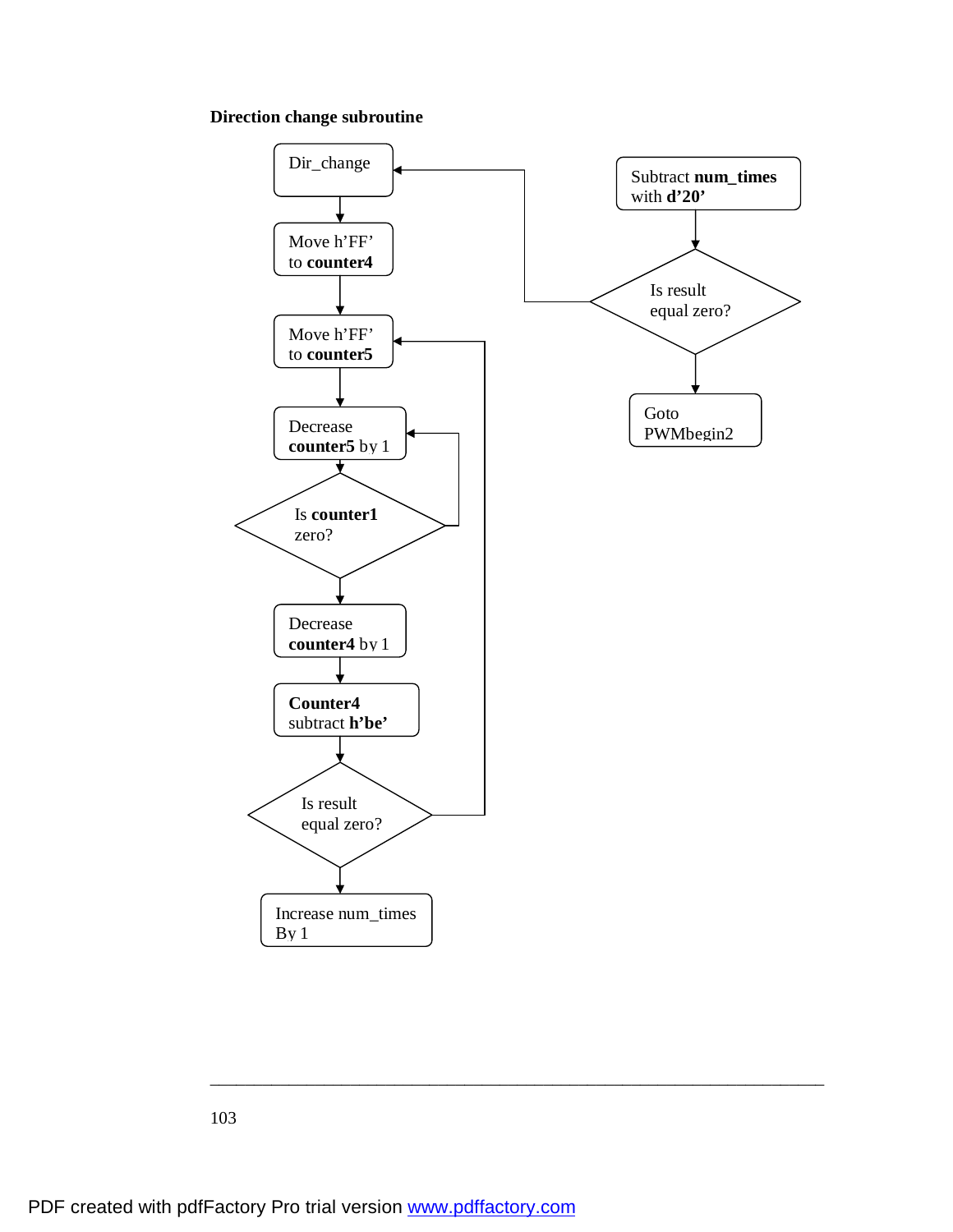#### **Data Acqusition flow chart**



\_\_\_\_\_\_\_\_\_\_\_\_\_\_\_\_\_\_\_\_\_\_\_\_\_\_\_\_\_\_\_\_\_\_\_\_\_\_\_\_\_\_\_\_\_\_\_\_\_\_\_\_\_\_\_\_\_\_\_\_\_\_\_\_\_\_\_\_\_\_